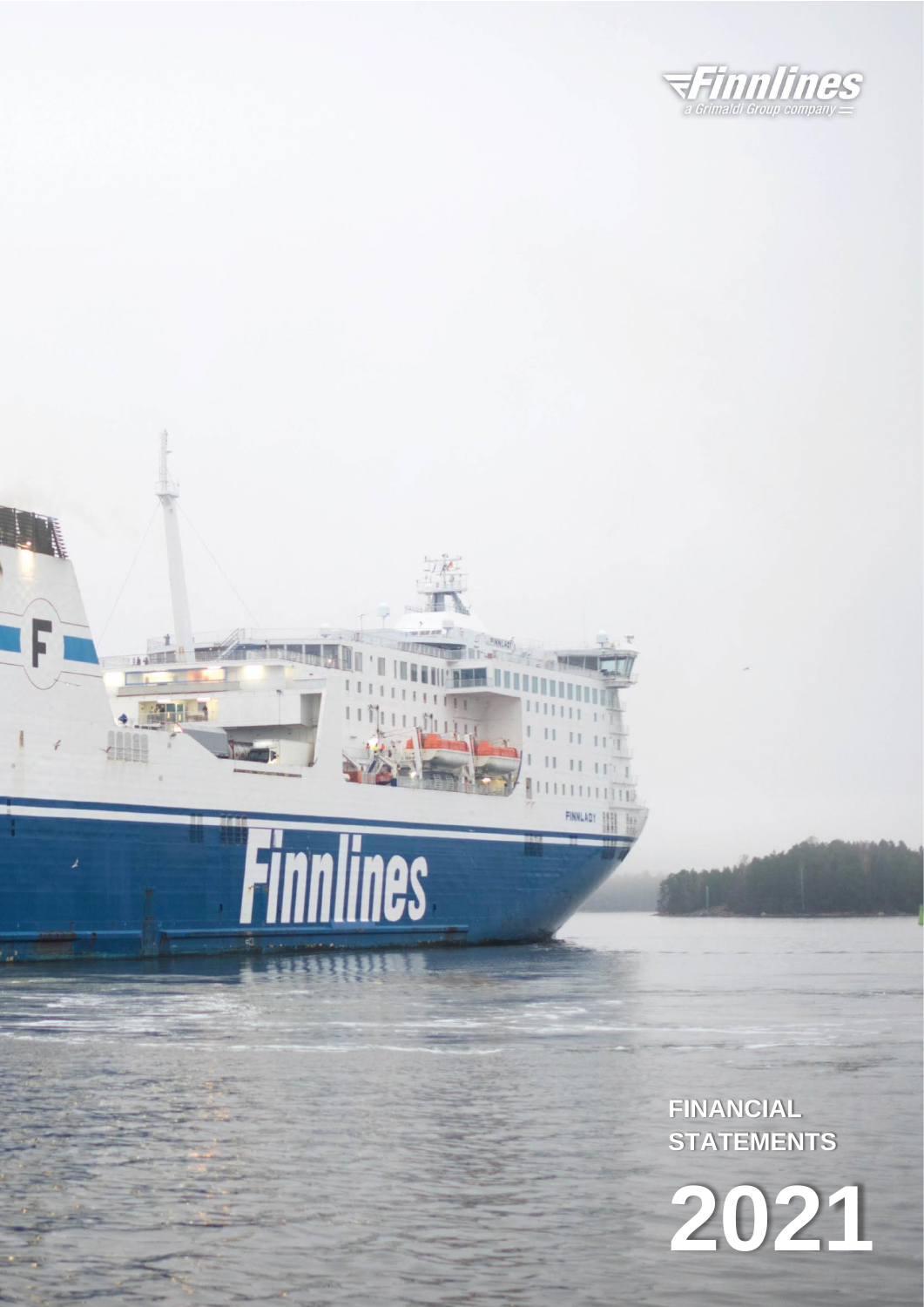# **CONTENT**

# **[Board of Directors' report](#page-2-0) 3 [Consolidated financial statements, IFRS](#page-6-0) 7** [Consolidated statement of comprehensive income, IFRS](#page-6-1) 7 [Consolidated statement of financial position, IFRS](#page-7-0) 8 [Consolidated statement of changes in equity, IFRS](#page-8-0) 9 [Consolidated statement of cash flows, IFRS](#page-9-0) [Notes to the consolidated financial statements](#page-10-0) 11 [1. Corporate information](#page-10-1) 11 [2. Accounting principles](#page-10-2) 11 [3. Segment information](#page-17-0) 18 [4. Joint operations](#page-19-0) 20 [5. Non-current assets held for sale](#page-19-1) 20 [6. Acquired non-controlling interests](#page-19-2) 20<br>
7. Revenue 20 [7. Revenue](#page-19-3) [8. Other income from operations](#page-20-0) 21 9. [Materials and services](#page-20-1) 21 [10. Personnel expenses](#page-20-2)<br>11. Depreciation. amortization and impairment losses 21 [11. Depreciation, amortization and impairment losses](#page-20-3) [12. Other operating expenses](#page-21-0) **22** [13. Financial income and expenses](#page-21-1) 22 [14. Income taxes](#page-22-0) 23<br>15. Farnings per share 23 [15. Earnings per share](#page-22-1) [16. Dividends](#page-22-2) 23 [17. Property, plant and equipment](#page-23-0) 24 [18. Leases](#page-25-0) 26<br>19. Goodwill and other intangible assets 27 [19. Goodwill and other intangible assets](#page-26-0) [20. Subsidiaries](#page-27-0) 28 [21. Investments in associated companies](#page-27-1) 28<br>22. Other financial assets 28 [22. Other financial assets](#page-27-2) 28<br>23. Non-current receivables 29 [23. Non-current receivables](#page-28-0) [24. Deferred tax assets and liabilities](#page-28-1) 29 [25. Inventories](#page-30-0) 31 [26. Current receivables](#page-30-1) 31 [27. Cash and cash equivalents](#page-31-0) 32 [28. Share capital and other reserves](#page-31-1) 33 [29. Provisions](#page-32-0) 33 [30. Interest-bearing liabilities](#page-33-0) 34<br>31. Accounts payable and other liabilities 35 [31. Accounts payable and other liabilities](#page-34-0)

[32. Adjustments to cash flow from operations](#page-35-0) 36<br>35. Pension liabilities 36

[34. Financial risk management](#page-38-0) 39 [35. Contingencies and commitments](#page-42-0) 43

[33. Pension liabilities](#page-35-1)

| 36. Transactions with related parties | 44 |
|---------------------------------------|----|
| 37. Subsidiaries on 31 December 2021  | 45 |
| 38. Shares and shareholders           | 46 |
| 39. Events after the reporting period | 46 |
| Five-year key figures, IFRS           | 47 |
| Calculation of key ratios, ifrs       | 48 |
| Quarterly data, IFRS                  | 49 |
|                                       |    |

# **[Financial statements, parent company, FAS](#page-49-0) 50**

| Profit and loss account, parent company, FAS      | 50 |
|---------------------------------------------------|----|
| Balance sheet, parent company, FAS                | 51 |
| Cash flow statement, parent company, FAS          | 52 |
| Parent company accounting principles              | 53 |
| Notes to the financial statements, parent company | 54 |
| 1. Revenue                                        | 54 |
| 2. Other income from operations                   | 54 |
| 3. Materials and services                         | 54 |
| 4. Personnel and personnel expenses               | 54 |
| 5. Depreciation, amortisation and write offs      | 55 |
| 6. Other operating expenses                       | 55 |
| 7. Financial income and expenses                  | 55 |
| 8. Appropriations                                 | 56 |
| 9. Income taxes                                   | 56 |
| 10. Other direct taxes                            | 56 |
| 11. Intangible assets                             | 56 |
| 12. Tangible assets                               | 57 |
| 13. Investments                                   | 57 |
| 14. Inventories                                   | 57 |
| 15. Long-Term receivables                         | 58 |
| 16. Sort-Term receivables                         | 58 |
| 17. Shareholders' equity                          | 59 |
| 18. Statutory provisions                          | 59 |
| 19. Deferred tax liability                        | 59 |
| 20. Long-Term liabilities                         | 60 |
| 21. Current liabilities                           | 61 |
| Contingencies and commitments                     | 62 |
| Shares and holdings of parent company             | 63 |
|                                                   |    |

**[Board's proposal for the use of the distributable funds](#page-63-0)  [and signatures to the Board of Directors report and to the](#page-63-0)  [financial statements](#page-63-0) 64**

| <b>Auditor's report</b> | 66 |
|-------------------------|----|
|                         |    |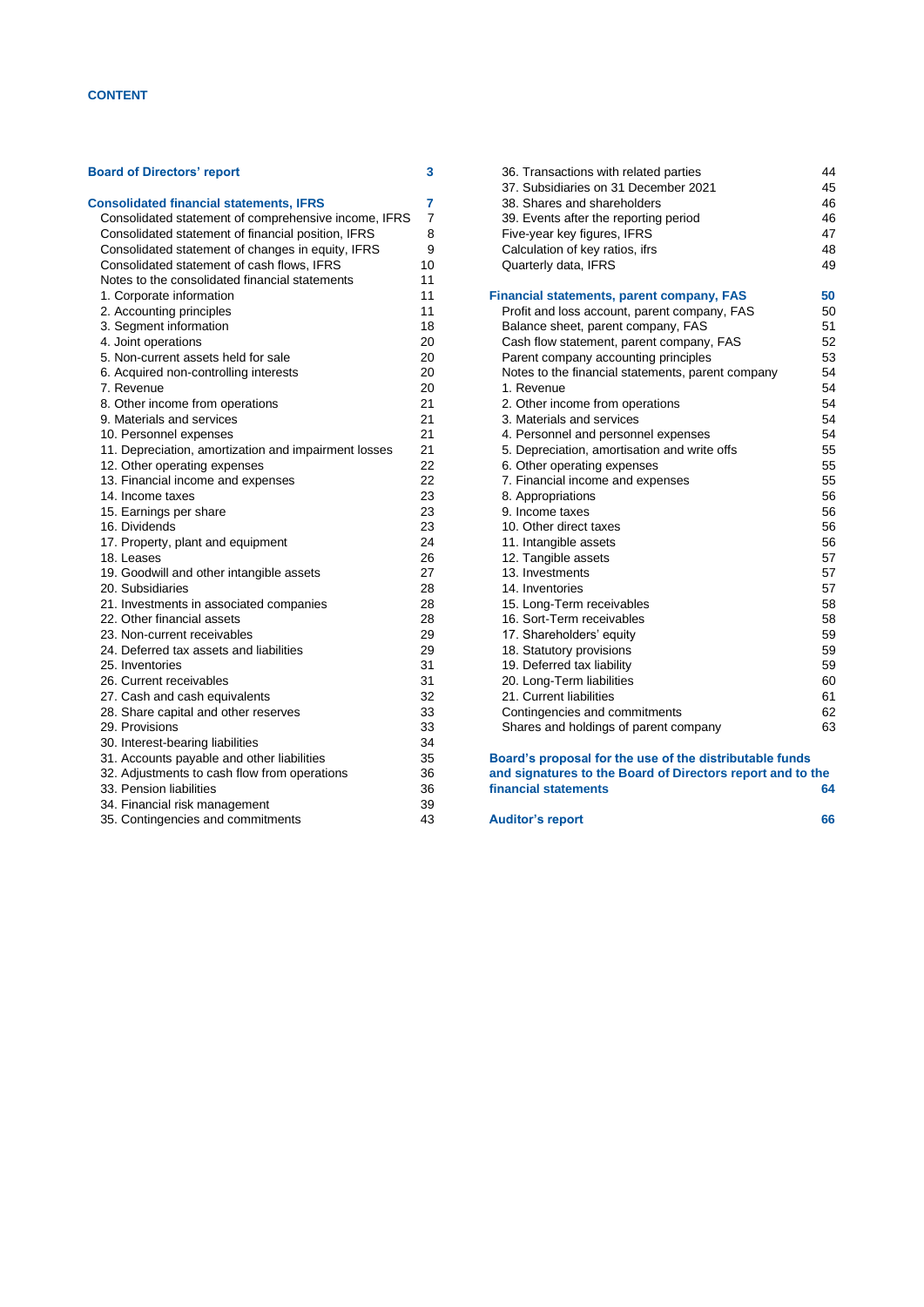# <span id="page-2-0"></span>**BOARD OF DIRECTORS' REPORT**

#### **FINNLINES' BUSINESS**

Finnlines is a leading shipping operator of ro-ro and passenger services in the Baltic Sea, the North Sea and the Bay of Biscay. The Company's passenger-freight vessels offer services from Finland to Germany and via the Åland Islands to Sweden, as well as from Sweden to Germany. Finnlines' ro-ro vessels operate in the Baltic Sea, the North Sea and the Bay of Biscay. The Company has subsidiaries and sales offices in Germany, Belgium, Great Britain, Sweden, Denmark and Poland. In addition to sea transportation, the Company provides port services in Helsinki and Turku.

As an agent for Grimaldi Lines and Atlantic Container Line (ACL) in Finland and Russia, Finnlines connects Helsinki, St. Petersburg and Paldiski with the Grimaldi Group network in the Mediterranean, West Africa, as well as the Atlantic coast of both North and South America.

### **GROUP STRUCTURE**

Finnlines Plc is a Finnish public limited company, which operates under Finnish jurisdiction and legislation. At the end of the reporting period, the Group consisted of the parent company and 20 subsidiaries. In April 2021, Finnlines acquired the shares of real estate limited liability company Vuosaaren Porttikeskus, whose ownership at Vuosaari includes Gatehouse, Hansaterminal and P8-Porttikeskus parking house. Finnlines Group is headquartered in the Gatehouse.

Finnlines Plc is fully owned by the Grimaldi Group, which is one of the world's largest operators of ro-ro vessels and the largest operator of the Motorways of the Sea in Europe for both passengers and freight. The Grimaldi Group, headquartered in Naples, operates a fleet of more than 130 vessels and employs over 15,000 people. It serves over 140 ports in 50 countries in the Mediterranean Sea, Northern Europe, West Africa, North and South America. The Grimaldi Group comprises seven shipping companies, including Finnlines, Atlantic Container Line (ACL), Malta Motorways of the Sea (MMS) and Minoan Lines.

#### **GENERAL MARKET DEVELOPMENT**

Finnlines' main operating area connects trade partners around the Baltic Sea. Based on the OECD Eurostat, the change of Gross Domestic Product in EU area increased by 3.9% during the third quarter of 2021 in comparison with the same period in 2020. Compared with the second quarter of 2021, the reported GDP in Germany increased by 1.8% in the third quarter of 2021, while in Sweden the corresponding increase was also 1.8%. In Finland GDP increased in the third quarter by 0.9% compared with the previous quarter. (Eurostat 2021.)

Based on the statistics by Statistics Finland for January– December, the Finnish seaborne imports carried in container, lorry and trailer units (measured in tons) increased by 5% and exports increased by 3%. During the same period private and commercial passenger traffic between Finland and Sweden increased by 15%, between Finland and Germany by 15%. (Statistics Finland).

#### **FINNLINES' TRAFFIC**

During the reporting period, Finnlines operated on average 21 (19) vessels in its own traffic.

In January 2021 the time-chartering of MS Finnsea ended with Grimaldi Group and the vessel returned to Finnlines' North Sea traffic.

In April, Finnlines increased the vessel capacity and timechartered MS Eurocargo Savona from the Grimaldi Group. The vessel started to operate in Hanko–Rostock traffic while MS Finnpulp was moved in TRE traffic as a second vessel, increasing the number of departures between Germany, Russia and Finland.

The bareboat charter of MS Finnclipper ended at the beginning of November and the vessel returned to Finnlines' Malmö-Travemünde traffic in December 2021.

The cargo volumes transported during January–December totalled approximately 785 (723 in 2020) thousand cargo units, 171 (154) thousand cars (not including passengers' cars) and 1,410 (1,107) thousand tons of freight not possible to measure in units. In addition, some 572 (501) thousand private and commercial passengers were transported.

#### **FINANCIAL RESULTS**

The Finnlines Group recorded revenue totalling EUR 579.9 (484.0) million in the reporting period, an increase of 20% compared to the same period in the previous year. Shipping and Sea Transport Services generated revenue amounting to EUR 553.3 (461.8) million, of which passenger related revenue was EUR 47.8 (39.0) million. The revenue of Port Operations was EUR 47.0 (42.8) million. Cargo volumes are clearly above last year's level, and also the amount of passengers has increased compared to 2020. Revenue of Port Operations has also increased due to the growth of cargo. The internal revenue between the segments was EUR 22.3 (20.6) million.

Result before interest, taxes, depreciation and amortisation (EBITDA) was EUR 160.3 (140.8) million, an increase of 14%.

Result before interest and taxes (EBIT) was EUR 78.2 (76.2) million.

As a result of the improved financial position, net financial expenses decreased to EUR -4.4 (-5.6) million. Financial income was EUR 0.2 (0.5) million and financial expenses EUR -4.6 (-6.1) million. Result before taxes (EBT) increased by EUR 3.2 million and was EUR 73.8 (70.6) million. The result for the reporting period was EUR 74.7 (69.7) million.

Finnlines has changed its depreciation periods for its ro-pax vessels from 35 years to 30 years and for its ro-ro vessels from 30 years to 25 years.

The most important business and share related key indicators are presented in the Five-Year Key Figures on page 47.

# **STATEMENT OF FINANCIAL POSITION, FINANCING AND CASH-FLOW**

Interest-bearing debt increased by EUR 18.7 million to EUR 350.4 (331.7) million, excluding leasing liabilities of EUR 22.2 (17.7) million. Net interest-bearing debt excluding leasing liabilities at the end of period was EUR 348.5 (329.8) million. Net interest-bearing debt/EBITDA (rolling 12 months) ratio amounted to 2.2 (2.3) and the equity ratio calculated from the balance sheet was 60.4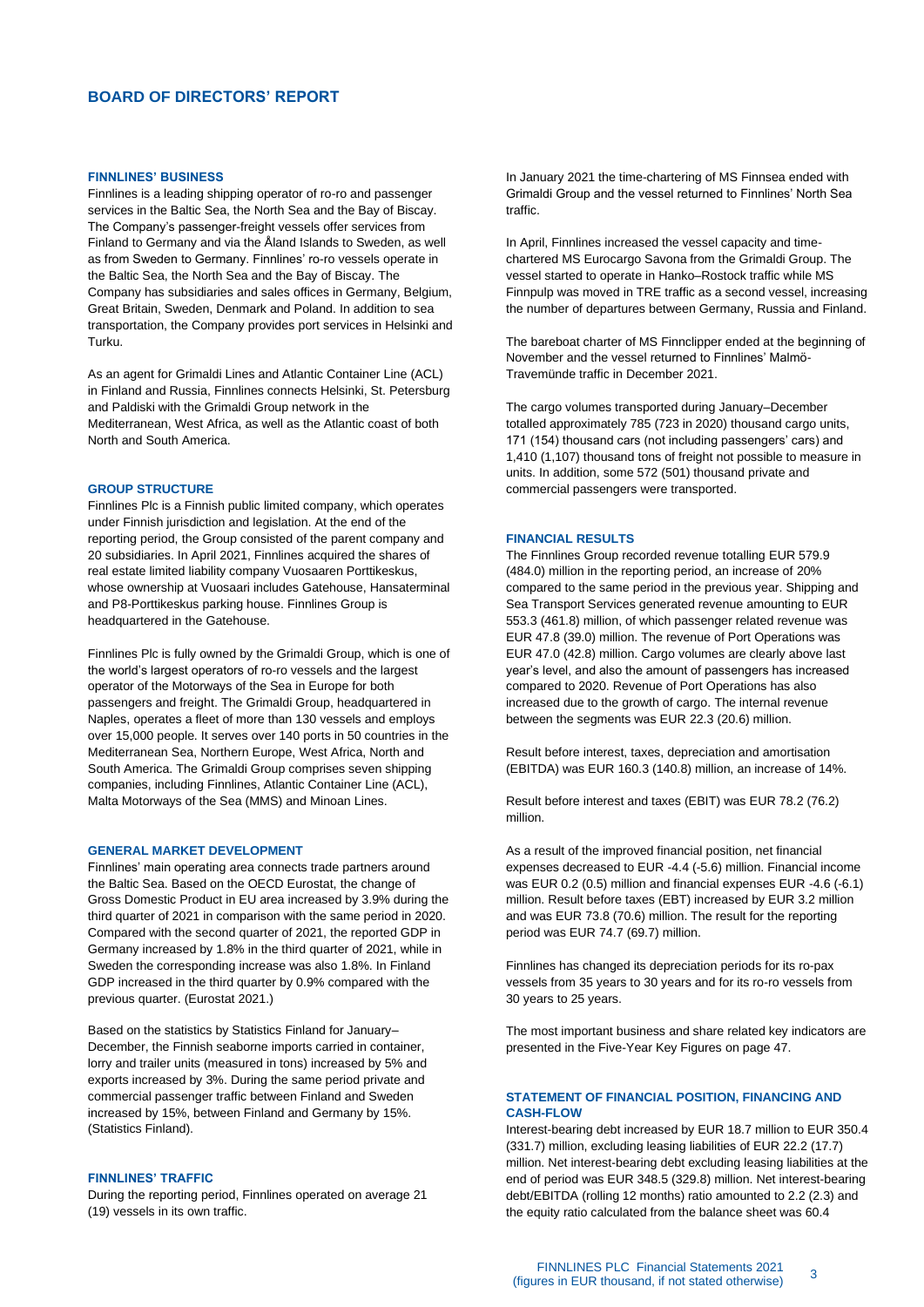(60.7) %. Net gearing resulted in 45.6 (45.5) %. Covid-19 pandemic has not affected the availability or terms of financing.

The Group's liquidity position is strong and at the end of the period, cash and cash equivalents together with unused committed credit facilities amounted to EUR 212.0 (226.8) million.

Net cash generated from operating activities remained strong and was EUR 146.7 (138.0) million.

### **CAPITAL EXPENDITURE**

The Finnlines Group's gross capital expenditure in the reporting period totalled EUR 110.6 (50.4) million, including tangible and intangible assets. Total depreciation and amortisation amounted to EUR 82.1 (64.6) million. The investments consist of normal replacement expenditure of fixed assets, new cargo handling equipment, dry-dockings, buildings in the Port of Vuosaari and environmental investment prepayments related to green ro-ro and ro-pax newbuildings.

Finnlines has continued to invest in sustainability and environmental technologies. In order to protect the fragile marine environment in the Baltic and the North Sea, the Company has started to install ballast water treatment systems on its vessels. The project will be completed in 2023.

Finnlines' EUR 500 million investment programme, the Newbuilding Programme, continued in China. During 2021, all newbuilds were well under construction. The programme consists of three hybrid ro-ro vessels (Finneco I, II, III) and two ecoefficient ro-pax vessels (Finnsirus and Finncanopus). New vessels will further increase Finnlines' energy efficiency and emission reduction and are a significant step towards an even more sustainable and eco-efficient fleet. Vessel deliveries are scheduled to take place during 2022–2023.

### **PERSONNEL**

The Group employed an average of 1,555 (1,534) persons during the reporting period, consisting of 858 (849) persons at sea and 697 (685) persons on shore. The number of persons employed at the end of the period was 1,619 (1,519) in total, of which 931 (834) at sea and 688 (685) on shore.

The personnel expenses (including social costs) for the reporting period were EUR 89.6 (83.4) million.

#### **THE FINNLINES SHARE**

The Company's paid-up and registered share capital on 31 December 2021 totalled EUR 103,006,282. The capital stock consisted of 51,503,141 shares.

Finnlines Plc is fully owned by the Grimaldi Group.

The shares and shareholders are dealt with in more detail in the Notes to the Consolidated Financial Statements, in Note 38. Shares and shareholders

#### **DECISIONS TAKEN BY THE ANNUAL GENERAL MEETING**

Finnlines Plc's Annual General Meeting was held in Helsinki on 6 May 2021. The Annual General Meeting of Finnlines Plc approved the Financial Statements and discharged the members of the Board of Directors and President and CEO from liability for the financial year 2020. The meeting approved the Board of Directors' proposal to pay a dividend of EUR 1.00 per share.

The meeting decided that the number of Board Members be nine. The meeting decided to re-elect from the current board members Tiina Bäckman, Emanuele Grimaldi, Gianluca Grimaldi, Guido Grimaldi, Mikael Mäkinen, Diego Pacella, Esben Poulsson, Jon-Aksel Torgersen and Tapani Voionmaa for the term until the close of the Annual General Meeting in 2022. The yearly compensation to the Board will remain unchanged as follows: EUR 50,000 for the Chairman, EUR 40,000 for the Vice Chairman, and EUR 30,000 for each of the other members of the Board.

The Annual General Meeting elected KPMG Oy Ab as the Company's auditor for the fiscal year 2021. It was decided that the external auditors will be reimbursed according to invoice.

#### **RISKS AND RISK MANAGEMENT**

The financial uncertainty caused by the Covid-19 pandemic, which broke out in early 2020, has eased in Finnlines' business environment. Finnlines' management has assessed that the pandemic will not affect the figures reported by the company, except for the reduced passenger business.

Finnlines is exposed to business risks that arise from the capacity of the fleet existing in the market, counterparties, prospects for export and import of goods, and changes in the operating environment. The risk of overcapacity is reduced through scrapping of aging vessels, on the one hand, and the more stringent environmental requirements, on the other. The continuity of operations is ensured by safeguarding critical functions and essential resources. The majority of the Group's non-current assets consists of its fleet. The fleet is always insured to its full value.

Stricter environmental regulations (e.g. NOx, SOx and CO2 emission, wastewater and ballast water regulations) are the risk factors that could affect the Group's business. However, through the constant renewal and development of the fleet, using the latest technology and innovations, Finnlines is very wellpositioned to greatly mitigate this risk.

The effect of fluctuations in the foreign trade is reduced by the fact that the Company operates in several geographical areas. This means that slow growth in one country is compensated by faster recovery in another. Finnlines continuously monitors the solidity and payment schedules of its customers and suppliers. Currently, there are no indications of imminent risks related to counterparties but the Company continues to monitor the financial position of its counterparties. Finnlines holds adequate credit lines to maintain liquidity in the current business environment.

Finnlines' cash and unused committed credit facilities amounted to over EUR 200 million and the Company has initiated cost saving plans in April 2020, which both have continued to enable the Company to mitigate the negative effects of Covid-19 pandemic.

#### **LEGAL PROCEEDINGS**

Finnlines has made an appeal to the Helsinki Administrative Court of the National Emergency Supply Agency's decision concerning the compensation of costs for securing maritime transport. Finnlines has also appealed to Market Court concerning the Finnish Transport and Communications Agency's calls for tenders concerning imposing a public service obligation for the aid of maritime traffic on the Turku/Naantali–Mariehamn/Långnäs– Stockholm, Kapellskär–Mariehamn, Naantali–Långnäs, Grisslehamn–Eckerö and Helsinki–Tallinn routes. In addition, Finnlines has made a complaint to the European Commission concerning Covid-19 situation related selective and discriminatory aid measures launched by the Finnish authorities.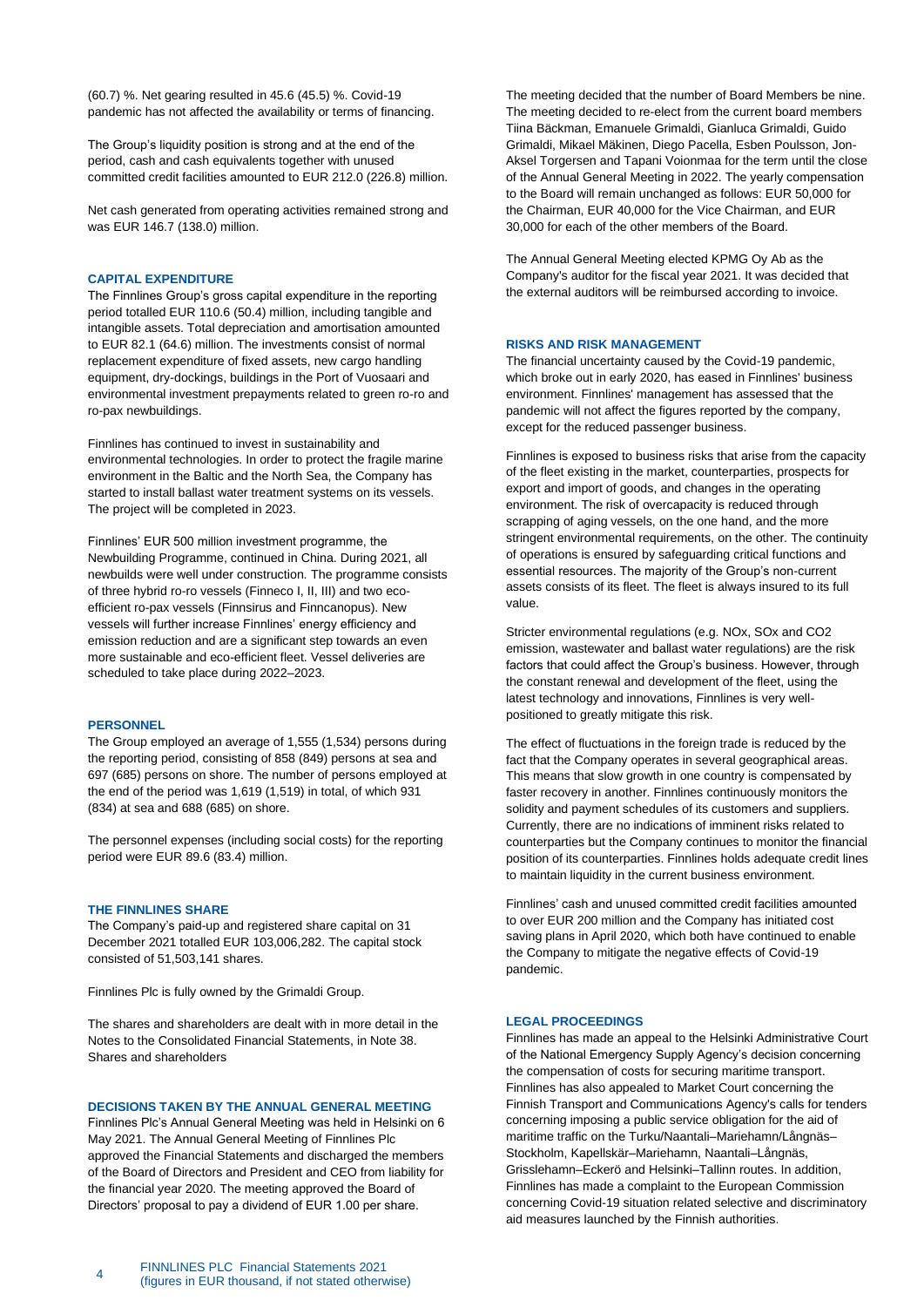Finnlines is in addition involved in a few legal proceedings and disputes whose outcome cannot be predicted, but taking into account the information that is available at present, their outcome is not expected to have any substantial impact on the Group's profit.

#### **TONNAGE TAXATION**

Finnlines Plc entered into the Finnish tonnage taxation regime as from 1 January 2013. In tonnage taxation, the shipping operations transferred from taxation of business income to tonnage-based taxation.

### **RESEARCH AND DEVELOPMENT**

The aim of Finnlines' research and development work is to find and introduce new practices and operating methods, which enable the Company to meet customer requirements in a more sustainable and cost-efficient way. In 2021, the focus continued to be on environmental investments in vessels and on improving vessels' energy efficiency.

Finnlines' newbuilding program continued as planned during the year. Three highly ecological ro-ro vessels were under construction at Nanjing Jinling shipyard in China and the construction of two ecologically efficient Superstar ro-pax vessels started during the year. The hybrid ro-ro vessels will start in Finnlines' Baltic, North Sea and Biscay traffic in 2022 and Superstar ro-pax vessels on the Naantali–Långnäs–Kapellskär route in 2023.

Energy efficiency of the Finnlines fleet will be further improved by utilising the latest, environmentally friendly technology. Vessels with lithium-ion batteries will enable emission free port calls. Modern two-stroke engines, exhaust gas cleaning equipment, solar panels and innovative air lubrication systems will help cutting down emissions.

The renewal and development of the online store for consumers continued in 2021. The aim is to launch a rebuilt and efficient channel for travel and service products sales. The customer experience will be enhanced and the efficiency of the sales channel is planned to improve. The mapping of digital services for freight customers was completed in 2021. Digital services were re-designed and the implementation project was started. The aim is to launch new services for freight customers during 2023. The development of open application programming interfaces (API) for freight customers continued on Grimaldi Group level.

The development of an ERP system continued in 2021 through several different projects. One development area has been data and processes monitoring to improve the quality of reporting and operations based on the ERP data. The monitoring system for port and stevedoring costs has been developed to the initial phases for implementation. The target is to launch a self-service check-in for lorry drivers during 2022.

Replacement of the financial system's server platform was started so that the lifespan of that system can be extended. Data security solutions were expanded and diversified to give efficient protection from growing threats.

In Port Operations, the focus continued to be on the development of electronic customer services. The aim is to ensure customers an easy access to information and to improve the quality and timeliness of various data.

Finnlines is interested in academic collaboration with universities and other educational institutes and wants to take part in

developing the maritime industry. Finnlines supported student who were working on their final studies and theses during 2021.

# **ENVIRONMENT AND SAFETY**

Both globally and within the European Union, numerous proposals are being discussed to combat the climate change. The EU Commission has adopted a "Fit for 55" package where four proposals are maritime-related.

The Commission has proposed to include maritime transport in the emissions trading system where allowances may be bought and sold between industries. One of Finland's major targets is to include compensation for navigation in ice in the proposal as fuel consumption increases in winter conditions. The FuelEU Maritime Initiative will set a maximum limit on the greenhouse gas content of energy used by ships. Passenger ships and container ships will be required to use onshore power supply at berth unless they can demonstrate the use of an alternative zero-emission technology. Member states should ensure availability of onshore power by 1 January 2030. The Energy Taxation Directive aims to promote clean technologies and discourage the use of fossil fuels. The EU plans to introduce taxes on fuels over a 10-year transitional period.

The carbon levy, i.e. a tax, which the International Chamber of Shipping has put forward to the IMO, is intended to expedite the creation of a market that makes zero-emission shipping viable.

Finnlines invests in sustainability in many ways in its Green Newbuilding Programme. Main engines with low specific fuel consumption have been chosen. Installation of solar panels, highpowered battery banks, air lubrication systems, and shore-side electricity are being prepared. Installation of a shore-side connection on several existing ro-pax vessels is also under work. Moreover, gradual transition to carbon-free and renewable fuels is being investigated.

Finnsteve companies continued to invest in modern equipment and vehicles, which will take the environmental programme to the next level. NOx emissions from new tug masters, which will replace the old Tier 1 equipment, will reduce by 96% and particles by 97%. New electric vans and minibuses will be emission free.

In 2021, Finnlines' vessel traffic consumed 330,732 tons of heavy fuel oil and diesel oil, representing an increase of about 4% compared with 2020. However, the Company operated an average of 21 vessels compared with 19 in 2020. The fuel consumption of the port operations in Helsinki, Turku and Naantali totalled 1,205,412 litres, an increase of 8% compared with the previous year, but the number of cargo units had also increased.

#### **SUSTAINABILITY REPORTING**

Finnlines' sustainability reporting includes, in addition to financial figures, key indicators related to the employees and the environment.

Finnlines' sustainability reporting is part of the Grimaldi Group's Sustainability Report which is available on the Grimaldi Group's website: www.grimaldi.napoli.it.

### **CORPORATE GOVERNANCE**

The Corporate Governance Statement can be reviewed on the Company's website: [www.finnlines.com.](http://www.finnlines.com/)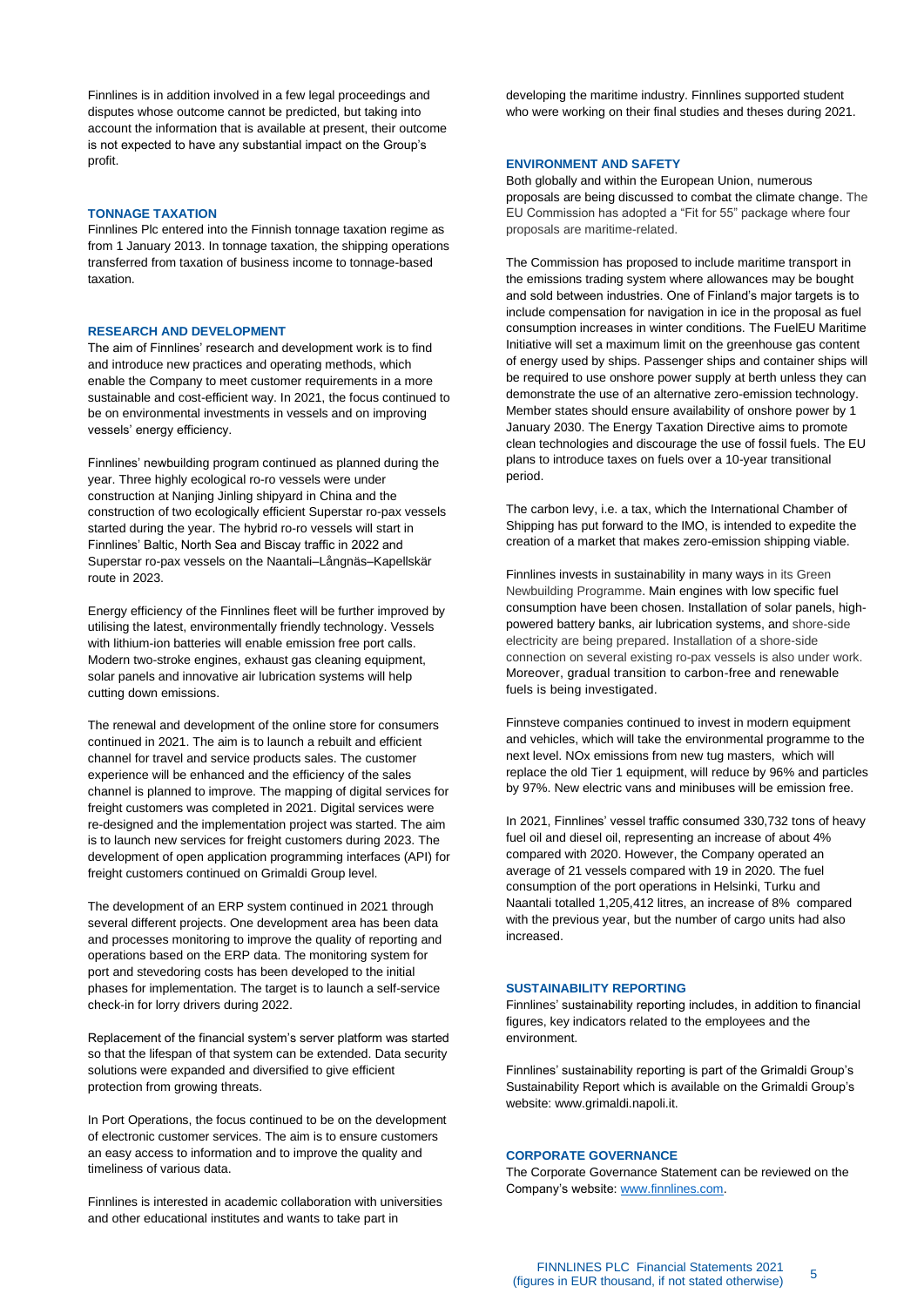# **EVENTS AFTER THE REPORTING PERIOD**

There are no significant events to report.

# **OUTLOOK AND OPERATING ENVIRONMENT**

The short-term global economic outlook seems to be positive although the pandemic continues to cause uncertainty with new mutations, which may affect travel and passenger volumes. Regarding the freight outlook and possible changes to it, Finnlines vessels are flexible in terms of cargo mix, thus less exposed to volatility in single market segments.

Finnlines is well-placed to compete with its strategy. Considering the ongoing Green Newbuilding Investment Programme, past investments made in the fleet as well as all the actions in improving efficiency, productivity and financial performance, the Finnlines Group's result before taxes is expected to improve from 2021.

# **DIVIDEND DISTRIBUTION PROPOSAL**

The parent company Finnlines Plc's result for the reporting period was EUR 62.6 million. The distributable funds included in the parent company's shareholders' equity equals to EUR 455.7 million at the end of the reporting period. The Board of Directors proposes to the Annual General Meeting that a dividend of EUR 1.00 per share be paid out resulting in a total amount of proposed dividends of EUR 51,503,141.

According to the consolidated statement of financial position, the equity attributable to parent company shareholders equals EUR 764.3 (724.5) million at the end of the reporting period.

Naples, 24 February 2022

Finnlines Plc, The Board of Directors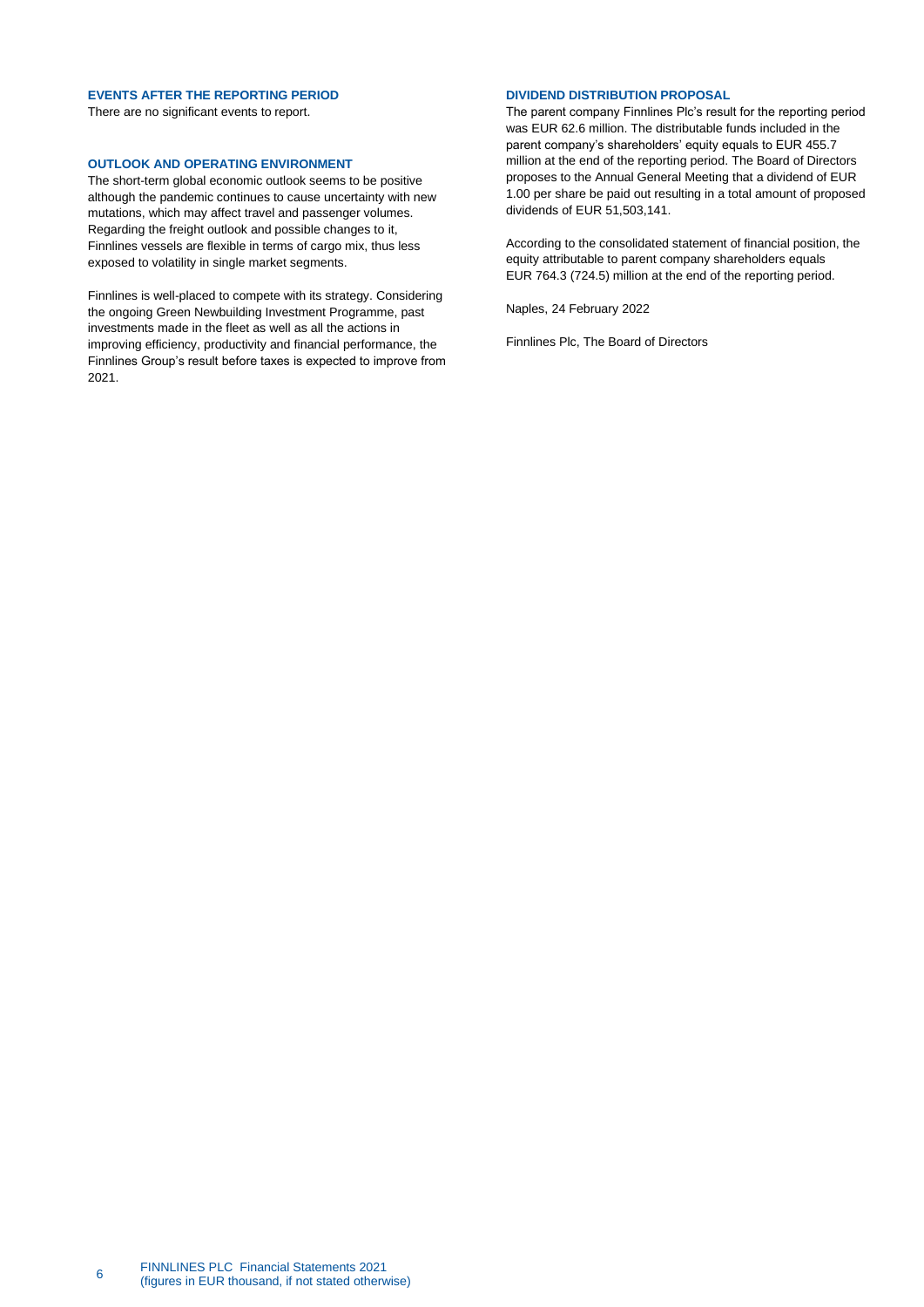# <span id="page-6-0"></span>**CONSOLIDATED FINANCIAL STATEMENTS, IFRS**

# <span id="page-6-1"></span>**CONSOLIDATED STATEMENT OF COMPREHENSIVE INCOME, IFRS**

| <b>EUR 1,000</b>                                                                                                            | <b>Note</b> | 1 Jan-31 Dec 2021 | 1 Jan-31 Dec 2020 |
|-----------------------------------------------------------------------------------------------------------------------------|-------------|-------------------|-------------------|
| <b>Revenue</b>                                                                                                              | 3, 7        | 579.944           | 484.016           |
|                                                                                                                             |             |                   |                   |
| Other income from operations                                                                                                | 8           | 1,896             | 1,303             |
| Materials and services                                                                                                      | 9           | $-192,991$        | $-137,964$        |
| Personnel expenses                                                                                                          | 10          | $-89,602$         | $-83,376$         |
| Depreciation, amortization and impairment losses                                                                            | 11          | $-82,127$         | -64,599           |
| Other operating expenses                                                                                                    | 12          | $-138.958$        | $-123,164$        |
| Total operating expenses                                                                                                    |             | $-503,678$        | $-409, 104$       |
| <b>Result before interest and taxes (EBIT)</b>                                                                              |             | 78,161            | 76,215            |
| <b>Financial income</b>                                                                                                     | 13          | 187               | 494               |
| <b>Financial expenses</b>                                                                                                   | 13          | $-4,591$          | $-6,065$          |
| <b>Result before taxes (EBT)</b>                                                                                            |             | 73,758            | 70,645            |
| Income taxes                                                                                                                | 14          | 915               | $-918$            |
| <b>Result for the reporting period</b>                                                                                      |             | 74,673            | 69,727            |
| Other comprehensive income<br>Other comprehensive income to be reclassified to profit and loss in<br>subsequent periods:    |             |                   |                   |
| Exchange differences on translating foreign operations                                                                      |             | 68                | -45               |
| Fair value change on currency derivates                                                                                     |             | 16,695            | $-8,245$          |
| Other comprehensive income to be reclassified to profit and loss in<br>subsequent periods, total                            |             | 16,763            | $-8,290$          |
| Other comprehensive income not being reclassified to profit and loss<br>in subsequent periods:                              |             |                   |                   |
| Remeasurement of defined benefit plans                                                                                      |             | $-51$             | $-120$            |
| Tax effect, net                                                                                                             |             | -38               | 21                |
| Other comprehensive income not being reclassified to profit and loss in<br>subsequent periods, total                        |             | $-90$             | $-100$            |
| Total comprehensive income for the reporting period                                                                         |             | 91,346            | 61,336            |
| Result for the reporting period attributable to:                                                                            |             |                   |                   |
| Parent company shareholders                                                                                                 |             | 74,673            | 69,727            |
|                                                                                                                             |             | 74,673            | 69,727            |
| Total comprehensive income for the reporting period attributable to:                                                        |             |                   |                   |
| Parent company shareholders                                                                                                 |             | 91,346            | 61,336            |
|                                                                                                                             |             | 91.346            | 61,336            |
| Result for the reporting period attributable to parent company<br>shareholders calculated as earnings per share (EUR/share) | 15          |                   |                   |
| Undiluted / diluted earnings per share                                                                                      |             | 1.45              | 1.35              |

Most of the items recognised in the Consolidated Statement of Comprehensive Income fall under the tonnage tax scheme.

See Notes, which are an integral part the Financial Statements, starting on page 11.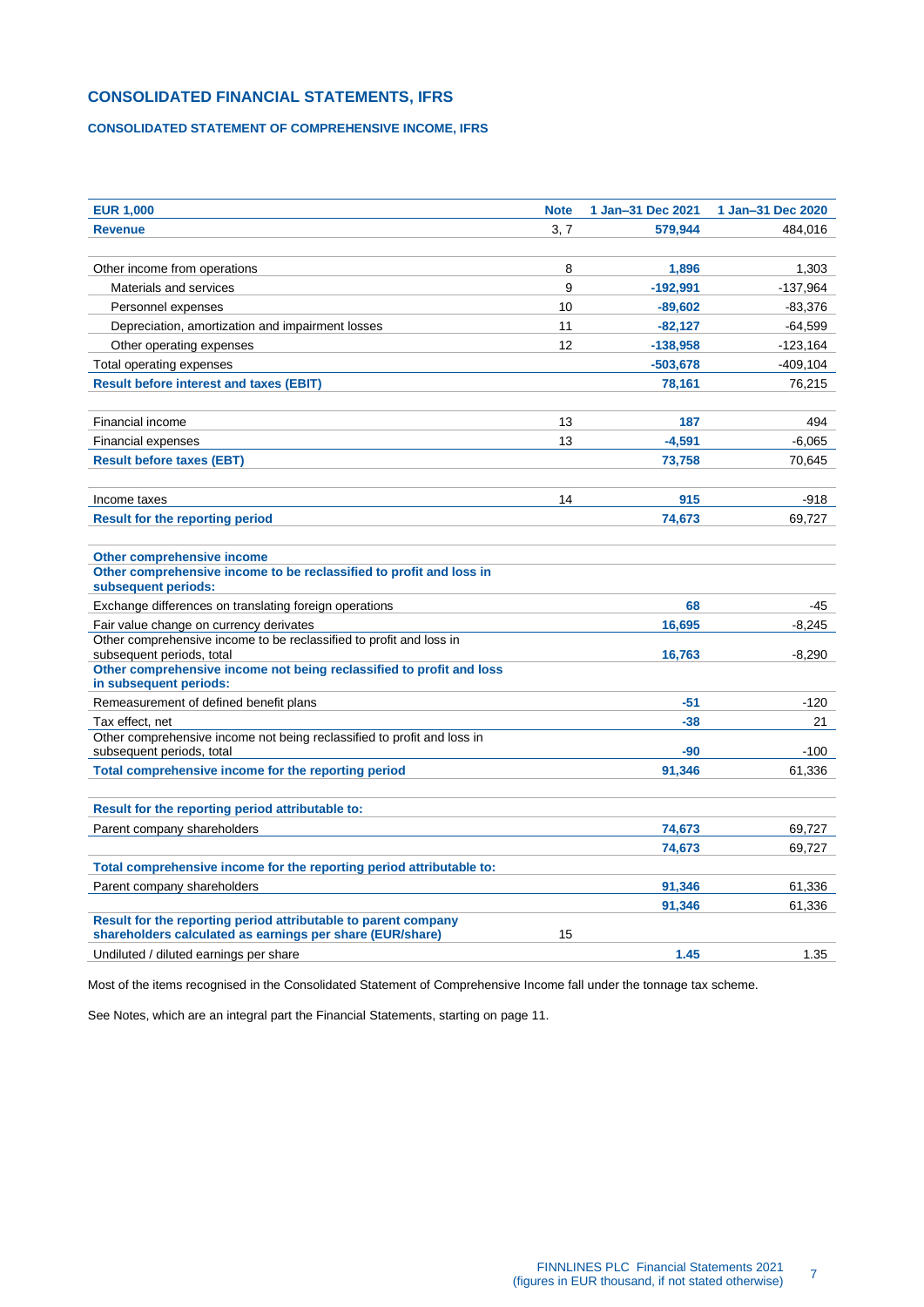# <span id="page-7-0"></span>**CONSOLIDATED STATEMENT OF FINANCIAL POSITION, IFRS**

| <b>EUR 1,000</b>                                   | <b>Note</b> | 31 Dec 2021 | 31 Dec 2020 |
|----------------------------------------------------|-------------|-------------|-------------|
| <b>ASSETS</b>                                      |             |             |             |
| <b>Non-current assets</b>                          |             |             |             |
| Property, plant and equipment                      | 17          | 1,004,024   | 967,748     |
| Goodwill                                           | 19          | 105,644     | 105,644     |
| Other intangible assets                            | 19          | 3,116       | 3,671       |
| Other financial assets                             | 22          | 7,076       | 7,076       |
| Receivables                                        | 23          | 8,121       | 3,929       |
| Deferred tax assets                                | 24          | 983         | 2,370       |
|                                                    |             | 1,128,963   | 1,090,438   |
| <b>Current assets</b>                              |             |             |             |
| Inventories                                        | 25          | 8,395       | 5,967       |
| Accounts receivable and other receivables          | 26          | 119,275     | 86,471      |
| Income tax receivables                             |             | 48          | 32          |
| Cash and cash equivalents                          | 27          | 1,951       | 1,847       |
|                                                    |             | 129,669     | 94,317      |
|                                                    |             |             |             |
| Non-current assets held for sale                   | 5           | 14,610      | 14,610      |
| <b>Total assets</b>                                |             | 1,273,242   | 1,199,365   |
| <b>EQUITY</b>                                      |             |             |             |
| Equity attributable to parent company shareholders |             |             |             |
| Share capital                                      | 28          | 103,006     | 103,006     |
| Share premium account                              | 28          | 24,525      | 24,525      |
| <b>Translation differences</b>                     |             | 141         | 114         |
| Fund for invested unrestricted equity              | 28          | 40,016      | 40,016      |
| Fair value reserve *                               | 28          | 18,073      | 1,378       |
| Retained earnings                                  |             | 578,535     | 555,413     |
|                                                    |             | 764,296     | 724,453     |
|                                                    |             |             |             |
| <b>Total equity</b>                                |             | 764,296     | 724,453     |
| <b>LIABILITIES</b>                                 |             |             |             |
| <b>Long-term liabilities</b>                       |             |             |             |
| Deferred tax liabilities                           | 24          | 44,003      | 46,509      |
| Pension liabilities                                | 33          | 3,143       | 3,331       |
| Provisions                                         | 29          | 1,697       | 1,697       |
| Loans from financial institutions                  | 30          | 169,123     | 180,383     |
|                                                    |             | 217,976     | 231,920     |
| <b>Current liabilities</b>                         |             |             |             |
| Accounts payable and other liabilities             | 31          | 87,257      | 73,798      |
| Current tax liabilities                            |             | 22          | 27          |
| Provisions                                         | 29          | 215         | 220         |
| Loans from financial institutions                  | 30          | 203,476     | 168,946     |
|                                                    |             | 290,970     | 242,992     |
| <b>Total liabilities</b>                           |             | 508,946     | 474,912     |
|                                                    |             |             |             |
| <b>Total shareholders' equity and liabilities</b>  |             | 1,273,242   | 1,199,365   |

\* Fair value reserve consists of fair value of effective part of foreign currency forward contracts, for which hedge accounting is applied.

See Notes starting on page 11.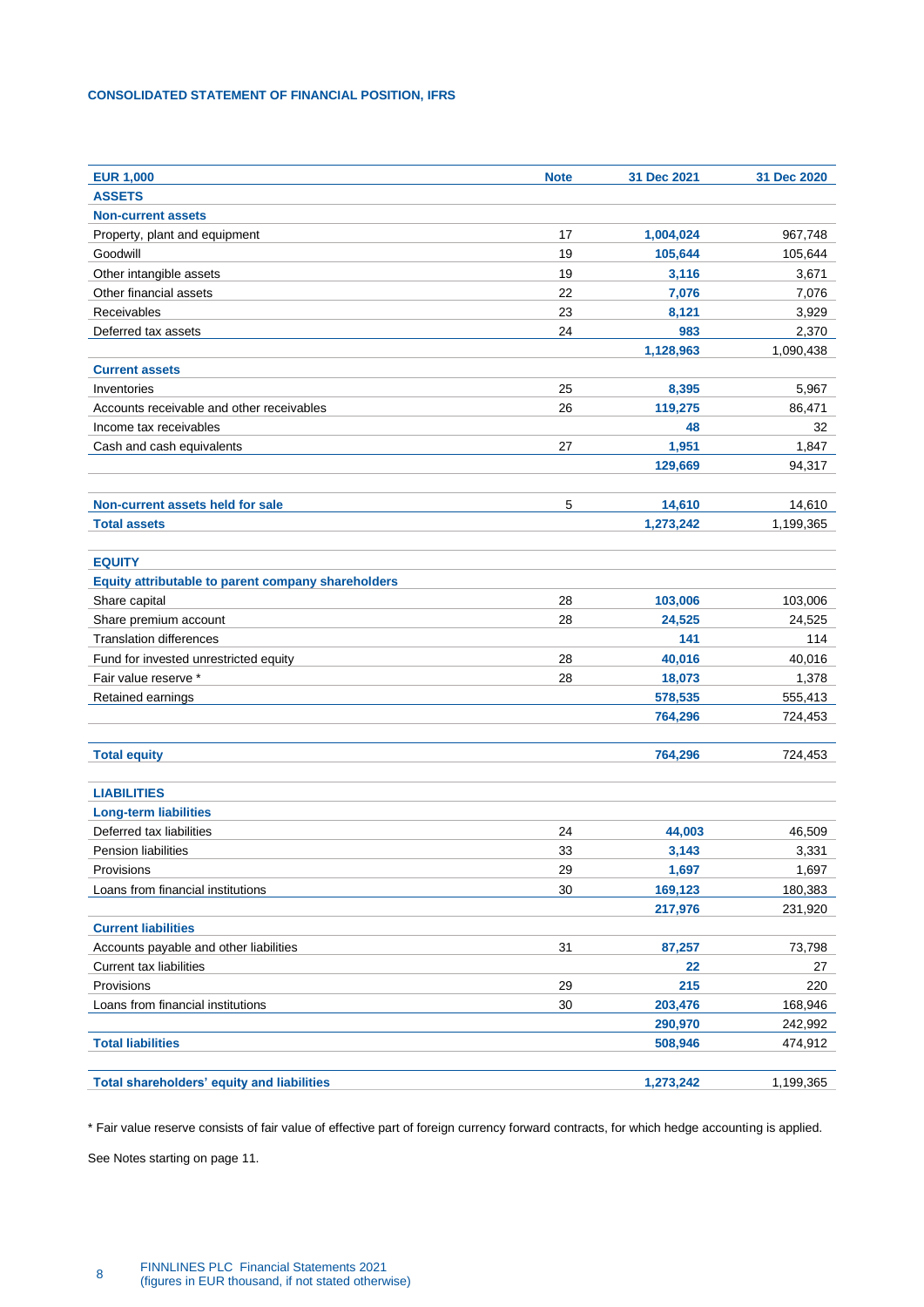# <span id="page-8-0"></span>**CONSOLIDATED STATEMENT OF CHANGES IN EQUITY, IFRS**

| <b>EUR 1,000</b>                                          | Equity attributable to parent company shareholders |                               |                                   |                                       |                              |                             |                     |
|-----------------------------------------------------------|----------------------------------------------------|-------------------------------|-----------------------------------|---------------------------------------|------------------------------|-----------------------------|---------------------|
|                                                           | <b>Share capital</b>                               | <b>Share issue</b><br>premium | <b>Translation</b><br>differences | <b>Unrestricted</b><br>equity reserve | <b>Fair value</b><br>reserve | <b>Retained</b><br>earnings | <b>Total equity</b> |
| <b>Reported equity</b>                                    |                                                    |                               |                                   |                                       |                              |                             |                     |
| 1 January 2020                                            | 103,006                                            | 24,525                        | 140                               | 40,016                                | 9,623                        | 537,310                     | 714,620             |
| <b>Comprehensive income for</b><br>the reporting period:  |                                                    |                               |                                   |                                       |                              |                             |                     |
| Result for the reporting<br>period                        |                                                    |                               |                                   |                                       |                              | 69,727                      | 69,727              |
| Exchange differences on<br>translating foreign operations |                                                    |                               | $-26$                             |                                       |                              | $-19$                       | $-45$               |
| Fair value change on<br>currency derivatives              |                                                    |                               |                                   |                                       | $-8.245$                     |                             | $-8,245$            |
| Remeasurement of defined<br>benefit plans                 |                                                    |                               |                                   |                                       |                              | $-120$                      | $-120$              |
| Tax effect, net                                           |                                                    |                               |                                   |                                       |                              | 21                          | 21                  |
| <b>Total comprehensive</b><br>income for the reporting    |                                                    |                               |                                   |                                       |                              |                             |                     |
| period                                                    | 0                                                  | 0                             | $-26$                             | 0                                     | $-8,245$                     | 69,609                      | 61,336              |
| <b>Dividend</b>                                           |                                                    |                               |                                   |                                       |                              | $-51,503$                   | $-51,503$           |
| <b>Equity 31 December 2020</b>                            | 103,006                                            | 24,525                        | 114                               | 40,016                                | 1,378                        | 555,413                     | 724,453             |

| <b>EUR 1,000</b>                                          | Equity attributable to parent company shareholders |                               |                                   |                                       |                              |                             |                     |
|-----------------------------------------------------------|----------------------------------------------------|-------------------------------|-----------------------------------|---------------------------------------|------------------------------|-----------------------------|---------------------|
|                                                           | <b>Share capital</b>                               | <b>Share issue</b><br>premium | <b>Translation</b><br>differences | <b>Unrestricted</b><br>equity reserve | <b>Fair value</b><br>reserve | <b>Retained</b><br>earnings | <b>Total equity</b> |
| <b>Reported equity</b><br>1 January 2021                  | 103,006                                            | 24,525                        | 114                               | 40,016                                | 1,378                        | 555,413                     | 724,453             |
| <b>Comprehensive income for</b><br>the reporting period:  |                                                    |                               |                                   |                                       |                              |                             |                     |
| Result for the reporting<br>period                        |                                                    |                               |                                   |                                       |                              | 74,673                      | 74,673              |
| Exchange differences on<br>translating foreign operations |                                                    |                               | 27                                |                                       |                              | 42                          | 68                  |
| Fair value change on<br>currency derivatives              |                                                    |                               |                                   |                                       | 16.695                       |                             | 16,695              |
| Remeasurement of defined<br>benefit plans                 |                                                    |                               |                                   |                                       |                              | $-51$                       | $-51$               |
| Tax effect, net                                           |                                                    |                               |                                   |                                       |                              | $-38$                       | $-38$               |
| <b>Total comprehensive</b><br>income for the reporting    |                                                    |                               |                                   |                                       |                              |                             |                     |
| period                                                    | 0                                                  | 0                             | 27                                | 0                                     | 16,695                       | 74,626                      | 91,346              |
| <b>Dividend</b>                                           |                                                    |                               |                                   |                                       |                              | $-51,503$                   | $-51,503$           |
| <b>Equity 31 December 2021</b>                            | 103,006                                            | 24,525                        | 141                               | 40,016                                | 18,073                       | 578,535                     | 764,296             |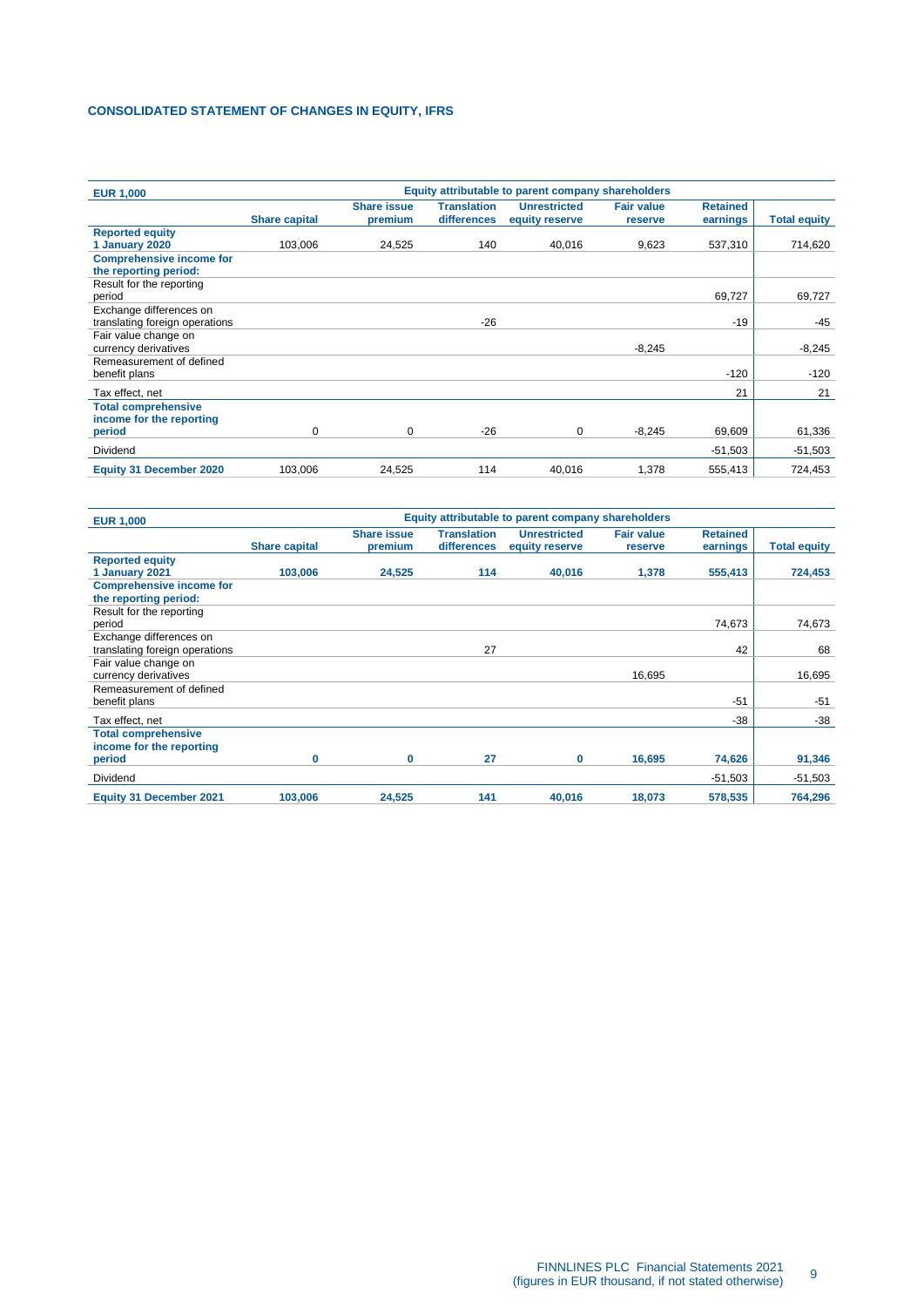# <span id="page-9-0"></span>**CONSOLIDATED STATEMENT OF CASH FLOWS, IFRS**

| <b>EUR 1,000</b>                                                            | <b>Note</b> | 1 Jan-31 Dec 2021 | 1 Jan-31 Dec 2020 |
|-----------------------------------------------------------------------------|-------------|-------------------|-------------------|
| <b>Cash flows from operating activities</b>                                 |             |                   |                   |
| Result for the reporting period                                             |             | 74,673            | 69,727            |
| Adjustments:                                                                |             |                   |                   |
| Non-cash transactions                                                       | 32          | 81,937            | 64,167            |
| Unrealised foreign exchange gains (-) / losses (+)                          | 32          |                   |                   |
| Financial income and expenses                                               |             | 4,407             | 5,568             |
| Taxes                                                                       |             | $-915$            | 918               |
| Changes in working capital:                                                 |             |                   |                   |
| Change in accounts receivable and other receivables                         |             | $-20,976$         | -66               |
| Change in inventories                                                       |             | $-2,428$          | 185               |
| Change in accounts payable and other liabilities                            |             | 14,759            | 3,674             |
| Change in provisions                                                        |             | $-193$            | $-143$            |
| Interest paid                                                               |             | $-2,679$          | $-3,589$          |
| Interest received                                                           |             | 29                | 50                |
| Taxes paid                                                                  |             | $-265$            | $-252$            |
| Other financing items                                                       |             | $-1,636$          | $-2,209$          |
| Net cash generated from operating activities                                |             | 146,713           | 138,030           |
|                                                                             |             |                   |                   |
| <b>Cash flows from investing activities</b>                                 |             |                   |                   |
| Investments in tangible and intangible assets                               |             | $-83,577$         | $-50,401$         |
| Sale of tangible assets                                                     |             | 375               | 126               |
| Acquisition of subsidiary shares                                            |             | $-27,051$         | 0                 |
| Net cash used in investing activities                                       |             | $-110,253$        | $-50,275$         |
|                                                                             |             |                   |                   |
| <b>Cash flows from financing activities</b>                                 | 31          |                   |                   |
| Loan withdrawals                                                            |             | 232,000           | 54,000            |
| Net increase in current interest-bearing liabilities (+) / net decrease (-) |             | 34,881            | $-2,973$          |
| Repayment of loans                                                          |             | $-248,649$        | $-91,204$         |
| Payment of lease liabilities                                                |             | $-3,090$          | $-3,427$          |
| Dividends paid                                                              |             | $-51,503$         | $-51,503$         |
| Net cash used in financing activities                                       |             | $-36,361$         | $-95,108$         |
|                                                                             |             |                   |                   |
| Change in cash and cash equivalents                                         |             | 99                | $-7,353$          |
| Cash and cash equivalents 1 January                                         |             | 1,847             | 9,208             |
| Effect of foreign exchange rate changes                                     |             | 5                 | -8                |
| <b>Cash and cash equivalents 31 December</b>                                |             | 1,951             | 1,847             |

See Notes starting on page 11.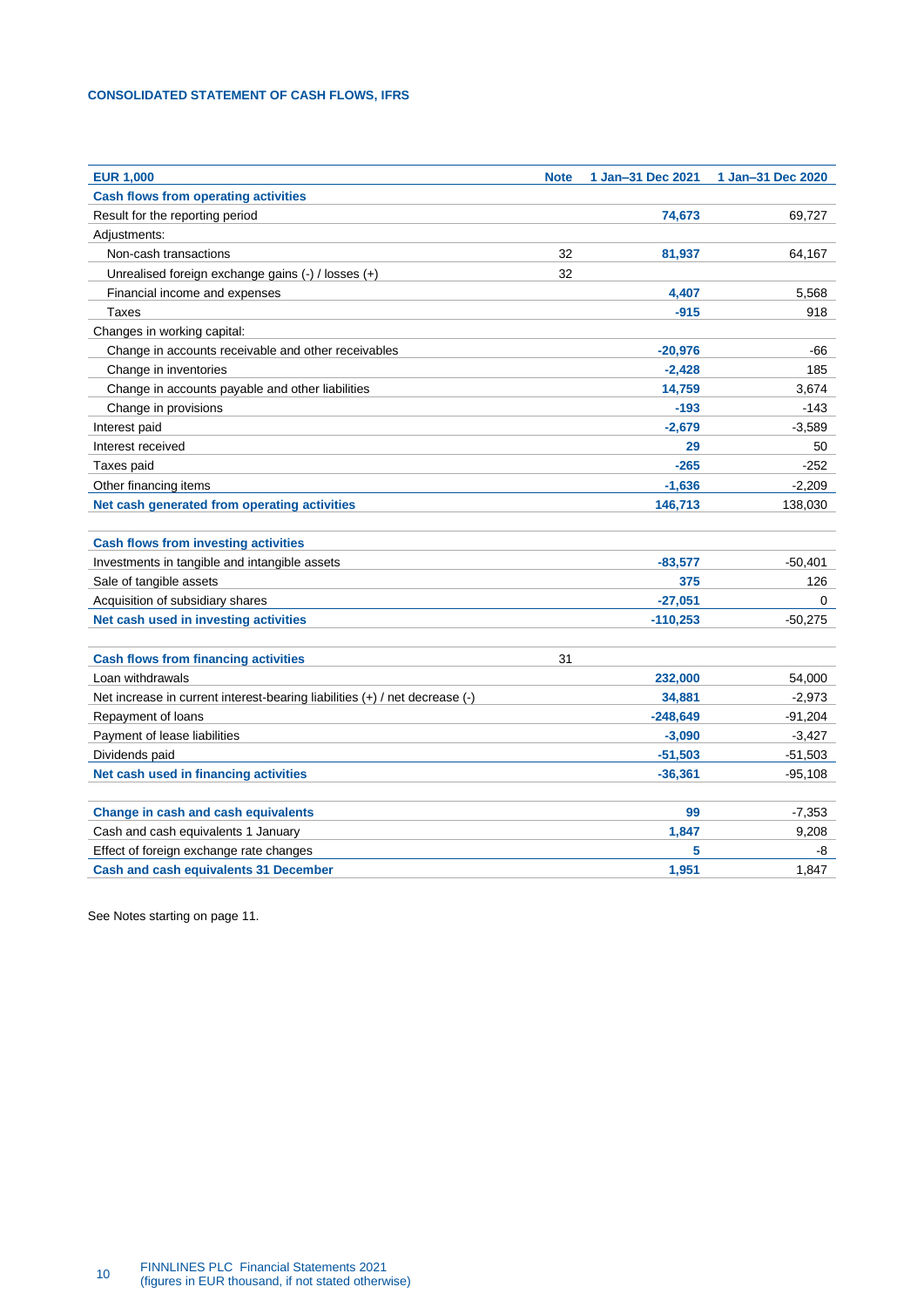#### <span id="page-10-1"></span><span id="page-10-0"></span>**1. CORPORATE INFORMATION**

Finnlines Plc is a Finnish public limited company, which operates under Finnish jurisdiction and legislation. The parent company is registered in Helsinki at Komentosilta 1, 00980 Helsinki. Copies of the financial statements can be obtained from www.finnlines.com or the Company's headquarters. These financial statements were authorised for issue by the Board of Directors of Finnlines Plc on 24 February 2022. In accordance with the Finnish Companies Act, the financial statements are presented for approval to the Annual General Meeting.

At the end of the financial period, the Group consisted of the parent company and 20 subsidiaries.

Finnlines is a leading shipping operator of ro-ro and passenger services in the Baltic Sea, the North Sea and the Bay of Biscay. The Company's passenger-freight vessels offer services from Finland to Germany and via the Åland Islands to Sweden, as well as from Sweden to Germany. Finnlines' ro-ro vessels operate in the Baltic Sea, the North Sea and the Bay of Biscay. The Company has subsidiaries or sales offices in Germany, Belgium, Great Britain, Sweden, Denmark and Poland. In addition to sea transportation, the Company provides port services in Helsinki and Turku.

As an agent for Grimaldi Lines and Atlantic Container Line (ACL) in Finland and Russia, Finnlines connects Helsinki, St. Petersburg and Paldiski with the Grimaldi Group network in the Mediterranean, West Africa, as well as the Atlantic coast of both North and South America.

Finnlines Plc is fully owned by the Grimaldi Group, which is one of the world's largest operators of ro-ro vessels and the largest operator of the Motorways of the Sea in Europe for both passengers and freight. The Grimaldi Group, headquartered in Naples, operates a fleet of more than 130 vessels and employs over 15,000 people. It serves over 140 ports in 50 countries in the Mediterranean Sea, North Europe, West Africa, North and South America. The Grimaldi Group comprises seven shipping companies, including Finnlines, Atlantic Container Line (ACL), Malta Motorways of the Sea (MMS) and Minoan Lines.

#### <span id="page-10-2"></span>**2. ACCOUNTING PRINCIPLES BASIS OF PREPARATION OF THE FINANCIAL STATEMENTS**

The consolidated financial statements are prepared in accordance with the International Financial Reporting Standards (IFRS), using the IAS and IFRS standards and SIC and IFRIC interpretations valid on 31 December 2021. The International Financial Reporting Standards mean the standards implemented in the EU by Regulation (EC) 1606/2002, and the related interpretations. The notes to the Consolidated Financial Statements also comply with Finnish accounting and corporate legislation. The Consolidated Financial Statements are primarily prepared using the acquisition cost method. Exceptions to this principle are financial assets and liabilities recognised at fair value through profit or loss. The financial statements have been compiled in EUR. All figures in the accounts have been rounded and, consequently, the sum of individual figures may deviate from the presented sum figure.

### **IMPLEMENTATION OF STANDARDS**

#### **NEW AND AMENDED STANDARDS APPLIED IN THE FINANCIAL YEAR ENDED 31 DECEMBER 2021 Covid-19-Related Rent Concessions beyond 30 June 2021**

**– Amendment to IFRS 16 Leases** (effective from 1 April 2021 for financial years starting, at the latest, on or after 1 January 2021)

The amendments allow the lessees not to account for rent concessions as lease modifications if the concessions are a direct consequence of the Covid-19 pandemic and only if certain conditions are met. The amendment does not have an impact on the financial statement of the Finnlines Group.

#### **Interest Rate Benchmark Reform – Phase 2 – Amendments to IFRS 9 Financial Instruments, IAS 39 Financial Instruments: Recognition and Measurement, IFRS 7 Financial Instruments: Disclosures, IFRS 4 Insurance Contracts and IFRS 16 Leases** (effective for financial years beginning on or after 1 January 2021)

Amendments address issues affecting financial statements when changes are made to contractual cash flows and hedging relationships as a result of interest rate benchmark reform. Amendments assist companies in providing useful information about the effects of interest rate benchmark reform on financial statements. The amendment does not have an impact on the financial statement of the Finnlines Group.

#### **ADOPTION OF NEW AND AMENDED STANDARDS IN FUTURE FINANCIAL YEARS**

 $*$  = not yet endorsed for use by the European Union as of 31 December 2021

**Onerous Contracts – Costs of Fulfilling a Contract – Amendments to IAS 37 Provisions, Contingent Liabilities and Contingent Assets** (effective for financial years beginning on or after 1 January 2022)

When an onerous contract is accounted for based on the costs of fulfilling the contract, the amendments clarify that these costs comprise both the incremental costs and an allocation of other direct costs.

#### **Annual Improvements to IFRS Standards 2018–2020**

(effective for financial years beginning on or after 1 January 2022)

The annual improvements process provides a mechanism for minor and non-urgent amendments to IFRSs to be grouped together and issued in one package annually. The amendments clarify the following standards:

• IFRS 9 Financial Instruments – Fees in the '10 per cent' test for derecognition of financial liabilities: This amendment clarifies that – for the purpose of performing the ''10 per cent test' for derecognition of financial liabilities – in determining those fees paid net of fees received, a borrower includes only fees paid or received between the borrower and the lender, including fees paid or received by either the borrower or lender on the other's behalf.

### **Property, Plant and Equipment — Proceeds before Intended Use – Amendments to IAS 16 Property, Plant and Equipment** (effective for financial years beginning on or after 1 January 2022)

Under the amendments, proceeds from selling items before the related item of PPE is available for use should be recognized in profit or loss, together with the costs of producing those items.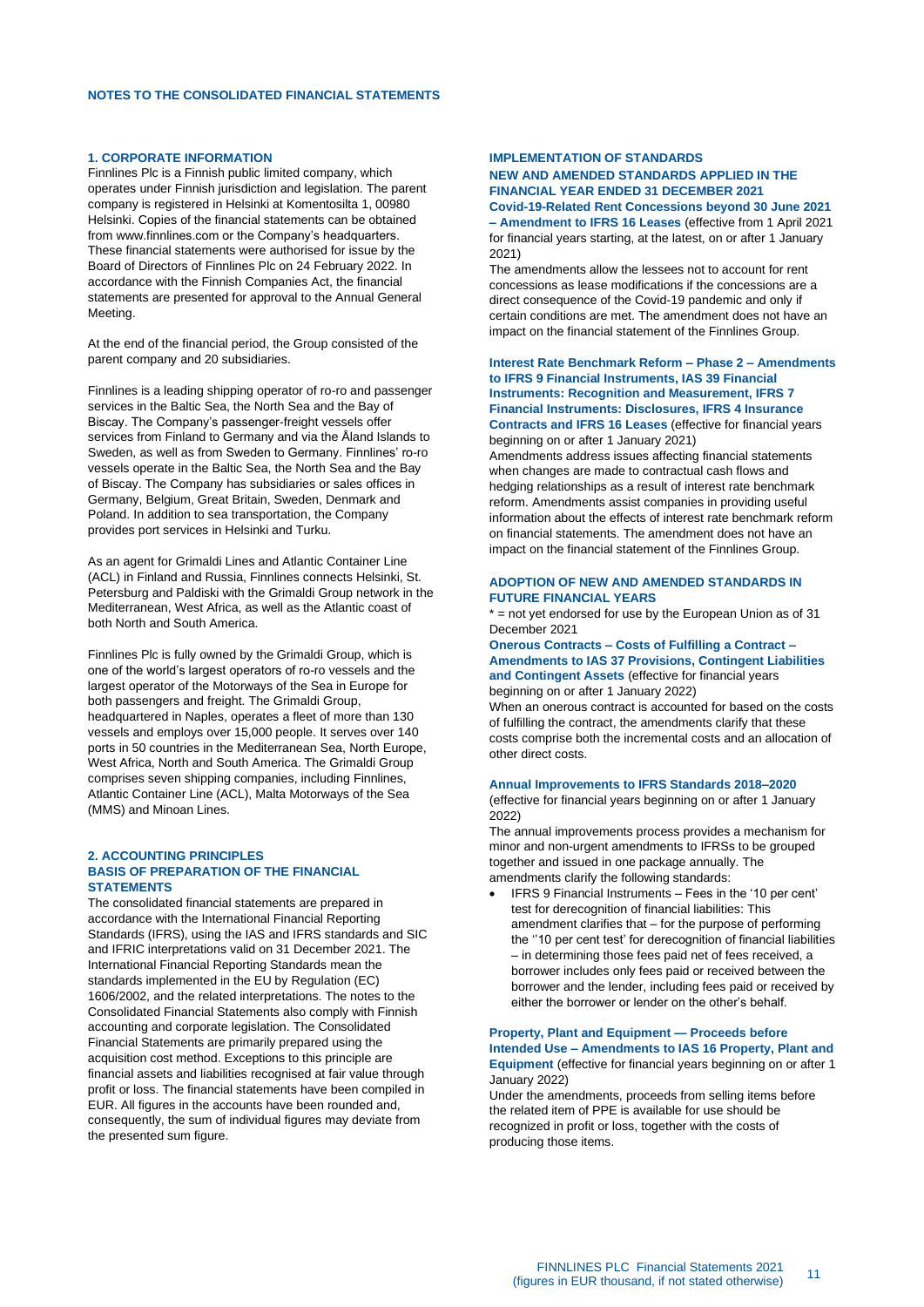# **Classification of Liabilities as Current or Non-current - Amendments to IAS 1 Presentation of Financial**

**Statements \*** (effective for financial years beginning on or after 1 January 2023, early application is permitted) The amendments are to promote consistency in application and clarify the requirements on determining if a liability is current or non-current.

#### **Deferred Tax related to Assets and Liabilities arising from a Single Transaction – Amendments to IAS 12 Income**

**Taxes \*** (effective for financial years beginning on or after 1 January 2023, early application is permitted) The amendments narrow the initial recognition exemption (IRE) and clarify that the exemption does not apply to transactions such as leases and decommissioning obligations which give rise to equal and offsetting temporary differences.

The above mentioned changes are not estimated to have a material impact on the financial statement of the Finnlines Group.

#### **NEW ACCOUNTING POLICIES APPLIED IN THE FINANCIAL YEAR ENDED 31 DECEMBER 2021 Configuration or Customisation Costs in a Cloud Computing Arrangement – IAS 38 Intangible Assets** (effective immediately)

The agenda decision published by IFRS Interpretation Committee in April 2021 clarifies how to recognise costs of configuring or customising a supplier's application software in a Software as a Service (SaaS) arrangement. The agenda decision address whether an intangible asset may be recognized by the entity purchasing the service and if not how the configuration or customisation costs are accounted for. The agenda decisions have no effective date, so they are expected to be applied as soon as possible since published.

The agenda decision does not have a material impact on the consolidated financial statements of Finnlines Group.

#### **ACCOUNTING PRINCIPLES THAT REQUIRE MANAGEMENT DISCRETION AND ESSENTIAL UNCERTAINTIES RELATED TO ESTIMATES**

When preparing the financial statements, the Group's management has had to make estimates and assumptions which affect the content, and use its discretion in applying the accounting principles. The most significant uncertainties involved in estimates at the end of the reporting period relate to impairment of goodwill, deferred tax assets and other assets, the amount of lease liabilities and provisions and contingent liabilities. The management's assumptions includes also the possible effects of Covid-19 pandemic on the Company. The basis for these estimates is described in more detail in these accounting principles and, in particular, in the relevant notes to the consolidated financial statements: Note 19. Goodwill and other intangible assets, Note 24. Deferred tax assets and liabilities.

The most significant items where management has used discretion on accounting principles concern the depreciation times and residual values of the vessels and non-current assets of Port Operations and related liabilities classified as being held for sale, determination of lease period for lease agreements valid until further notice as well as deferred tax assets as recognition of losses. The estimates and assumptions are based on management´s best current knowledge, but the actual figures may substantially differ from these estimates.

#### **CONSOLIDATION PRINCIPLES**

In connection with every acquisition, the Group performs a simplified assessment, in accordance with IFRS 3, to

determine whether the acquisition was of a business or an asset. If the fair value of the acquired gross assets constitutes mainly from individual identifiable asset or group of assets and liabilities assumed, the acquisition is treated as a purchase of assets and liabilities. In 2021 Finnlines Group applied a concentration test to the share purchase of the real estate company Vuosaaren Porttikeskus, and concluded that it was an asset acquisition.

#### **Subsidiaries**

The Consolidated Financial Statements include the parent company, Finnlines Plc, and its subsidiaries. All the companies in which Finnlines Plc directly or indirectly holds more than 50% of the voting rights, or over which it otherwise has control, are included. The control exists when the Group is exposed to, or has rights to, variable returns from its involvement with the entity and has the ability to affect those returns through its power over the entity.

Acquisitions of businesses are accounted for using the acquisition method. The consideration transferred in a business combination is measured at fair value. Acquisitionrelated costs are generally recognised in profit or loss as incurred.

Goodwill is measured as the excess of the sum of the consideration transferred, the amount of any non-controlling interests in the acquiree, and the fair value of the acquirer's previously held equity interest in the acquiree (if any) over the net of the acquisition-date amounts of the identifiable assets acquired and the liabilities assumed. The Group's acquisitions are accounted for according to the effective standards and accounting principles at the time of the business combination in question.

All intra-group transactions, balances, income and expenses are eliminated in full on consolidation. The subsidiaries' accounting principles have been adjusted in the consolidation to correspond to the Group's accounting principles where appropriate.

The result for the reporting period and comprehensive income attributable to parent company shareholders and noncontrolling interests are presented in the statement of comprehensive income. The shareholders' equity attributable to non-controlling interests is reported separately on the balance sheet under shareholders' equity. The non-controlling interest's proportionate share of profit or loss is attributed to the non-controlling interest even if this results in the noncontrolling interest having a deficit balance.

Changes in the Group's ownership interests in subsidiaries that do not result in the Group losing control over the subsidiaries are accounted for as equity transactions. The carrying amounts of the Group's interests and the noncontrolling interests are adjusted to reflect the changes in their relative interests in the subsidiaries. Any difference between the amount by which the non-controlling interests are adjusted and the fair value of the consideration paid or received is recognised directly in equity and attributed to owners of the Company.

When the Group loses control of a subsidiary, the profit or loss on disposal is calculated as the difference between (i) the aggregate of the fair value of the consideration received and the fair value of any retained interest and (ii) the previous carrying amount of the assets (including goodwill), and liabilities of the subsidiary and any non-controlling interests.

### **JOINT OPERATIONS**

Finnlines had no joint operations in 2021 or 2020.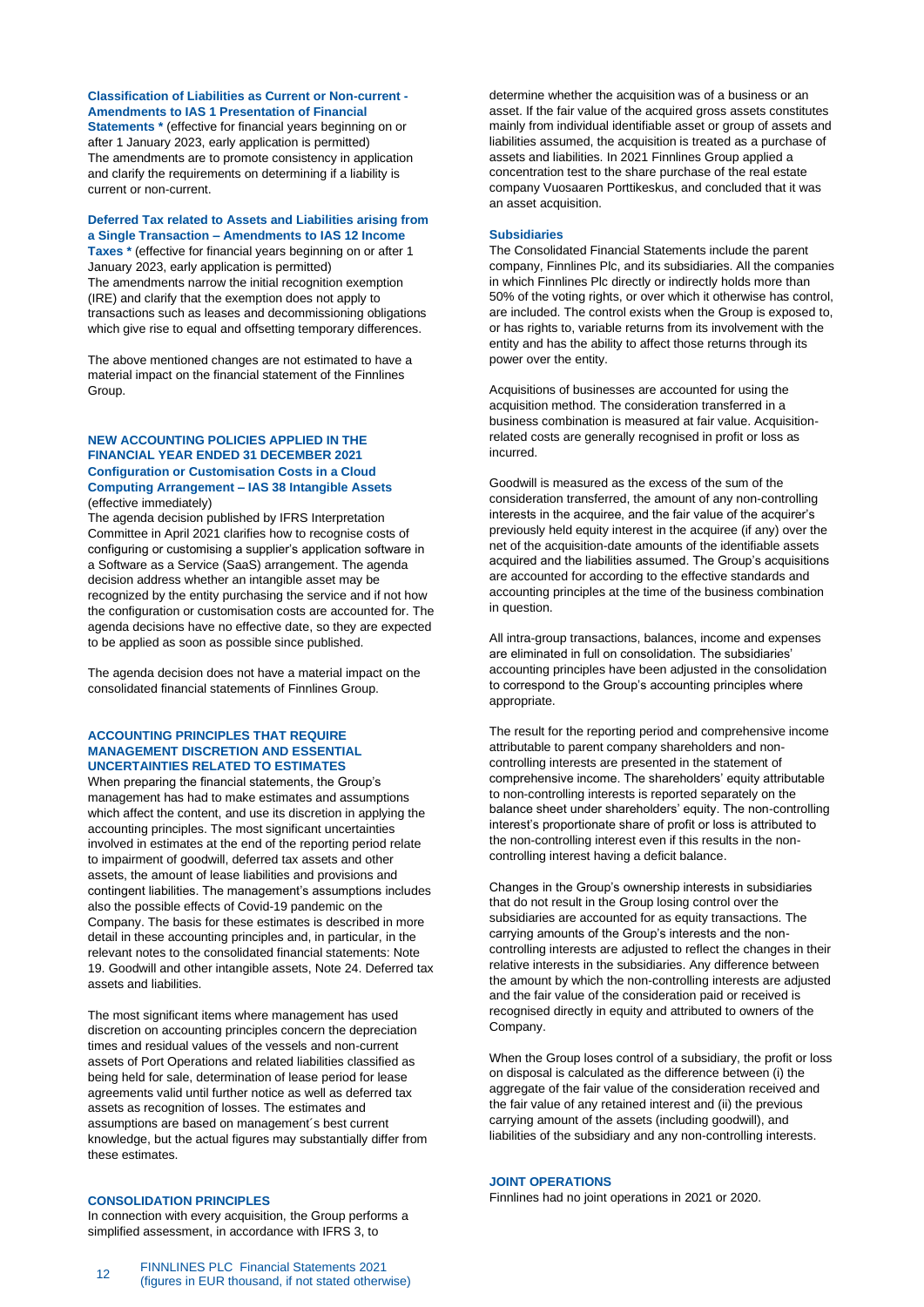### **NON-CURRENT ASSETS (OR DISPOSAL GROUPS) HELD FOR SALE AND DISCONTINUED OPERATIONS**

Non-current assets (or disposal groups) are classified as assets held for sale when their carrying amount is to be recovered principally through a sale transaction and a sale is considered highly probable. They are stated at the lower of carrying amount or fair value less costs to sell if their carrying amount is to be recovered principally through a sale transaction rather than through continuing use.

A discontinued operation represents a separate major line of business, or geographical area, which has been disposed of or is classified as held for sale.

#### **TRANSLATION OF FOREIGN CURRENCY ITEMS**

The items in each Group unit's accounts are valued in the principal currency of the operating environment of the unit in question (the "functional currency"). The functional currency of the subsidiaries is the official currency used in the location country except for Sweden, where the functional currency used is euro. The Consolidated Financial Statements are presented in euro, which is the parent company's functional and presentation currency.

Transactions in foreign currencies are recognised at the exchange rate valid on the transaction date. Monetary items denominated in foreign currencies are translated into EUR at the exchange rates valid at the end of the reporting period. Non-monetary items denominated in foreign currencies and valued at their fair value are translated into EUR at the exchange rates valid on the date of valuation. Other nonmonetary items are valued using the exchange rate valid on the transaction date. Profits and losses arising from foreign currency valued transactions and translation of foreign currency valued monetary items are recognised in the profit and loss account. Exchange rate differences arising from transaction translations are included under result before interest and taxes in the profit and loss account, whereas exchange rate differences arising from financial assets and liabilities are included under financial items. Profits and losses arising from the translation of loans in foreign currencies are recognised under financial income and expenses.

The statements of comprehensive income located outside the euro area are translated into EUR using weighted average exchange rates. Statements of financial positions are translated at the exchange rate prevailing at the end of the reporting period. Translation differences arising from investment in foreign units are recognised under shareholders' equity. Translation differences arising from shareholders' equity items emerging from the elimination of foreign subsidiaries' acquisition costs after the acquisition are recognised under shareholders' equity. When a subsidiary is wholly or partly sold, cumulative translation differences are recognised in the profit and loss account as part of the profit or loss from the sale of the subsidiary. Translation differences arising prior to 1 January 2004 were transferred to retained earnings on the date of transition to IFRS. They will not be recognised in the profit and loss account on the sale of the subsidiaries in question. Translation differences arising after the transition date during the creation of the Consolidated Financial Statements are listed as a separate item under shareholders' equity.

The Swedish Group companies' functional currency is euro, as the companies' primary trade currency is euro.

#### **PROPERTY, PLANT AND EQUIPMENT**

Fixed assets are valued at their acquisition cost, deducted by depreciation and impairment losses. The acquisition cost includes direct expenses incurred in the acquisition. Significant renovation and overhaul expenses arising at a later date are

included in each asset's carrying value. They can be recognised as a separate asset only if it is likely that the future economic benefits associated with the item will flow to the Group and if the acquisition cost of the asset can be reliably determined. Ordinary repair and maintenance expenses are recognised as expenses for the reporting period during which they were incurred.

Fixed assets are depreciated according to plan, based on the estimated useful life of the asset. Land is not depreciated. The estimated useful lives are as follows:

| Vessels                             | $25 - 30$ years |
|-------------------------------------|-----------------|
| <b>Buildings</b>                    | $10-40$ years   |
| Constructions                       | 5-10 years      |
| Stevedoring machinery and equipment | $5 - 35$ years  |
| Light machinery and equipment       | $3-10$ years    |
| Dry-docking                         | $2-5$ years     |

The estimated useful lives and the residual values of assets are revised at each end of the reporting period and, when necessary, adjusted to reflect changes that have taken place in the expected future economic benefits.

The management has evaluated vessels' economic life span and residual values. As a result, due to the expected economic life span of 25-30 years, the depreciation time has been shortened by 5 years on average, starting from 1.1.2021.

The depreciation on a tangible asset ceases when the asset is classified as being held for sale in accordance with the IFRS 5 standard (Non-current Assets Held for Sale and Discontinued Operations). Gains and losses on decommissioning and disposal of tangible assets are recognised under other income or expenses from operations.

If the carrying value of an asset exceeds its current recoverable amount, the value of the asset is written off to correspond to its recoverable amount. Any borrowing costs from long-term projects for the construction of tangible assets are capitalised as part of the borrowing costs. Other interest expenses incurred in relation to asset purchases are recognised as expenses for the reporting period during which they were incurred.

#### **GOVERNMENT GRANTS**

Grants to Shipping and Sea Transport Services are recognised in the profit and loss account as an adjustment of the personnel expenses of the vessels to which they relate.

Government grants related to funding of investments are recognised as an adjustment of acquisition cost of non-current fixed assets, reducing depreciation of the acquisition costs of the assets during the planned economic lifetime.

#### **INTANGIBLE ASSETS**

Intangible assets are recognised on the statement of financial position only if their acquisition costs can be reliably measured and if it is likely that the future economic benefits from the asset will flow to the Group.

The amortisation periods of intangible assets are based on the following estimated useful lives:

| Software                | 5-10 years |
|-------------------------|------------|
| Other intangible assets | 3-20 years |

The accounting for cloud computing arrangements depends on whether the cloud-based software classifies as a software intangible asset or a service contract. Those arrangements where the Company does not have control over the underlying software are accounted for as service contracts providing the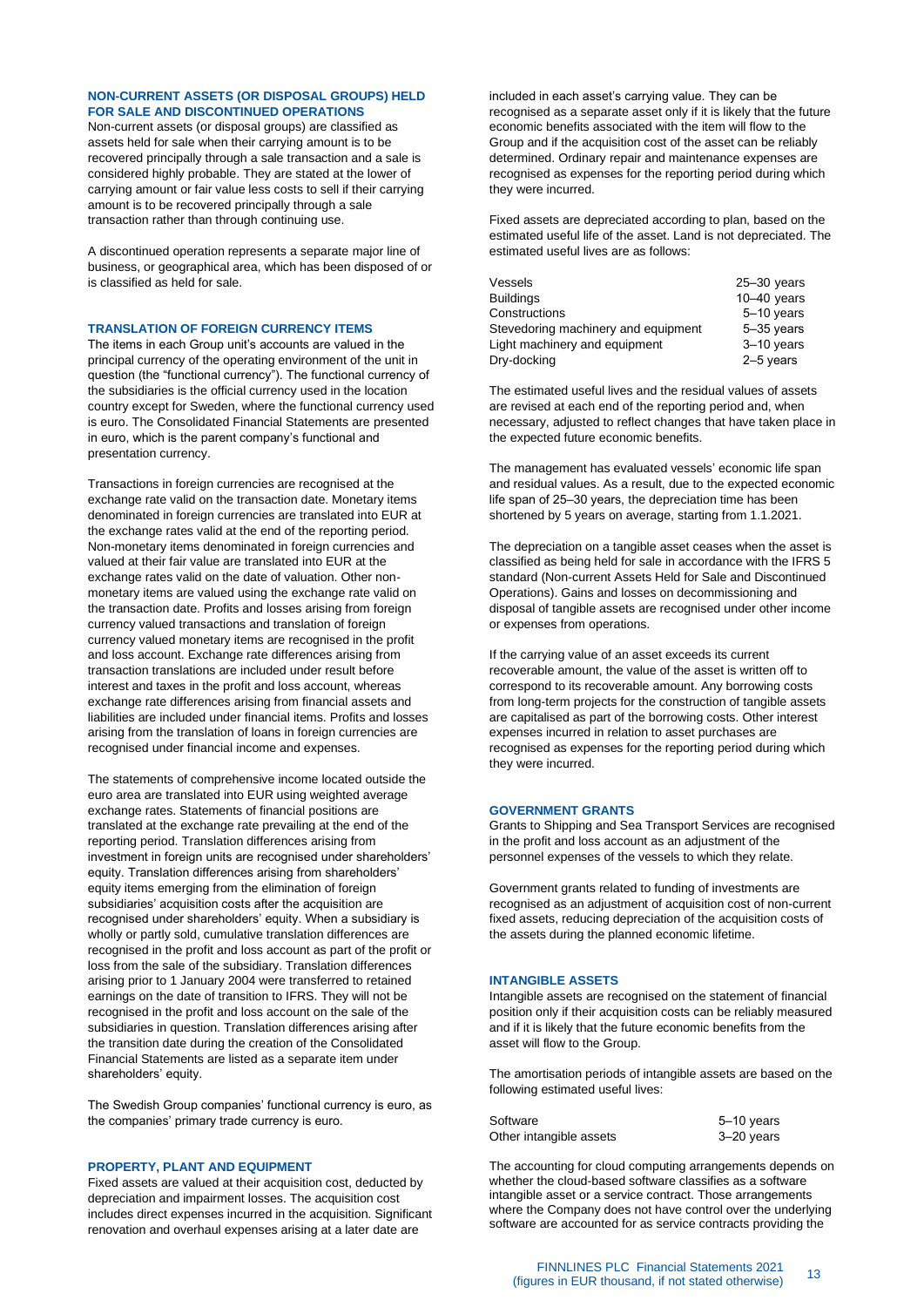Company with the right to access the cloud provider's application software over the contract period. The ongoing fees to obtain access to the application software, together with related configuration or customisation costs incurred, are recognised under [Other operating expenses, for example] when the services are received. Prepayments paid to the cloud vendor for customizing services which are not distinct are recognized over the contract period

#### **Goodwill**

Goodwill arising on an acquisition of a business is measured at cost as established at the date of acquisition of the business less accumulated impairment losses, if any.

For the purposes of impairment testing, goodwill is allocated to each of the Group's cash-generating units that are expected to benefit from the synergies of the combination. A cashgenerating unit to which goodwill has been allocated is tested for impairment annually, or more frequently when there is indication that the unit may be impaired. If the recoverable amount of the cash-generating unit is less than its carrying amount, the impairment loss is allocated first to reduce the carrying amount of any goodwill allocated to the unit and then to the other assets of the unit pro rata based on the carrying amount of each asset in the unit. Any impairment loss for goodwill is recognised directly in profit or loss. An impairment loss recognised for goodwill is not reversed in subsequent periods.

#### **Research and development expenses**

Research expenses are recognised as expenses in the reporting period in which they arise. Development expenses are capitalised when the Company is able to determine the technical feasibility and commercial usability of the product under development and when the acquisition cost can be reliably calculated. Other development expenses are recognised as expenses. Development expenses that have previously been recognised as expenses are not capitalised later. Research and development expenses that have been recognised as expenses are included in the consolidated profit and loss account as other operating expenses.

#### **Other intangible assets**

Other intangible assets are valued at their acquisition cost excluding depreciation and impairments. They are amortised according to plan and recognised as expenses during their estimated useful lives. Intangible assets with unlimited useful lives are not amortised but are tested annually for impairment.

#### **IMPAIRMENT**

Assets are reviewed for indications of impairment. If there are indications of impairment, the current recoverable amount of the asset in question is estimated using the higher of its current net selling price or its value in use.

Goodwill is tested for impairment annually and always if there is an indication of impairment.

If the carrying value exceeds the current recoverable amount, the difference is recognised in the profit and loss account as an impairment loss. Impairment losses recognised previously are reversed if the assumptions used in the calculation of the current recoverable amount change. Impairment losses are reversed only up to the amount corresponding to what the carrying value would have been without the impairment loss. Impairment losses recognised for goodwill are not reversed.

#### **FINANCIAL ASSETS AND LIABILITIES Financial assets**

The Group's financial assets are classified according to IFRS 9 as follows: amortised cost, fair value through other comprehensive income and fair value through profit or loss.

The classification is based on the Group's business model and the contractual cash flow characteristics.

Financial assets are classified at amortised cost, if the purpose is to hold financial assets to collect their contractual cash flows, and cash flows are solely payments of principal and interest on the principal amount. After the initial measurement the value of these financial assets is determined at amortised cost by using effective interest method and deducting a possible impairment. The impairment losses are recognised through profit or loss.

In the Finnlines Group the financial assets such as cash, trade receivables and other receivables not belonging to hedging assets are classified as amortised cost. The carrying amounts of short-term trade receivables and other receivables are considered as their fair value. Trade receivables and other receivables are presented as current assets in the balance sheet, if their maturity expires within 12 months after the end of the reporting period. The expected credit loss allowance is recognised against trade receivables.

Financial assets are classified at fair value through other comprehensive income, if the purpose is to hold financial assets to collect their contractual cash flows and sell the assets prior to their contractual maturity. The Group does not have such financial assets at the end of reporting period or in previous year.

The financial assets, which are held for trading purposes, or which are classified in this category in the initial measurement are classified as fair value through profit or loss. The realised and unrealised gains and losses caused by changes in fair value are recognised through profit or loss. The financial assets classified in this category are, for example, the investments in unlisted shares. A more detailed classification of financial assets is presented in the disclosures.

The date of the acquisition and the sale of financial assets is reported at the date, when the Group is committed to buy or sell the financial instrument. During the original recognition the entity measures the item in fair value, and in case of an item belonging to other than fair value through profit or loss category, the direct transaction costs are added to or deducted from the value. The financial assets classified as fair value through profit or loss are recognised at fair value in the balance sheet, and transaction costs are recognised through profit or loss.

Financial assets are derecognised from the statement of financial position when the Group loses its contractual right to the cash flow or when the Group has transferred a significant amount of the risks and gains outside the Group.

The Finnlines Group applies the simplified method of expected credit loss allowance for defining impairment of trade and lease receivables as well as assets related to the contracts with customers according to IFRS 15 classified as amortised cost. The expected credit losses are recognised for their full life time using a matrix. The expected credit loss allowance is evaluated based on historical information of realised credit losses. When evaluating the amount of expected credit loss, economic circumstances and future expectations are also taken into consideration.

#### **Financial liabilities**

Financial liabilities are recognised at amortised cost or at fair value in financial liabilities though profit or loss. Financial liabilities are initially recognised at fair value. Transaction costs are included in the initial carrying value of financial liabilities measured at amortised cost. Subsequent, all financial liabilities, apart from possible hedging liabilities, are valued at amortised cost using the effective interest method. Financial liabilities are included in both non-current and current liabilities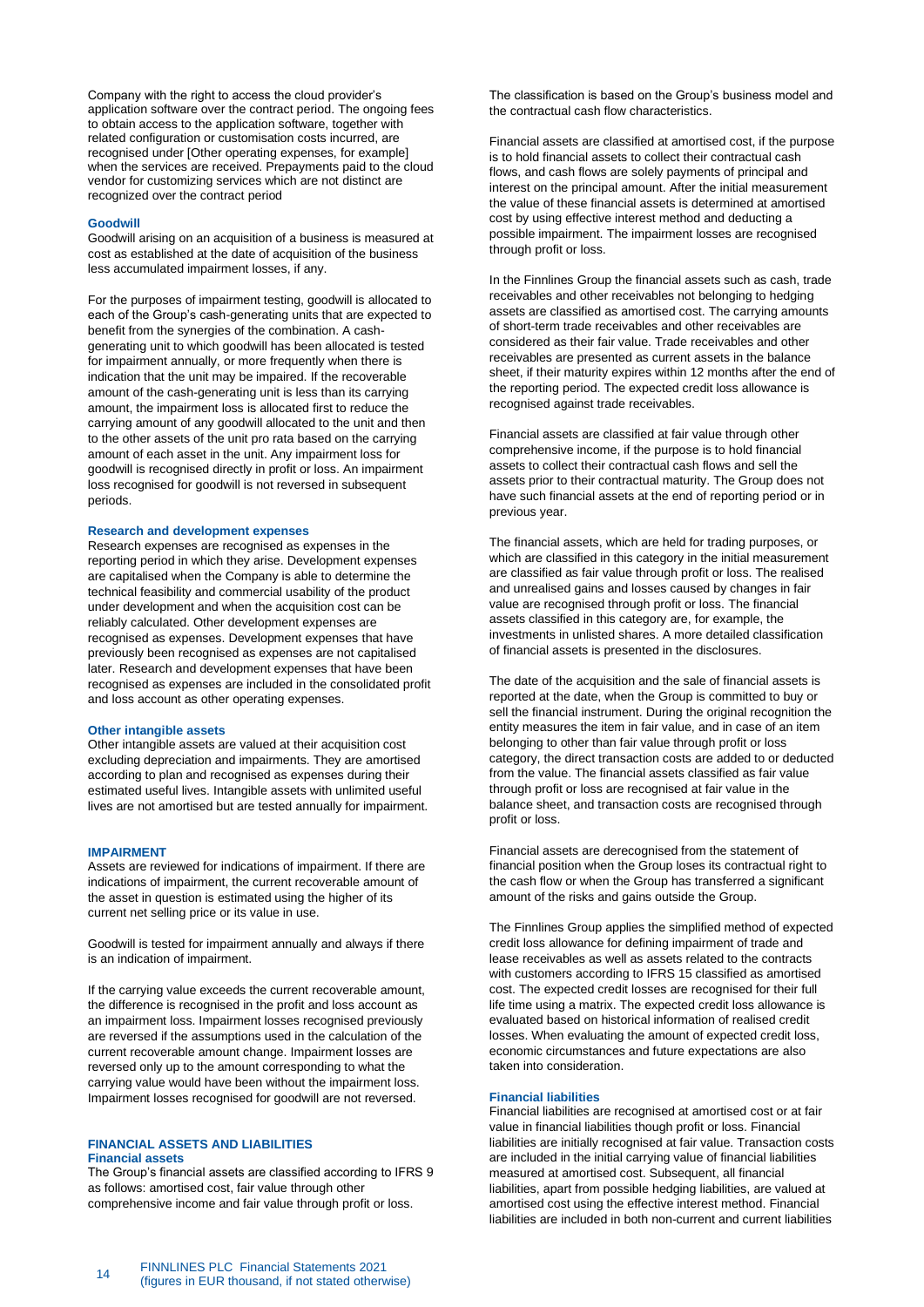and they can be either interest-bearing or non-interest-bearing. Financial liabilities are classified as current, unless the Group has unconditional right to move the payment of the debt at least 12 months from the end of the reporting period. Financial liability is derecognised in the balance sheet, when the Group has either paid the debt or discharged from the liabilities related to the debt by the juridical process or by the lender.

The Group's financial liabilities measured at amortised cost consist of interest-bearing debts, lease liabilities and noninterest-bearing debts as trade payables. The financial liabilities recognised at amortised cost are measured at amortised cost by using effective interest method.

The financial liabilities recognised as fair value through profit or loss consist of financial liabilities held for trading and liabilities, which have been initially classified as fair value though profit or loss. The liabilities recognised at fair value through profit or loss may consist of the Group's hedging instruments. The Group does not have such liabilities at the end of current or previous fiscal year.

# **Borrowing costs**

Borrowing costs are recognised as expenses for the accounting period during which they have arisen, except for the borrowing costs that are directly attributable to the acquisition or construction of a qualifying asset. The total of the capitalised costs and the items to which they have been capitalised as acquisition cost are shown in Note 17. Property, plant and equipment.

#### **DERIVATIVES AND HEDGE ACCOUNTING**

When acquiring new vessels, the Group may be exposed to foreign currency risk. In such cases, it may use hedging against such a risk. Hedging will be performed using foreign currency derivatives and hedge accounting following IFRS 9 standard.

When applying hedge accounting, the Group will document the relation between the risk and the hedge used, the goal of risk management policy and the selected hedging strategy. The Group will document and evaluate the effectiveness of the hedging instruments' ability to reverse the impact of foreign exchange risk to the value of the cash flow of the hedged item. This will be done at the beginning of hedging and on every consecutive reporting date.

Hedging instruments are originally recognised at fair value. At later reporting dates the fair value will be based on sell and buy quote information, available from functioning markets. Fair value of hedging instruments will be reported as derivatives receivable asset or liability. Changes in fair value will be reported in other comprehensive income and presented in fair value reserve in equity.

Hedging instruments' fair values are presented in notes to financial statements. When a cash flow hedge instrument is due, or is sold, or when criteria for applying hedge accounting are not met, the accrued gain or loss will remain in equity until the planned transaction takes place. However, if the planned transaction is no longer expected to happen, or risk management strategy is altered, the accrued gain or loss in equity will be released to Income statement immediately. In case the value of the hedged transaction changes, the corresponding hedge instruments will be balanced accordingly.

#### **LEASES**

#### **The Group as a lessee**

The Group acts mainly as a lessee and leases mainly land areas, premises, warehouse and port buildings in addition to equipment such as cars. At the inception of a contract, the Group assesses whether a contract is, or contains, a lease, i.e. a contract conveys the right to control the use of an identified

assets for a period of time in exchange for consideration. Lease period is determined as a non-cancellable period, together with optional renewable periods if the Group is reasonably certain to exercise the extension options and periods after an optional termination date if the Group is reasonably certain not to terminate early. Lease contracts related to land areas in Port of Vuosaari includes extension options, which the Group has assumed to exercise.

The Group recognizes a right-of-use asset and a lease liability in the balance sheet at the lease commencement date. Finnlines Group has elected not to recognize right-of-use assets and lease liabilities for short-term leases that have a lease term of 12 months or less and lease of low-value assets. The Group recognizes the lease payments associated with these leases as an expense on a straight-line-basis over the lease term.

The right-of-use asset is initially measured at cost, which comprises the initial amount of the lease liability adjusted for any lease payments made at or before the commencement date less any lease incentives received, plus any initial direct costs incurred and an estimate of costs to dismantle and remove the underlying asset or to restore the underlying asset.

The right-of-use asset is subsequently depreciated using the straight-line method from the commencement date to the earlier of the end of the useful life of the right-of-use asset or the end of the lease term. If the contract includes purchase option, that the group expects to exercise, depreciations will be recognized over the full expected financial life time of the asset. The estimated useful lives of right-of-use assets are determined on the same basis as those of property and equipment. In addition, the right-of-use asset is periodically reduced by impairment losses, if any, and adjusted for certain premeasurements of the lease liability.

The lease liability is initially measured at the present value of the lease payments that are not paid at the commencement date, discounted using the Group's incremental borrowing rate. Generally, the Group uses its incremental borrowing rate as the discount rate.

Lease payments included in the measurement of the lease liability comprise fixed payments (including in-substance fixed payments), variable lease payments that depend on an index or a rate, initially measured using the index or rate as at the commencement date, amounts expected to be payable under a residual value guarantee and the exercise price under a purchase option that the Group is reasonably certain to exercise, lease payments in an optional renewal period if the Group is reasonably certain to exercise an extension option and penalties for early termination of a lease unless the Group is reasonably certain not to terminate early. Finnlines Group has variable payments that depend on an index, but it does not have any lease contracts with residual value guarantees.

Subsequently the lease liability is measured at amortized cost using the effective interest method. It is premeasured when there is a change in future lease payment arising from a change in an index or rate, if there is a change in the Group's estimate of the amount expected to be payable under a residual value guarantee or if the Group changes its assessment of whether it will exercise a purchase, extension or termination option. A corresponding adjustment is made to the carrying amount of the right-of-use assets or is recorded in profit or loss if the carrying amount of the right-of-use asset has been reduced to zero.

#### **The Group as a lessor**

Leases where the Group transfers substantially all the risks and rewards from ownership of an asset, are classified as finance leases. If a lease contract does not meet the criteria of a finance lease, it is recognised as operating lease. In that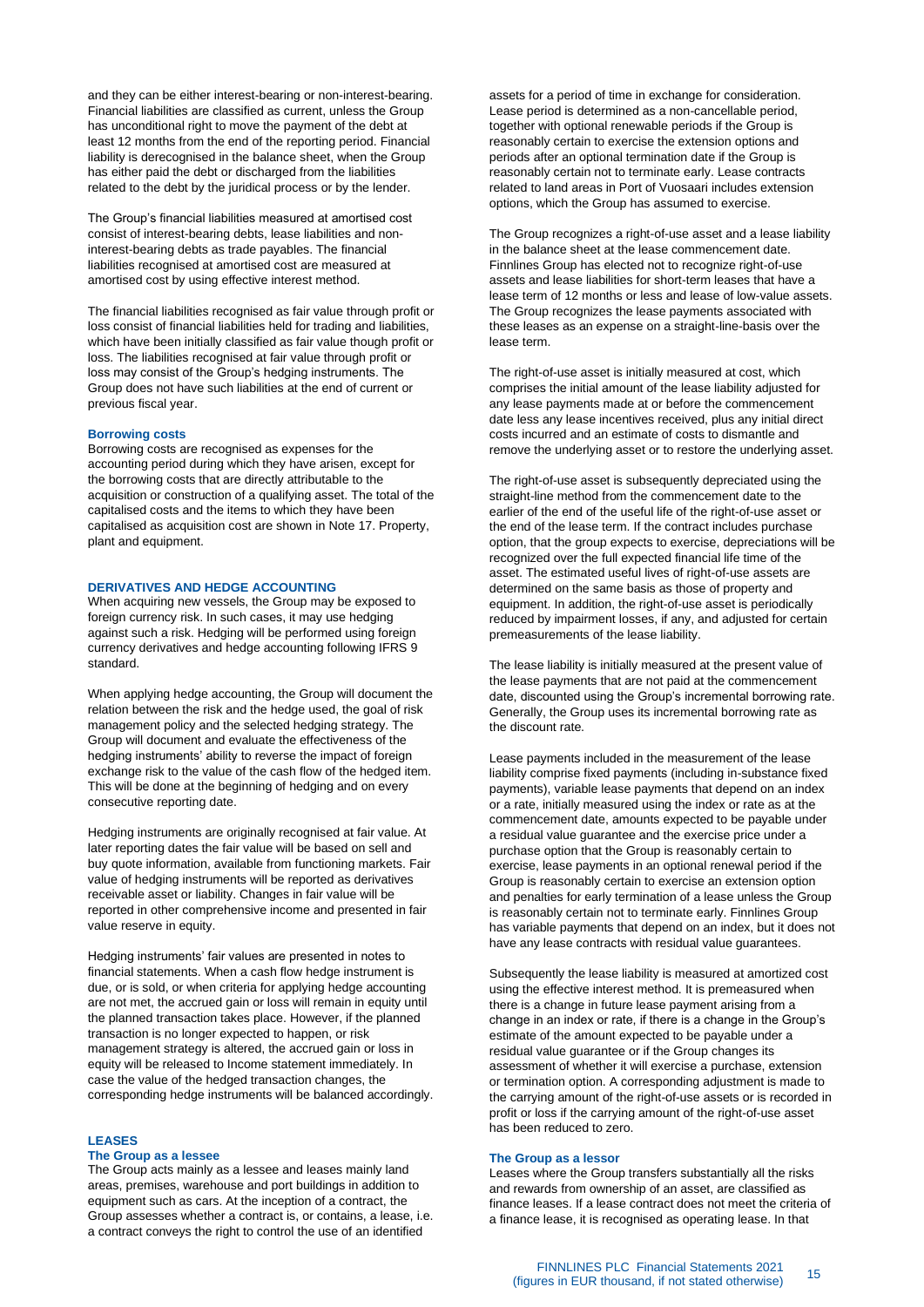case the lessee has a right to use the asset for a limited period of time without a transfer of risks and rewards. This lease income is recognised as income on a straight-line basis over the lease term. The Finnlines Group has only lease contracts classified as operative leases.

Finnlines Group acquired shares of Kiinteistö Oy Vuosaaren Porttikeskus real estate company in April 2021. The property is mainly used as Finnlines' headquarter and for its own activities. The cost method in line with IAS 16 is applied for the whole property. Part of the buildings/premises are leased out to tenants under operating leases. Finnlines Group has changed the articles of association of the mutual real estate company into ordinary real estate company.

#### **INVENTORIES**

Inventories include the fuel, lubricant, bulk and food supplies of the Group's vessels, as well as goods for sale on the vessels. Inventories are valued at the lower of their acquisition cost or their net realisation value. Acquisition costs are determined using the FIFO (first in, first out) method. The net realisation value is the estimated sale price in ordinary business transactions, from which the cost of sale has been deducted.

#### **EQUITY**

Instruments issued by the Group, which do not contain contractual obligation to transfer cash or financial assets or to exchange financial assets or financial liabilities with other entities under potentially unfavourable terms, and which evidence a residual interest in the assets of the Group after deducting all of its liabilities, are classified as equity. The share capital consists of ordinary shares.

Costs arising from issues or acquisitions of equity instruments are accounted for as a deduction from equity. If the Group reacquires its own equity instruments, those instruments are deducted from equity.

### **INCOME TAXES**

Current tax expenses recognised on the profit and loss consist of income tax payable on taxable profit and of deferred taxes. Income tax on taxable profit for the reporting period is calculated using the valid tax rate of each country. Taxes are adjusted by possible taxes relating to previous periods.

Deferred taxes are recognised in respect of temporary differences between the carrying amount of assets and liabilities for financial reporting purposes and the amounts used for taxation purposes. Deferred taxes are calculated using the tax rates valid at the end of the reporting period or rates enacted by the balance sheet date for the following financial year.

Deferred tax assets are recognised to the extent that it is likely that future taxable profit will be available, against which the tax receivables can be used. In the Group, the most significant temporary differences relate to unused tax losses and depreciation of tangible fixed assets. No deferred taxes are recognised for subsidiaries' undistributed earnings.

Finnlines Plc entered into the Finnish tonnage tax system on 1 January 2013. In the tonnage tax system, the shipping operations shifted from taxation of business income to tonnage-based taxation. Finnlines Deutschland GmbH exited from the German tonnage tax scheme and transferred to business taxation on 1 February 2014.

#### **EMPLOYEE BENEFITS Pension liabilities**

The Group has various pension plans in accordance with the local regulations of each country in which it operates. The Group's pension plans are classified as defined contribution plans and defined benefit plans.

The Group's employee pension plans are mainly administered by external pension insurance companies. The Finnish TyEL pension insurance administered by external pension insurance companies is treated as defined contribution plan.

In defined contribution plans, the Company makes fixed payments into the plan. The Company has no legal or actual obligation to make additional payments if the pension insurance company is unable to pay out the benefits earned by employees in the current period or in previous periods. Payments made into defined contribution plans are recognised in the profit and loss in the reporting period to which the payment applies. In defined benefit plans, the employer's pension liability is based on the present value of the obligation defined in the plan and on the fair value of the assets included in the plan, which are calculated using actuarial calculations determined in the IAS 19 standard.

The Group's obligations in relation to defined benefit plans are calculated separately for each plan using the projected unit credit method. Pension costs are recognised as expenses during each employee's employment term on the basis of calculations made by authorised actuaries. In calculating the present value of a pension liability, the Group uses the market rate of return of high-quality debenture bonds issued by the companies or the interest rate of government debt obligations as the discount rate. The maturity of debenture bonds and debt obligations corresponds in all essential aspects to the maturity of the pension obligation being considered.

The pension cost together with the net interest cost is recognised in personnel expenses in profit or loss. Remeasurements of the net defined liability (actuarial gains and losses together with the return on plan assets) are recognised in other comprehensive income as incurred.

Past service costs are recognised in profit or loss at the period earliest: when the change or curtailment of the plan has been due or the Group has recognised the costs arising from reorganisation or benefits related to post employment.

#### **Share-based payments**

At the end of the reporting period, the Group had no share schemes in force.

# **PROVISIONS AND CONTINGENT LIABILITIES**

Provisions are recognised when the Company, as a consequence of previous events, has a legal or actual obligation whose monetary value can be reliably determined and whose realisation is probable. The amount recognised as provisions is equivalent to the best estimate of the expenses that will be incurred by fulfilling the obligations existing at the end of the reporting period.

Contingent liability is a possible obligation that arises from past events and whose existence will be confirmed only by the occurrence or non-occurrence of one or more uncertain future events not wholly within the control of the Group. An existing obligation that probably does not require a settlement or the amount of which cannot be reliably measured is also a contingent liability.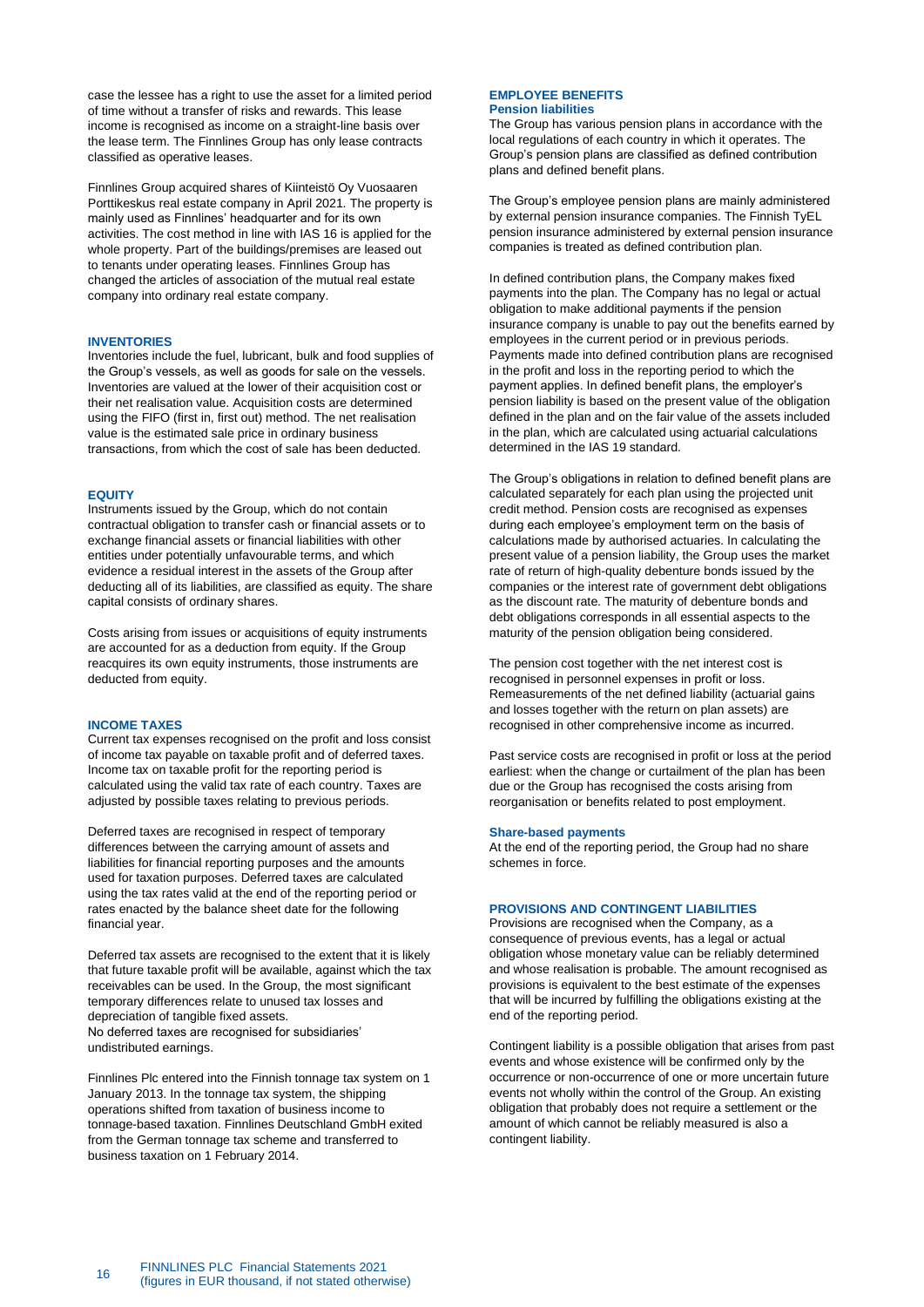#### **REVENUE RECOGNITION**

The Group applies a five-step model of IFRS 15, when defining when and in what amount revenue is recognised. In this model the Group identifies the contract with customer and the performance obligations, determines the transaction price and allocates the price to performance obligations, and recognises the revenue.

The revenue is recognised based on the transfer of control of the goods or services either over time or at point in time. The revenue of the Finnlines Group is generated mainly by transportation of cargo and passengers as well as port services. The revenue arising from the liner service cargo transportation is recognised over time, as performance obligations are provided to the customer. Possible land haulage related to the cargo transportation is considered as a separate performance obligation.

The stage of completion is defined based on transportation days. The revenue arising from liner passenger transportation and related services is recognised over time based on the completion of voyage's traffic days. The revenue arising from the port operations is recognised over time as services are provided to the customer. Customer contracts are based on ordinary payment terms used in the industry, and there is no significant financing component involved. The transaction price

allocated to the performance obligations is recognised at fair value adjusted by indirect tax, revenue adjustments and exchange rate differences. The price does not include significant variable consideration. The Group does not have significant assets related to the contracts. The assets and liabilities related to contracts with customers are presented in the disclosures. The Group uses practical expedites and does not present the transaction price allocated to partially or fully unfulfilled performance obligations, if the duration of the agreement is one year at the most or the Group has the right to receive a price from a customer corresponding to the value of services provided to customer by the moment of transaction.

#### **INTERESTS AND DIVIDENDS**

Interests are recorded using the effective interest method and the dividends when the right to receive dividend is established.

# **SEGMENT REPORTING**

The Group presents segment reporting in accordance with IFRS 8 based on its internal reporting structure.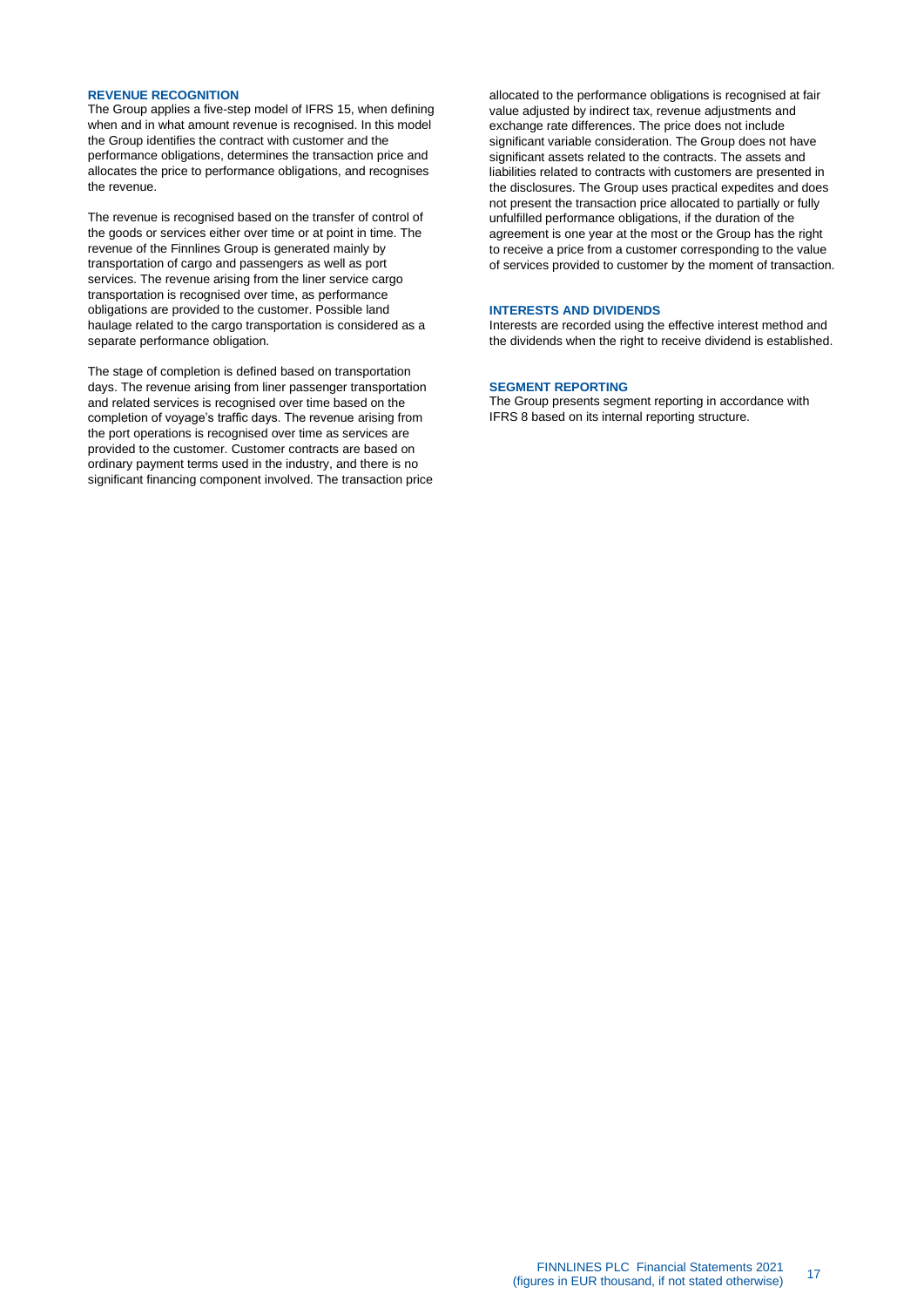### <span id="page-17-0"></span>**3. SEGMENT INFORMATION**

The Group's segment reporting is based on two strategic business segments which provide different services requiring different resources and which are managed as separate businesses. The Group has two business segments: Shipping and Sea Transport Services, and Port Operations.

The Group's segment results and decisions concerning assets to be allocated to the segments are evaluated based on the segments' results before interest and taxes. The Group management considers this to be the most appropriate indicator when comparing segment results against other companies in the industry. The Group Executive Committee, in its role as the chief operating decision-maker, uses the segment results for evaluating performance and allocating resources.

# **SHIPPING AND SEA TRANSPORT SERVICES**

Finnlines' Shipping and Sea Transport Services segment includes Finnlines' traffic in the Baltic Sea, the North Sea and the Bay of Biscay, as well as FinnLink and NordöLink traffic and Russian services.

# **PORT OPERATIONS**

During the reporting period, Finnlines engaged in port operations under the name Finnsteve in the ports of Helsinki and Turku in Finland. Finnsteve specialises in providing the following services to operators of regular unitised cargo traffic: stevedoring, terminal services, ship clearance, warehousing and container depot services.

| <b>Shipping and Sea</b>   | <b>Port</b>       |                     |              |
|---------------------------|-------------------|---------------------|--------------|
| <b>Transport Services</b> | <b>Operations</b> | <b>Eliminations</b> | <b>Group</b> |
|                           |                   |                     |              |
| 555.317                   | 46.968            |                     | 602,285      |
| 376                       | $-22,716$         | $-22,341$           | $-22,341$    |
| 555,693                   | 24,251            |                     | 579,944      |
|                           |                   |                     |              |
| 73.555                    | 4,606             |                     | 78,161       |
|                           |                   |                     | $-4,404$     |
|                           |                   |                     | 915          |
|                           |                   |                     | 74,673       |
|                           |                   |                     |              |
|                           |                   |                     |              |
| 461.815                   | 42.831            |                     | 504.647      |
| 331                       | $-20,961$         | $-20,630$           | $-20,630$    |
| 462,147                   | 21,870            |                     | 484,016      |
|                           |                   |                     |              |
| 72,492                    | 3,724             |                     | 76,215       |
|                           |                   |                     | $-5,571$     |
|                           |                   |                     | $-918$       |
|                           |                   |                     | 69.727       |
|                           |                   |                     |              |

Intra-group transfers and transactions are carried out using normal commercial conditions, equivalent to those used with external parties.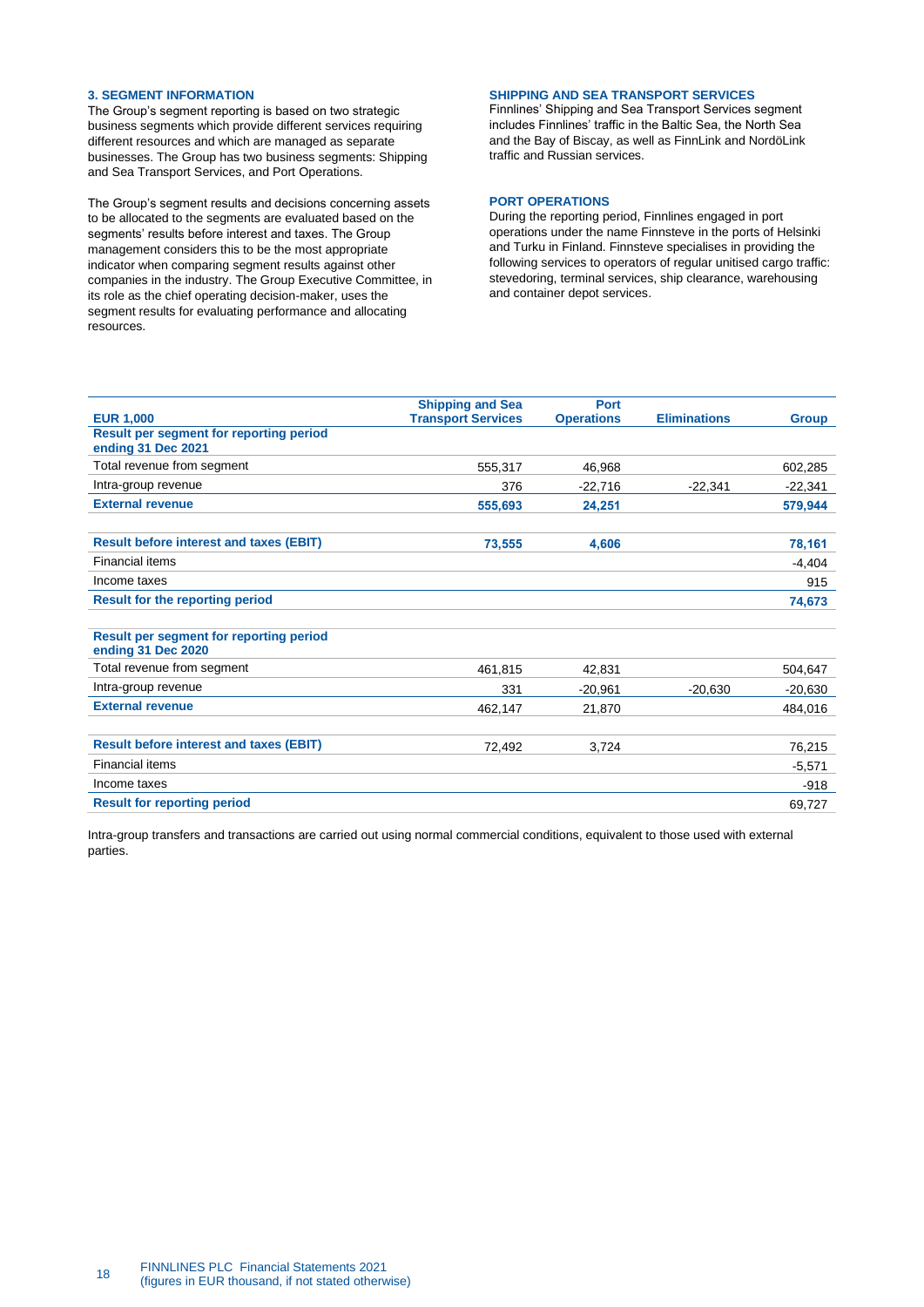# **Segment assets, liabilities and capital expenditure for 2021 and 2020**

| <b>EUR 1,000</b>                                       | <b>Shipping and Sea</b><br><b>Transport Services</b> | <b>Port</b><br><b>Operations</b> | <b>Eliminations</b> | <b>Group</b> |
|--------------------------------------------------------|------------------------------------------------------|----------------------------------|---------------------|--------------|
| Non cash expenses in the profit and loss account       |                                                      |                                  |                     |              |
| 2021                                                   |                                                      |                                  |                     |              |
| Depreciation                                           | $-77,381$                                            | $-4,746$                         |                     | $-82,127$    |
| Impairment losses in accounts receivable               | -238                                                 | $-2$                             |                     | $-240$       |
| 2020                                                   |                                                      |                                  |                     |              |
| Depreciation                                           | $-59,683$                                            | $-4,916$                         |                     | $-64,599$    |
| Impairment losses in accounts receivable               | $-278$                                               | $-7$                             |                     | $-285$       |
| Assets, liabilities and capital expenditure by segment |                                                      |                                  |                     |              |
| 2021                                                   |                                                      |                                  |                     |              |
| Segment assets                                         | 1,167,156                                            | 79,081                           | $-207$              | 1,246,030    |
| Unallocated assets                                     |                                                      |                                  |                     | 27,213       |
| <b>Total assets</b>                                    |                                                      |                                  |                     | 1,273,242    |
| Segment liabilities                                    | 83,700                                               | 8,208                            | $-207$              | 91,700       |
| Unallocated liabilities                                |                                                      |                                  |                     | 417,246      |
| <b>Total liabilities</b>                               |                                                      |                                  |                     | 508,946      |
| <b>Capital expenditure</b>                             | 110,114                                              | 514                              |                     | 110,628      |
| Assets, liabilities and capital expenditure by segment |                                                      |                                  |                     |              |
| 2020                                                   |                                                      |                                  |                     |              |
| Segment assets                                         | 1,103,879                                            | 84.142                           | $-227$              | 1,187,794    |
| Unallocated assets                                     |                                                      |                                  |                     | 11,571       |
| <b>Total assets</b>                                    |                                                      |                                  |                     | 1,199,365    |
| Segment liabilities                                    | 69,894                                               | 7,640                            | $-227$              | 77,307       |
| <b>Unallocated liabilities</b>                         |                                                      |                                  |                     | 397,605      |
| <b>Total liabilities</b>                               |                                                      |                                  |                     | 474,912      |
| <b>Capital expenditure</b>                             | 50,413                                               | 169                              |                     | 50,582       |

Segment assets mainly consist of tangible and intangible assets, inventories and receivables. They do not include tax or financial items (incl. cash and cash equivalents) or assets shared by the entire Group. Segment liabilities mainly consist of business-related liabilities such as accounts payable and other liabilities, accrued liabilities and received advances. They do not include taxes or loans.

Capital expenditure includes additions to tangible assets (Note 17. Property, Plant and Equipment) and to intangible assets (Note 19. Goodwill and Other Intangible Assets).

The assets of the Port Operations segment contain EUR 14.6 (14.6) million classified as assets held for sale.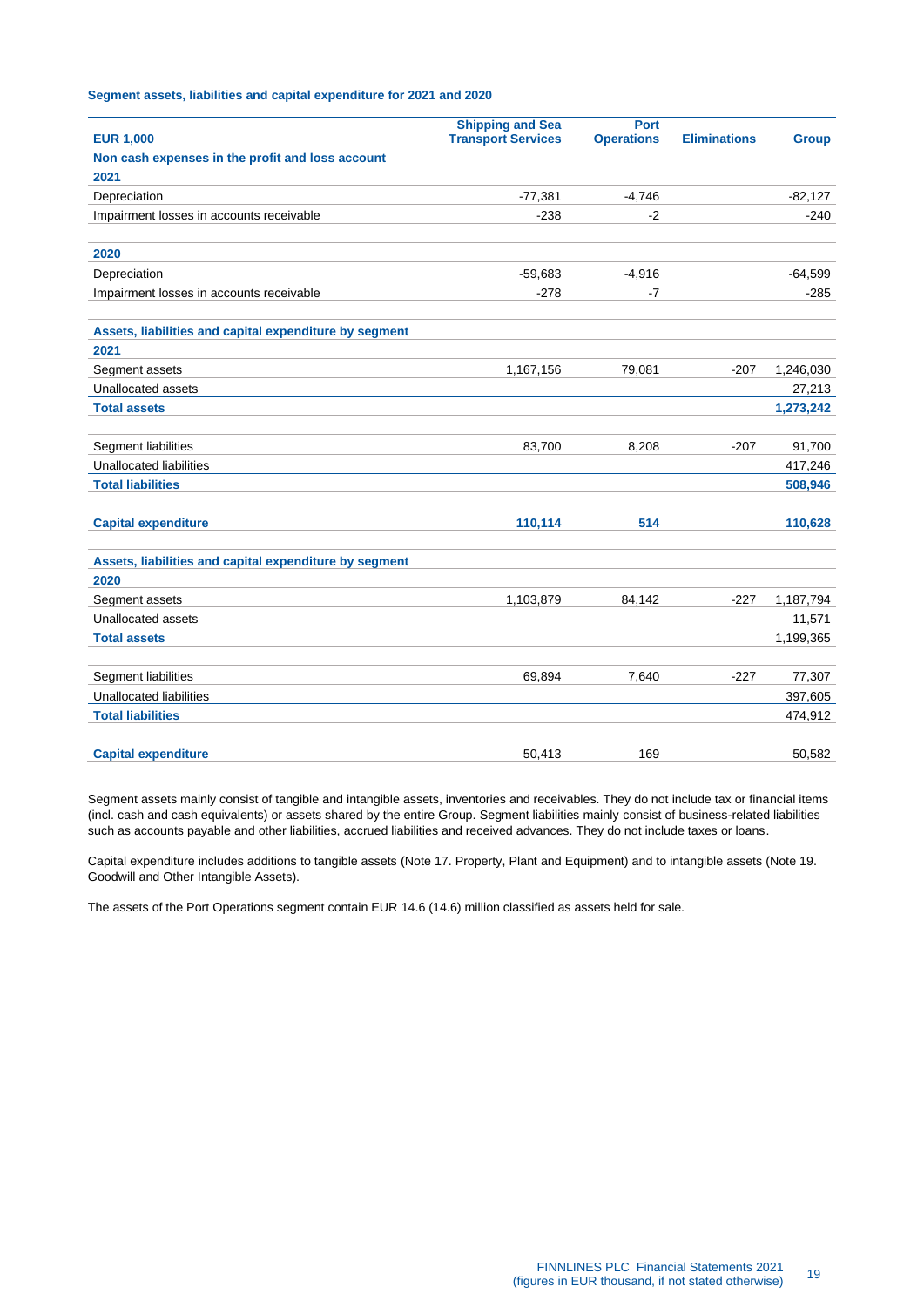#### **Information about geographical areas**

The revenue from the geographical areas is reported according to the location of the customers. Assets are reported according to the geographical location of the Group. The revenue related to non-freight related passengers is shown for the country of departure. The Group's vessels are also included in the reported assets even though they are by nature mobile and their location can be easily changed.

| <b>EUR 1,000</b>   | 2021    | 2020    |
|--------------------|---------|---------|
| <b>Revenue</b>     |         |         |
| Finland            | 238,251 | 195,838 |
| Sweden             | 92,888  | 70,860  |
| Germany            | 71,275  | 58,383  |
| Other EU countries | 152,350 | 130,703 |
| Russia             | 9,893   | 6,751   |
| Other              | 15,286  | 21,482  |
|                    | 579,944 | 484,016 |
|                    |         |         |

| Assets *           |           |           |
|--------------------|-----------|-----------|
| Finland            | 796,433   | 739,288   |
| Sweden             | 323,557   | 344,821   |
| Germany            | 7,311     | 7,497     |
| Other EU countries | 30        | 67        |
| Other              | 62        |           |
|                    | 1,127,394 | 1,091,673 |

\* Non-current assets of the Group excluding financial instruments, deferred tax assets and post-employment benefit assets.

The Group has no customers, whose revenue would exceed 10% of the Group total revenues.

#### <span id="page-19-0"></span>**4. JOINT OPERATIONS**

Finnlines had no joint operations in 2021 or 2020.

#### <span id="page-19-1"></span>**5. NON-CURRENT ASSETS HELD FOR SALE**

Port Operations are negotiating a sale of port assets with a carrying value of around EUR 14.6 million. No impairment losses have been recognized on the carrying value of the assets.

#### <span id="page-19-2"></span>**6. ACQUIRED NON-CONTROLLING INTERESTS**

Finnlines has not acquired new shares in non-controlled entities in 2021.

Finnlines owns 25.4% of Steveco Oy's shares. This shareholding is presented in financial assets classified at fair value through profit or loss, because Finnlines does not have significant influence in Steveco Oy.

#### <span id="page-19-3"></span>**7. REVENUE**

| <b>EUR 1,000</b>      | 2021    | 2020    |
|-----------------------|---------|---------|
| <b>Revenue</b>        |         |         |
| Sale of goods         | 15.315  | 13,643  |
| Rendering of services | 557,792 | 457,860 |
| Vessel hires          | 6,837   | 12,513  |
|                       | 579,944 | 484,016 |

#### **Revenue by functions**

| <b>EUR 1,000</b>                    | 2021    | 2020    |
|-------------------------------------|---------|---------|
| <b>Revenue</b>                      |         |         |
| Freight and other shipping services | 507,864 | 423,100 |
| Passenger services                  | 47,829  | 39,047  |
| Port operations                     | 24,251  | 21,870  |
|                                     | 579,944 | 484,016 |

The received prepayments related to passenger services were EUR 5.7 (5.2) million on 31 December 2021. Otherwise there were no received prepayments related to performance obligations to be provided by the Group.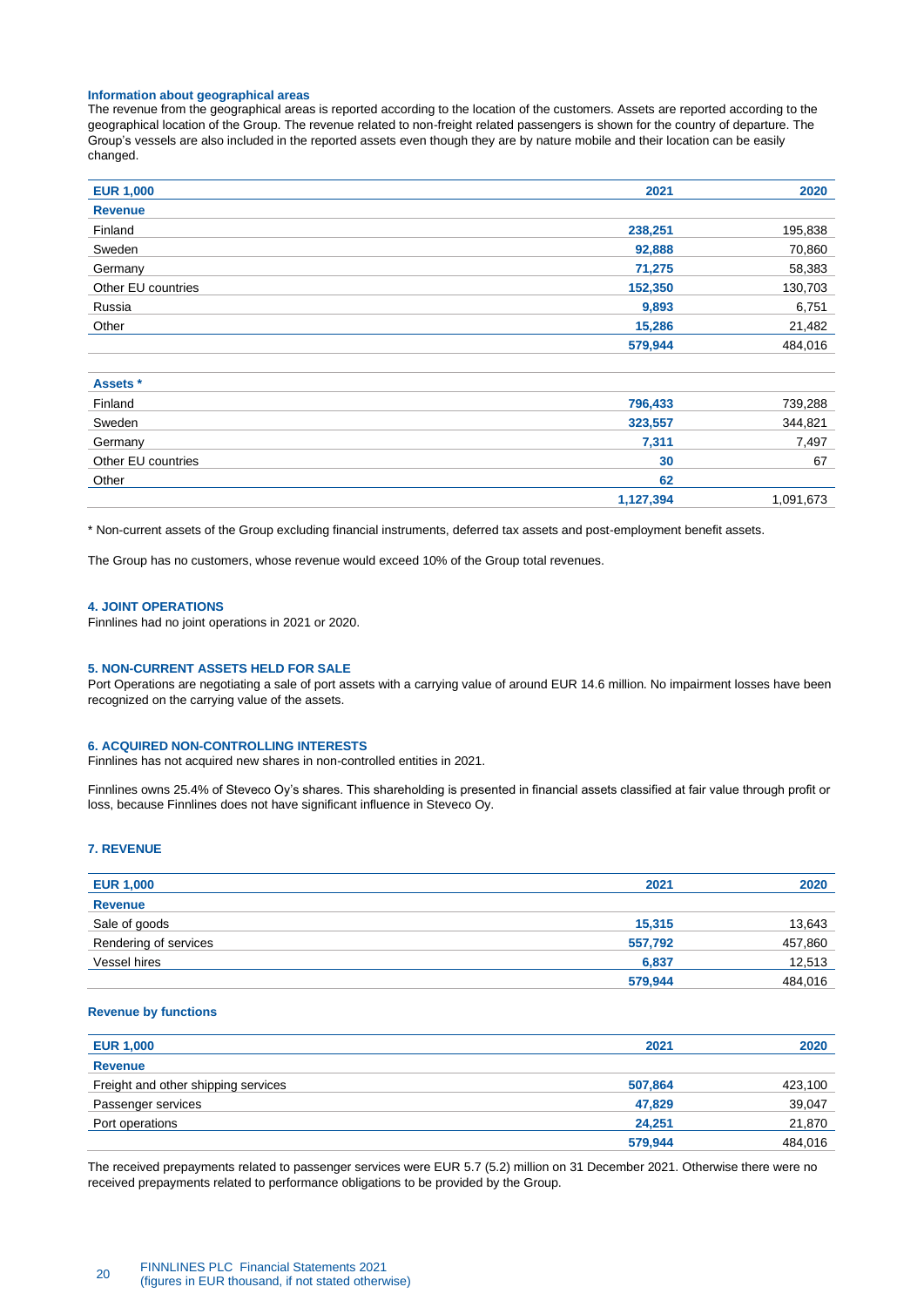### <span id="page-20-0"></span>**8. OTHER INCOME FROM OPERATIONS**

| <b>EUR 1,000</b>                     | 2021  | 2020  |
|--------------------------------------|-------|-------|
| Other income from operations         |       |       |
| Rental income                        | 1,664 | 574   |
| Profits from sale of tangible assets | 29    | 197   |
| Other income from operations         | 203   | 533   |
|                                      | 1.896 | 1.303 |

The rent income has increased due to the acquisition of Real Estate Company Vuosaaren Porttikeskus. Other operating income for 2020 includes a business cost support of EUR 0.5 million paid by the Finnish State Treasury.

# <span id="page-20-1"></span>**9. MATERIALS AND SERVICES**

| <b>EUR 1,000</b>                  | 2021       | 2020       |
|-----------------------------------|------------|------------|
| <b>Cost of services provided</b>  |            |            |
| Materials and supplies            |            |            |
| Purchases during reporting period | $-131,529$ | $-81,878$  |
| Change in inventories             | 2.427      | $-195$     |
| Purchased services                | $-63,890$  | $-55,891$  |
|                                   | $-192.991$ | $-137.964$ |

### <span id="page-20-2"></span>**10. PERSONNEL EXPENSES**

| <b>EUR 1,000</b>                              | 2021      | 2020     | 2019      |
|-----------------------------------------------|-----------|----------|-----------|
| <b>Employee benefit expenses</b>              |           |          |           |
| <b>Salaries</b>                               | $-89,849$ | -85,494  | -88,252   |
| Other social costs                            | $-8,406$  | $-7,507$ | $-7,509$  |
| Pension expenses - defined contribution plans | $-10,307$ | $-9,684$ | $-11,306$ |
| Pension expenses - defined benefit plans      | $-49$     | -63      | -92       |
| Government grants for shipping companies      | 19,009    | 19,371   | 18,444    |
|                                               | $-89,602$ | -83.376  | $-88,714$ |
| <b>Average number of Group employees</b>      |           |          |           |
| Shipping and Sea Transport Services           | 1,256     | 1.244    | 1,274     |
| <b>Port Operations</b>                        | 299       | 290      | 302       |
|                                               | 1,555     | 1,534    | 1,576     |
| Number of employees on 31 December            | 1,619     | 1.519    | 1,538     |

Information on the employee benefits of the senior management is presented in Note 36. Transactions with Related Parties.

According to the European Community guidelines on State aid to maritime transport valid throughout Europe, Finnlines has benefited from government grants for personnel expenses worth EUR 19.0 (19.4) million, like many other shipowners in European countries. In Finland, the amount partly corresponds to the tax withheld in advance from seamen's income, and partly the amount paid by the employer for seamen's social security fees, pension fees and employees' insurance fees. In Sweden, the government grant corresponds to the tax withheld in advance from seamen's income and the amount paid by the employer for the seamen's social fees.

#### <span id="page-20-3"></span>**11. DEPRECIATION, AMORTISATION AND IMPAIRMENT LOSSES**

| <b>EUR 1,000</b>                           | 2021      | 2020      |
|--------------------------------------------|-----------|-----------|
| <b>Depreciation of tangible assets</b>     |           |           |
| Land and water, right of use               | $-1,919$  | -1,733    |
| <b>Buildings</b>                           | $-2,747$  | $-1,918$  |
| Buildings, right of use                    | $-644$    | $-1,342$  |
| Machinery and equipment                    | $-1.041$  | $-1,023$  |
| Machinery and equipment, right of use      | $-304$    | $-405$    |
| Vessels                                    | $-74,750$ | $-57,359$ |
| <b>Amortisation of intangible assets</b>   | $-723$    | $-819$    |
| <b>Total depreciation and amortisation</b> | $-82,127$ | $-64.599$ |
|                                            |           |           |

The management has evaluated vessels' economic life span and residual values. As a result, due to the expected economic life span of 25-30 years, the depreciation time has been shortened by 5 years on average, starting from 1.1.2021. The annual increase of fiscal year 2021's depreciation, (EUR 17.3 million) has been booked as cost on the fourth quarter of 2021. The effect for future fiscal years is estimated to be EUR 17.3 million at the most.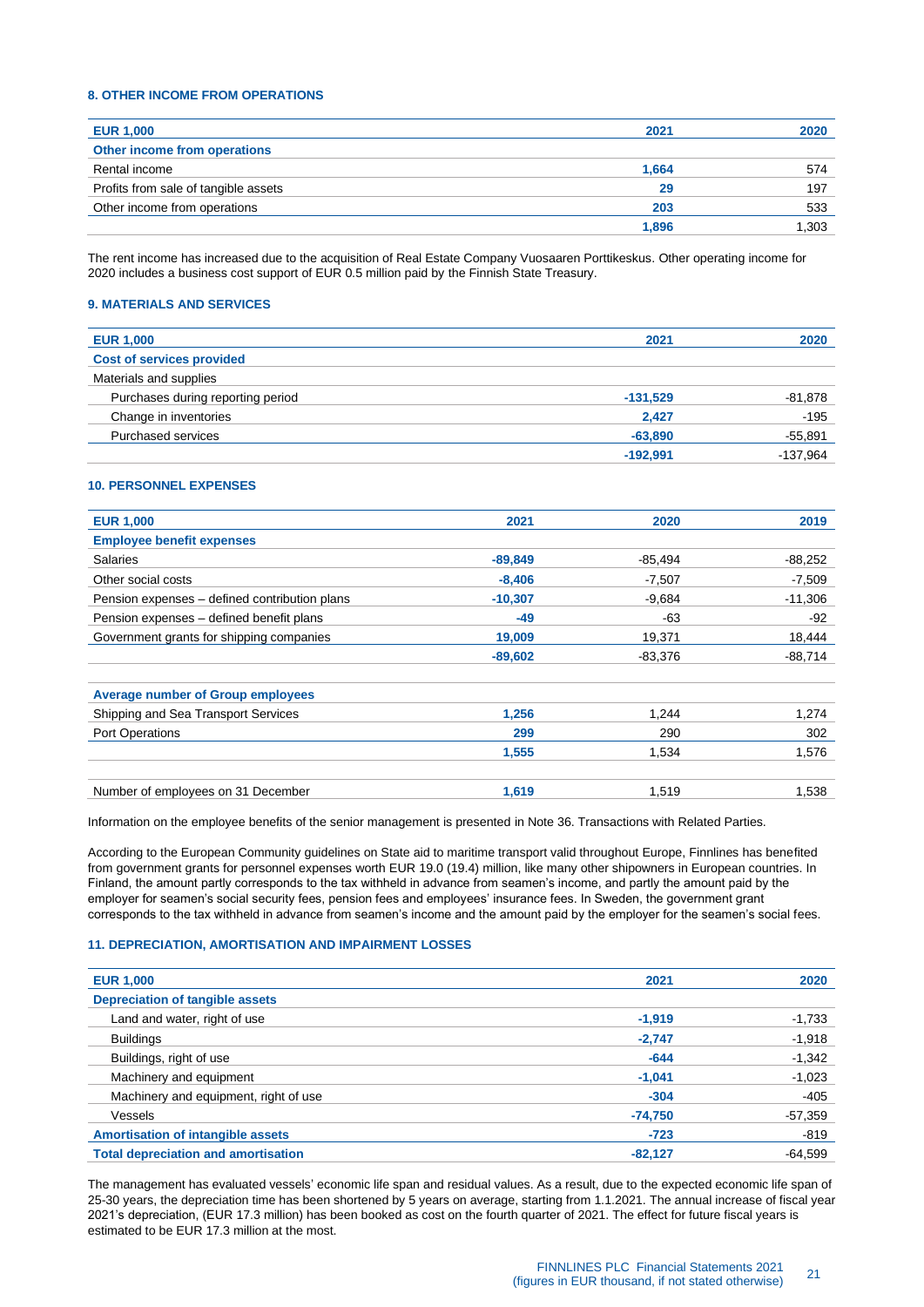# <span id="page-21-0"></span>**12. OTHER OPERATING EXPENSES**

| <b>EUR 1,000</b>                                               | 2021       | 2020       |
|----------------------------------------------------------------|------------|------------|
| Port expenses, equipment and other voyage related costs        | $-54.528$  | $-49.502$  |
| Leases                                                         | $-16.252$  | $-12,682$  |
| Manning service costs and other non-obligatory personnel costs | $-1.519$   | $-1,267$   |
| Vessel insurances, repairs and maintenance costs               | $-38.672$  | $-34.281$  |
| Catering costs                                                 | $-11.270$  | $-10,294$  |
| IT costs                                                       | $-3.411$   | $-3.218$   |
| Sales and marketing costs                                      | $-1.845$   | $-1,796$   |
| Real estate costs excluding rents and leases                   | $-3.287$   | $-2.581$   |
| Other costs                                                    | $-8.172$   | $-7,542$   |
|                                                                | $-138.958$ | $-123.164$ |

# **Auditor's remuneration**

The Group's principal auditor was KPMG Oy Ab in 2021.

| <b>EUR 1,000</b>               | 2021 | 2020 |
|--------------------------------|------|------|
| <b>Audit fees</b>              |      |      |
| <b>KPMG</b>                    | 119  | 125  |
| Other                          | 18   | 17   |
| Tax consultancy and other fees |      |      |
| <b>KPMG</b>                    | 35   | 36   |
| Other                          |      |      |
|                                | 179  | 184  |
|                                |      |      |

### <span id="page-21-1"></span>**13. FINANCIAL INCOME AND EXPENSES**

| <b>EUR 1,000</b>                      | 2021     | 2020        |
|---------------------------------------|----------|-------------|
| Dividend income                       | 1        | 0           |
| <b>Interest income</b>                |          |             |
| Bank deposits                         | $\bf{0}$ | $\mathbf 0$ |
| Loans and accounts receivable         | 27       | 49          |
| Other receivables                     | 1        | 0           |
| <b>Exchange rate gains</b>            |          |             |
| Other exchange rate gains             | 155      | 442         |
| <b>Other financial income</b>         | 3        | 3           |
| <b>Total financial income</b>         | 187      | 494         |
|                                       |          |             |
| <b>Interest expenses</b>              |          |             |
| Borrowings measured at amortised cost | $-2,810$ | $-3,646$    |
| Other interest expenses               | $-3$     | $-2$        |
| <b>Exchange rate losses</b>           |          |             |
| Other exchange rate losses            | $-223$   | $-541$      |
| <b>Other financial expenses</b>       | $-1,554$ | $-1,876$    |
| <b>Total financial expenses</b>       | $-4,591$ | $-6,065$    |
|                                       |          |             |
| <b>Net financial expenses</b>         | $-4,404$ | $-5,571$    |

The Group's financial income and expenses include exchange rate gains and losses, most of which are related to valuation of foreign currency accounts. The main part of the Group's other financial expenses is composed of guarantee fees, arrangement fees and other expenses related to borrowings.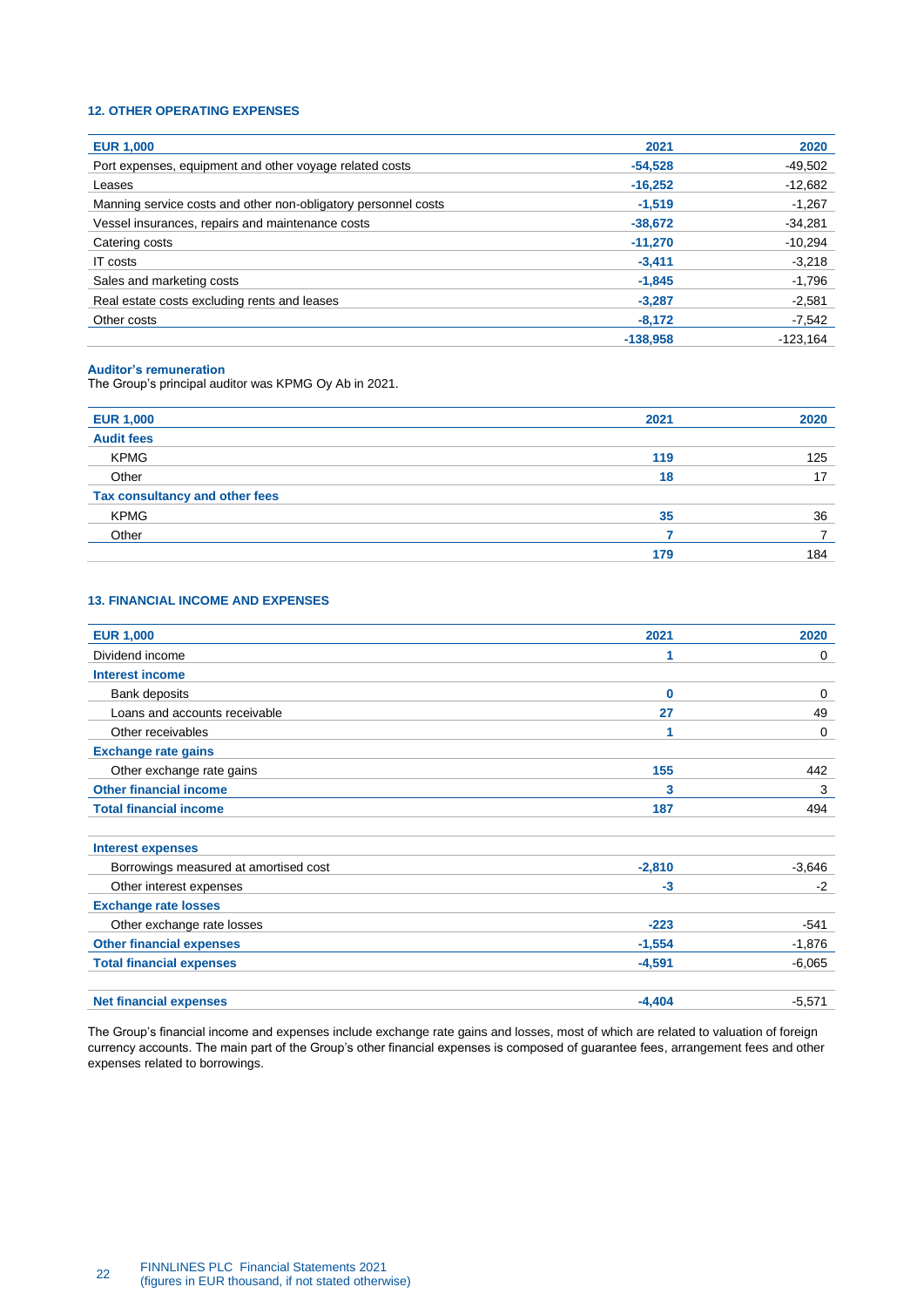# <span id="page-22-0"></span>**14. INCOME TAXES**

| <b>EUR 1,000</b>                              | 2021   | 2020   |
|-----------------------------------------------|--------|--------|
| Tax on taxable income of the reporting period | $-232$ | $-228$ |
| Tax from previous periods                     | $-12$  | -14    |
| Change in deferred taxes                      | 1.157  | -676   |
| Income taxes in profit and loss, expense (-)  | 915    | $-918$ |

#### **Reconciliation of differences between tax on the profit and loss and taxes calculated using Finnish tax rates**

| <b>EUR 1,000</b>                                             | 2021      | 2020    |
|--------------------------------------------------------------|-----------|---------|
| Result before taxes                                          | 73.758    | 70,645  |
|                                                              |           |         |
| Tax calculated using Finnish tax rate, 20%*                  | $-14.752$ | -14.129 |
| Foreign subsidiaries' differing tax rates **                 | $-109$    | -84     |
| Tax-exempt income and non-deductible expenses                | -31       | $-23$   |
| Losses for which no deferred income tax asset was recognized | $-112$    | -99     |
| Impact of tonnage tax ***                                    | 15,918    | 13,417  |
| Income taxes in profit and loss, expense (-)                 | 915       | $-918$  |
|                                                              |           |         |

\* As of 1 January 2014, the applicable tax rate has been 20.0% in Finland.

\*\* Deferred tax rate applied to Swedish entities is 20.6%.

\*\*\* The Finnish parent company Finnlines Plc entered into the Finnish tonnage taxation regime as from 1 January 2013. The adoption is binding until at least 31 December 2022.

#### **Income tax on other comprehensive income**

| <b>nne</b>                                      | 200<br>ZU. | AUAL            |
|-------------------------------------------------|------------|-----------------|
| Remeasurement of defined<br>J benefit liabilitv |            | . .             |
|                                                 | u          | . .<br><u>_</u> |

#### <span id="page-22-1"></span>**15. EARNINGS PER SHARE**

Earnings per share are calculated by dividing the result for the reporting period attributable to the parent company's shareholders by the weighted average number of outstanding shares during the reporting period, minus the treasury shares purchased by the Company.

| <b>EUR 1,000</b>                                                             | 2021   | 2020   |
|------------------------------------------------------------------------------|--------|--------|
| Result for the reporting period attributable to parent company shareholders, |        |        |
| EUR 1,000                                                                    | 74.673 | 69.727 |
| Weighted average no. of shares, 1,000                                        | 51.503 | 51,503 |
| Undiluted earnings per share, EUR/share                                      | 1.45   | 1.35   |

### <span id="page-22-2"></span>**16. DIVIDENDS**

Finnlines paid EUR 51.5 million in dividend in 2021. The parent company Finnlines Plc's result for the reporting period was EUR 62.6 million. The distributable funds included in the parent company's shareholders' equity equals to EUR 455.7 million at the end of the reporting period. The Board of Directors proposes to the Annual General Meeting that a dividend of EUR 1.00 per share be paid out resulting in a total amount of proposed dividends of EUR 51,503,141.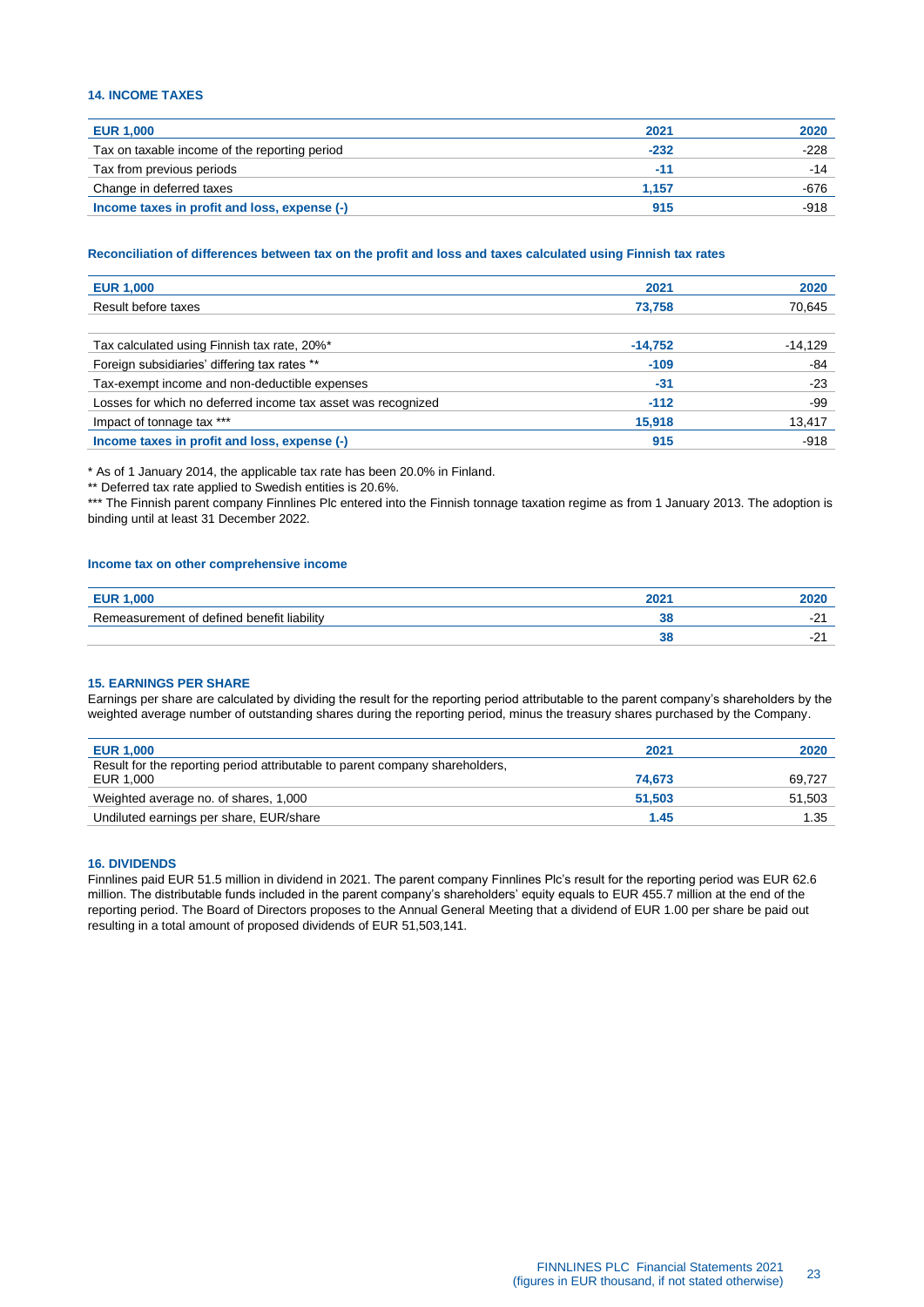### <span id="page-23-0"></span>**17. PROPERTY, PLANT AND EQUIPMENT**

| <b>EUR 1,000</b>                                                                                                            | Land  | <b>Buildings</b> | <b>Vessels</b> | <b>Machinery</b><br>and<br>equipment | <b>Advance</b><br>payments &<br><b>acquisitions</b><br>under<br>construction | Total*     |
|-----------------------------------------------------------------------------------------------------------------------------|-------|------------------|----------------|--------------------------------------|------------------------------------------------------------------------------|------------|
| <b>Reporting period ending</b><br>31 December 2021                                                                          |       |                  |                |                                      |                                                                              |            |
| Acquisition cost 1 January 2021                                                                                             | 72    | 65,151           | 1,486,518      | 65,826                               | 59,521                                                                       | 1,677,087  |
| Exchange rate differences                                                                                                   |       | $-2$             |                | 17                                   |                                                                              | 15         |
| Increases                                                                                                                   | 1,053 | 40.993           | 10.404         | 1.175                                | 72.389                                                                       | 126,015    |
| <b>Disposals</b>                                                                                                            |       |                  | -64            | $-143$                               |                                                                              | $-207$     |
| Reclassifications between items                                                                                             |       |                  | 667            | $\Omega$                             | $-667$                                                                       | 0          |
| Reclassifications to non-current assets<br>held for sale *                                                                  |       | $-3,297$         |                | $-22,395$                            |                                                                              | $-25,691$  |
| <b>Acquisition cost on 31 December 2021</b>                                                                                 | 1,125 | 102,846          | 1,497,525      | 44.480                               | 131,243                                                                      | 1,777,219  |
| Accumulated depreciation, amortisation<br>and write-offs 1 January 2021                                                     |       | $-24,522$        | $-644,563$     | $-44,175$                            |                                                                              | $-713,260$ |
| Exchange rate differences                                                                                                   |       | 2                |                | $-16$                                |                                                                              | $-14$      |
| Cumulative depreciation on reclassifications<br>and disposals                                                               |       | $-15,159$        | 64             | $-250$                               |                                                                              | $-15,346$  |
| Depreciation for the reporting period                                                                                       |       | $-2,747$         | $-74.750$      | $-1,041$                             |                                                                              | -78,538    |
| <b>Accumulated depreciation, amortisation</b><br>and write-offs 31 December 2021<br>Reclassifications to non-current assets |       | $-42.426$        | $-719,249$     | $-45,482$                            |                                                                              | $-807,157$ |
| held for sale *                                                                                                             |       | 570              |                | 10,510                               |                                                                              | 11,081     |
| Carrying value on 31 December 2021                                                                                          | 1,125 | 60,990           | 778.276        | 9.508                                | 131.243                                                                      | 981,142    |

Not including right-of-use assets.

The carrying value of property, plant and equipment includes EUR 17.5 (17.3) million of capitalised interest during construction.

\* The Finnlines Group is negotiating a sale of Port Operations' assets with carrying value of EUR 14.6 (14.6) million. No impairment losses were recognised on the carrying values of these assets in 2020 or 2021, as according to management's estimate, the fair value of the assets classified as held for sale was higher than the carrying value at the balance sheet date 31 December 2020 and 31 December 2021.

|                                                                                  | Land and water, | <b>Buildings and</b>     | <b>Machinery and</b>    |              |
|----------------------------------------------------------------------------------|-----------------|--------------------------|-------------------------|--------------|
| <b>EUR 1,000</b>                                                                 | right-of-use    | structures, right-of-use | equipment, right-of-use | <b>Total</b> |
| <b>Right-of-use assets 2021</b>                                                  |                 |                          |                         |              |
| Acquisition cost 1 January 2021                                                  | 20,339          | 3,832                    | 1,439                   | 25,610       |
| Exchange rate differences                                                        |                 |                          | 1                       | 1            |
| Increases                                                                        | 7.379           |                          | 181                     | 7,561        |
| <b>Disposals</b>                                                                 |                 | $-2,099$                 |                         | $-2,099$     |
| Reclassifications between items                                                  |                 | 0                        | 0                       | $\Omega$     |
| <b>Acquisition cost 31 December 2021</b>                                         | 27,719          | 1,733                    | 1,622                   | 31,074       |
| Accumulated depreciation, amortisation<br>and write-offs 1 January 2021          | $-4.100$        | $-2,202$                 | $-776$                  | $-7,078$     |
| Exchange rate differences                                                        |                 |                          | $-1$                    | $-1$         |
| Cumulative depreciation on                                                       |                 |                          |                         |              |
| reclassifications and disposals                                                  |                 | 1,753                    |                         | 1,753        |
| Depreciation for the reporting period                                            | $-1,919$        | $-644$                   | $-304$                  | $-2,866$     |
| <b>Accumulated depreciation, amortisation</b><br>and write-offs 31 December 2021 | $-6,019$        | $-1,092$                 | $-1.081$                | $-8,192$     |
| <b>Carrying value 31 December 2021</b>                                           | 21,700          | 640                      | 541                     | 22,882       |
| Property, plant and equipment, total                                             |                 |                          |                         | 1,004,024    |
|                                                                                  |                 |                          | <b>Machinery and</b>    |              |
| <b>EUR 1.000</b>                                                                 |                 | <b>Buildings</b>         | equipment               | <b>Total</b> |
| Assets classified as held for sale<br>1 January 2021                             |                 |                          |                         |              |
| <b>Acquisition cost</b>                                                          |                 |                          |                         |              |
| Transfer to non-current assets held for sale on 1 January 2021                   |                 | 3,297                    | 22,395                  | 25,691       |
| <b>Accumulated depreciation</b>                                                  |                 |                          |                         |              |
| Transfer to non-current assets held for sale on 31 December 2021                 |                 | $-570$                   | $-10.510$               | $-11.081$    |

The Management has evaluated vessels' economic life span and residual values. As a result, due to the expected economic life span of 25-30 years, the depreciation time has been shortened by 5 years on average, starting from 1.1.2021.The annual increase of the 2021 fiscal year depreciation (EUR 17.3 million) has been booked as cost on the fourth quarter of 2021.

**Carrying value 31 December 2021 2,726 11,884 14,610**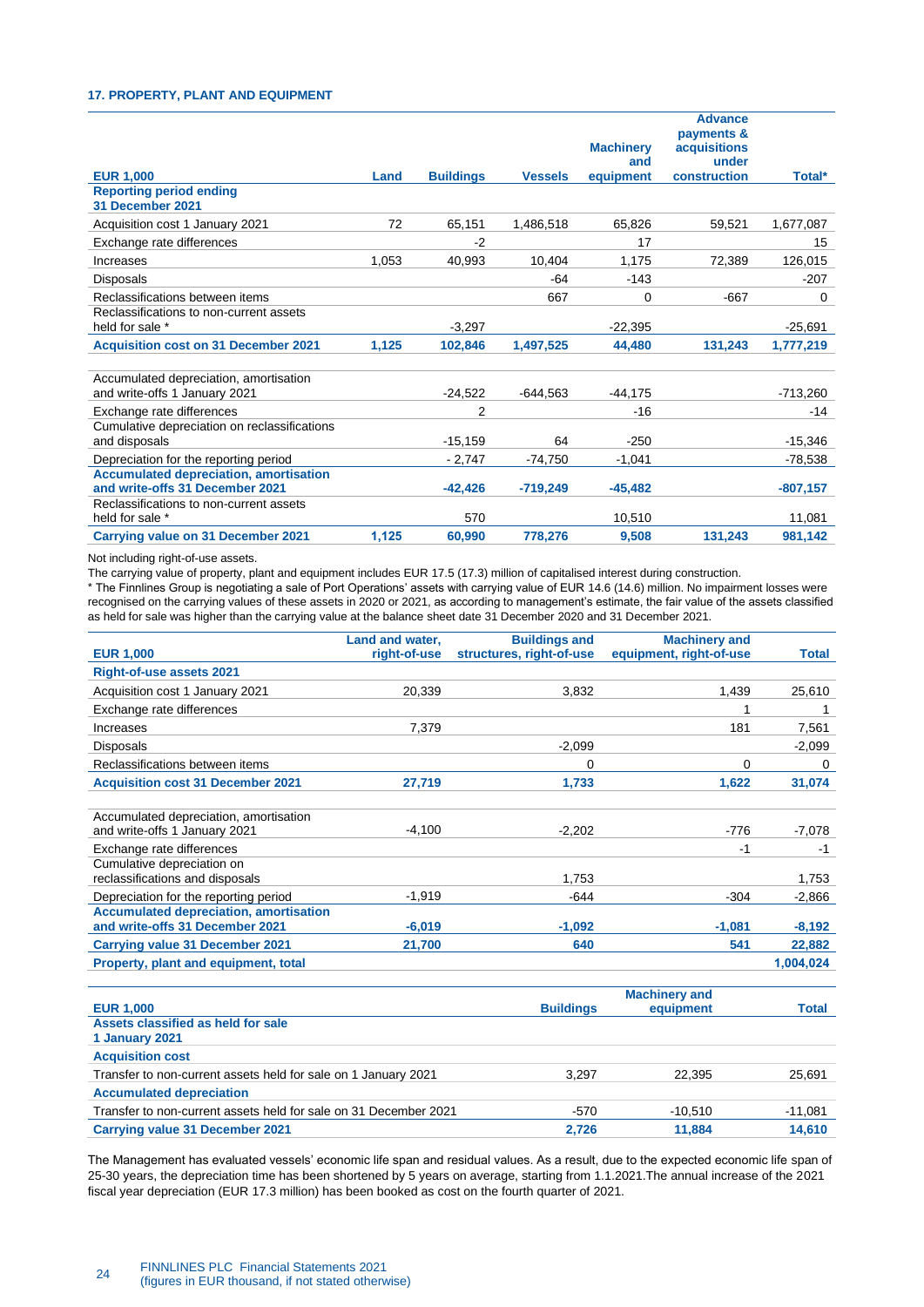|                                                                                  |      |                  |                | <b>Machinery</b><br>and | <b>Advance</b><br>payments &<br>acquisitions<br>under |              |
|----------------------------------------------------------------------------------|------|------------------|----------------|-------------------------|-------------------------------------------------------|--------------|
| <b>EUR 1,000</b>                                                                 | Land | <b>Buildings</b> | <b>Vessels</b> | equipment               | construction                                          | <b>Total</b> |
| <b>Reporting period ending</b><br>31 December 2020                               |      |                  |                |                         |                                                       |              |
| Acquisition cost 1 January 2020                                                  | 72   | 67.348           | 1,477,184      | 66,169                  | 19,884                                                | 1,630,657    |
| Exchange rate differences                                                        |      | $\overline{2}$   |                | $-16$                   |                                                       | $-14$        |
| Increases                                                                        |      |                  | 9,477          | 265                     | 40,307                                                | 50,049       |
| <b>Disposals</b>                                                                 |      | $-515$           | $-683$         | $-708$                  |                                                       | $-1,907$     |
| Reclassifications between items                                                  |      | 14               | 540            | 116                     | $-670$                                                | 0            |
| Reclassifications to non-current assets<br>held for sale                         |      | $-3,297$         |                | $-22,395$               |                                                       | $-25,691$    |
| <b>Acquisition cost on 31 December 2020</b>                                      | 72   | 63,552           | 1,486,518      | 43,431                  | 59,521                                                | 1,653,093    |
|                                                                                  |      |                  |                |                         |                                                       |              |
| Accumulated depreciation, amortisation<br>and write-offs 1 January 2020          |      | $-23.747$        | $-587,887$     | $-43.878$               |                                                       | $-655.511$   |
| Exchange rate differences                                                        |      | $-2$             |                | 14                      |                                                       | 13           |
| Cumulative depreciation on reclassifications<br>and disposals                    |      | 511              | 683            | 711                     |                                                       | 1,905        |
| Depreciation for the reporting period                                            |      | $-1,918$         | $-57,359$      | $-1,023$                |                                                       | $-60,300$    |
| <b>Accumulated depreciation, amortisation</b><br>and write-offs 31 December 2020 |      | $-25,156$        | $-644,563$     | $-44,175$               |                                                       | -713,894     |
| Reclassifications to non-current assets<br>held for sale                         |      | 570              |                | 10,510                  |                                                       | 11,081       |
| Carrying value on 31 December 2020                                               | 72   | 38,966           | 841,955        | 9,766                   | 59,521                                                | 950,280      |

Not including right-of-use assets.

|                                               |                       | <b>Buildings and</b> | <b>Machinery and</b> |              |
|-----------------------------------------------|-----------------------|----------------------|----------------------|--------------|
| <b>EUR 1,000</b>                              | <b>Land and water</b> | <b>structures</b>    | equipment            | <b>Total</b> |
| <b>Right-of-use assets 2020</b>               |                       |                      |                      |              |
| Acquisition cost 1 January 2020               | 18,642                | 2,514                | 1,018                | 22,173       |
| Exchange rate differences                     |                       |                      | $-1$                 | $-1$         |
| Increases                                     |                       | 1.321                | 424                  | 1,745        |
| Disposals                                     |                       |                      |                      |              |
| Reclassifications between items               |                       | $-3$                 | $-2$                 | -5           |
| <b>Acquisition cost 31 December 2020</b>      | 18.642                | 3,832                | 1,439                | 23,913       |
|                                               |                       |                      |                      |              |
| Accumulated depreciation, amortisation        |                       |                      |                      |              |
| and write-offs 1 January 2020                 | $-1,733$              | $-861$               | $-372$               | $-2,966$     |
| Exchange rate differences                     |                       |                      | 0                    | $\Omega$     |
| Cumulative depreciation on                    |                       |                      |                      |              |
| reclassifications and disposals               |                       |                      | 1                    | 2            |
| Depreciation for the reporting period         | $-1,733$              | $-1,342$             | $-405$               | $-3,481$     |
| <b>Accumulated depreciation, amortisation</b> |                       |                      |                      |              |
| and write-offs 31 December 2020               | $-3,466$              | $-2,202$             | -776                 | $-6,444$     |
| <b>Carrying value 31 December 2020</b>        | 15,176                | 1,629                | 663                  | 17,468       |
| Property, plant and equipment, total          |                       |                      |                      | 967,748      |

|                                                                  |                  | <b>Machinery and</b> |              |
|------------------------------------------------------------------|------------------|----------------------|--------------|
| <b>EUR 1,000</b>                                                 | <b>Buildings</b> | equipment            | <b>Total</b> |
| Assets classified as held for sale                               |                  |                      |              |
| 1 January 2020                                                   |                  |                      |              |
| <b>Acquisition cost</b>                                          |                  |                      |              |
| Transfer to non-current assets held for sale on 1 January 2020   | 3.297            | 22.395               | 25,691       |
| <b>Accumulated depreciation</b>                                  |                  |                      |              |
| Transfer to non-current assets held for sale on 31 December 2020 | -570             | $-10.510$            | -11,081      |
| Carrying value 31 December 2020                                  | 2.726            | 11.884               | 14,610       |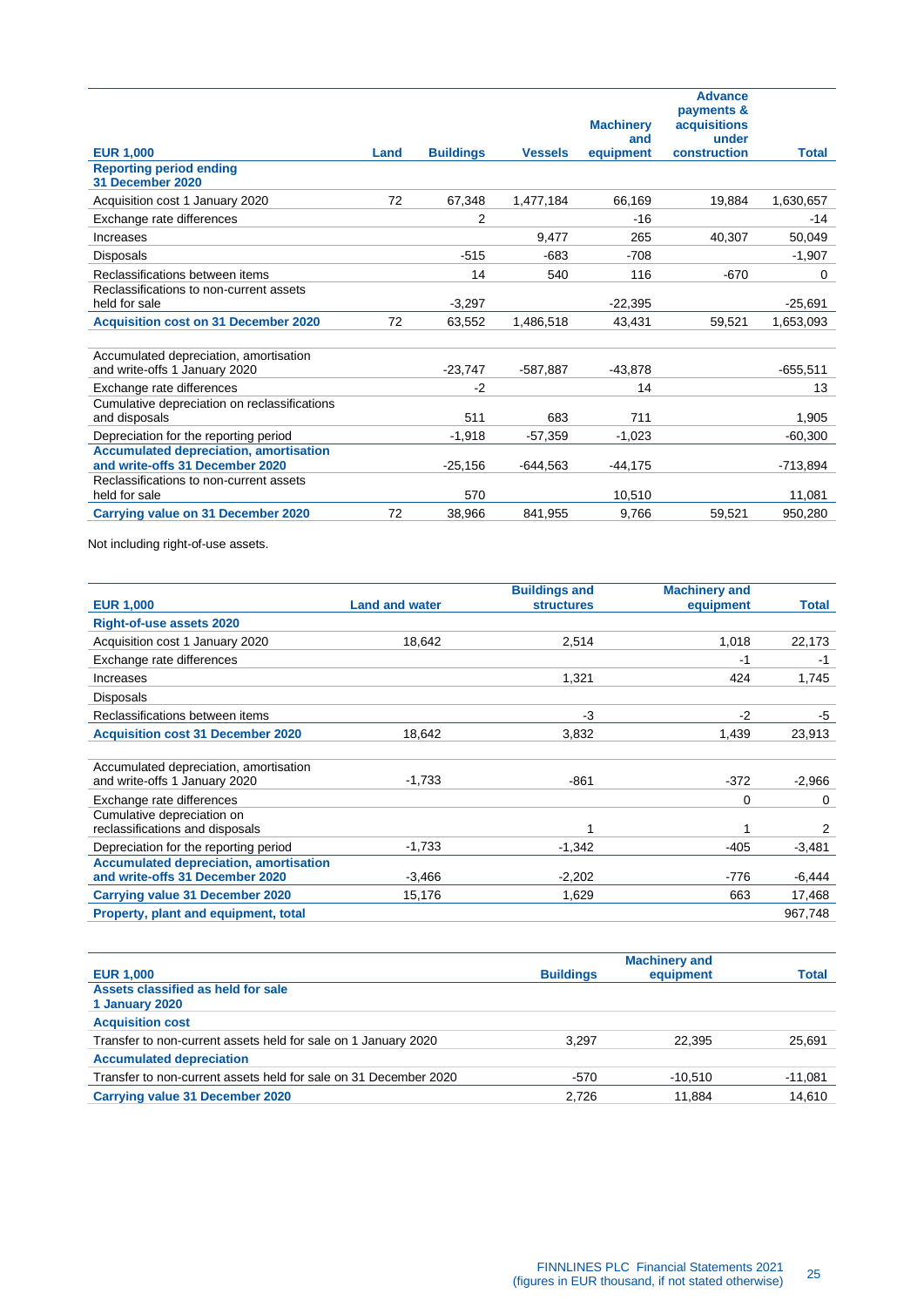# <span id="page-25-0"></span>**18. LEASES**

Finnlines does not apply practical expedient, by which service components are not separated from lease contract components.

Finnlines has included the value of option in such contracts where the leased facility has strategic long term value.

# **Amounts recognized in profit or loss**

| <b>EUR 1,000</b>                                            | 2021  | 2020  |
|-------------------------------------------------------------|-------|-------|
| Interest on lease liabilities 31 December                   | 314   | 235   |
|                                                             |       |       |
| Expenses relating to short-term leases                      | 309   |       |
| Expenses relating to low-value assets                       | 202   | 93    |
| Service components of lease payments 31 December            | 51    | 196   |
| Lease payments of all leases accounted according to IFRS 16 | 2.997 | 3,635 |
| Total cash flow of all leases 31 December                   | 3,559 | 3,926 |

### **Maturity analysis**

| <b>EUR 1,000</b>                                                             | 2021   | 2020   |
|------------------------------------------------------------------------------|--------|--------|
| <b>Contractual undiscounted cash flows</b>                                   |        |        |
|                                                                              |        |        |
| Less than one year                                                           | 2.680  | 3,115  |
| One to five years                                                            | 8.421  | 8,028  |
| More than five years                                                         | 20,763 | 14,223 |
| Total undiscounted lease liabilities at 31 December                          | 31.864 | 25,365 |
|                                                                              |        |        |
| Short term leasing liability                                                 | 1,986  | 2,882  |
| Long term leasing liability                                                  | 20.202 | 14,779 |
| Lease liabilities included in statement of financial position at 31 December | 22.188 | 17.661 |
|                                                                              |        |        |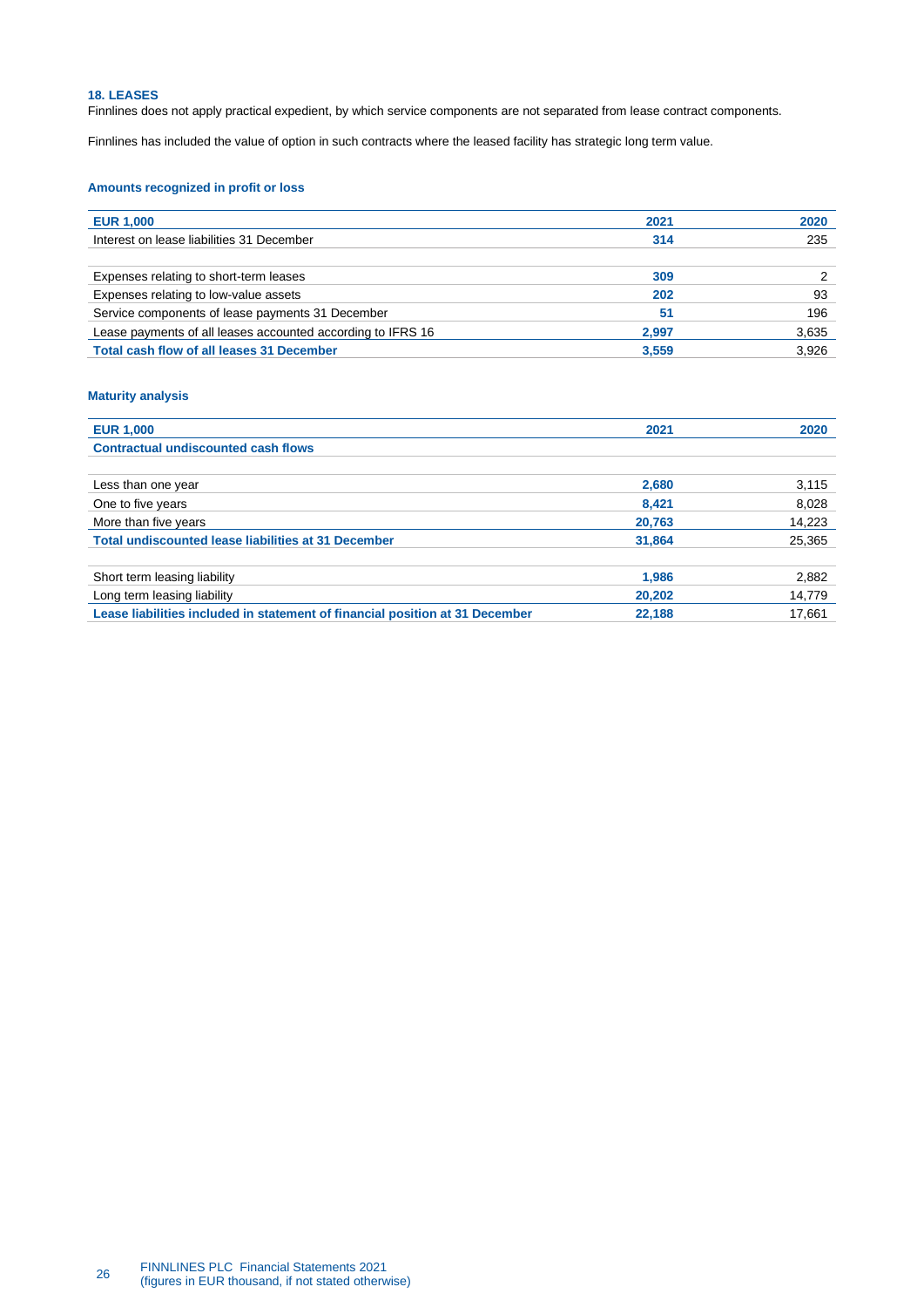# <span id="page-26-0"></span>**19. GOODWILL AND OTHER INTANGIBLE ASSETS**

|                                                                                                                     |                 | <b>Advance payment</b>   |                                   |                                   |
|---------------------------------------------------------------------------------------------------------------------|-----------------|--------------------------|-----------------------------------|-----------------------------------|
| <b>EUR 1.00</b>                                                                                                     | <b>Goodwill</b> | for intangible<br>assets | <b>Other intangible</b><br>assets | <b>Total intangible</b><br>assets |
| <b>Reporting period ending 31 December 2021</b>                                                                     |                 |                          |                                   |                                   |
| Acquisition cost on 1 January 2021                                                                                  | 105,644         | 437                      | 26,564                            | 132,645                           |
| Increases                                                                                                           |                 | 113                      | 53                                | 166                               |
| <b>Disposals</b>                                                                                                    |                 |                          |                                   |                                   |
| Reclassifications                                                                                                   |                 | $-48$                    | 48                                | $\mathbf 0$                       |
| <b>Acquisition cost on 31 December 2021</b>                                                                         | 105,644         | 502                      | 26,665                            | 132,811                           |
| Accumulated amortisation and impairment<br>losses on 1 January 2021<br>Cumulative amortisation on reclassifications |                 |                          | $-23,328$                         | $-23,328$                         |
| and disposals                                                                                                       |                 |                          |                                   |                                   |
| Depreciation for the reporting period                                                                               |                 |                          | $-723$                            | $-723$                            |
| Accumulated amortisation and impairment<br>losses on 31 December 2021                                               |                 |                          | $-24.051$                         | $-24,051$                         |
| <b>Carrying value on 31 December 2021</b>                                                                           | 105,644         | 502                      | 2,614                             | 108,760                           |
| <b>Reporting period ending 31 December 2020</b>                                                                     |                 |                          |                                   |                                   |
| Acquisition cost on 1 January 2020                                                                                  | 105,644         | 266                      | 26,855                            | 132,765                           |
| Increases                                                                                                           |                 | 405                      | 128                               | 533                               |
| <b>Disposals</b>                                                                                                    |                 |                          | $-653$                            | $-653$                            |
| Reclassifications                                                                                                   |                 | $-233$                   | 233                               | 0                                 |
| <b>Acquisition cost on 31 December 2020</b>                                                                         | 105,644         | 437                      | 26,564                            | 132,645                           |
| Accumulated amortisation and impairment<br>losses on 1 January 2020<br>Cumulative amortisation on reclassifications |                 |                          | $-23,163$                         | $-23,163$                         |
| and disposals                                                                                                       |                 |                          | 651                               | 651                               |
| Depreciation for the reporting period                                                                               |                 |                          | $-819$                            | $-819$                            |
| Accumulated amortisation and impairment<br>losses on 31 December 2020                                               |                 |                          | $-23.330$                         | $-23,330$                         |
| <b>Carrying value on 31 December 2020</b>                                                                           | 105.644         | 437                      | 3,234                             | 109,315                           |

#### **Goodwill impairment testing**

For the purpose of impairment testing, goodwill is allocated to cash-generating units. The allocation principle has remained unchanged since 2019, although some changes were made to the vessel set-up due to the updated schedules during 2021. The goodwill related to Finland–Germany traffic is allocated to the HansaLink service, which is operated with a vessel system between Finland, Germany, and Poland. Goodwill related to the South Sweden–Germany traffic is allocated to the NordöLink service.

| <b>EUR 1,00</b>                                     | 2021    | 2020    |
|-----------------------------------------------------|---------|---------|
| Allocation of goodwill to the cash-generating units |         |         |
| NordöLink                                           | 68,972  | 68.972  |
| HansaLink (incl. Finland–Germany–Poland traffic)    | 36.671  | 36,671  |
| <b>Total</b>                                        | 105.644 | 105,644 |

NordöLink and HansaLink are included in the Shipping and Sea Transport Services segment.

The current recoverable amount is determined based on their value in use. The cash flow forecasts for the tested units are based on the next year's budget and the forecasts for the subsequent four years (five-year business plans) approved by the management. The projections of cash flow for the five-year period are based on the management's experience and assumed future development of markets, and are in line with the external market forecasts.

During 2021, no major alterations were made to the traffic patterns between Finland, Germany, and Poland. Three Star-class vessels continued to ply between Helsinki and Travemünde, and two ro-ro vessels were sailing on the direct route between Hanko and Rostock supported by one weekly back-up departure between Helsinki and Rostock. The direct route from Hanko to Gdynia was operated with one ro-ro vessel, although in 2022 Polish traffic is operated with two smaller ro-ro vessels.

NordöLink traffic is operated with four smaller ro-pax vessels.

Both of these services operate in one of the Emissions Control Areas, i.e. the Baltic Sea, where the sulphur content limits are stricter than globally. The sulphur limit for heavy fuel oil was reduced to 0.10% in 2015 in accordance with the MARPOL Convention. Finnlines has invested in emission abatement technology to meet the new environmental regulations, and the effects of these investments on both the costs and sea freight rates have been taken into account in the tests.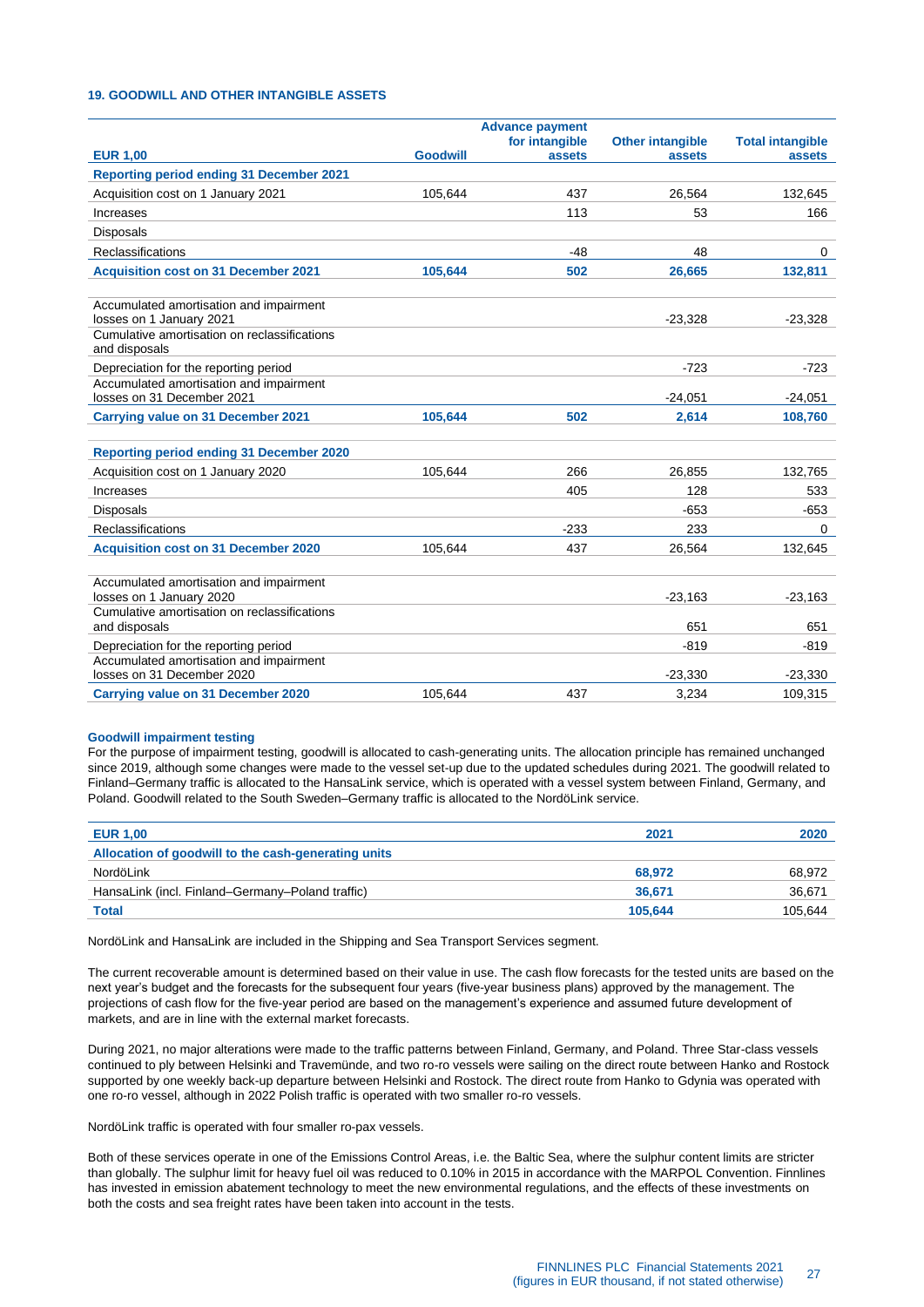The main assumptions in the five-year business plans relate to market growth, market share, price level and development of passenger services. The market growth rates used are derived from recent external economic forecasts adjusted to the relevant market. The cash flows after the forecast period of five years are extrapolated using the growth factors listed below. The growth factors used do not exceed the actual long-term growth rate in the sector in question.

The weighted average pre-tax cost of capital (WACC) is used as a discount rate. The components used to calculate the WACC are risk free interest rate, market risk premium, industry beta-coefficient, target capital structure and the cost of debt. The same common components to calculate the discount rates for all cash generating units are used, adjusted with the relevant tax rates. The usage of the same common components in discount rates is justified as the risks related to the different businesses are interlinked and relate to the general economic development in the Baltic Sea area.

### **Main assumptions used in calculating value in use in 2021**

|                                                                              | <b>Cash-generating unit</b> |                  |  |
|------------------------------------------------------------------------------|-----------------------------|------------------|--|
|                                                                              | <b>HansaLink</b>            | <b>NordöLink</b> |  |
| Discount rate (pre-tax)                                                      | 5.7%                        | 5.8%             |  |
| LTP period                                                                   | 2022-2026                   | 2022-2026        |  |
| Growth rate after LTP period                                                 | 2.0%                        | 2.0%             |  |
| The resulting share of terminal value of the calculated discounted cash flow | 85.8%                       | 82.0%            |  |

#### **Main assumptions used in calculating value in use in 2020**

|                                                                              | <b>Cash-generating unit</b> |                  |  |
|------------------------------------------------------------------------------|-----------------------------|------------------|--|
|                                                                              | <b>HansaLink</b>            | <b>NordöLink</b> |  |
| Discount rate (pre-tax)                                                      | 4.8%                        | 4.8%             |  |
| LTP period                                                                   | 2021-2025                   | 2021-2025        |  |
| Growth rate after LTP period                                                 | 2.0%                        | 2.0%             |  |
| The resulting share of terminal value of the calculated discounted cash flow | 88.8%                       | 87.3 %           |  |

Based on the forecasts, the current recoverable amounts of the Finland–Germany–Poland service (HansaLink) and NordöLink clearly exceed the carrying value at the end of 2021. Sensitivity tests were conducted for all the key assumptions and parameters in the business plans and in the future extrapolation. The tested parameters were market growth, market share, price level development, passenger business contribution, discount rate and growth rate after a period of five years, which were tested based on their relevance in the cash generating unit. The management views that no reasonably possible change in any of the key parameters would lead to impairment as the recoverable amounts exceed the carrying amounts considerably.

The goodwill of the Company is related to the lines and corresponding traffic flows, which can be handled with various vessel systems as the vessels are relatively easily movable assets. For both cash generating units, the assumption of infinite cash flow (the Gordon model) is applied. As the goodwill is not dependent of the system of certain vessels and their deterioration due to passage of time, the infinity assumption is a reasonable approach to measure the future cash flows. The shares of terminal values (cash flows after a five year period) are listed above. When preparing cash flow forecasts, the Company also reviews the differences between the previous forecast and actual outcomes of the key variables.

#### <span id="page-27-0"></span>**20. SUBSIDIARIES**

Finnlines Plc has 20 subsidiaries, which are specified in Note 37. Subsidiaries.

#### <span id="page-27-1"></span>**21. INVESTMENTS IN ASSOCIATED COMPANIES**

The Group has no investments in associated companies.

#### <span id="page-27-2"></span>**22. OTHER FINANCIAL ASSETS**

| .000                              | <u>יההה</u> | ---- |
|-----------------------------------|-------------|------|
| <b>FUR</b>                        | ZUZ.        | ZUZU |
| unlisted shares<br>Investments in | $\sim$      | .073 |

The main part of the unlisted shares consists of investments in stevedoring companies. The shares are measured at cost or at its lower probable value, as the fair value of the investment cannot be measured reliably.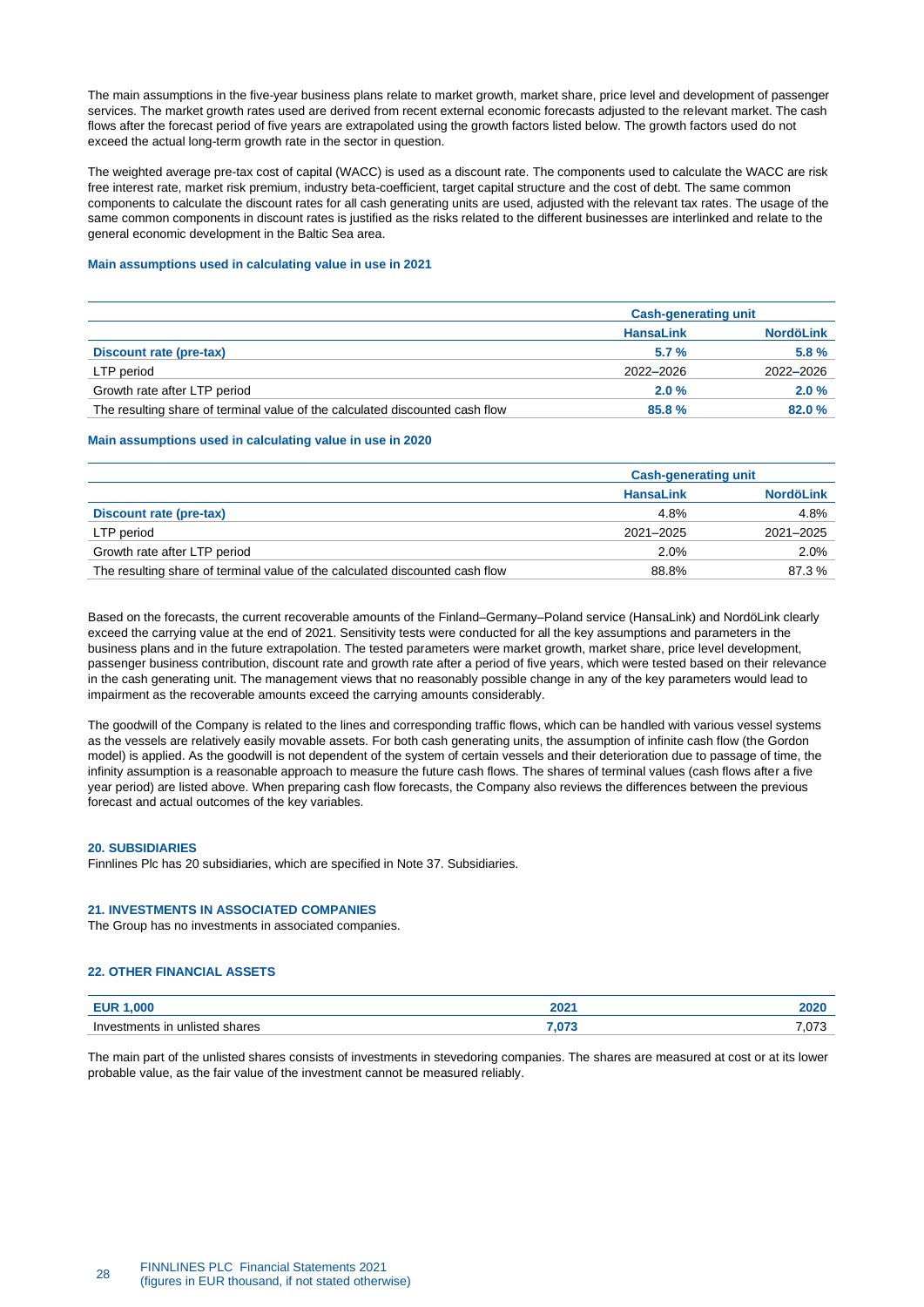|                                                    | <b>Fair value</b><br>through profit | <b>Subsequently</b><br>measured at |                             | <b>Balance sheet</b> |                   |
|----------------------------------------------------|-------------------------------------|------------------------------------|-----------------------------|----------------------|-------------------|
| <b>EUR 1,00</b>                                    | or loss                             | amortised cost                     | <b>Hedging of cash flow</b> | value                | <b>Fair value</b> |
| <b>Reporting period ending</b><br>31 December 2021 |                                     |                                    |                             |                      |                   |
| Investments                                        | 7,073                               |                                    |                             | 7,073                | 7,073             |
| Loan and other<br>receivables                      |                                     | 1,190                              |                             | 1,190                | 1,190             |
| Trade receivables                                  |                                     | 85,341                             |                             | 85,341               | 85,341            |
| Derivatives                                        |                                     |                                    | 18,073                      | 18,073               | 18,073            |
| Cash and bank                                      |                                     | 1,951                              |                             | 1,951                | 1,951             |
| <b>Total 31 December 2021</b>                      | 7,073                               | 88,482                             | 18,073                      | 113,628              | 113,628           |
|                                                    |                                     |                                    |                             |                      |                   |
| <b>Reporting period ending</b><br>31 December 2020 |                                     |                                    |                             |                      |                   |
| Investments                                        | 7.073                               |                                    |                             | 7.073                | 7,073             |
| Loan and other<br>receivables                      |                                     | 1,385                              |                             | 1,385                | 1,385             |
| Trade receivables                                  |                                     | 65,282                             |                             | 65,282               | 65,282            |
| Derivatives                                        |                                     |                                    | 1,378                       | 1,378                | 1,378             |
| Cash and bank                                      |                                     | 1,847                              |                             | 1,847                | 1,847             |
| <b>Total 31 December 2020</b>                      | 7.073                               | 68,515                             | 1.378                       | 76,966               | 76,966            |

# <span id="page-28-0"></span>**23. NON-CURRENT RECEIVABLES**

|                    |                        |                   | 2020                   |
|--------------------|------------------------|-------------------|------------------------|
| <b>Fair values</b> | <b>Carrying amount</b> | <b>Fair value</b> | <b>Carrying amount</b> |
|                    |                        |                   |                        |
| 1.190              | 1.190                  | 1.385             | 1,385                  |
|                    |                        |                   |                        |
| 6,933              | 6,933                  | 2,546             | 2,546                  |
| 8.124              | 8.124                  | 3,932             | 3,932                  |
|                    |                        | 2021              |                        |

# <span id="page-28-1"></span>**24. DEFERRED TAX ASSETS AND LIABILITIES**

# **Changes in deferred taxes in 2020 and 2021**

|                                          |            |                         | <b>Recognised</b> | <b>Recognised</b><br>in other |             |
|------------------------------------------|------------|-------------------------|-------------------|-------------------------------|-------------|
|                                          |            |                         | in profit         | comprehensive                 |             |
| <b>EUR 1,000</b>                         | 1 Jan 2020 | <b>Reclassification</b> | and loss          | income                        | 31 Dec 2020 |
| <b>Deferred tax assets:</b>              |            |                         |                   |                               |             |
| Fair value valuation loss, IAS 32,       |            |                         |                   |                               |             |
| <b>IFRS9</b>                             | $-72$      | 0                       | $-32$             |                               | $-104$      |
| Unused losses in taxation                | 2.559      |                         | $-511$            |                               | 2,048       |
| <b>IFRS 16 leases</b>                    | 35         |                         | 17                |                               | 52          |
| Other differences                        | 46         | 0                       | $-65$             |                               | $-19$       |
| Remeasurement of defined benefit         |            |                         |                   |                               |             |
| plans                                    | 373        | 0                       |                   | 21                            | 393         |
|                                          | 2,940      | 0                       | $-590$            | 21                            | 2,370       |
|                                          |            |                         |                   |                               |             |
| <b>Deferred tax liabilities:</b>         |            |                         |                   |                               |             |
| Depreciation difference on 1 January     |            |                         |                   |                               |             |
| 2020                                     | 27,995     | 0                       | 2,877             |                               | 30,872      |
| Deferred tax liability in tonnage        |            |                         |                   |                               |             |
| taxation *                               | 14,860     | 0                       | $-2,890$          |                               | 11,971      |
| Group difference, vessels and            |            |                         |                   |                               |             |
| equipment                                | 2,156      | 0                       | 16                |                               | 2,171       |
| Assets set to sale, pension liabilities, |            |                         |                   |                               |             |
| capitalized interests                    | 1,375      | 0                       | 57                |                               | 1,432       |
| Currency difference                      | 1          |                         | $-3$              |                               | -1          |
| Other differences                        | 36         | 0                       | 29                |                               | 64          |
|                                          | 46,423     | 0                       | 86                | $\mathbf 0$                   | 46,509      |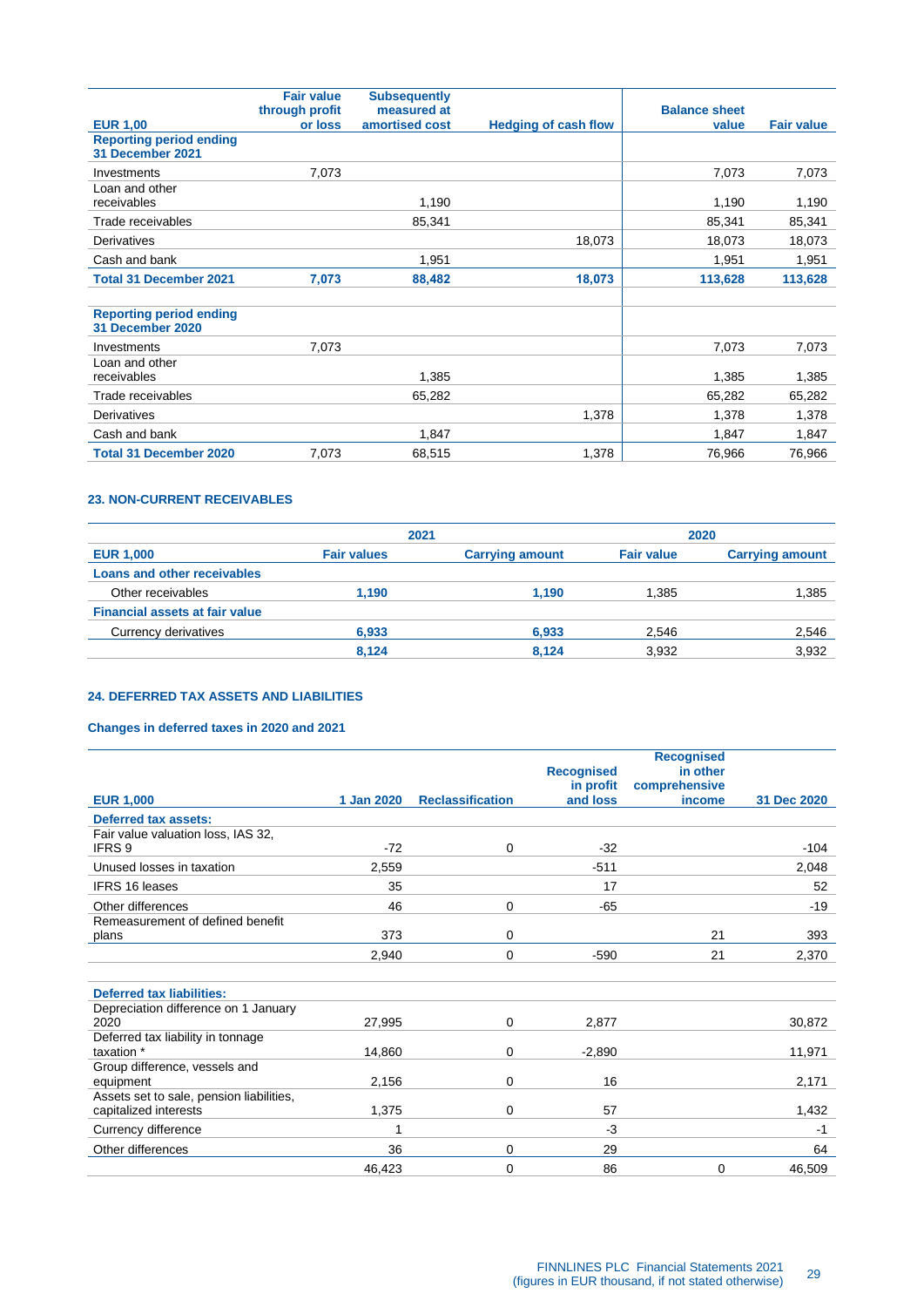|                                                                   |            |                         | <b>Recognised</b><br>in profit | <b>Recognised</b><br>in other<br>comprehensive |             |
|-------------------------------------------------------------------|------------|-------------------------|--------------------------------|------------------------------------------------|-------------|
| <b>EUR 1,000</b>                                                  | 1 Jan 2021 | <b>Reclassification</b> | and loss                       | income                                         | 31 Dec 2021 |
| Deferred tax assets:                                              |            |                         |                                |                                                |             |
| Restated receivables 1.1 impairment,<br>IFRS 9                    | $\bf{0}$   | 0                       |                                |                                                | 0           |
| Fair value valuation loss, IAS 32, IFRS 9                         | $-104$     | 0                       | $-2$                           |                                                | $-106$      |
| Hedge accounting                                                  | 0          |                         |                                |                                                | 0           |
| Unused losses in taxation                                         | 2,048      |                         | $-1,297$                       |                                                | 752         |
| <b>IFRS 16 leases</b>                                             | 52         |                         | 19                             |                                                | 72          |
| Other differences                                                 | $-19$      | 0                       | $-70$                          |                                                | $-89$       |
| Remeasurement of defined benefit plans                            | 393        | 0                       |                                | $-38$                                          | 355         |
|                                                                   | 2,370      | 0                       | $-1,348$                       | $-38$                                          | 983         |
| <b>Deferred tax liabilities:</b>                                  |            |                         |                                |                                                |             |
| Depreciation difference on 1 January<br>2021                      | 30,872     |                         | 1.734                          |                                                | 32.605      |
| Deferred tax liability in tonnage taxation                        | 11,971     | 0                       | $-4,302$                       |                                                | 7,669       |
| Group difference, vessels and equipment                           | 2,171      | 0                       | 16                             |                                                | 2,187       |
| Assets set to sale, pension liabilities,<br>capitalized interests | 1 4 3 2    | 0                       | 25                             |                                                | 1,457       |
| Currency difference                                               | -1         |                         | $\overline{2}$                 |                                                | 1           |
| Other differences                                                 | 64         |                         | 20                             |                                                | 84          |
|                                                                   | 46,509     | 0                       | $-2,506$                       | 0                                              | 44,003      |

\* Specification of Finnlines Plc's deferred tax liability at the transition 1.1.2013 and the recorded transactions in the Income Statement up to 31.12.2021.

| <b>EUR 1,000</b>                                                                                      | <b>Deferred tax liabilities</b> |
|-------------------------------------------------------------------------------------------------------|---------------------------------|
| Finnlines Plc's depreciation in excess of plan 31 December 2012 / 1 January 2013                      | 52,692                          |
| Difference between vessel's legal and Group value                                                     | 1,340                           |
| Deferred tax liability 1 January 2013                                                                 | 54,033                          |
| Recognised in the income statement 1 January 2013                                                     |                                 |
| Difference between vessel's group value and fair value                                                | 364                             |
| Recognised in the income statement 1 January-31 December 2013                                         |                                 |
| Tax relief of vessels crew's social costs                                                             | $-3,352$                        |
| Effect of change of tax rate on tax 1 January 2014                                                    | $-9,376$                        |
| Deferred tax liability in tonnage taxation at 31 December 2013                                        | 41,669                          |
| Tax relief of vessels crew's social costs 2014 (the second tonnage tax period)                        | $-3,587$                        |
| Deferred tax liability in tonnage taxation at 31 December 2014                                        | 38,083                          |
| Recognised in more tax relief for vessels crew social costs 2013, 2014 (the third tonnage tax period) | $-1,479$                        |
| Tax relief of vessels crew's social costs 2015 (the third tonnage tax period)                         | $-4,180$                        |
| Deferred tax liability in tonnage taxation at 31 December 2015                                        | 32.424                          |
| Tax relief of vessels crew's social costs 2016 (the fourth tonnage tax period)                        | $-5,155$                        |
| Tax relief of vessels crew's social costs 2015 (the third tonnage tax period), change                 | 211                             |
| Deferred tax liability in tonnage taxation at 31 December 2016                                        | 27,481                          |
| Tax relief of vessels crew's social costs 2017 (the fifth tonnage tax period)                         | $-4,032$                        |
| Tax relief of vessels crew's social costs 2016 (the fourth tonnage tax period), change                | $-221$                          |
| Deferred tax liability in tonnage taxation at 31 December 2017                                        | 23,228                          |
| Tax relief of vessels crew's social costs 2018 (the sixth tonnage tax period)                         | $-3,692$                        |
| Tax relief of vessels crew's social costs 2017 (the fifth tonnage tax period), change                 | -759                            |
| Deferred tax liability in tonnage taxation at 31 December 2018                                        | 18,777                          |
| Tax relief of vessels crew's social costs 2019 (the seventh tonnage tax period)                       | $-3,880$                        |
| Tax relief of vessels crew's social costs 2018 (the sixth tonnage tax period), change                 | -37                             |
| Deferred tax liability in tonnage taxation at 31 December 2019                                        | 14,860                          |
| Tax relief of vessels crew's social costs 2020 (the eighth tonnage tax period)                        | $-2,843$                        |
| Tax relief of vessels crew's social costs 2019 (the seventh tonnage tax period)                       | -46                             |
| Deferred tax liability in tonnage taxation at 31 December 2020                                        | 11,971                          |
| Tax relief of vessels crew's social costs 2021 (the ninth tonnage tax period)                         | $-4,214$                        |
| Tax relief of vessels crew's social costs 2020 (the eighth tonnage tax period)                        | $-87.5$                         |
| Deferred tax liability in tonnage taxation at 31 December 2021                                        | 7,669                           |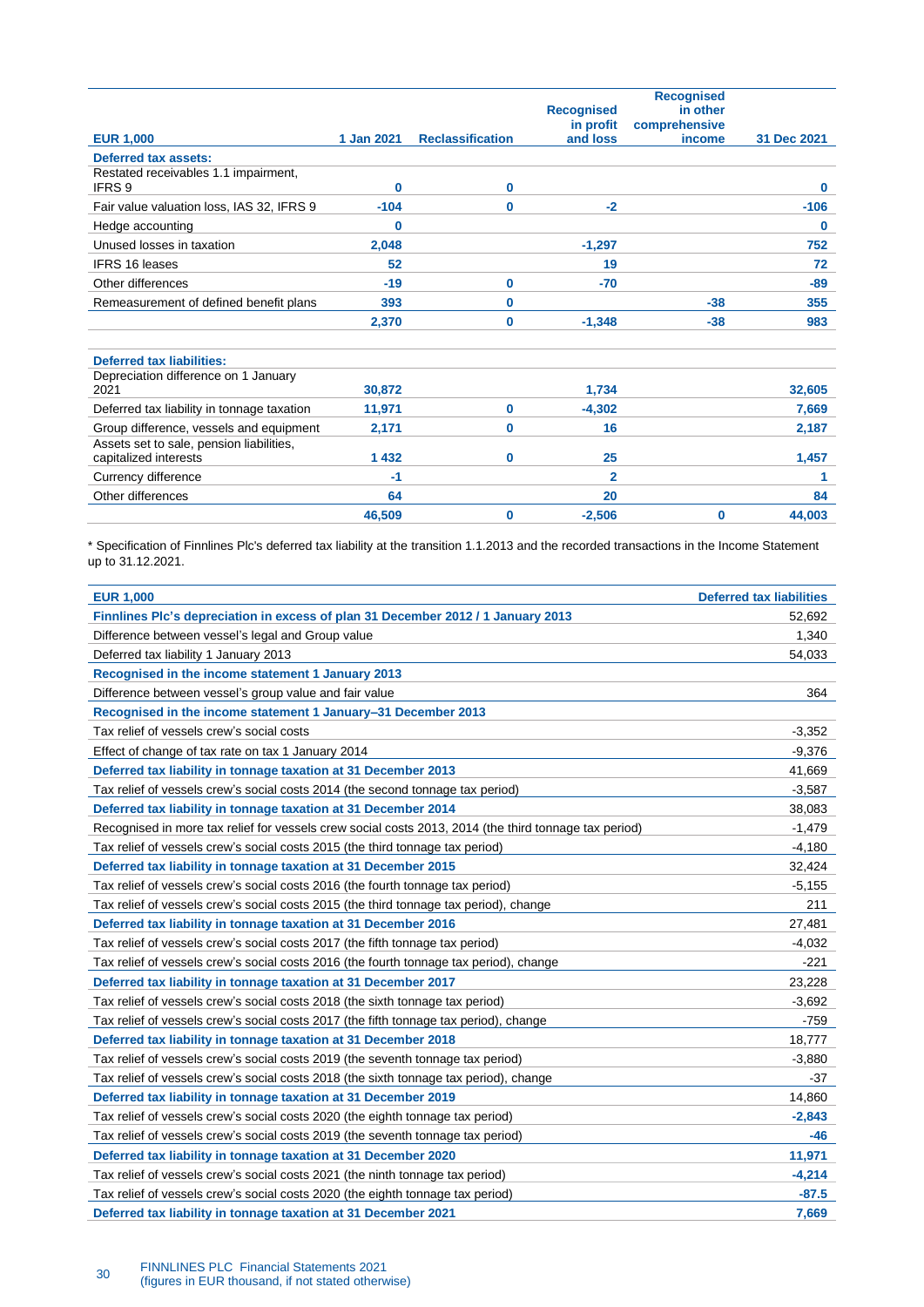| <b>EUR 1,00</b>                                             | 2021   | 2020   |
|-------------------------------------------------------------|--------|--------|
| Deferred tax assets and liabilities                         |        |        |
| Total deferred tax assets                                   | 983    | 2,370  |
| Deferred tax assets in statement of financial position      | 983    | 2,370  |
|                                                             |        |        |
| Deferred tax liabilities                                    | 44.003 | 46,509 |
| Deferred tax liabilities in statement of financial position | 44.003 | 46.509 |

Deferred tax liabilities are not recognised for subsidiaries' undistributed earnings, because in most cases these earnings are transferred to the Company without any tax consequences. In addition, the Group does not recognise deferred tax liabilities for subsidiaries' undistributed earnings when the related funds are intended for permanent investment in the companies in question.

Deferred income tax assets are recognised for tax loss carry-forwards to the extent that the realisation of the related tax benefit through future taxable profits is probable.

The Group has recognised EUR 0.5 (1.5) million deferred tax assets from the Finnsteve companies' carry forward losses. This is based on the Finnsteve companies' improved financial performance and estimated results for future years. The estimate also takes into account that the parent company is able to give group contribution to the Finnsteve companies.

The Group has recognised deferred tax assets for unutilised losses in taxation EUR 0.7 (2.0) million. The tax losses will expire in 2023–2028.

The Group did not recognise deferred income tax assets of EUR 0.5 (0.7) million because, according to management's view, utilisation of losses involves considerable uncertainty.

# <span id="page-30-0"></span>**25. INVENTORIES**

| <b>EUR 1,000</b>       | 2021  | 2020  |
|------------------------|-------|-------|
| Material and equipment | 7.566 | 5,072 |
| Inventory for resale   | 830   | 895   |
|                        | 8,395 | 5,967 |

No write-downs of inventories were recognised during the reporting period.

# <span id="page-30-1"></span>**26. CURRENT RECEIVABLES**

|                                           | 2021              |                        | 2020              |                        |
|-------------------------------------------|-------------------|------------------------|-------------------|------------------------|
| <b>EUR 1,000</b>                          | <b>Fair Value</b> | <b>Carrying amount</b> | <b>Fair Value</b> | <b>Carrying amount</b> |
| Accounts receivable and other receivables |                   |                        |                   |                        |
| Loans and other receivables               |                   |                        |                   |                        |
| Accounts receivable                       | 85,341            | 85,341                 | 65,282            | 65,282                 |
| Accrued income and prepaid expenses       | 21,211            | 21,211                 | 19,086            | 19,086                 |
| Other receivables                         | 1,583             | 1.583                  | 2.103             | 2,103                  |
| Financial assets at fair value            |                   |                        |                   |                        |
| Currency derivatives                      | 11,140            | 11,140                 | 0                 | 0                      |
| <b>Total</b>                              | 119,275           | 119,275                | 86.471            | 86.471                 |

The tables below show the analysis of accounts receivable by age and currency. Significant items of accrued receivables are specified in the following table.

| <b>EUR 1,000</b>                                             | 2021   | 2020   |
|--------------------------------------------------------------|--------|--------|
| Significant items of accrued income and prepaid expenses     |        |        |
| Government grants for shipping companies                     | 6,620  | 7.476  |
| Personnel costs                                              | 1,629  | 1,494  |
| Port expenses, cargo handling and other voyage-related costs | 3,145  | 3,650  |
| Docking costs                                                | 1.621  | 1,102  |
| Reimbursement of average repairs, vessels                    | 3,308  | 2,186  |
| Insurances                                                   | 1.323  | 1,457  |
| Other accrued receivables                                    | 3,565  | 1,722  |
| Total                                                        | 21.211 | 19.086 |
|                                                              |        |        |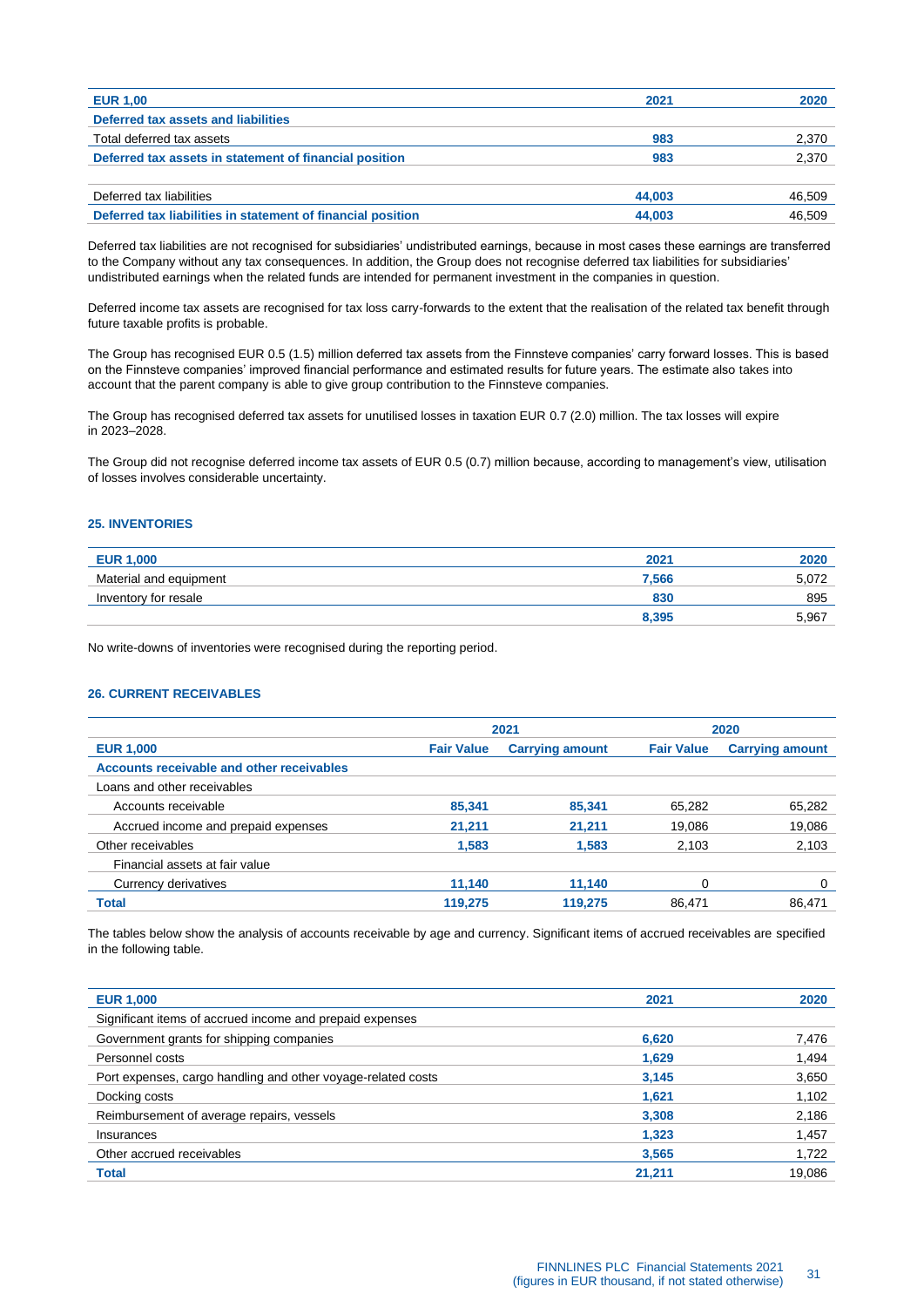| <b>EUR 1,000</b>                        | 2021   | <b>Impaired receivables</b> | <b>Net 2021</b> |
|-----------------------------------------|--------|-----------------------------|-----------------|
| Aging of accounts receivable 2021       |        |                             |                 |
| Undue                                   | 78.601 | 0                           | 78,601          |
| Overdue                                 |        |                             |                 |
| $1 - 30$ days                           | 6,352  | 0                           | 6,352           |
| $31 - 60$ days                          | $-776$ | 0                           | $-776$          |
| $61 - 90$ days                          | $-202$ | 0                           | $-202$          |
| 91-360 days                             | 656    | 4                           | 652             |
| over 360 days                           | 2,597  | 1,385                       | 1,212           |
| <b>Total overdue</b>                    | 8,626  | 1,388                       | 7,238           |
| Expected credit loss allowance (IFRS 9) |        | 498                         |                 |
| <b>Total</b>                            | 87.227 | 1.886                       | 85.341          |

| <b>EUR 1,000</b>                        | 2020   | <b>Impaired receivables</b> | <b>Net 2020</b> |
|-----------------------------------------|--------|-----------------------------|-----------------|
| Aging of accounts receivable 2020       |        |                             |                 |
| Undue                                   | 60.357 | 0                           | 60,357          |
| Overdue                                 |        |                             |                 |
| $1 - 30$ days                           | 4,288  | 0                           | 4,288           |
| $31 - 60$ days                          | $-525$ | 0                           | $-525$          |
| $61 - 90$ days                          | $-193$ | 0                           | $-193$          |
| 91-360 days                             | 264    | -6                          | 269             |
| over 360 days                           | 3,195  | 1,702                       | 1,493           |
| <b>Total overdue</b>                    | 7,029  | 1.697                       | 5.333           |
| Expected credit loss allowance (IFRS 9) |        | 407                         |                 |
| <b>Total</b>                            | 67.386 | 2.104                       | 65.282          |

| <b>EUR 1,000</b>                        | 2021   | 2020   |
|-----------------------------------------|--------|--------|
| Accounts receivable by currency         |        |        |
| <b>EUR</b>                              | 85,016 | 65,125 |
| <b>SEK</b>                              | $-1$   | -3     |
| GBP                                     | 318    | 248    |
| <b>USD</b>                              | 498    | 316    |
| <b>DKK</b>                              | 10     | 3      |
| <b>PLN</b>                              |        | 0      |
|                                         | 85,841 | 65,690 |
| Expected credit loss allowance (IFRS 9) | $-498$ | $-407$ |
| <b>Total</b>                            | 85,341 | 65,282 |

The carrying value of accounts receivable and other receivables are reasonable estimates of their fair values. In 2021, the Group has recognised impairment losses of EUR -240 (-216) thousand in profit or loss. In addition, according to IFRS 9 the Group has recognised EUR -90 (-69) thousand as expected credit loss allowance. The maximum credit risk related to accounts receivable and other receivables is their carrying amount. The calculation of the allowance for impaired trade receivables is presented in Note 34. Financial risk management / Credit risk.

# <span id="page-31-0"></span>**27. CASH AND CASH EQUIVALENTS**

| <b>EUR 1,000</b>                 | $202 -$ | 2020 |
|----------------------------------|---------|------|
| Cash in hand and cash equivalent | .951    | .847 |
|                                  | 1,951   | .847 |

<span id="page-31-1"></span>The cash and cash equivalents item does not include any bank overdrafts to be paid on demand.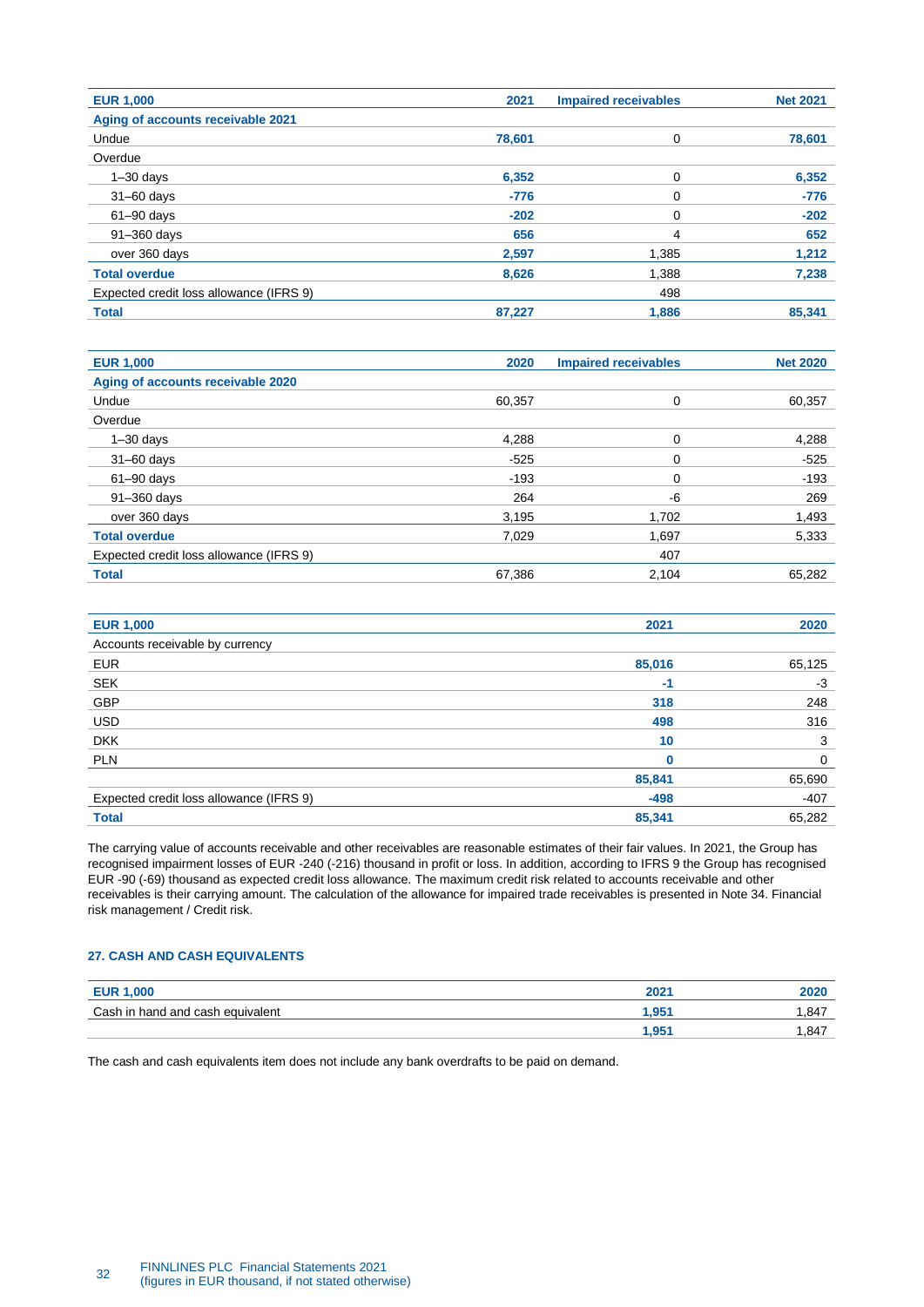# **28. SHARE CAPITAL AND OTHER RESERVES**

|             | No. of shares outstanding<br>(1.000) | <b>Share capital</b><br><b>EUR 1,000</b> |
|-------------|--------------------------------------|------------------------------------------|
| 31 Dec 2020 | 51.503                               | 103,006                                  |
| 31 Dec 2021 | 51.503                               | 103,006                                  |

#### **Share capital**

The share capital (ordinary shares) consists of shares in one series. Each share has a nominal value of EUR 2.00 and carries one vote in the Annual General Meeting. According to the Articles of Association, the maximum share capital was EUR 200 million on 31 December 2021 (EUR 200 million on 31 December 2020). All issued shares have been fully paid.

The number of Finnlines Plc's shares amounted to 51,503,141 shares and share capital to EUR 103,006,282.

#### **Share premium account**

| nnn                            | nnn.       | .                              |
|--------------------------------|------------|--------------------------------|
| $  \cdot$                      | LUZ        | <b>LULV</b>                    |
| Sha<br>account<br>nıum<br>∩rer | <b>FAR</b> | につに<br>つパ<br>7.JZJ<br><u>_</u> |

Share premium account generated under the former Finnish Companies' Act.

#### **Fund for unrestricted equity**

| <b>EUR 1,000</b>                        | 2021   | 2020   |
|-----------------------------------------|--------|--------|
| Unrestricted equity reserve 1 January   | 40.016 | 40.016 |
| Increase                                |        |        |
| Unrestricted equity reserve 31 December | 40.016 | 40.016 |

#### **Fair value reserve**

| <b>EUR 1,000</b>                      | 2021   | 2020     |
|---------------------------------------|--------|----------|
| Fair value reserve 1 January          | 1.378  | 9,623    |
| Increase                              | 16.695 | $-8.245$ |
| <b>Fair value reserve 31 December</b> | 18.073 | .378     |

Fair value reserve consists of currency derivative valuations.

#### **Translation differences**

The translation difference reserve contains translation differences arising from the translation of foreign units' financial statements.

# **Ownership of Finnlines Plc**

The shareholding of Finnlines Plc is presented in Note 38. Shares and Shareholders.

### <span id="page-32-0"></span>**29. PROVISIONS**

| <b>EUR 1,00</b>           | 202 <sub>1</sub> | 2020  |
|---------------------------|------------------|-------|
| Non-current provisions    | 1.697            | 1.697 |
| <b>Current provisions</b> | 215              | 220   |
|                           | 1.913            | .918  |

| <b>EUR 1,000</b>        | <b>Tax provisions</b> | <b>Other provisions</b> | Total |
|-------------------------|-----------------------|-------------------------|-------|
| 1 January 2021          | 202                   | 1.716                   | 1.918 |
| Decreases in provisions | -5                    |                         | -5    |
| 31 December 2021        | 197                   | 1.716                   | 1.913 |

| <b>EUR 1,000</b>        | <b>Tax provisions</b> | <b>Other provisions</b> | Total |
|-------------------------|-----------------------|-------------------------|-------|
| 1 January 2020          | 235                   | 1.716                   | 1.951 |
| Decreases in provisions | -33                   |                         | -33   |
| 31 December 2020        | 202                   | 1.716                   | 1.918 |

Other provisions contain mainly dismantling provisions for buildings in the Vuosaari Harbour. Provisions have been made because the buildings are located on a leased site and, after the lease period, there is an obligation to clear the site.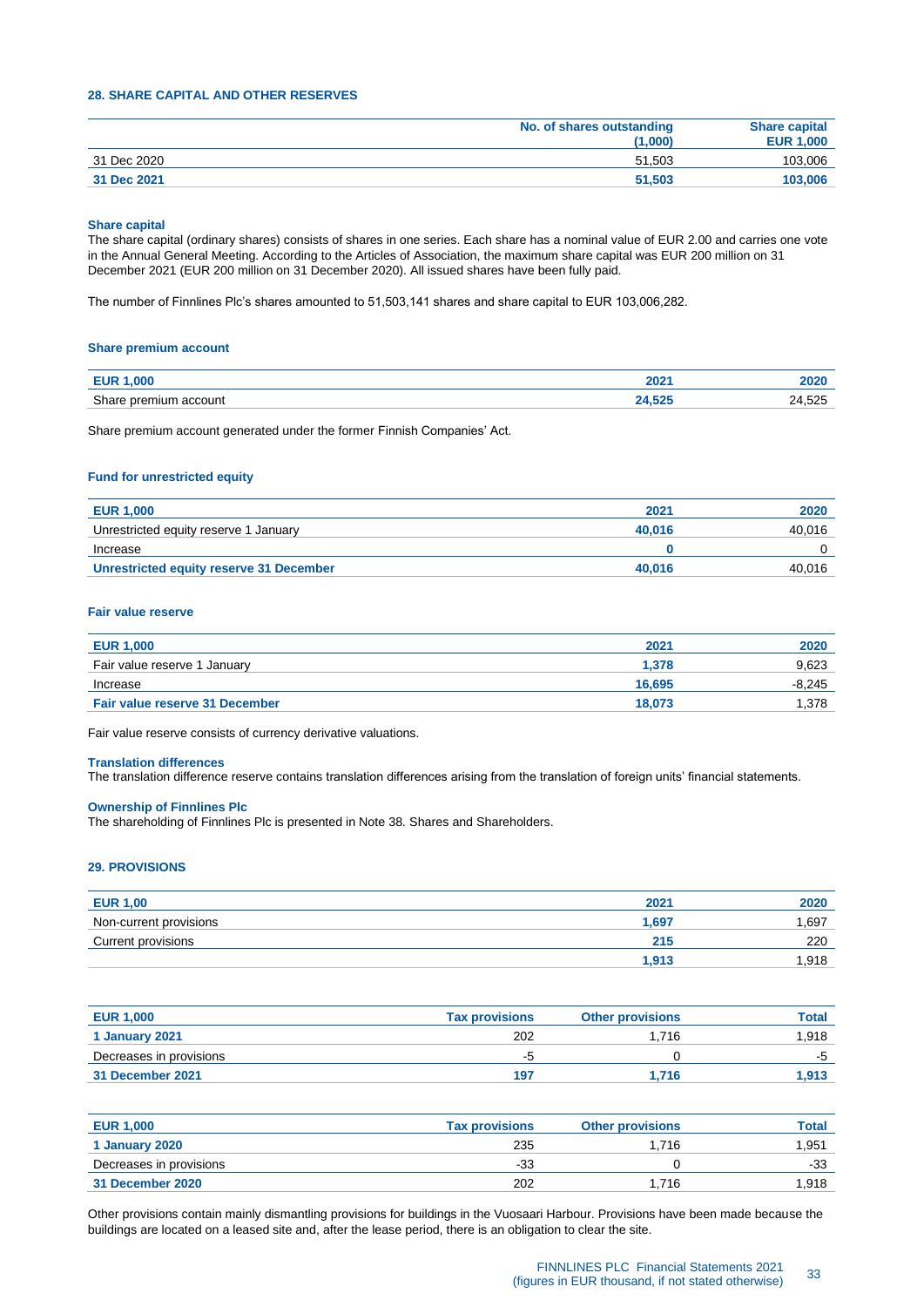### <span id="page-33-0"></span>**30. INTEREST-BEARING LIABILITIES**

|                                                                           | 2021              |                        |                   | 2020                   |  |
|---------------------------------------------------------------------------|-------------------|------------------------|-------------------|------------------------|--|
| <b>EUR 1,000</b>                                                          | <b>Fair value</b> | <b>Carrying amount</b> | <b>Fair value</b> | <b>Carrying amount</b> |  |
| Long-term interest-bearing liabilities<br>measured at amortised cost      |                   |                        |                   |                        |  |
| Loans from financial institutions                                         | 146,037           | 145,489                | 160,630           | 159,743                |  |
| Loans from pension funds                                                  | 3,432             | 3,432                  | 5,900             | 5,860                  |  |
| Lease liabilities                                                         | 20,203            | 20,203                 | 14,779            | 14,779                 |  |
|                                                                           | 169,671           | 169,123                | 181,309           | 180,383                |  |
| <b>Current interest-bearing liabilities</b><br>measured at amortised cost |                   |                        |                   |                        |  |
| Loans from financial institutions                                         | 100,238           | 100,238                | 64,776            | 64,776                 |  |
| <b>Bank overdraft facilities</b>                                          | 0                 | $\bf{0}$               | 0                 | 0                      |  |
| Loans from pension funds                                                  | 2,428             | 2,428                  | 2,428             | 2,428                  |  |
| Lease liabilities                                                         | 1,986             | 1,986                  | 2,882             | 2,882                  |  |
| Commercial paper programme                                                | 98,824            | 98,824                 | 98,860            | 98,860                 |  |
| <b>Financial liabilities</b>                                              | 203,476           | 203,476                | 168,946           | 168,946                |  |
| <b>Total interest-bearing liabilities</b>                                 | 373,147           | 372,599                | 350,255           | 349,328                |  |

The book values of interest-bearing loans from financial institutions and pension liabilities have been calculated using the effective interest rate method and the fair values have been determined by discounting future cash flows of loans at the interest rate at which the Group would obtain a similar loan from external parties at the end of reporting period. The effective interest rate of lease obligations is assumed to correspond to the valid interest rate of similar contracts to be made at the end of the reporting period. In practice, fair values of loans do not materially differ from amortised cost.

All the Group's cash flows from financing are cash flow based and are presented in the cash flow statement.

#### **Fair value hierarchy of financial instruments**

**Level 1 -** Quoted prices (unadjusted) in active markets for identical assets or liabilities.

**Level 2 -** Inputs other than quoted prices included within Level 1 that are observable for the asset or liability, either directly (i.e., as prices) or indirectly (i.e., derived from prices).

The Group has loans from financial institutions and pension loans and commercial papers belonging to level 2. Also included in level 2 are foreign currency derivatives acquired to hedge against cash flow risk related to committed vessel orders. There is no material difference between carrying values and fair values of these instruments.

**Level 3 -** Inputs for the asset or liability that are not based on observable market data (unobservable inputs).

Level 3 includes unlisted shares amounting to EUR 7.1 million (7.1 in 2020), which are valued at the lower of acquisition cost or probable value, as their fair value cannot be reliably measured. Majority of the unlisted shares consists of Steveco Oy's shares of which Finnlines owns 25.4%. This shareholding is presented in financial assets, because Finnlines has does not have significant influence in Steveco Oy.

| <b>EUR 1,000</b>                                                                     | 2021    | 2020    |
|--------------------------------------------------------------------------------------|---------|---------|
| Maturity of long-term interest-bearing liabilities (not including lease liabilities) |         |         |
| Within 12 months                                                                     | 102.666 | 67,204  |
| 1–5 years                                                                            | 149.977 | 161,643 |
| After five years                                                                     |         | 5,000   |
|                                                                                      | 252,643 | 233,847 |

| <b>EUR 1,000</b>                                                    |                      |               | 2021              |              |
|---------------------------------------------------------------------|----------------------|---------------|-------------------|--------------|
| Weighted average interest rates of the interest-bearing debts       |                      |               | 1.09%             |              |
| <b>EUR 1,000</b>                                                    | <b>Within 1 year</b> | $1 - 5$ years | More than 5 years | <b>Total</b> |
| Floating rate liabilities, timing of re-pricing<br>31 December 2021 |                      |               |                   |              |
| <b>Financial liabilities</b>                                        |                      |               |                   |              |
| Loans from financial institutions                                   | 228,322              |               |                   | 228,322      |
| Pension loans                                                       | 5,860                |               |                   | 5,860        |
|                                                                     | 234,182              |               |                   | 234,182      |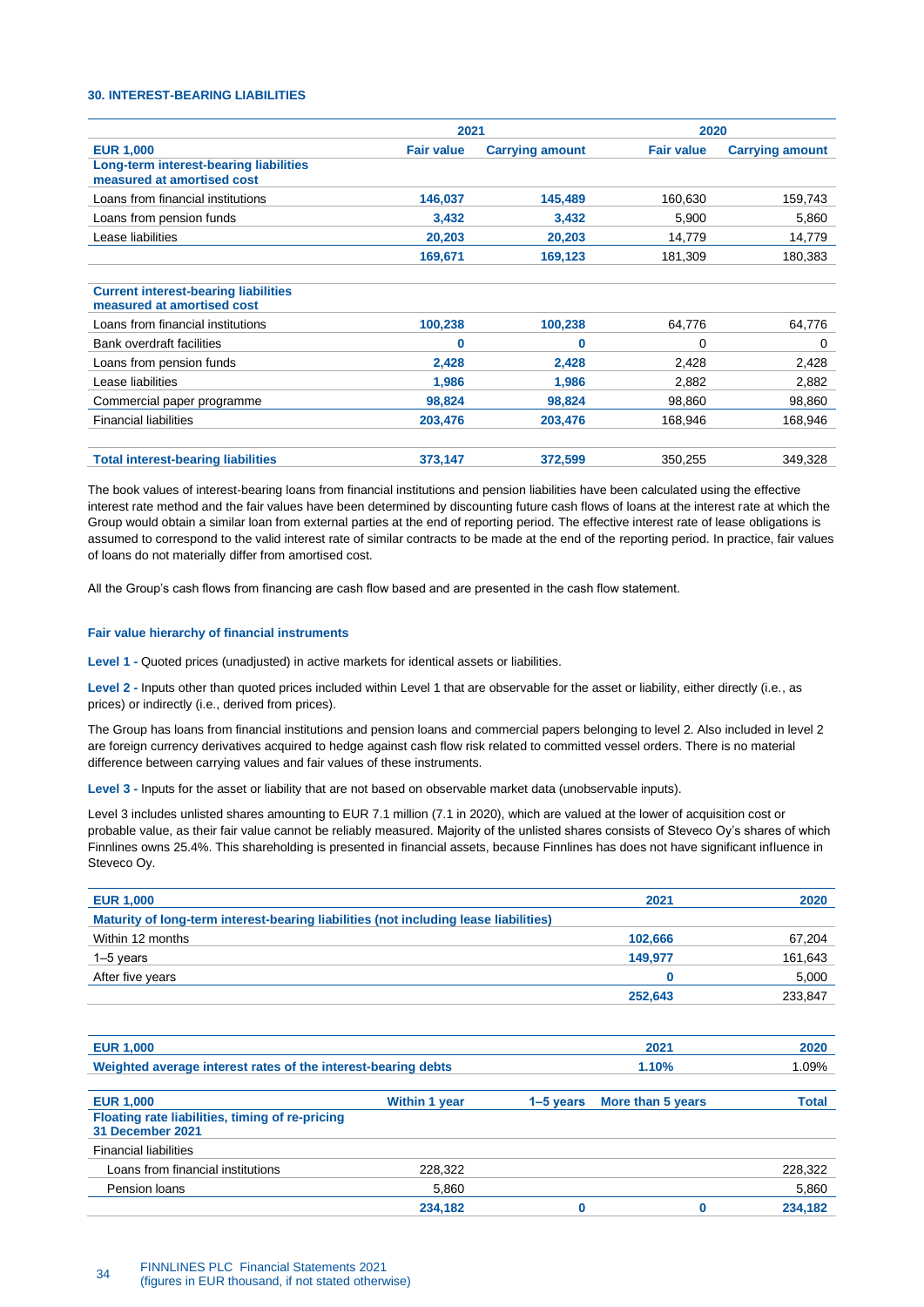| <b>EUR 1,000</b>                                                    | Within 1 year | $1-5$ years | More than 5 years | <b>Total</b> |
|---------------------------------------------------------------------|---------------|-------------|-------------------|--------------|
| Floating rate liabilities, timing of re-pricing<br>31 December 2020 |               |             |                   |              |
| <b>Financial liabilities</b>                                        |               |             |                   |              |
| Loans from financial institutions                                   | 201,559       |             |                   | 201,559      |
| Bank overdraft facilities                                           |               |             |                   |              |
| Loans from pension funds                                            | 8,288         |             |                   | 8,288        |
|                                                                     | 209,847       |             |                   | 209.847      |
|                                                                     |               |             |                   |              |

All of the Group's financial liabilities were in EUR on 31 December 2021 and on 31 December 2020.

Financial liabilities include secured liabilities. The pledge value of the related pledged assets is EUR 540 (540) million. This is detailed in Note 35. Contingencies and Commitments.

# <span id="page-34-0"></span>**31. ACCOUNTS PAYABLE AND OTHER LIABILITIES**

|                                                       | 2021              |                        | 2020              |                        |
|-------------------------------------------------------|-------------------|------------------------|-------------------|------------------------|
| <b>EUR 1,000</b>                                      | <b>Fair Value</b> | <b>Carrying amount</b> | <b>Fair Value</b> | <b>Carrying amount</b> |
| <b>Current accounts payable and other liabilities</b> |                   |                        |                   |                        |
| Liabilities measured at cost                          |                   |                        |                   |                        |
| Accounts payable                                      | 25.629            | 25.629                 | 20.529            | 20,529                 |
| Accrued personnel costs                               | 13,145            | 13,145                 | 12,032            | 12,032                 |
| Accrued interest                                      | 465               | 465                    | 424               | 424                    |
| Other accrued expenses and deferred income            | 24.036            | 24.036                 | 18.882            | 18,882                 |
| Other liabilities                                     | 17.075            | 17,075                 | 14.236            | 14,236                 |
| Current advances received                             | 6.906             | 6.906                  | 6.527             | 6.527                  |
| Financial liabilities at fair value                   |                   |                        |                   |                        |
| Currency forward contracts – non hedge account        |                   |                        | 1.168             | 1.168                  |
|                                                       | 87.257            | 87.257                 | 73.798            | 73.798                 |

The carrying value of accounts payable and other liabilities is the reasonable estimate of their fair values. The tables below show the significant items in accrued liabilities and the distribution of accounts payable by currency.

| <b>EUR 1,000</b>                                          | 2021   | 2020   |
|-----------------------------------------------------------|--------|--------|
| Significant items in accrued expenses and deferred income |        |        |
| Discounts given                                           | 13,207 | 12,096 |
| Bunker costs                                              | 1,679  | 480    |
| Cargo handling costs                                      | 1,954  | 2,118  |
| Port expenses and voyage-related costs                    | 2,037  | 1,807  |
| Catering costs                                            | 826    | 470    |
| Repairs, vessels                                          | 1,954  | 819    |
| Capitalized vessel docking costs                          | 1.001  | 0      |
| Other accrued liabilities                                 | 1,381  | 1,092  |
|                                                           | 24.038 | 18,882 |

| <b>EUR 1,000</b>                             | 2021   | 2020        |
|----------------------------------------------|--------|-------------|
| Distribution of accounts payable by currency |        |             |
| <b>EUR</b>                                   | 19,349 | 18,655      |
| <b>SEK</b>                                   | 1,429  | 481         |
| <b>USD</b>                                   | 1,656  | 894         |
| <b>GBP</b>                                   | 308    | 250         |
| <b>NOK</b>                                   | 0      | $\mathbf 0$ |
| <b>DKK</b>                                   | 104    | 217         |
| <b>CHF</b>                                   | 0      | 0           |
| <b>PLN</b>                                   | 54     | 33          |
| <b>RUB</b>                                   | 2,730  | 0           |
|                                              | 25,629 | 20,529      |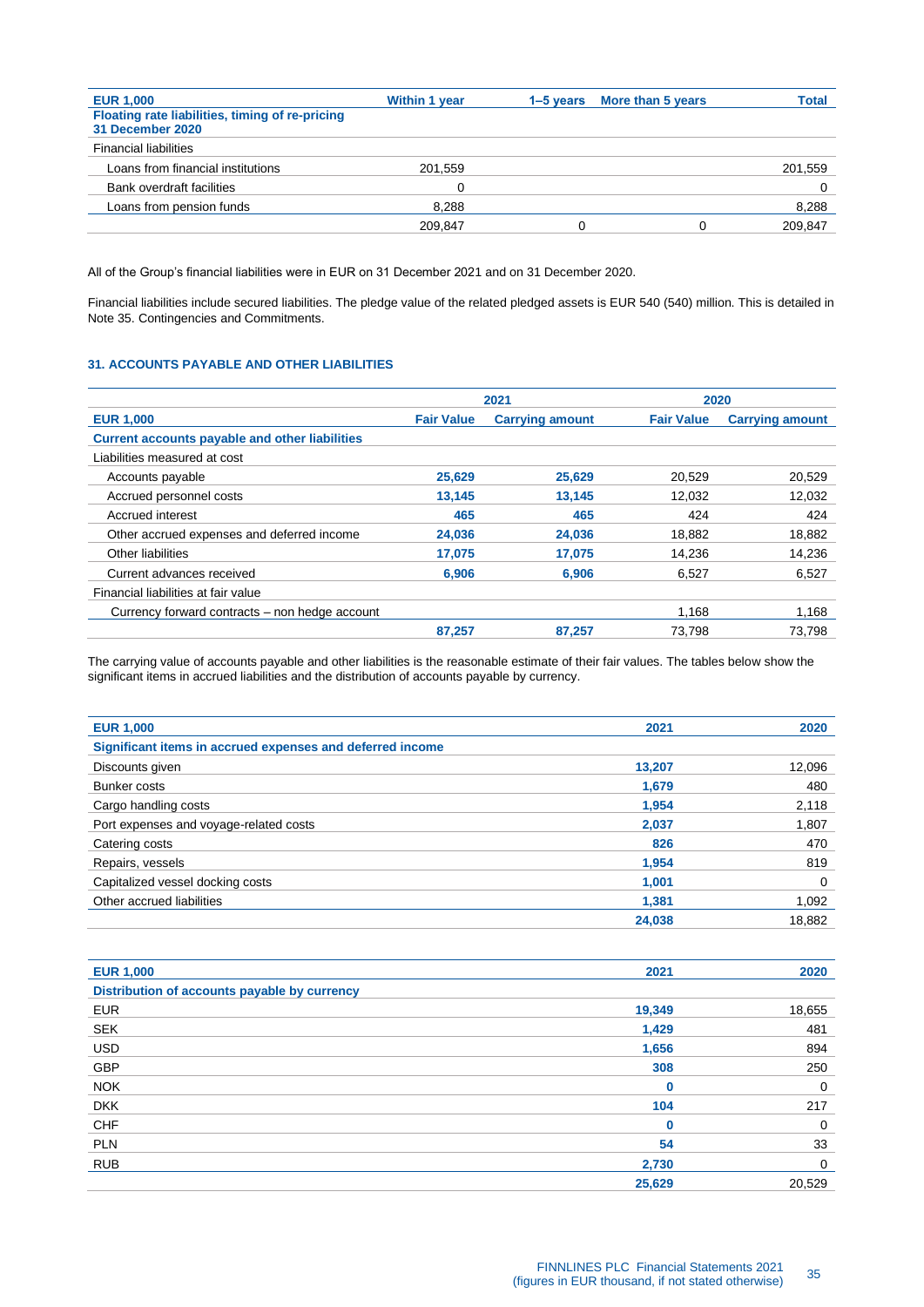# <span id="page-35-0"></span>**32. ADJUSTMENTS TO CASH FLOW FROM OPERATIONS**

| <b>EUR 1,000</b>                       | 2021   | 2020   |
|----------------------------------------|--------|--------|
| <b>Non-cash transactions</b>           |        |        |
| Depreciation                           | 82,126 | 64,599 |
| Profits/losses from the sale of assets | $-32$  | $-195$ |
| Defined benefit plan valuation, IAS 19 | $-157$ | $-237$ |
|                                        | 81,937 | 64.167 |

#### <span id="page-35-1"></span>**33. PENSION LIABILITIES**

The Group's obligations in relation to defined benefit plans are calculated separately for each plan using the projected unit credit method. Pension costs are recognised as expenses during each employee's employment term on the basis of calculations made by authorised actuaries. In calculating the current value of a pension liability, the Group uses the market rate of return of high-quality debenture bonds issued by companies or the interest rate of government debt obligations as the discount rate. The maturity of debenture bonds and debt obligations corresponds in all essential aspects to the maturity of the pension obligation being considered. All arrangements are subject to local legislation.

Finnlines Plc's and Finnsteve Oy Ab's assets of the defined benefit pension plans in Finland are mainly administered by insurance companies. The assets thus consist of approved insurance contracts. The assets are administered in accordance with the local statutory requirements under which the plans are obliged to pay guaranteed sums irrespective of market conditions. The defined benefit pension plans in Finland on 31 December 2021 covered a total of 107 (129) members, of whom 11 (12) were employed.

Finnlines Deutschland GmbH has granted defined benefit pension plans to its employees. On 31 December 2021, the defined benefit pension plan in Germany covered a total of 32 (33) members, of whom 6 (6) were employed.

In Sweden, the retirement pension and family pension for employees at the Finnlines Group companies are guaranteed with an Alecta insurance. According to the statement from the Council for Financial Reporting (Rådet för finansiell rapportering), URF 3, this is a defined benefit pension plan, encompassing several employers. During the financial year 2021 or 2020, the Company did not have access to information, which would make it possible to report this plan as a defined benefit plan. A pension plan in accordance with ITP, which is guaranteed with an insurance at Alecta, is therefore reported as a defined contribution plan. The premiums for pension insurance at Alecta amount to EUR 0.5 (0.4) million. Alecta's surplus can be distributed to policy holders and/or the insured. At the end of 2021, Alecta's surplus in the form of collective funding ratio amounted to 169 (148) per cent. The collective funding ratio consists of the market value of Alecta's assets as a percentage of the pension obligations calculated in accordance with Alecta's actuarial calculation assumptions, which are not compatible with IAS 19.

|                          | Germany<br>pension<br>promise | <b>Finland</b><br><b>Finnsteve</b><br>pension promise | <b>Finland</b><br><b>Finnsteve</b><br>pension plan | <b>Finland</b><br><b>Finnlines</b><br>pension plan | Average<br>2021 | Average<br>2020 |
|--------------------------|-------------------------------|-------------------------------------------------------|----------------------------------------------------|----------------------------------------------------|-----------------|-----------------|
| Discount rate            | 1.07%                         | 0.80%                                                 | 0.80%                                              | 0.80%                                              | 0.89%           | 0.60%           |
| Rate of salary increase  | 1.80 %                        | n/a                                                   | n/a                                                | 2.30%                                              |                 |                 |
| Rate of benefit increase | 1.80 %                        | 2.19%                                                 | 2.19%                                              | 2.19%                                              |                 |                 |
| Rate of inflation        | 1.80 %                        | 1.95 %                                                | 1.95 %                                             | 1.95 %                                             |                 |                 |
| Duration                 | 9.05                          | 7.69                                                  | 9.79                                               | 11.27                                              | 10.29           | 10.41           |

| <b>EUR 1,000</b>                             | 2021 | 2020 |
|----------------------------------------------|------|------|
| <b>Expense recognised in profit or loss</b>  |      |      |
| Service cost                                 | 24   | 27   |
| Net interest                                 | 25   | 36   |
| <b>Expense recognised in profit or loss</b>  | 49   | 63   |
|                                              |      |      |
| Remeasurements in other comprehensive income | 51   | 120  |
|                                              |      |      |
| Amounts in total comprehensive income        | 100  | 183  |

| <b>EUR 1,000</b>                                                                          | 31 Dec 2021 | 31 Dec 2020 |
|-------------------------------------------------------------------------------------------|-------------|-------------|
| Liability recognised in statement of financial position                                   |             |             |
| Defined benefit obligation                                                                | 6,355       | 6,667       |
| Fair value of plan assets                                                                 | 3.212       | 3,336       |
| Surplus $(-)$ / Deficit $(+)$                                                             | 3,143       | 3,331       |
|                                                                                           |             |             |
| Net defined benefit liability $(+)$ / asset recognised in statement of financial position | 3 1 4 3     | 3.331       |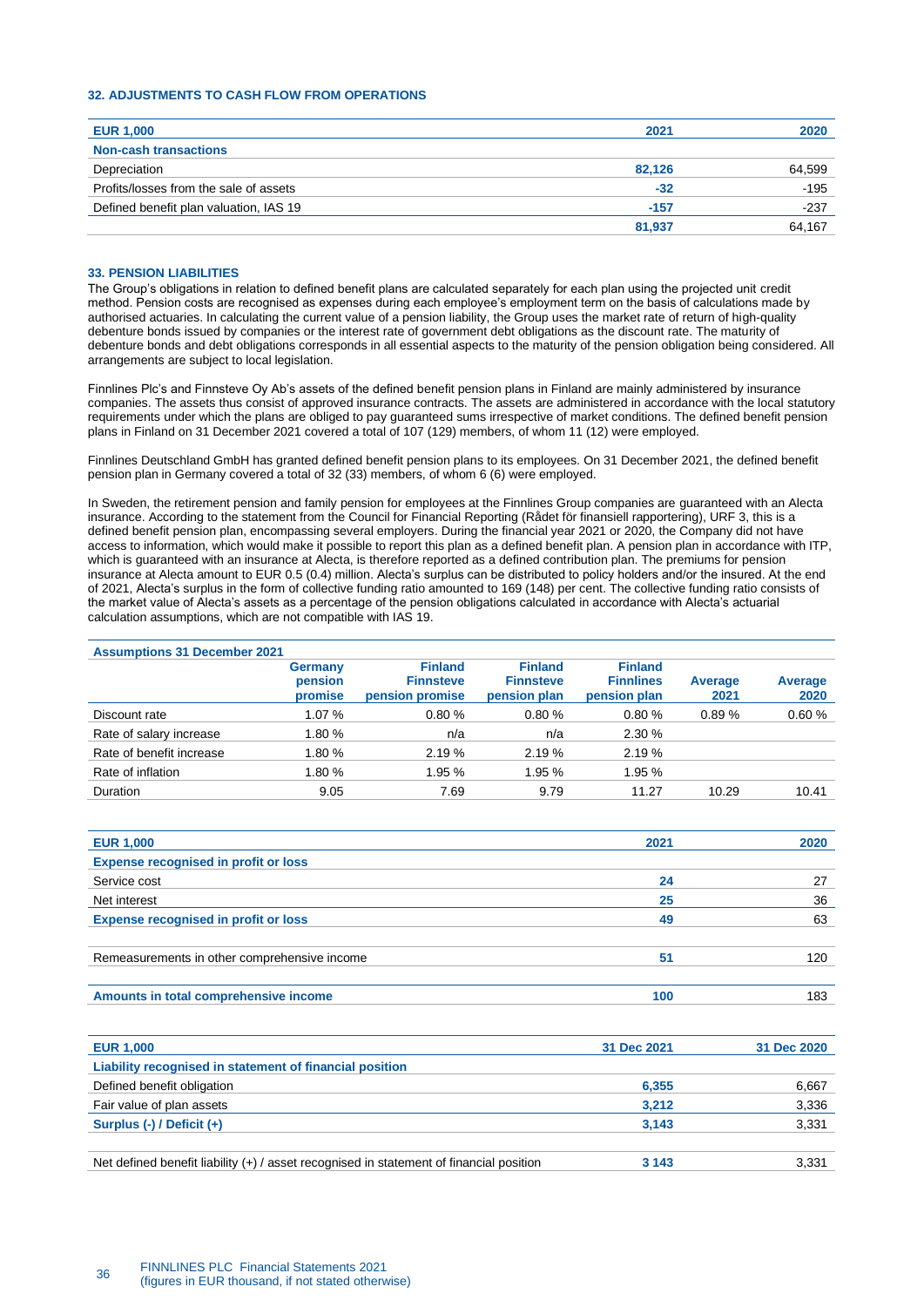| Changes in net defined benefit liability during the period<br>Net defined benefit liability recognised in statement of financial position<br>at beginning of period<br>3,331<br>3.442<br>$-289$<br>$-294$<br>Contributions during the period<br>49<br>Expense during the period<br>63<br>Remeasurements recognised in other comprehensive income<br>51<br>120<br>Net defined benefit liability recognised in statement of financial position<br>at the end of period<br>3,331<br>3,143<br><b>EUR 1,000</b><br>2021<br>2020<br>Remeasurements components in other comprehensive income<br>Actuarial gains (-) / losses (+) on defined benefit obligation<br>arising from changes in demographic assumptions<br>0<br>0<br>Actuarial gains (-) / losses (+) on defined benefit obligation<br>arising from changes in financial assumptions<br>178<br>224<br>Actuarial gains (-) / losses (+) on defined benefit obligation<br>arising from experience adjustments<br>$-64$<br>15<br>Actuarial gains (-) / losses (+) on plan assets and return on plan assets<br>excluding interest income<br>-63<br>$-118$<br>Remeasurement in other comprehensive income<br>51<br>120<br><b>EUR 1,000</b><br>2021<br>2020<br>Change in defined benefit obligation<br>Opening defined benefit obligation<br>6,667<br>6,908<br>Current service cost<br>24<br>27<br>38<br>63<br>Interest expense<br>114<br>Actuarial gains $(-)$ / losses $(+)$ on obligation<br>238<br>Benefits paid<br>$-489$<br>$-569$<br>Defined benefit obligation at the end of the period<br>6,355<br>6,667<br><b>EUR 1,000</b><br>2021<br>2020<br>Change in the fair value of plan assets<br>Opening fair value of plan assets<br>3,336<br>3,466<br>Interest income<br>13<br>27<br>63<br>Gain on plan assets excl. item included in net interest<br>118<br>289<br>294<br><b>Employer contributions</b><br>Benefits paid<br>$-489$<br>-569 | <b>EUR 1,000</b> | 31 Dec 2021 | 31 Dec 2020 |
|-----------------------------------------------------------------------------------------------------------------------------------------------------------------------------------------------------------------------------------------------------------------------------------------------------------------------------------------------------------------------------------------------------------------------------------------------------------------------------------------------------------------------------------------------------------------------------------------------------------------------------------------------------------------------------------------------------------------------------------------------------------------------------------------------------------------------------------------------------------------------------------------------------------------------------------------------------------------------------------------------------------------------------------------------------------------------------------------------------------------------------------------------------------------------------------------------------------------------------------------------------------------------------------------------------------------------------------------------------------------------------------------------------------------------------------------------------------------------------------------------------------------------------------------------------------------------------------------------------------------------------------------------------------------------------------------------------------------------------------------------------------------------------------------------------------------------------------------------------------------------------------------------|------------------|-------------|-------------|
|                                                                                                                                                                                                                                                                                                                                                                                                                                                                                                                                                                                                                                                                                                                                                                                                                                                                                                                                                                                                                                                                                                                                                                                                                                                                                                                                                                                                                                                                                                                                                                                                                                                                                                                                                                                                                                                                                               |                  |             |             |
|                                                                                                                                                                                                                                                                                                                                                                                                                                                                                                                                                                                                                                                                                                                                                                                                                                                                                                                                                                                                                                                                                                                                                                                                                                                                                                                                                                                                                                                                                                                                                                                                                                                                                                                                                                                                                                                                                               |                  |             |             |
|                                                                                                                                                                                                                                                                                                                                                                                                                                                                                                                                                                                                                                                                                                                                                                                                                                                                                                                                                                                                                                                                                                                                                                                                                                                                                                                                                                                                                                                                                                                                                                                                                                                                                                                                                                                                                                                                                               |                  |             |             |
|                                                                                                                                                                                                                                                                                                                                                                                                                                                                                                                                                                                                                                                                                                                                                                                                                                                                                                                                                                                                                                                                                                                                                                                                                                                                                                                                                                                                                                                                                                                                                                                                                                                                                                                                                                                                                                                                                               |                  |             |             |
|                                                                                                                                                                                                                                                                                                                                                                                                                                                                                                                                                                                                                                                                                                                                                                                                                                                                                                                                                                                                                                                                                                                                                                                                                                                                                                                                                                                                                                                                                                                                                                                                                                                                                                                                                                                                                                                                                               |                  |             |             |
|                                                                                                                                                                                                                                                                                                                                                                                                                                                                                                                                                                                                                                                                                                                                                                                                                                                                                                                                                                                                                                                                                                                                                                                                                                                                                                                                                                                                                                                                                                                                                                                                                                                                                                                                                                                                                                                                                               |                  |             |             |
|                                                                                                                                                                                                                                                                                                                                                                                                                                                                                                                                                                                                                                                                                                                                                                                                                                                                                                                                                                                                                                                                                                                                                                                                                                                                                                                                                                                                                                                                                                                                                                                                                                                                                                                                                                                                                                                                                               |                  |             |             |
|                                                                                                                                                                                                                                                                                                                                                                                                                                                                                                                                                                                                                                                                                                                                                                                                                                                                                                                                                                                                                                                                                                                                                                                                                                                                                                                                                                                                                                                                                                                                                                                                                                                                                                                                                                                                                                                                                               |                  |             |             |
|                                                                                                                                                                                                                                                                                                                                                                                                                                                                                                                                                                                                                                                                                                                                                                                                                                                                                                                                                                                                                                                                                                                                                                                                                                                                                                                                                                                                                                                                                                                                                                                                                                                                                                                                                                                                                                                                                               |                  |             |             |
|                                                                                                                                                                                                                                                                                                                                                                                                                                                                                                                                                                                                                                                                                                                                                                                                                                                                                                                                                                                                                                                                                                                                                                                                                                                                                                                                                                                                                                                                                                                                                                                                                                                                                                                                                                                                                                                                                               |                  |             |             |
|                                                                                                                                                                                                                                                                                                                                                                                                                                                                                                                                                                                                                                                                                                                                                                                                                                                                                                                                                                                                                                                                                                                                                                                                                                                                                                                                                                                                                                                                                                                                                                                                                                                                                                                                                                                                                                                                                               |                  |             |             |
|                                                                                                                                                                                                                                                                                                                                                                                                                                                                                                                                                                                                                                                                                                                                                                                                                                                                                                                                                                                                                                                                                                                                                                                                                                                                                                                                                                                                                                                                                                                                                                                                                                                                                                                                                                                                                                                                                               |                  |             |             |
|                                                                                                                                                                                                                                                                                                                                                                                                                                                                                                                                                                                                                                                                                                                                                                                                                                                                                                                                                                                                                                                                                                                                                                                                                                                                                                                                                                                                                                                                                                                                                                                                                                                                                                                                                                                                                                                                                               |                  |             |             |
|                                                                                                                                                                                                                                                                                                                                                                                                                                                                                                                                                                                                                                                                                                                                                                                                                                                                                                                                                                                                                                                                                                                                                                                                                                                                                                                                                                                                                                                                                                                                                                                                                                                                                                                                                                                                                                                                                               |                  |             |             |
|                                                                                                                                                                                                                                                                                                                                                                                                                                                                                                                                                                                                                                                                                                                                                                                                                                                                                                                                                                                                                                                                                                                                                                                                                                                                                                                                                                                                                                                                                                                                                                                                                                                                                                                                                                                                                                                                                               |                  |             |             |
|                                                                                                                                                                                                                                                                                                                                                                                                                                                                                                                                                                                                                                                                                                                                                                                                                                                                                                                                                                                                                                                                                                                                                                                                                                                                                                                                                                                                                                                                                                                                                                                                                                                                                                                                                                                                                                                                                               |                  |             |             |
|                                                                                                                                                                                                                                                                                                                                                                                                                                                                                                                                                                                                                                                                                                                                                                                                                                                                                                                                                                                                                                                                                                                                                                                                                                                                                                                                                                                                                                                                                                                                                                                                                                                                                                                                                                                                                                                                                               |                  |             |             |
|                                                                                                                                                                                                                                                                                                                                                                                                                                                                                                                                                                                                                                                                                                                                                                                                                                                                                                                                                                                                                                                                                                                                                                                                                                                                                                                                                                                                                                                                                                                                                                                                                                                                                                                                                                                                                                                                                               |                  |             |             |
|                                                                                                                                                                                                                                                                                                                                                                                                                                                                                                                                                                                                                                                                                                                                                                                                                                                                                                                                                                                                                                                                                                                                                                                                                                                                                                                                                                                                                                                                                                                                                                                                                                                                                                                                                                                                                                                                                               |                  |             |             |
|                                                                                                                                                                                                                                                                                                                                                                                                                                                                                                                                                                                                                                                                                                                                                                                                                                                                                                                                                                                                                                                                                                                                                                                                                                                                                                                                                                                                                                                                                                                                                                                                                                                                                                                                                                                                                                                                                               |                  |             |             |
|                                                                                                                                                                                                                                                                                                                                                                                                                                                                                                                                                                                                                                                                                                                                                                                                                                                                                                                                                                                                                                                                                                                                                                                                                                                                                                                                                                                                                                                                                                                                                                                                                                                                                                                                                                                                                                                                                               |                  |             |             |
|                                                                                                                                                                                                                                                                                                                                                                                                                                                                                                                                                                                                                                                                                                                                                                                                                                                                                                                                                                                                                                                                                                                                                                                                                                                                                                                                                                                                                                                                                                                                                                                                                                                                                                                                                                                                                                                                                               |                  |             |             |
|                                                                                                                                                                                                                                                                                                                                                                                                                                                                                                                                                                                                                                                                                                                                                                                                                                                                                                                                                                                                                                                                                                                                                                                                                                                                                                                                                                                                                                                                                                                                                                                                                                                                                                                                                                                                                                                                                               |                  |             |             |
|                                                                                                                                                                                                                                                                                                                                                                                                                                                                                                                                                                                                                                                                                                                                                                                                                                                                                                                                                                                                                                                                                                                                                                                                                                                                                                                                                                                                                                                                                                                                                                                                                                                                                                                                                                                                                                                                                               |                  |             |             |
|                                                                                                                                                                                                                                                                                                                                                                                                                                                                                                                                                                                                                                                                                                                                                                                                                                                                                                                                                                                                                                                                                                                                                                                                                                                                                                                                                                                                                                                                                                                                                                                                                                                                                                                                                                                                                                                                                               |                  |             |             |
|                                                                                                                                                                                                                                                                                                                                                                                                                                                                                                                                                                                                                                                                                                                                                                                                                                                                                                                                                                                                                                                                                                                                                                                                                                                                                                                                                                                                                                                                                                                                                                                                                                                                                                                                                                                                                                                                                               |                  |             |             |
|                                                                                                                                                                                                                                                                                                                                                                                                                                                                                                                                                                                                                                                                                                                                                                                                                                                                                                                                                                                                                                                                                                                                                                                                                                                                                                                                                                                                                                                                                                                                                                                                                                                                                                                                                                                                                                                                                               |                  |             |             |
|                                                                                                                                                                                                                                                                                                                                                                                                                                                                                                                                                                                                                                                                                                                                                                                                                                                                                                                                                                                                                                                                                                                                                                                                                                                                                                                                                                                                                                                                                                                                                                                                                                                                                                                                                                                                                                                                                               |                  |             |             |
|                                                                                                                                                                                                                                                                                                                                                                                                                                                                                                                                                                                                                                                                                                                                                                                                                                                                                                                                                                                                                                                                                                                                                                                                                                                                                                                                                                                                                                                                                                                                                                                                                                                                                                                                                                                                                                                                                               |                  |             |             |
|                                                                                                                                                                                                                                                                                                                                                                                                                                                                                                                                                                                                                                                                                                                                                                                                                                                                                                                                                                                                                                                                                                                                                                                                                                                                                                                                                                                                                                                                                                                                                                                                                                                                                                                                                                                                                                                                                               |                  |             |             |
|                                                                                                                                                                                                                                                                                                                                                                                                                                                                                                                                                                                                                                                                                                                                                                                                                                                                                                                                                                                                                                                                                                                                                                                                                                                                                                                                                                                                                                                                                                                                                                                                                                                                                                                                                                                                                                                                                               |                  |             |             |
|                                                                                                                                                                                                                                                                                                                                                                                                                                                                                                                                                                                                                                                                                                                                                                                                                                                                                                                                                                                                                                                                                                                                                                                                                                                                                                                                                                                                                                                                                                                                                                                                                                                                                                                                                                                                                                                                                               |                  |             |             |
|                                                                                                                                                                                                                                                                                                                                                                                                                                                                                                                                                                                                                                                                                                                                                                                                                                                                                                                                                                                                                                                                                                                                                                                                                                                                                                                                                                                                                                                                                                                                                                                                                                                                                                                                                                                                                                                                                               |                  |             |             |
|                                                                                                                                                                                                                                                                                                                                                                                                                                                                                                                                                                                                                                                                                                                                                                                                                                                                                                                                                                                                                                                                                                                                                                                                                                                                                                                                                                                                                                                                                                                                                                                                                                                                                                                                                                                                                                                                                               |                  |             |             |
|                                                                                                                                                                                                                                                                                                                                                                                                                                                                                                                                                                                                                                                                                                                                                                                                                                                                                                                                                                                                                                                                                                                                                                                                                                                                                                                                                                                                                                                                                                                                                                                                                                                                                                                                                                                                                                                                                               |                  |             |             |
|                                                                                                                                                                                                                                                                                                                                                                                                                                                                                                                                                                                                                                                                                                                                                                                                                                                                                                                                                                                                                                                                                                                                                                                                                                                                                                                                                                                                                                                                                                                                                                                                                                                                                                                                                                                                                                                                                               |                  |             |             |

**Fair value of plan assets at the end of the period** 3,212 3,336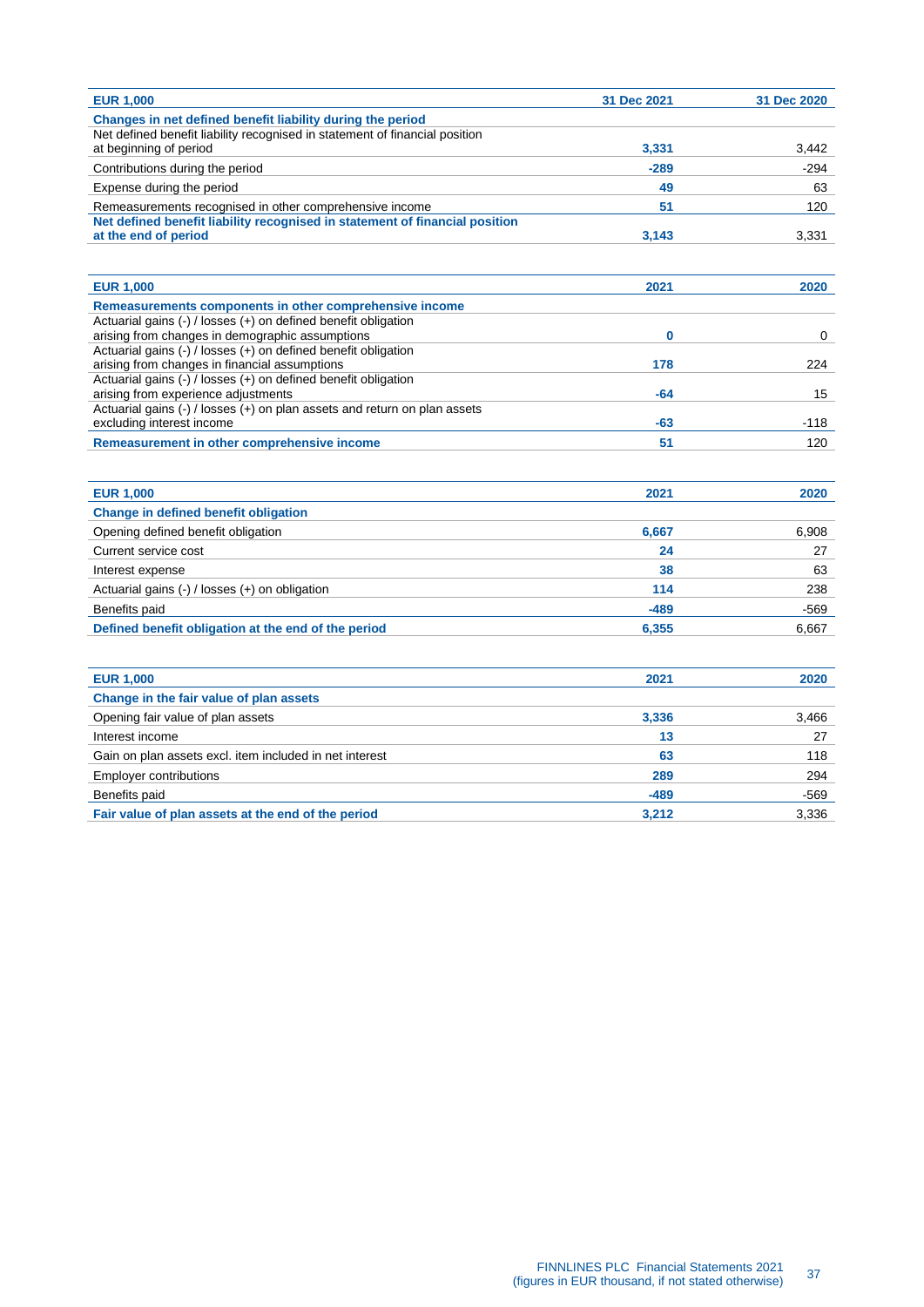| 31 December 2021                                         |                           |                                               |                                    |                                    |              |
|----------------------------------------------------------|---------------------------|-----------------------------------------------|------------------------------------|------------------------------------|--------------|
|                                                          | <b>Germany</b><br>pension | <b>Finland</b><br><b>Finnsteve</b><br>pension | <b>Finland</b><br><b>Finnsteve</b> | <b>Finland</b><br><b>Finnlines</b> |              |
| <b>EUR 1,000</b>                                         | promise                   | promise                                       | pension plan                       | pension plan                       | <b>Total</b> |
| Sensitivity analysis on net defined<br>benefit liability |                           |                                               |                                    |                                    |              |
| Discount rate change +0.5%                               |                           |                                               |                                    |                                    |              |
| Defined benefit obligation                               | 2,084                     | 301                                           | 168                                | 3,494                              | 6,047        |
| Fair value of plan assets                                | 0                         | 0                                             | 155                                | 2,902                              | 3,057        |
| <b>Net Liability</b>                                     | 2,084                     | 301                                           | 13                                 | 592                                | 2,990        |
| Change in EUR                                            | $-95$                     | $-10$                                         | 0                                  | $-48$                              | $-153$       |
| Change in %                                              | $-4.35%$                  | $-3.22%$                                      | 0.00%                              | $-7.50%$                           | $-4.86%$     |
| Discount rate change -0.5%                               |                           |                                               |                                    |                                    |              |
| Defined benefit obligation                               | 2,281                     | 323                                           | 185                                | 3 9 0 4                            | 6693         |
| Fair value of plan assets                                | 0                         | $\mathbf 0$                                   | 171                                | 3 2 1 1                            | 3 3 8 2      |
| <b>Net Liability</b>                                     | 2,281                     | 323                                           | 14                                 | 693                                | 3 3 1 1      |
| Change in EUR                                            | 102                       | 12                                            | 1                                  | 53                                 | 168          |
| Change in %                                              | 4.70%                     | 3.86%                                         | 7.69%                              | 8.28%                              | 5.36%        |
| Benefit increase rate change +0.5%                       |                           |                                               |                                    |                                    |              |
| Defined benefit obligation                               | 2.278                     | 323                                           | 185                                | 3.889                              | 6,675        |
| Fair value of plan assets                                | $\mathbf{0}$              | $\Omega$                                      | 163                                | 3.049                              | 3,212        |
| <b>Net Liability</b>                                     | 2,278                     | 323                                           | 22                                 | 840                                | 3,463        |
| Change in EUR                                            | 100                       | 12                                            | 9                                  | 200                                | 321          |
| Change in %                                              | 4.57%                     | 3.86%                                         | 69.23%                             | 31.25%                             | 10.20%       |
| Benefit increase rate change -0.5%                       |                           |                                               |                                    |                                    |              |
| Defined benefit obligation                               | 2,086                     | 301                                           | 167                                | 3,506                              | 6,060        |
| Fair value of plan assets                                | $\Omega$                  | $\Omega$                                      | 163                                | 3.049                              | 3,212        |
| <b>Net Liability</b>                                     | 2,086                     | 301                                           | 4                                  | 457                                | 2,848        |
| Change in EUR                                            | $-93$                     | $-10$                                         | -9                                 | $-183$                             | $-295$       |
| Change in %                                              | $-4.27%$                  | $-3.22%$                                      | $-69.23%$                          | $-28.59%$                          | $-9.39%$     |

The Group estimates the costs for the defined benefit plans valid on 31 December 2021 at EUR 0.1 million in 2022.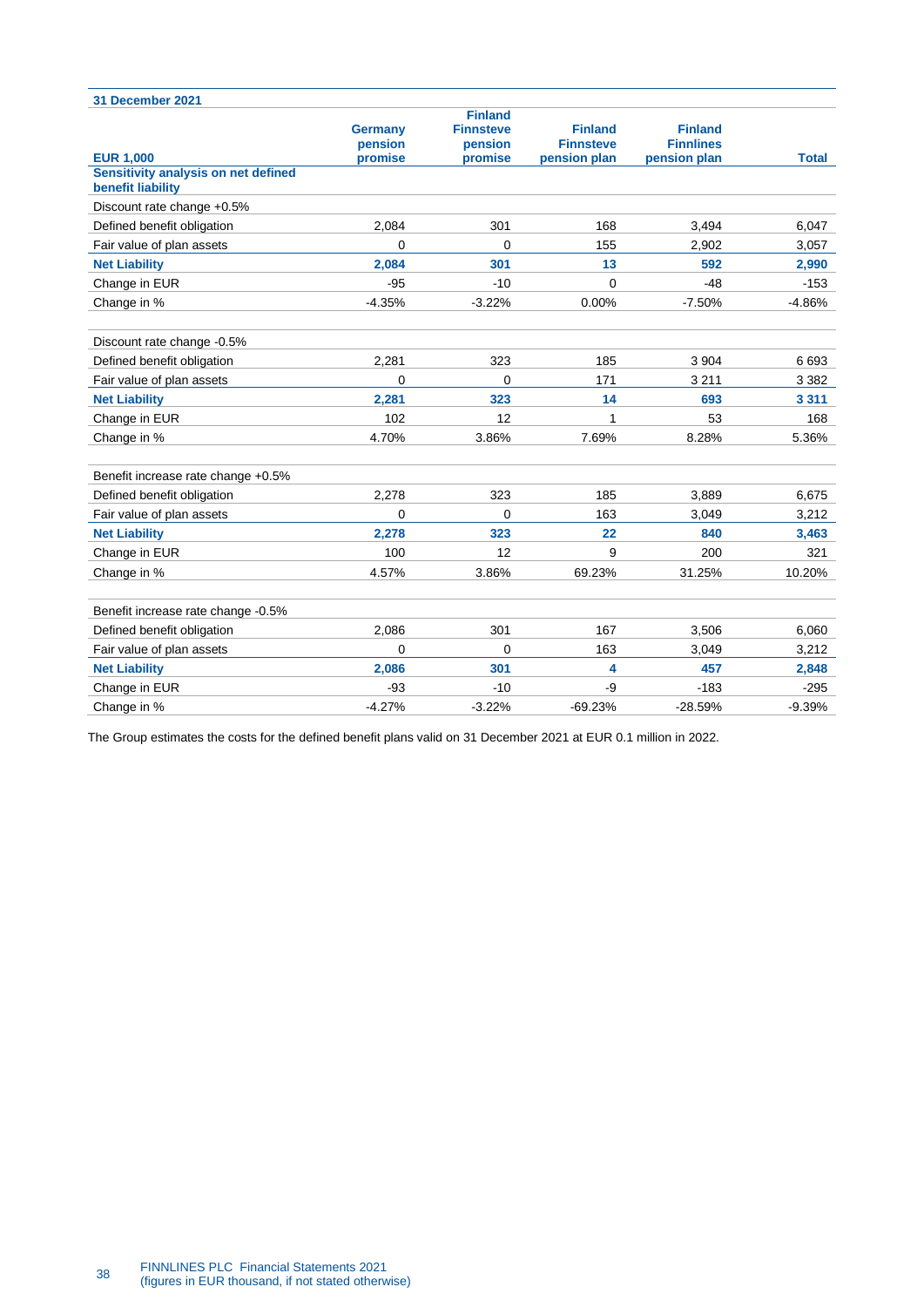| 31 December 2020                                         |                           |                                               |                                    |                                    |              |
|----------------------------------------------------------|---------------------------|-----------------------------------------------|------------------------------------|------------------------------------|--------------|
|                                                          | <b>Germany</b><br>pension | <b>Finland</b><br><b>Finnsteve</b><br>pension | <b>Finland</b><br><b>Finnsteve</b> | <b>Finland</b><br><b>Finnlines</b> |              |
| <b>EUR 1.000</b>                                         | promise                   | promise                                       | pension plan                       | pension plan                       | <b>Total</b> |
| Sensitivity analysis on net defined<br>benefit liability |                           |                                               |                                    |                                    |              |
| Discount rate change +0.5%                               |                           |                                               |                                    |                                    |              |
| Defined benefit obligation                               | 2,326                     | 314                                           | 219                                | 3,475                              | 6,334        |
| Fair value of plan assets                                | $\mathbf{0}$              | $\Omega$                                      | 212                                | 2.950                              | 3,162        |
| <b>Net Liability</b>                                     | 2,326                     | 314                                           | 7                                  | 525                                | 3,172        |
| Change in EUR                                            | $-108$                    | $-12$                                         | $-2$                               | $-37$                              | $-159$       |
| Change in %                                              | $-4.45%$                  | $-3.68%$                                      | $-22.22%$                          | $-6.58%$                           | $-4.79%$     |
| Discount rate change -0.5%                               |                           |                                               |                                    |                                    |              |
| Defined benefit obligation                               | 2,552                     | 338                                           | 245                                | 3,894                              | 7,029        |
| Fair value of plan assets                                | 0                         | $\Omega$                                      | 236                                | 3.284                              | 3.520        |
| <b>Net Liability</b>                                     | 2,552                     | 338                                           | 9                                  | 610                                | 3,509        |
| Change in EUR                                            | 117                       | 12                                            | $\mathbf{0}$                       | 48                                 | 177          |
| Change in %                                              | 4.82%                     | 3.68%                                         | 0.00%                              | 8.54%                              | 5.32%        |
| Benefit increase rate change +0.5%                       |                           |                                               |                                    |                                    |              |
| Defined benefit obligation                               | 2,549                     | 338                                           | 245                                | 3,876                              | 7,008        |
| Fair value of plan assets                                | 0                         | 0                                             | 223                                | 3,113                              | 3,336        |
| <b>Net Liability</b>                                     | 2,549                     | 338                                           | 22                                 | 763                                | 3,672        |
| Change in EUR                                            | 114                       | 12                                            | 13                                 | 201                                | 340          |
| Change in %                                              | 4.69%                     | 3.68%                                         | 144.44%                            | 35.77%                             | 10.21%       |
| Benefit increase rate change -0.5%                       |                           |                                               |                                    |                                    |              |
| Defined benefit obligation                               | 2.328                     | 314                                           | 219                                | 3.489                              | 6,350        |
| Fair value of plan assets                                | 0                         | 0                                             | 223                                | 3,113                              | 3,336        |
| <b>Net Liability</b>                                     | 2.328                     | 314                                           | $-4$                               | 376                                | 3,014        |
| Change in EUR                                            | $-107$                    | $-12$                                         | $-13$                              | $-186$                             | $-318$       |

#### **DEFINED BENEFIT PLAN RISKS**

#### **Changes in bond yields**

A decrease in corporate bond yields will increase the plans defined benefit obligation but as the asset value is also based on bond yield values the effect to net defined benefit liability is minor.

Change in % 50.4 million control of the control of the control of the control of the control of the control of the control of the control of the control of the control of the control of the control of the control of the co

#### **Inflation risk**

Plans benefits are tied to TyEL index which depends partly from inflation. A higher inflation leads to higher liabilities.

#### **Life expectancy**

Plans benefits are mainly paid until death. The insurance company bears the risk if beneficiaries live longer than expected. If insurance company increases the life expectancy assumption the employer pays higher premiums after assumption change. The increment of liabilities due to the mortality change concerning funded part of benefit before change is financed by insurance company's own solvency capital.

#### **Salary increase**

If salary increases are higher than common salary index is, the promised benefits increase and due to that the liabilities increase and employer pays higher premiums to insurance company.

#### <span id="page-38-0"></span>**34. FINANCIAL RISK MANAGEMENT**

The management of financial risks aims to reduce the volatility in earnings, the statement of financial position and cash flow, while securing effective and competitive financing for the Group. The main financial risks are currency risk, interest rate risk, credit risk, liquidity risk, funding risk and fuel price risk. For risk management the Group may use currency forwards, currency loans, interest rate swaps and fuel price clauses included in customer contracts. The Group's risk management principles are approved by the Board of Directors, and the responsibility for their implementation lies with the Group Finance, with the exception of the fuel price clauses, which are the responsibility of the business units.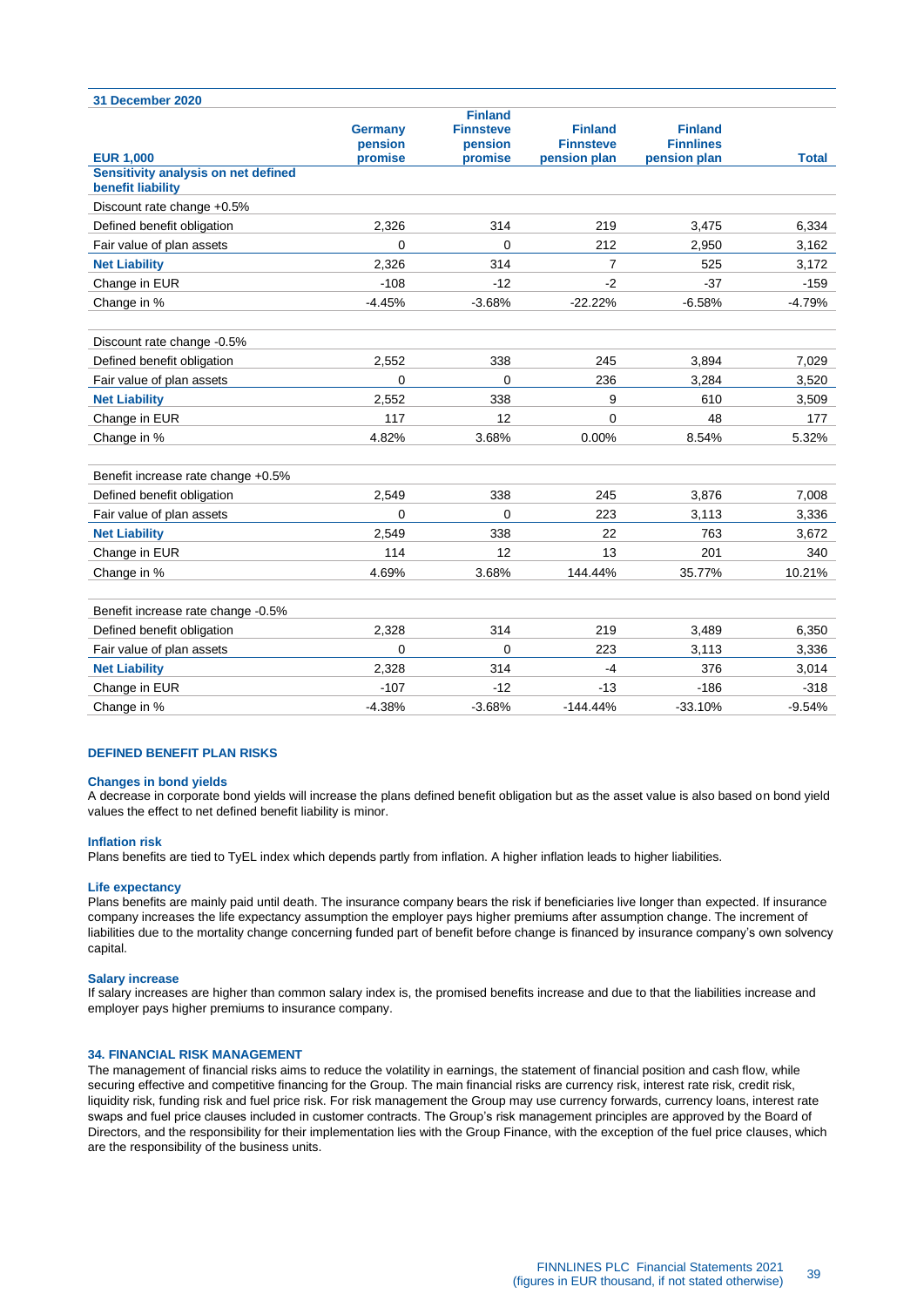#### **CURRENCY RISK**

The Group operates internationally and is therefore exposed to transaction risks through different currency positions. The main foreign currencies used by the Group are USD and SEK. Currency risks arise from commercial transactions, monetary items in the statement of financial position and net investments in foreign subsidiaries.

#### **Transaction risk**

In 2021, over 90% of sales were invoiced in EUR, and the rest in SEK, DKK, PLN, USD and GBP. Bunker purchases are made in USD. Other purchases are mainly paid in EUR. Bunker price clauses included in customer contracts cover to a large extent this USD risk. Currency positions are reviewed on a net basis for each currency every 12 months in connection with annual budgeting.

The Group's business units may make internal derivative contracts with the Group Finance to hedge a specific activity. In such cases too, the Group Finance decides, according to the principles approved by the Board of Directors, on any hedging to be made with an external counterpart based on the whole Group's net currency position.

All of the Group's interest-bearing liabilities at the end of the reporting period were in EUR.

In 2018, the Group signed an order for three ro-ro vessels from the Chinese Jinling shipyard, and these vessels are expected to be delivered in 2022. Finnlines has continued its newbuilding programme and signed an order for two ro-pax vessels from China Merchants Jinling Shipyard (Weihai). These Superstar ro-pax vessels are expected to be delivered in 2023. The total value of these investments is over USD 500 million, and the purchases will be paid in USD. In accordance with principles approved by the Board of Directors, the Group hedges the majority of this USD risk with forwards.

# **Derivate instruments**

| <b>EUR 1,000</b>                       | Fair value + | Fair value - | <b>Net Fair Value</b> | <b>Carrying amount</b> |
|----------------------------------------|--------------|--------------|-----------------------|------------------------|
| Interest rate and currency derivatives |              |              |                       |                        |
| Currency forwards                      | 18.080       | -Fi          | 18.073                | 307.311                |
| <b>Total</b>                           | 18,080       |              | 18.073                | 307.311                |

# **Contractual payables and receivables of financial derivatives, 31 December 2021**

| <b>EUR 1,000</b>   | 2022    | 2023    | 2024 | 2025 | 2026 | $2027 -$ | <b>Total</b> |
|--------------------|---------|---------|------|------|------|----------|--------------|
| <b>Payables</b>    |         |         |      |      |      |          |              |
| Currency forwards  | 132.876 | 156.362 |      |      |      |          | 289,238      |
| <b>Receivables</b> |         |         |      |      |      |          |              |
| Currency forwards  | 144.016 | 163.295 |      |      |      |          | 307,311      |

The weighted average rate of the hedging instruments with respect to EUR was approximately 1.22.

#### **Contractual payables and receivables of financial derivatives, 31 December 2020**

| <b>EUR 1,000</b>   | 2021   | 2022   | 2023  | 2024 | 2025 | $2026 -$ | <b>Total</b> |
|--------------------|--------|--------|-------|------|------|----------|--------------|
| <b>Payables</b>    |        |        |       |      |      |          |              |
| Currency forwards  | 90.899 | 73.826 | 5,859 | O    |      |          | 170,584      |
| <b>Receivables</b> |        |        |       |      |      |          |              |
| Currency forwards  | 89.731 | 76.425 | 5,806 | O    |      |          | 171.962      |
|                    |        |        |       |      |      |          |              |

#### **Translation risk**

The Group has net investments abroad and is thus exposed to risks which arise when investments in GBP, DKK and PLN are converted into the parent company's functional currency. The Group's principle is to hedge significant net investments made in foreign subsidiaries through foreign currency loans. In 2020 and 2021, the Group had no such significant investments in foreign currencies. The tables below show the translation position at the end of 2020 and 2021.

| <b>EUR 1,000</b>                       | <b>Investments</b> |
|----------------------------------------|--------------------|
| <b>Group translation exposure 2021</b> |                    |
| GDP                                    | 1,092              |
| <b>DKK</b>                             | 568                |
| <b>PLN</b>                             | 138                |
|                                        | 1,797              |
|                                        |                    |
| <b>EUR 1,000</b>                       | <b>Investments</b> |
| <b>Group translation exposure 2020</b> |                    |
| GDP                                    | 855                |
| <b>DKK</b>                             | 316                |
| <b>PLN</b>                             | 98                 |
|                                        | 1,270              |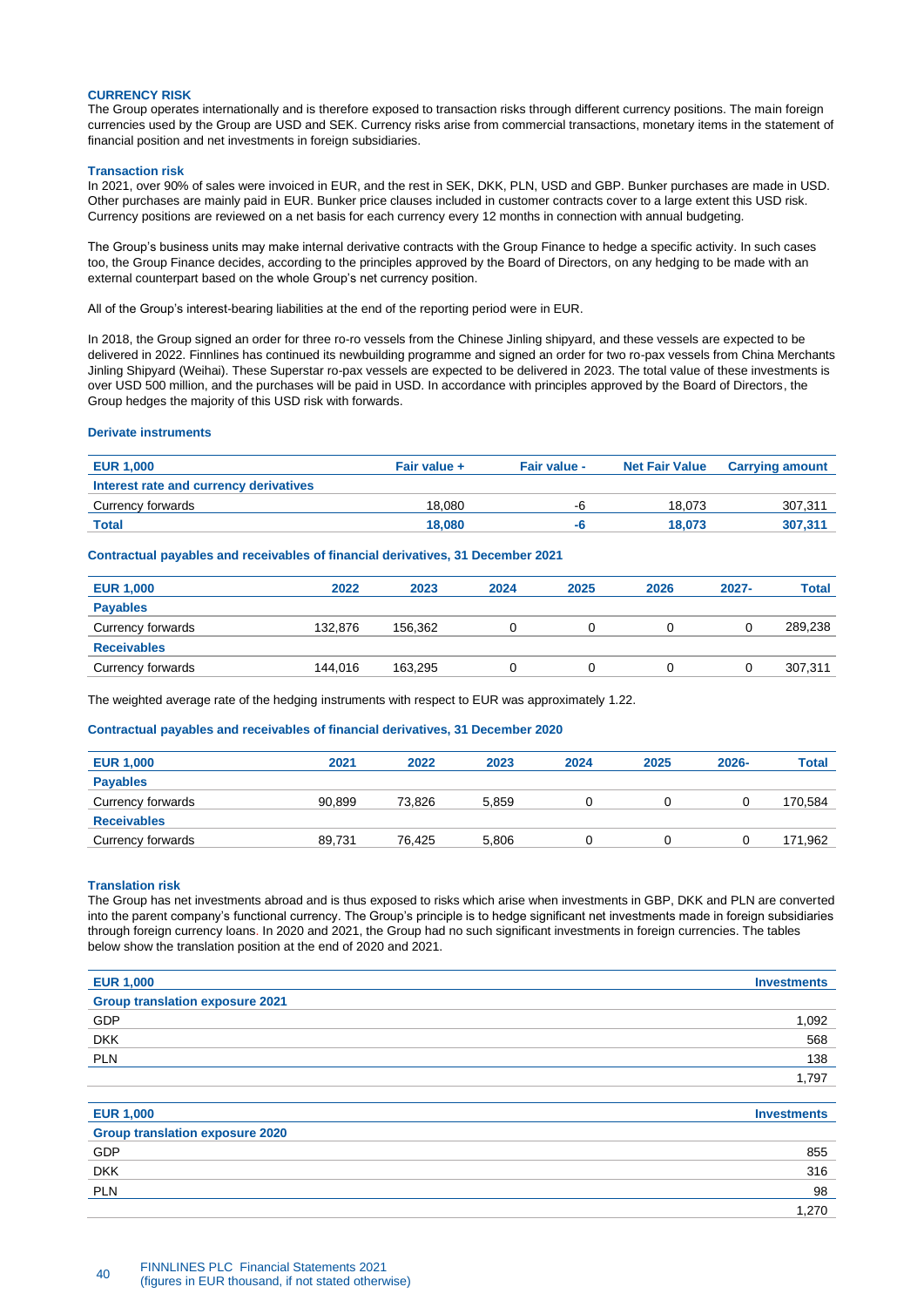#### **Sensitivity to exchange rate fluctuations**

The following table describes the Group's sensitivity to changes in the EUR/USD exchange rate. The impacts of exchange rate changes of other currencies are not significant.

Assumptions in estimating sensitivity:

- The variation in the EUR/USD exchange rate is assumed to be +/-10%.
- The position, 31 December, includes USD-denominated cash equivalents, accounts receivable, accounts payable and commitments.

| <b>EUR 1,000</b>                                 | <b>Change</b><br>in Profit & Loss | <b>Change</b><br>in Equity |
|--------------------------------------------------|-----------------------------------|----------------------------|
| Sensitivity at closing date 2021, change in USD, |                                   |                            |
| weakening/strengthening 10% against EUR          | $+869/-1.062$                     | $+0/-0$                    |
| Sensitivity at closing date 2019, change in USD, |                                   |                            |
| weakening / strengthening 10% against EUR        | 16.851/-20.595                    | $+0/-0$                    |

Sensitivity calculation includes ordered vessel investments which will be paid in USD.

Change before tax effect.

#### **INTEREST RATE RISK**

Interest-bearing debt exposes the Group to interest risk, i.e. re-pricing and price risk caused by interest rate movements. Management of interest rate risk is centralised to the Group Finance. The objective of the interest rate risk management is to reduce interest rate fluctuation impact on the results in different accounting periods, enabling a more stable net income. The Group may manage interest rate risk by selection of debt interest periods and by using interest rate forwards and interest rate swaps.

The level of hedging against interest rate risks and the duration of the debt portfolio are reviewed annually by the Board of Directors when making the budget. At the balance sheet date, 66% of the Group's borrowings were floating-rate and the rest were fixed-rate borrowings (including loans from financial institutions, pension loans and commercial papers). The duration (average interest rate period) of the debt portfolio was approximately 5 months.

At the balance sheet date, the Group had no open interest rate swaps. Table in Note 30. Interest-bearing liabilities, shows the dates of interest rate changes of the Group's variable-rate liabilities and the effective interest rates of liabilities.

The following table shows the Group's sensitivity to variations in market interest rates. The following assumptions were made when calculating the sensitivity:

- The interest rate change is assumed to be +/-0.50 percentage points from the interest rate of individual instruments at the end of the reporting period.
- The analysis includes the instruments with an interest adjustment date within the following 12 months.
- The position includes variable-rate loans from financial institutions and commercial papers.
- The position excludes finance lease obligations and instalment debts, because the change in finance costs caused by the interest rate change is not relevant to these.
- When calculating the sensitivity, it is assumed that the variable-rate debt portfolio remains unchanged for the whole year (no instalments, no new debt) and that the interest rate changes as stated above on the next interest change date of the debt instrument.
- It is assumed that if a variable-rate instrument is fully amortised within the next 12 months, this instrument would be reacquired if the above mentioned interest rate is quoted.

| <b>EUR 1,000</b>                                                                                                                             | <b>Change in profit &amp; loss</b> |
|----------------------------------------------------------------------------------------------------------------------------------------------|------------------------------------|
| Sensitivity at closing date 2021, change in interest rates, increasing /<br>decreasing 0.5% from valid rate of the instrument at 31 Dec 2021 |                                    |
| Debt portfolio                                                                                                                               | $-1.284/+1.284$                    |
|                                                                                                                                              |                                    |
|                                                                                                                                              |                                    |
| <b>EUR 1,000</b>                                                                                                                             | <b>Change in profit &amp; loss</b> |
| Sensitivity at closing date 2020, change in interest rates, increasing /<br>decreasing 0.5% from valid rate of the instrument at 31 Dec 2020 |                                    |
| Debt portfolio                                                                                                                               | $-1,196/+1,196$                    |
|                                                                                                                                              | $-1.196/+1.196$                    |

Change before tax effect.

The Group has no significant interest-bearing assets, and therefore the Group's result for the reporting period, generated from the assets and cash flows, is not substantially exposed to fluctuations in market interest rates

#### **CREDIT RISK**

The Group is exposed to credit risk from its commercial receivables. The Group policy sets out the credit rating requirements and investment principles related to customers, investment transactions and derivative contract counterparts. The Group has no significant concentrations of credit risk, since it has a broad clientele distributed across various sectors. The Group makes derivative contracts and investment transactions only with counterparts with high credit ratings. The credit ratings and credit limits of credit customers are constantly monitored. Note 26. Current Receivables, shows the analysis of accounts receivable by age.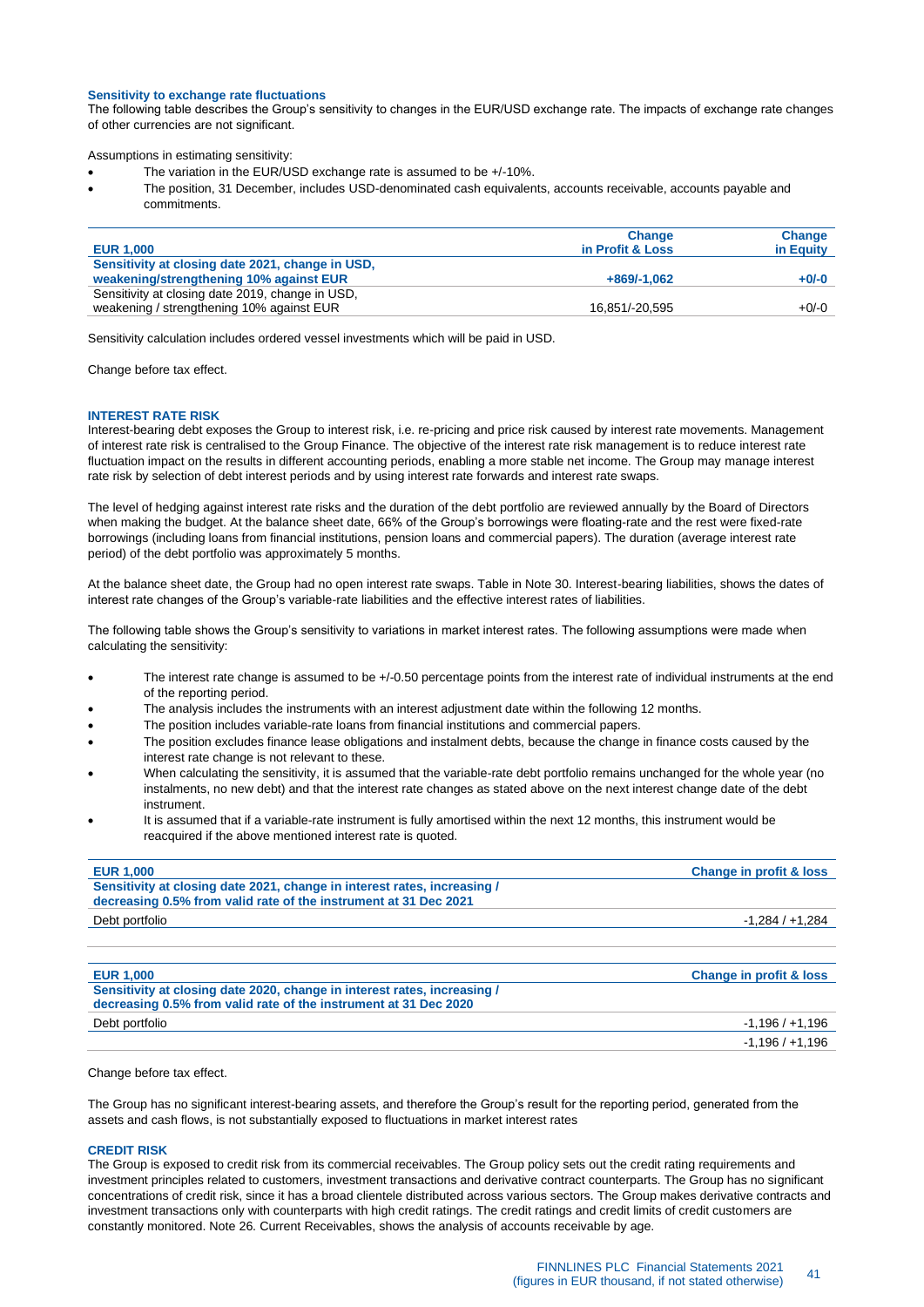Finnlines Group applies the simplified method of expected credit loss allowance for defining impairment of trade and lease receivables as well as assets related to the contracts with customers according to IFRS 15 classified as amortised cost. The expected credit losses are recognised for their full life time using a matrix. The expected credit loss allowance is evaluated based on historical information of realised credit losses, and both reporting segments apply the same method due to the similar customer structure. When evaluating the amount of expected credit loss also economic circumstances and future expectations are taken into consideration. Covid-19 pandemic is estimated not to have a material impact on expected credit losses. The table below shows the amount of impaired receivables and changes in credit losses.

| <b>EUR 1,000</b>                                        | 2021   | 2020   |
|---------------------------------------------------------|--------|--------|
| Changes of the allowance for impaired trade receivables |        |        |
| Impaired receivables at 1 January                       | 2,104  | 2.041  |
|                                                         |        |        |
| Net remeasurement of loss allowance, IFRS 9             | 90     | 69     |
| Identified amounts written off                          | 240    | 216    |
| Amounts, final credit loss                              | $-548$ | $-222$ |
|                                                         |        |        |
| Impaired receivables at 31 December                     | 1,886  | 2.104  |
|                                                         |        |        |

#### **LIQUIDITY RISK**

The Group continuously strives to evaluate and monitor the amount of financing required for its operations to ensure that it will have sufficient liquid assets to finance its business activities and investments, and to repay loans. The Group seeks to finance vessel investments with credit agreements with the longest possible terms. The Group aims to guarantee the availability and flexibility of financing with unutilised credit facilities and by employing several banks and methods for funding. On 31 December 2021, the granted but unused credit facilities totalled EUR 210.0 (225.0) million. Loans include normal equity ratio related covenants. The cash-flows in the tables below include both repayments and expected interests.

# **Contractual repayments of interest-bearing liabilities, including interest, 31 December 2021**

| <b>EUR 1,000</b>                     | 2022    | 2023   | 2024   | 2025     | 2026   | 2027   | <b>Total</b> | <b>Residual amount of</b><br>interest-bearing<br><b>liabilities</b><br>as at<br>31 Dec 2021 |
|--------------------------------------|---------|--------|--------|----------|--------|--------|--------------|---------------------------------------------------------------------------------------------|
| Loans from financial<br>institutions | 102.836 | 58.120 | 15.862 | 55.619   | 20.074 | 0      | 252.510      | 246,783                                                                                     |
| Bank overdraft facilities            | 0       | 0      | 0      | 0        | 0      | 0      | 0            | 0                                                                                           |
| Re-borrowing of pension<br>funds     | 2.444   | 2.441  | 1.002  | 0        | 0      | 0      | 5.887        | 5,860                                                                                       |
| Lease liabilities                    | 2.748   | 2.588  | 2.462  | 2.039    | 2.002  | 20.998 | 32.837       | 22.188                                                                                      |
| Commercial paper<br>programme        | 99,000  | 0      | 0      | $\Omega$ | 0      | 0      | 99,000       | 98,824                                                                                      |
|                                      | 207.028 | 63.149 | 19.326 | 57.658   | 22.076 | 20.998 | 390.234      | 373,656                                                                                     |

#### **Contractual repayments of interest-bearing liabilities, including interest, 31 December 2020**

| <b>EUR 1,000</b>                     | 2021    | 2022     | 2023   | 2024     | 2025  | 2026   | <b>Total</b> | <b>Residual amount of</b><br>interest-bearing<br><b>liabilities</b><br>as at<br>31 Dec 2020 |
|--------------------------------------|---------|----------|--------|----------|-------|--------|--------------|---------------------------------------------------------------------------------------------|
| Loans from financial<br>institutions | 67.024  | 78.880   | 59.131 | 15.083   | 5.000 | 5.000  | 230.118      | 225,559                                                                                     |
| Bank overdraft facilities            | 0       | 0        | 0      | 0        | 0     | 0      | 0            | 0                                                                                           |
| Re-borrowing of pension<br>funds     | 2,451   | 2.444    | 2,441  | 1.002    | 0     | 0      | 8.338        | 8,288                                                                                       |
| Lease liabilities                    | 3,115   | 2,212    | 2.108  | 1.989    | 1.719 | 14.223 | 25.366       | 17,661                                                                                      |
| Commercial paper<br>programme        | 99.000  | $\Omega$ | 0      | $\Omega$ | 0     | 0      | 99.000       | 98,860                                                                                      |
|                                      | 171.591 | 83,536   | 63.679 | 18.074   | 6.719 | 19.223 | 362,822      | 350.368                                                                                     |

#### **COMMODITY RISK**

The Group is exposed to commodity risk relating to availability and price fluctuations of fuel. The Finnlines Group is continuing the programme for reducing its vessels' fuel consumption and costs. The Group seeks to minimise this risk by making framework agreements with known counterparts and by including bunker price clauses in its contracts with customers. In the long term, these clauses can hedge more than 50% of this risk, but in the short term the hedging level fluctuates considerably and is also dependent on the utilisation rate of the vessels.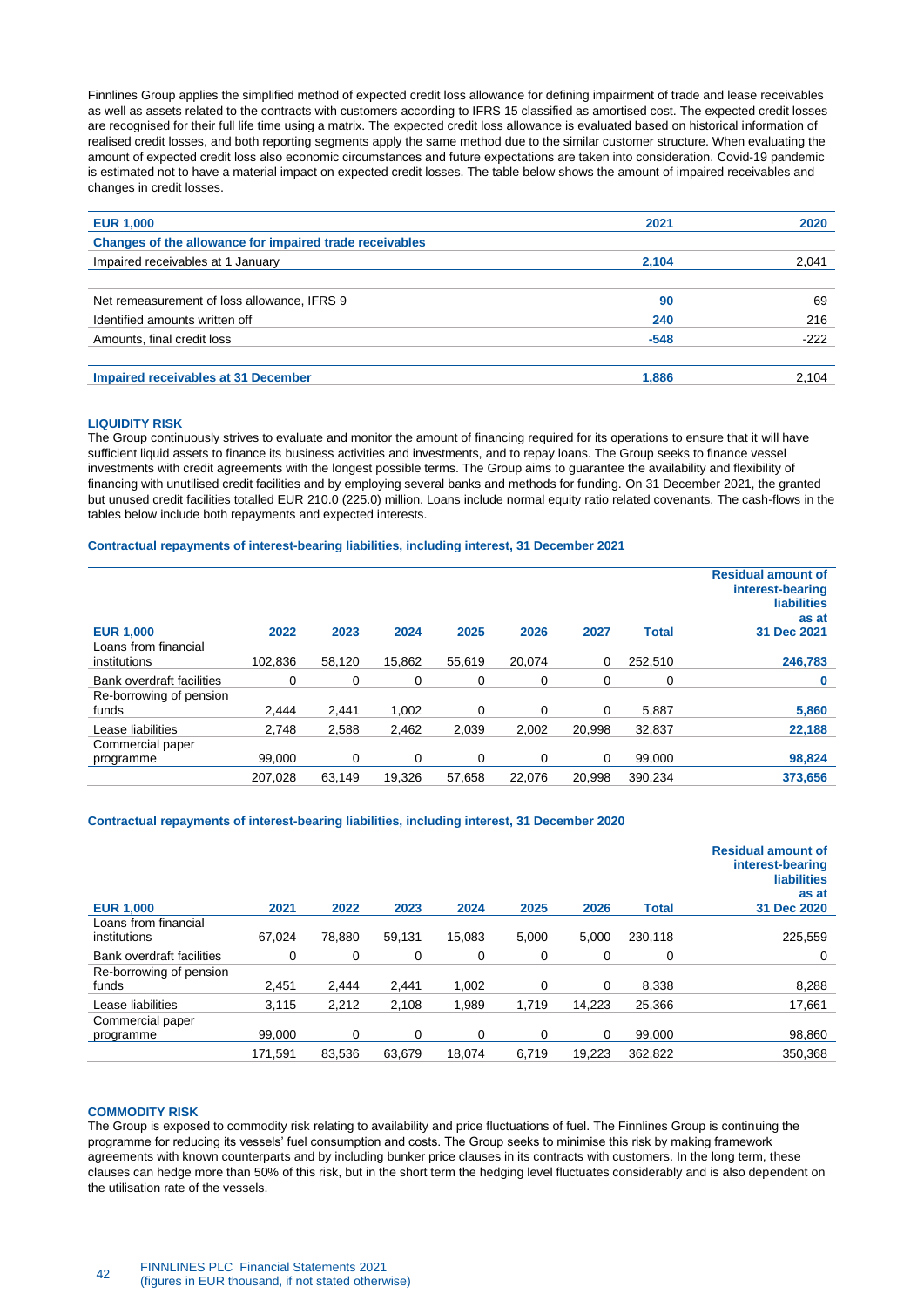# **CAPITAL MANAGEMENT**

The Group's objective in managing capital is to secure normal operating conditions in all circumstances and to enable optimal capital costs. The capital structure of the Group is regularly reviewed by the Board of Directors. The table below shows the interest-bearing net debt and total equity with the leverage ratio.

| <b>EUR 1,000</b>                | 2021    | 2020    |
|---------------------------------|---------|---------|
| <b>Capital risk management</b>  |         |         |
| <b>Financial liabilities</b>    | 372,599 | 349,328 |
| Cash in hand and at bank        | 1.951   | 1,847   |
| Interest-bearing net debt       | 370,648 | 347,481 |
| Total equity                    | 764,296 | 724,453 |
| Leverage ratio (net gearing), % | 48.5%   | 48.0%   |

# <span id="page-42-0"></span>**35. CONTINGENCIES AND COMMITMENTS**

### **Minimum vessel lease payments based on fixed-term lease commitments:**

The Group adjusts its vessel capacity by acting as a lessor when needed. There were no effective future lease commitments at the balance sheet date.

| <b>EUR 1,000</b>                                            | 2021         | 2020        |
|-------------------------------------------------------------|--------------|-------------|
| Minimum leases payable in relation to fixed-term leases:    |              |             |
| <b>Vessel leases (Group as lessee)</b>                      |              |             |
| Within 12 months                                            | 1,440        | $\mathbf 0$ |
| 1-5 years                                                   | $\bf{0}$     | $\mathbf 0$ |
|                                                             | 1,440        | $\Omega$    |
| <b>Vessel leases (Group as lessor)</b>                      |              |             |
| Within 12 months                                            | $\bf{0}$     | 7,141       |
| $1-5$ years                                                 | 0            | 0           |
|                                                             | $\mathbf{0}$ | 7,141       |
| Other leases (Group as lessee)                              |              |             |
| Within 12 months                                            | 181          | 109         |
| $1-5$ years                                                 | 44           | 96          |
| After 5 years                                               | 0            | 0           |
|                                                             | 225          | 205         |
|                                                             |              |             |
| <b>Other leases (Group as lessor)</b>                       |              |             |
| Within 12 months                                            | 310          | 229         |
| 1-5 years                                                   | $\mathbf 0$  | 0           |
|                                                             | 310          | 229         |
|                                                             |              |             |
| <b>Collateral given</b>                                     |              |             |
| Loans from financial institutions                           | 207,643      | 233,847     |
| Vessel mortgages provided as guarantees for the above loans | 539,500      | 539,500     |
|                                                             |              |             |
| Other collateral given on own behalf                        |              |             |
| Pledges                                                     | 340          | 340         |
| <b>Other obligations</b>                                    |              |             |
| Obligations, related to vessel investments                  | 319,221      | 358,044     |
| Other external obligations                                  | 1,130        | 1,467       |
|                                                             | 320,350      | 359,511     |
| VAT adjustment liability related to real estate investments | 5            | 2           |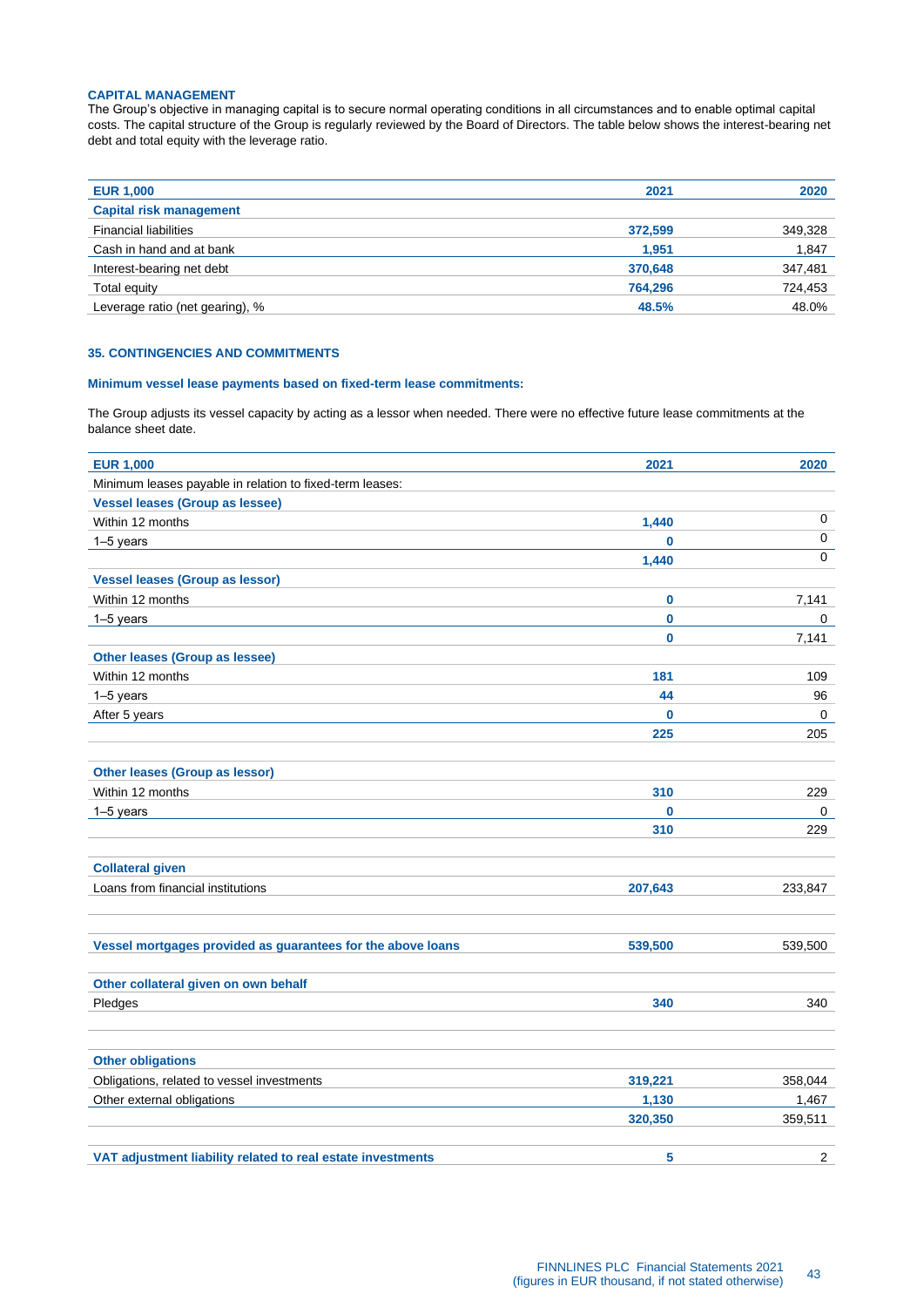#### **Legal proceedings**

Finnlines has made an appeal to the Helsinki Administrative Court of the National Emergency Supply Agency's decision concerning the compensation of costs for securing maritime transport. Finnlines has also appealed to Market Court concerning the Finnish Transport and Communications Agency's calls for tenders concerning imposing a public service obligation for the aid of maritime traffic on the Turku/Naantali–Mariehamn/Långnäs–Stockholm, Kapellskär–Mariehamn, Naantali–Långnäs, Grisslehamn–Eckerö and Helsinki–Tallinn routes. In addition, Finnlines has made a complaint to the European Commission concerning Covid-19 situation related selective and discriminatory aid measures launched by the Finnish authorities.

Finnlines is in addition involved in a few legal proceedings and disputes whose outcome cannot be predicted, but taking into account the information that is available at present, their outcome is not expected to have any substantial impact on the Group's profit.

# <span id="page-43-0"></span>**36. TRANSACTIONS WITH RELATED PARTIES**

Finnlines applies the legal provisions applying to the management of insiders.

In addition, Finnlines Group's related parties include the parent company, subsidiaries and joint arrangement as well as the companies of the Grimaldi Group. Related parties also include the members of the Board of Directors and the Executive Committee, and their immediate family members. The Grimaldi Group is the ultimate controlling party at Finnlines.

#### **Employee benefits granted to key management**

| <b>EUR 1,000</b>                       | 2021  | 2020  |
|----------------------------------------|-------|-------|
| Salaries and other short-term benefits | 1.726 | .763  |
| Post-employment benefits               | 253   | 226   |
|                                        | 1.979 | 1.989 |
|                                        |       |       |

In 2021, the key management consisted of the members of the Board of Directors and the Executive Committee. The Executive Committee comprised the President and CEO, the Deputy CEO/CFO, Finnlines Group's Senior Advisor until 28 February 2021 and the Operating Officers (Head of Newbuilding Department until 30 June 2021), a total of eight members.

### **Finnlines Plc's Annual General Meeting held on 6 May 2021 confirmed the following compensation to the Board of Directors for the term until the close of the Annual General Meeting in 2022**

| <b>EUR 1,000</b>         | 2021 | 2020 |
|--------------------------|------|------|
| <b>Salaries and fees</b> |      |      |
| President and CEO        |      |      |
| Board of Directors:      | 300  | 330  |
| Chairman                 | 50   | 50   |
| Vice Chairman            | 40   | 40   |
| Board members (each)     | 30   | 30   |
|                          |      |      |

Compensation to the Board Members for 2020 (the term commencing from the Annual General Meeting on 7 May 2020) was paid in May 2021.

### **Compensation to the Board of Directors and the President and CEO recognised as expense by person**

| <b>EUR 1,000</b>                           | 2021 | 2020 |
|--------------------------------------------|------|------|
| <b>President and CEO</b>                   |      |      |
| Emanuele Grimaldi, President and CEO       | 0    | 0    |
| <b>Board of Directors</b>                  |      |      |
| Jon-Aksel Torgersen, Chairman of the Board | 50   | 50   |
| Diego Pacella, Vice chairman of the Board  | 40   | 40   |
| Christer Backman*                          | 30   | 30   |
| Tiina Bäckman                              | 30   | 30   |
| Emanuele Grimaldi                          | 30   | 30   |
| Gianluca Grimaldi                          | 30   | 30   |
| Guido Grimaldi                             | 30   | 30   |
| Mikael Mäkinen                             | 30   | 30   |
| Esben Poulsson **                          | 30   | 0    |
| Tapani Voionmaa                            | 30   | 30   |
|                                            |      |      |

\* Member of the Board until 6 May 2021

\*\*Member of the Board as from 7 May 2020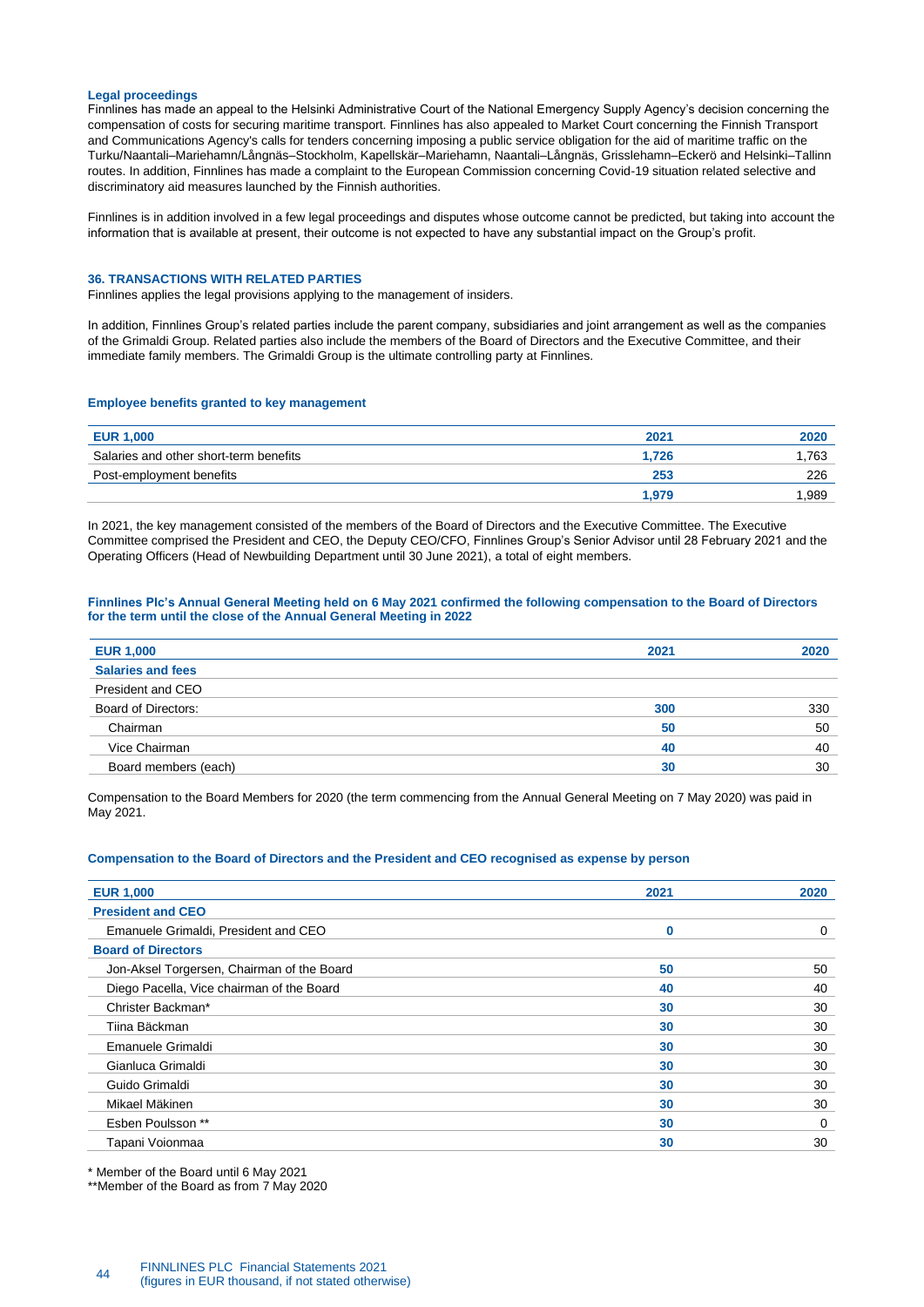The President and CEO, appointed on 5 November 2013, will not receive any compensation or other benefit in the form of salary, bonus or pension scheme from the Company. The Company's management has no supplementary pension insurances in excess of the statutory pension in force.

Finnlines had no option schemes on 31 December 2021. The President and CEO, the Executive Committee or the Board of Directors have no share-based incentive programmes.

# **Transactions with related parties**

The Grimaldi Group companies held 100.00% of all the shares in Finnlines Plc on 31 December 2021. More information about Finnlines' share can be found in Note 38. Shares and Shareholders.

| <b>EUR 1,000</b>                         | 2021   | 2020  |
|------------------------------------------|--------|-------|
| <b>Transactions with related parties</b> |        |       |
| Income from Grimaldi companies *         | 8,622  | 9,673 |
| Purchases from Grimaldi companies        | 12.364 | 5,423 |
| Receivables from Grimaldi companies      | 2,786  | 1,657 |
| Payables to Grimaldi companies           | 983    | 250   |
|                                          |        |       |

\* Income consists mainly of vessel leases and freight income.

The business transactions with related parties were carried out using market-based pricing.

#### **Loans, guarantees and other securities to related parties**

The Group had no loan, guarantee or other securities arrangements with its key personnel or related parties (1 January 2021–31 December 2021).

# <span id="page-44-0"></span>**37. SUBSIDIARIES ON 31 DECEMBER 2021**

| <b>Name of subsidiary</b>            | Holding (%) | <b>Registered in</b> |
|--------------------------------------|-------------|----------------------|
| <b>Domestic</b>                      |             |                      |
| Containersteve Oy Ab                 | 100         | Helsinki             |
| Finnsteve Oy Ab                      | 100         | Helsinki             |
| FS-Terminals Oy Ab                   | 100         | Helsinki             |
| Kiinteistö Oy Vuosaaren Porttikeskus | 100         | Helsinki             |
|                                      |             |                      |

<span id="page-44-1"></span>

| <b>Foreign</b>               |     |                      |
|------------------------------|-----|----------------------|
| Finnlines Belgium N.V.       | 100 | Belgium              |
| Finnlines Danmark A/S        | 100 | Denmark              |
| Finnlines Deutschland GmbH   | 100 | Germany              |
| Finnlines Polska Sp.z.o.o    | 100 | Poland               |
| AB Finnlines Scandinavia Ltd | 100 | Sweden               |
| Finnlines Schiffahrt GmbH    | 100 | Germany              |
| Finnlines Ship Management AB | 100 | Sweden               |
| <b>Finnlines UK Limited</b>  | 100 | <b>Great Britain</b> |
| <b>Finnlink AB</b>           | 100 | Sweden               |
| Rederi AB Nordö-Link         | 100 | Sweden               |
| Ropax   Aktiebolaget Clipper | 100 | Sweden               |
| Ropax II EuropaLink AB       | 100 | Sweden               |
| Ropax III NordLink AB        | 100 | Sweden               |
| Ropax IV Arrow AB            | 100 | Sweden               |
| Roro I Mill AB               | 100 | Sweden               |
| Roro II Pulp AB              | 100 | Sweden               |
|                              |     |                      |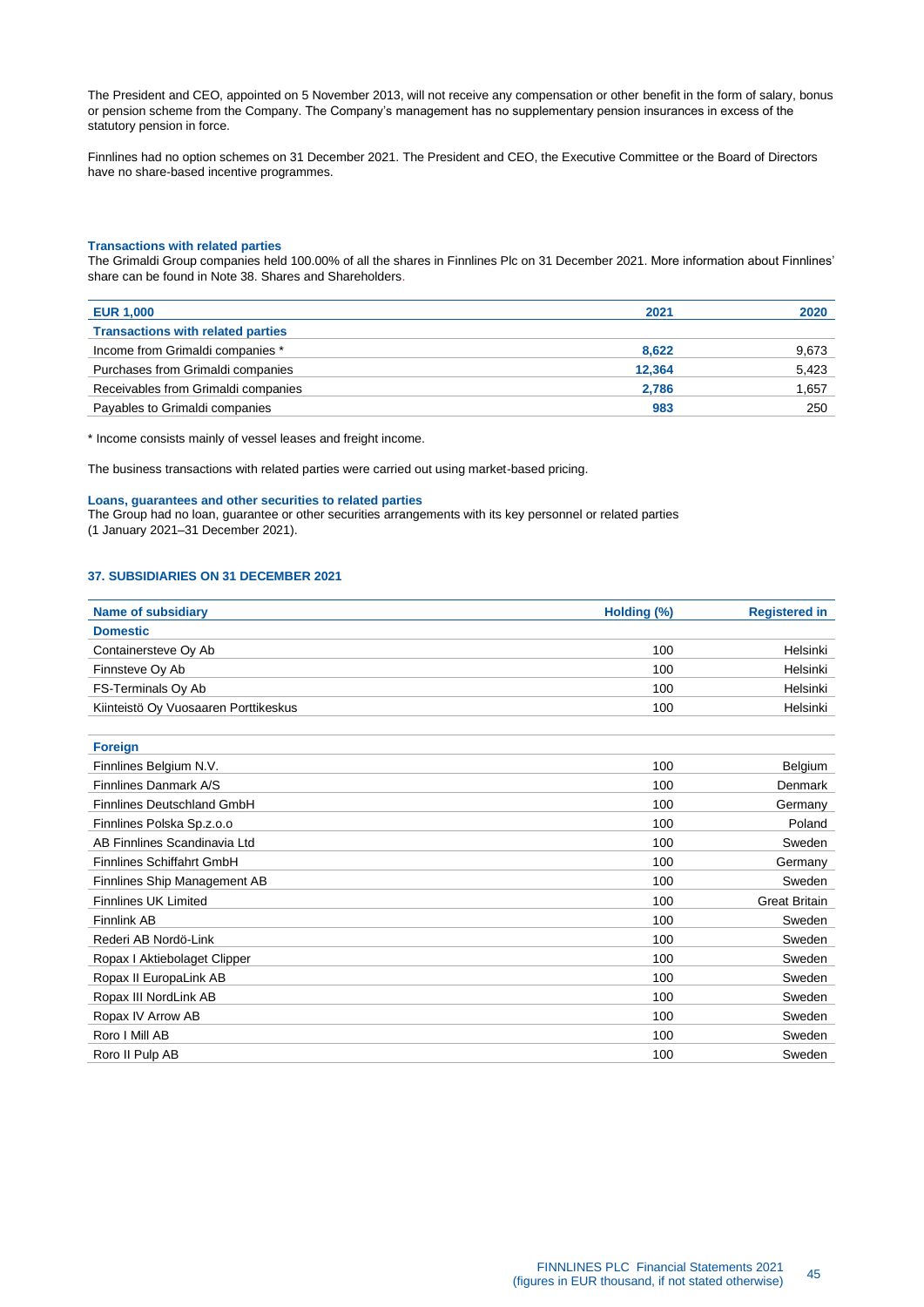# **38. SHARES AND SHAREHOLDERS**

Finnlines Plc has one share series. Each share carries one vote at general shareholder meetings and confers identical dividend rights. As outlined in Finnlines' Articles of Association, the Company's minimum share capital is EUR 50 million and the maximum is EUR 200 million. The share capital can be increased or decreased within these limits. The Company's paid-up and registered share capital on 31 December 2021 totalled EUR 103,006,282. The capital stock consisted of 51,503,141 shares.

Finnlines Plc is fully owned by the Grimaldi Group.

| Major shareholders on 31 December 2021 | <b>Number of shares</b> | % of shares |
|----------------------------------------|-------------------------|-------------|
| Grimaldi Group, Naples                 | 51.503.141              | 100.00      |
| Grimaldi Group S.p.A.                  |                         |             |
| Grimaldi Euromed S.p.A.                |                         |             |
| <b>Total number of shares</b>          | 51,503,141              | 100.00      |

<span id="page-45-0"></span>**39. EVENTS AFTER THE REPORTING PERIOD**

There are no significant events to report.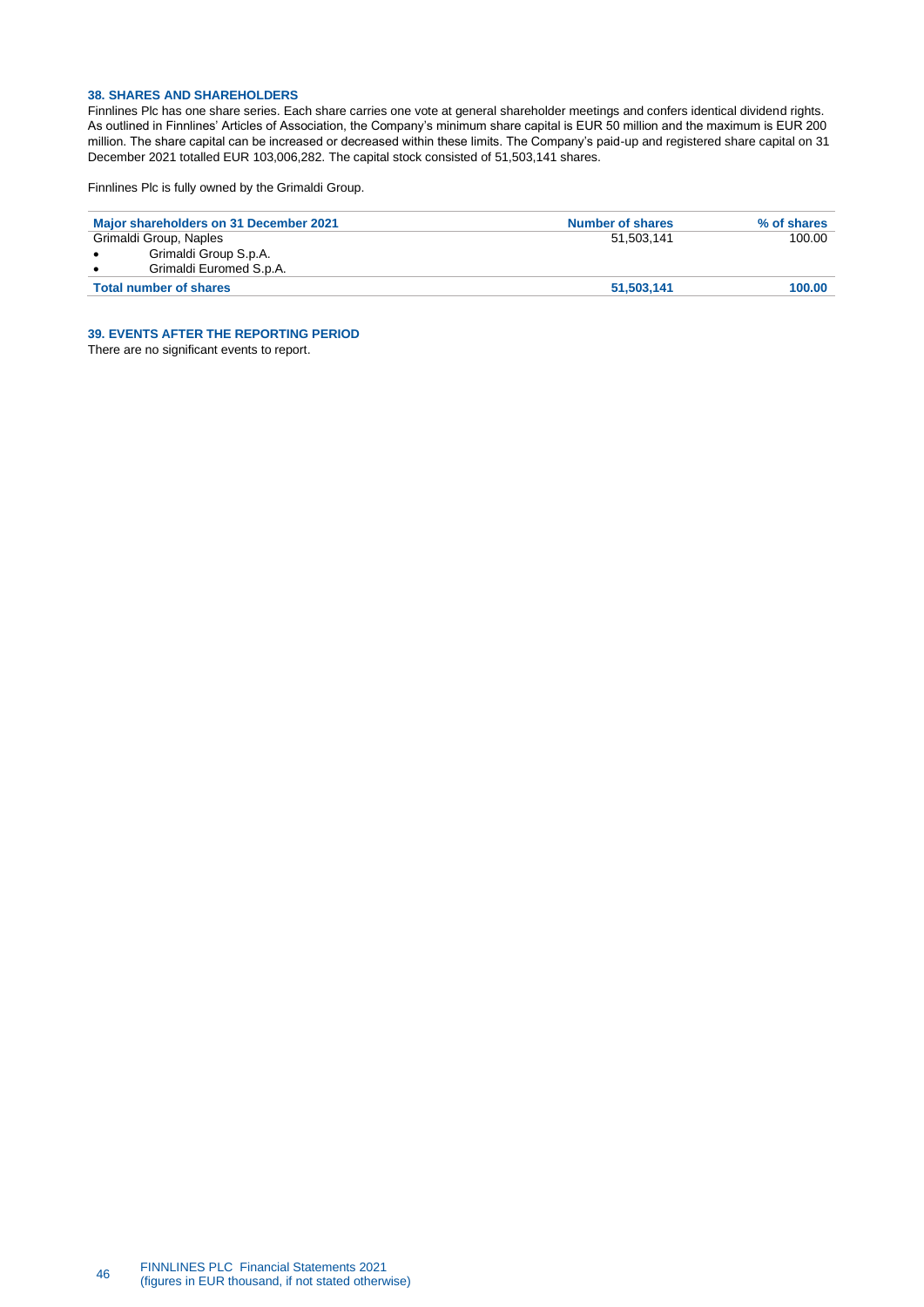# <span id="page-46-0"></span>**FIVE-YEAR KEY FIGURES, IFRS**

| <b>EUR million</b>                                                       | 2021    | 2020    | 2019    | 2018    | 2017<br>restated |
|--------------------------------------------------------------------------|---------|---------|---------|---------|------------------|
| Revenue                                                                  | 579.9   | 484.0   | 574.8   | 589.4   | 536.3            |
| Other income from operations                                             | 1.9     | 1.3     | 1.4     | 6.4     | 2.6              |
| Result before interest, taxes, depreciation and<br>amortisation (EBITDA) | 160.3   | 140.8   | 169.8   | 166.4   | 152.3            |
| % of revenue                                                             | 27.6    | 29.1    | 29.5    | 28.2    | 28.4             |
| Result before interest and taxes (EBIT)                                  | 78.2    | 76.2    | 104.8   | 104.9   | 93.9             |
| % of revenue                                                             | 13.5    | 15.7    | 18.2    | 17.8    | 17.5             |
| Result before taxes (EBT)                                                | 73.8    | 70.6    | 97.3    | 94.8    | 82.4             |
| % of revenue                                                             | 12.7    | 14.6    | 16.9    | 16.1    | 15.4             |
| Result for reporting period, continuing operations                       | 74.7    | 69.7    | 98.3    | 95.1    | 82.6             |
| % of revenue                                                             | 12.9    | 14.4    | 17.1    | 16.1    | 15.4             |
| Result for reporting period                                              | 74.7    | 69.7    | 98.3    | 95.1    | 82.6             |
| % of revenue                                                             | 12.9    | 14.4    | 17.1    | 16.1    | 15.4             |
| Total investments *                                                      | 110.6   | 50.6    | 31.4    | 134.0   | 48.9             |
| % of revenue                                                             | 19.1    | 10,5    | 5.5     | 22.7    | 9.1              |
| Return on equity (ROE), %                                                | 10.0    | 9.7     | 14.3    | 14.9    | 13.7             |
| Return on investment (ROI), %                                            | 7.2     | 7.0     | 9.5     | 9.6     | 8.7              |
| Assets total                                                             | 1,273.2 | 1,199.4 | 1,226.9 | 1,245.9 | 1,205.9          |
| Equity ratio, %                                                          | 60.4    | 60.7    | 58.5    | 53.3    | 51.1             |
| Net gearing, %                                                           | 45.6    | 45.5    | 50.8    | 68.1    | 68.9             |
| Average no. of employees                                                 | 1,576   | 1,534   | 1,576   | 1,637   | 1,651            |
| Earnings per share (EPS), EUR                                            | 1.45    | 1.35    | 1.91    | 1.85    | 1.60             |
| Earnings per share (EPS) less warrant dilution, EUR                      | 1.45    | 1.35    | 1.91    | 1.85    | 1.60             |
| Shareholders' equity per share, EUR                                      | 14.84   | 14.07   | 13.88   | 12.86   | 11.94            |
| Adjusted average number of outstanding shares<br>(1,000)                 | 51,503  | 51,503  | 51,503  | 51,503  | 51,503           |
| Adjusted number of outstanding shares 31 Dec<br>(1,000)                  | 51.503  | 51.503  | 51,503  | 51,503  | 51,503           |
| Number of outstanding shares at year-end (1,000)                         | 51,503  | 51,503  | 51,503  | 51,503  | 51,503           |

\* Includes continuing and discontinuing operations.

Calculation of key ratios is presented on page 48.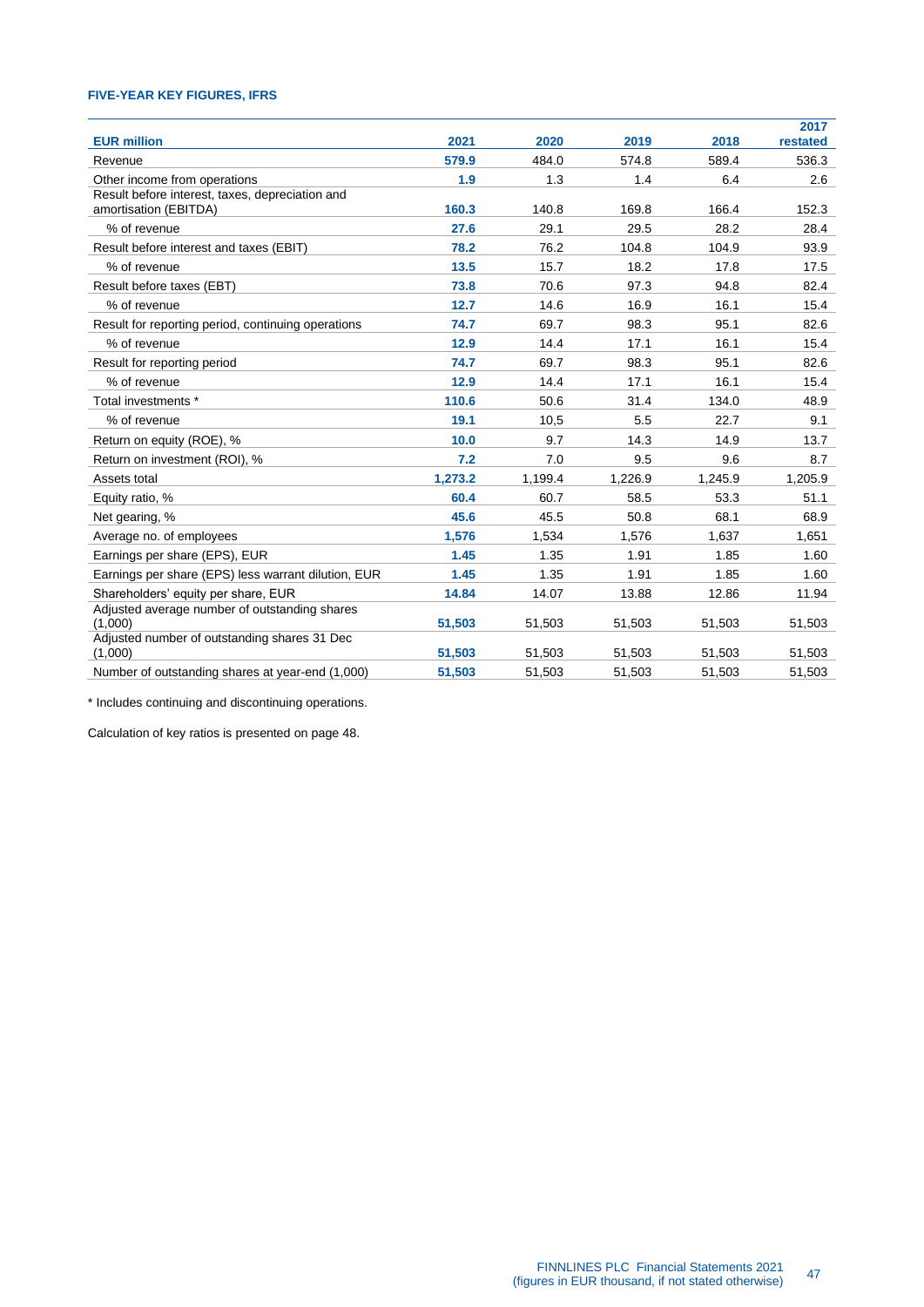# <span id="page-47-0"></span>**CALCULATION OF KEY RATIOS, IFRS**

| Earnings per share (EPS), EUR       | $=$ | Result attributable to parent company shareholders                                                                       |       |
|-------------------------------------|-----|--------------------------------------------------------------------------------------------------------------------------|-------|
|                                     |     | Weighted average number of outstanding shares                                                                            |       |
| Shareholders' equity per share, EUR |     | Shareholders' equity attributable to parent company shareholders<br>Undiluted number of shares at the end of period      |       |
| Return on equity (ROE), %           |     | Result for the reporting period<br>Total equity (average)                                                                | x 100 |
| Return on investment (ROI), %       |     | Result before tax + interest expense<br>+ other liability expenses<br>Assets total - interest-free liabilities (average) | x 100 |
| Net gearing, %                      | $=$ | Interest-bearing liabilities* – cash and bank equivalents<br>Total equity                                                | x 100 |
| Equity ratio, %                     | $=$ | Total equity<br>Assets total - received advances                                                                         | x 100 |
| Net debt to EBITDA ratio            | $=$ | Net Debt<br>EBITDA past 12 months                                                                                        |       |

\* Not including leasing liabilities.

The recognised income taxes are based on the year's estimated average income tax rate which is expected to realise during the entire reporting period.

Finnlines Plc's Shipping and Sea Transport Services transferred to tonnage-based taxation in January 2013.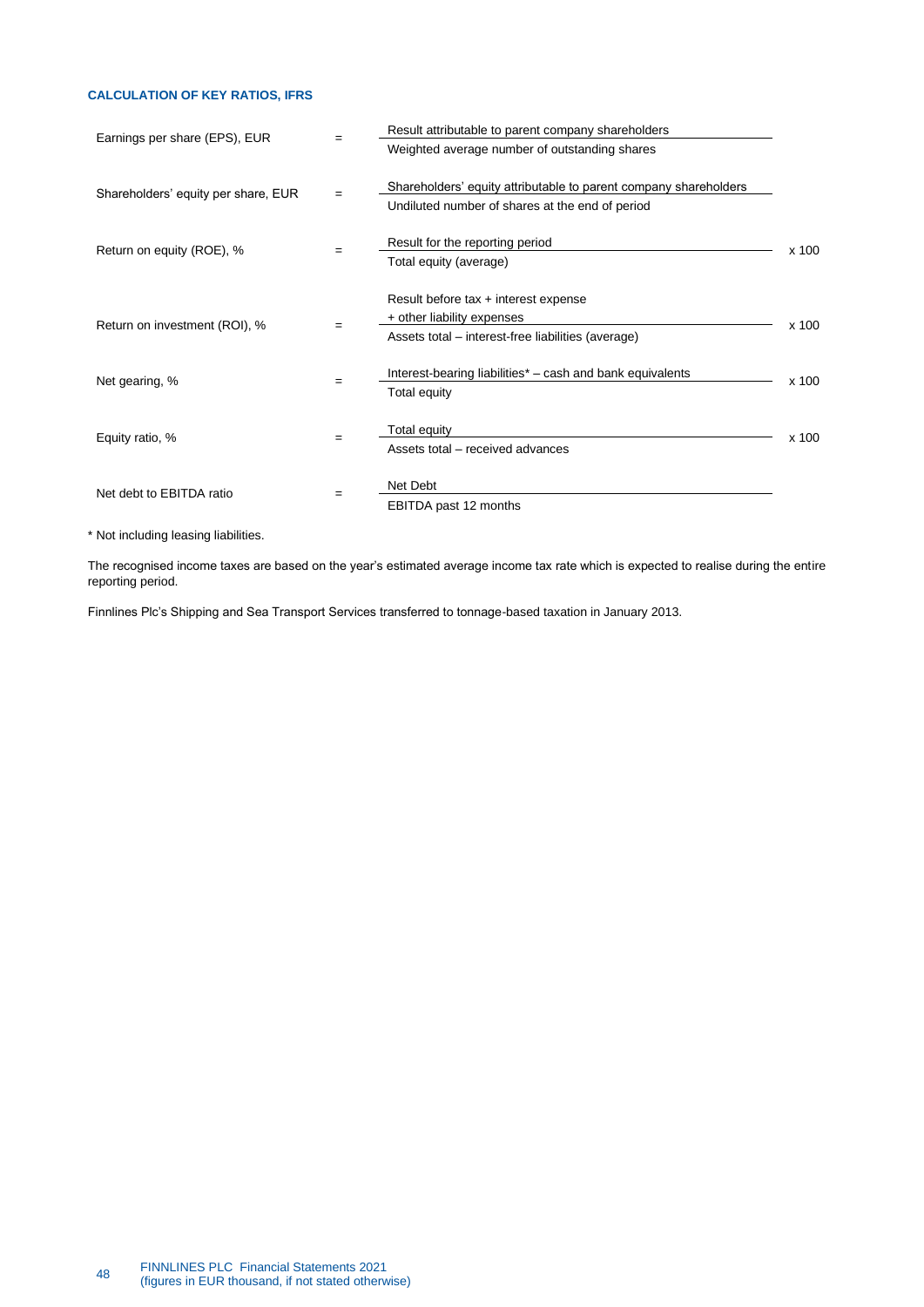# <span id="page-48-0"></span>**QUARTERLY DATA, IFRS**

| Q1/2021 | Q1/2020 | Q2/2021 | Q2/2020 | Q3/2021 | Q3/2020 | Q4/2021 | Q4/2020 |
|---------|---------|---------|---------|---------|---------|---------|---------|
|         |         |         |         |         |         |         |         |
| 117.8   | 124.7   | 140.3   | 100.4   | 149.2   | 121.2   | 148.0   | 115.4   |
| 117.9   | 124.8   | 140.4   | 100.5   | 149.3   | 121.3   | 148.1   | 115.5   |
| $-0.1$  | $-0.1$  | $-0.1$  | $-0.1$  | $-0.1$  | $-0.1$  | $-0.1$  | $-0.1$  |
| 11.7    | 10.9    | 12.5    | 10.4    | 11.3    | 10.6    | 11.5    | 10.9    |
| 6.2     | 5.7     | 6.4     | 5.3     | 5.8     | 5.5     | 5.9     | 5.4     |
| 5.5     | 5.2     | 6.1     | 5.1     | 5.5     | 5.1     | 5.6     | 5.5     |
| $-5,4$  | $-5.1$  | $-6.0$  | $-5.0$  | $-5.4$  | $-5.1$  | $-5.6$  | $-5.4$  |
| 124.1   | 130.5   | 146.8   | 105.8   | 155.1   | 126.7   | 154.0   | 120.9   |
|         |         |         |         |         |         |         |         |
| 13.2    | 21.5    | 22.9    | 11.4    | 32.8    | 23,0    | 4.6     | 16.6    |
| 0.9     | 0.6     | 1.5     | 0.8     | 1.2     | 1.4     | 1.0     | 0.9     |
| 14.1    | 22.1    | 24.4    | 12.2    | 34.0    | 24.5    |         | 17.5    |
| $-1.1$  | $-1.5$  | $-1.2$  | $-1.4$  | $-1.1$  | $-1.5$  | $-1.0$  | $-1.2$  |
| 13.0    | 20.6    | 23.2    | 10.7    | 32.9    | 23.0    | 4.6     | 16.3    |
| 0.2     | 0.1     | $-0.1$  | 0.2     | $-0.2$  | $-0.5$  | 1.1     | $-0.8$  |
| 13.2    | 20.7    | 23.1    | 11.0    | 32.7    | 22.5    | 5.7     | 15.6    |
|         |         |         |         |         |         |         |         |
| 11.4    | 16.9    | 16.6    | 11.5    | 21.9    | 19.3    | 3.7     | 14.5    |
| 0.26    | 0.40    | 0.45    | 0.21    | 0.63    | 0.44    | 0.11    | 0.30    |
| 51,503  | 51,503  | 51,503  | 51,503  | 51,503  | 51,503  | 51,503  | 51,503  |
|         |         |         |         |         |         |         | 5.7     |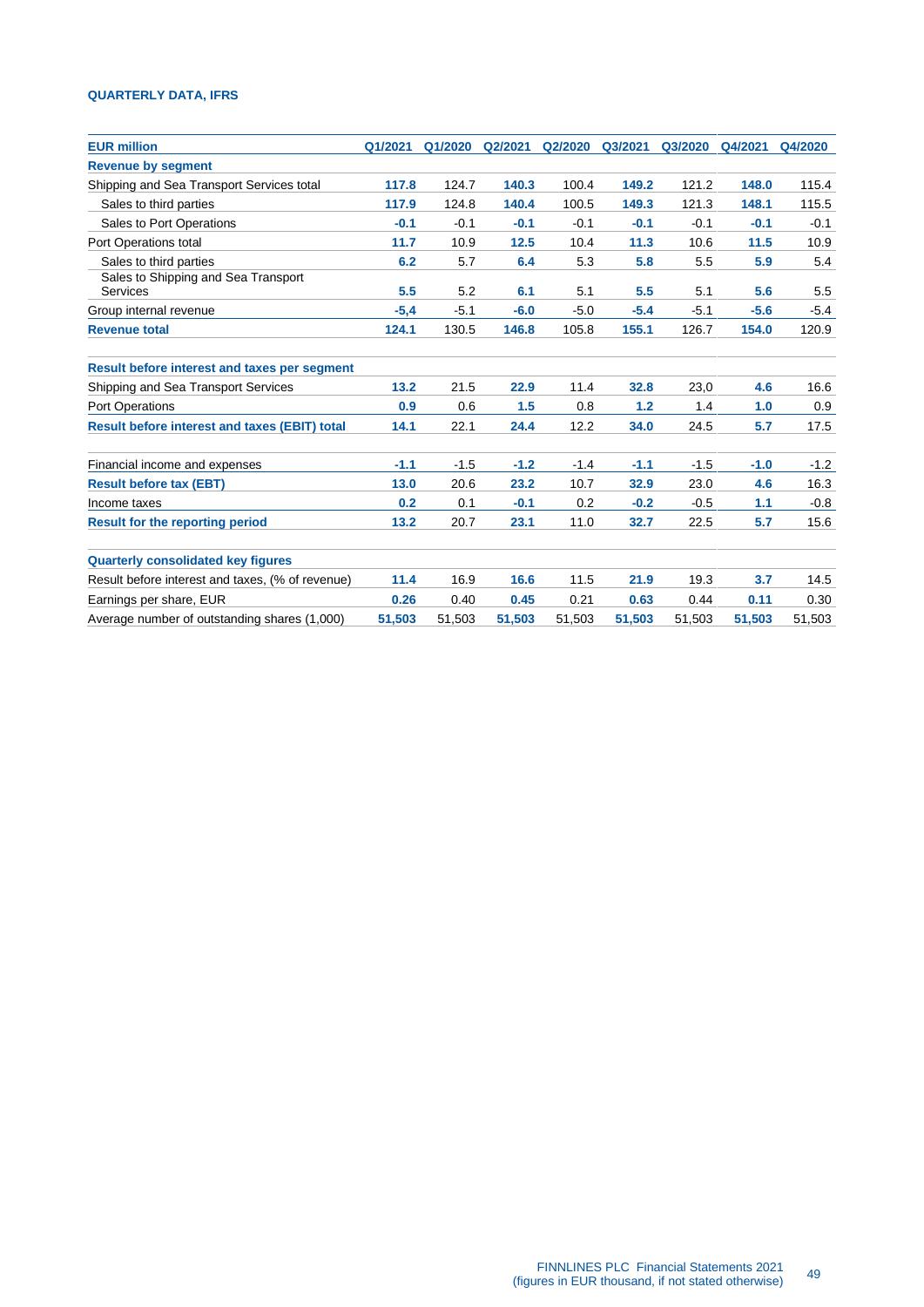# <span id="page-49-0"></span>**FINANCIAL STATEMENTS, PARENT COMPANY, FAS**

# <span id="page-49-1"></span>**PROFIT AND LOSS ACCOUNT, PARENT COMPANY, FAS**

| <b>EUR</b>                                      | <b>Note</b> | 1 Jan-31 Dec 2021 | 1 Jan-31 Dec 2020 |
|-------------------------------------------------|-------------|-------------------|-------------------|
| <b>Revenue</b>                                  | 1           | 456,773,315.23    | 372,129,761.63    |
|                                                 |             |                   |                   |
| Other income from operations                    | 2           | 4,105,558.21      | 3,477,580.02      |
|                                                 |             |                   |                   |
| Materials and services                          | 3           | -180,052,310.45   | -132,277,081.64   |
| Personnel expenses                              | 4           | -44,754,797.58    | -41,593,449.39    |
| Depreciation, amortisation and other write-offs | 5           | -47,221,306.66    | -33,380,705.01    |
| Other operating expenses                        | 6           | -125 804 445.62   | -112,218,664.47   |
| <b>Operating profit</b>                         |             | 63,046,013.13     | 56, 137, 441. 14  |
| Financial income and expenses                   | 7           | $-3,688,356.21$   | $-4,166,014.50$   |
| <b>Result before appropriations and taxes</b>   |             | 59,357,656.92     | 51,971,426.64     |
| <b>Appropriations</b>                           | 8           |                   |                   |
| Group contributions                             |             | $-1,000,000.00$   | $-2,100,000.00$   |
| <b>Profit before tax</b>                        |             | 58,357,656.92     | 49,871,426.64     |
| Income taxes                                    | 9           | 0.00              | $-8,074.48$       |
| Deferred taxes                                  | 9           | 4,301,517.57      | 2,889,513.31      |
| Other direct taxes                              | 10          | $-87,779.13$      | $-88,370.98$      |
| <b>Result for the reporting period</b>          |             | 62,571,395.36     | 52,664,494.49     |

See Notes starting on page 53.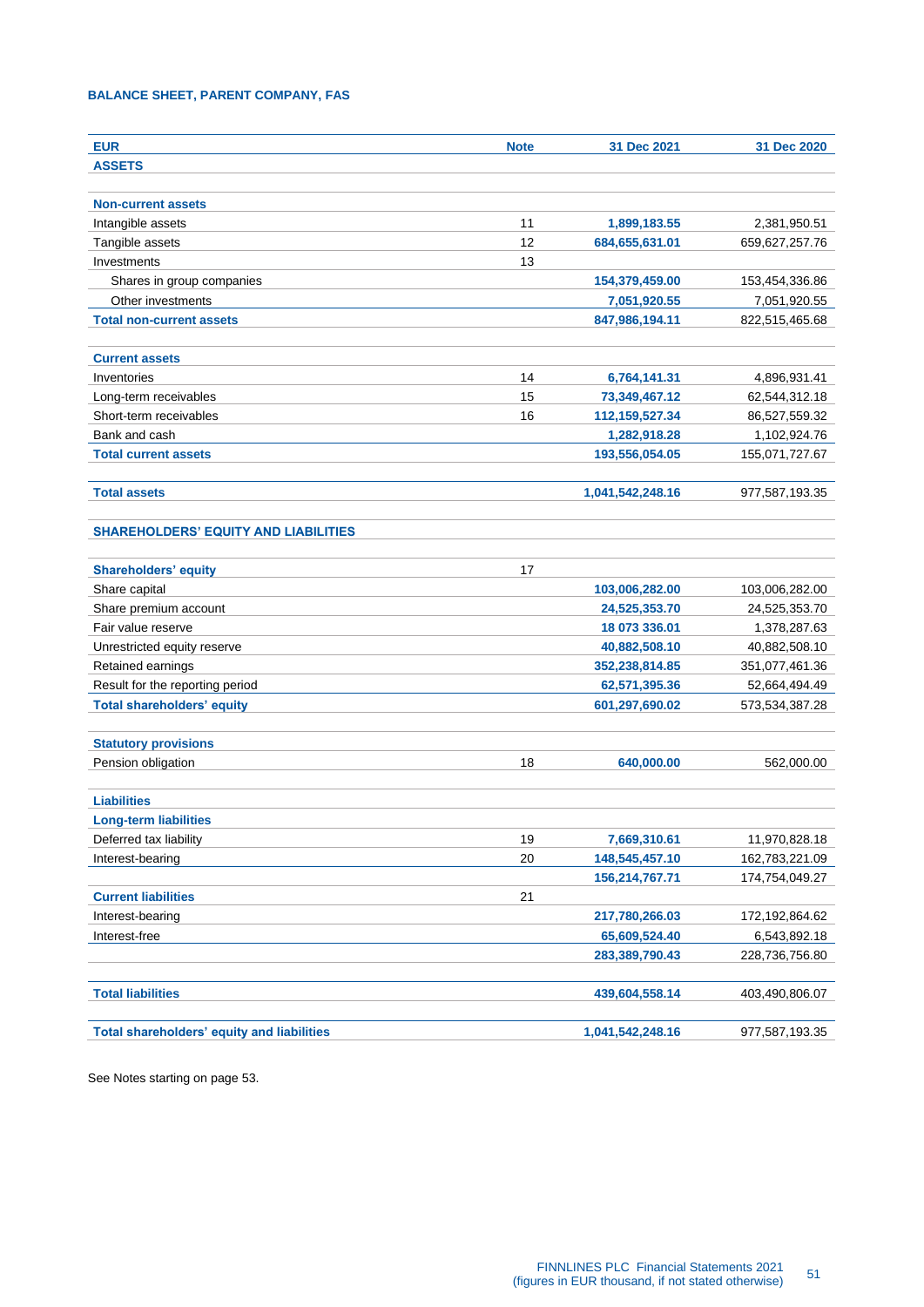# <span id="page-51-0"></span>**CASH FLOW STATEMENT, PARENT COMPANY, FAS**

| <b>EUR</b>                                                                         | 1 Jan-31 Dec 2021                   | 1 Jan-31 Dec 2020                  |
|------------------------------------------------------------------------------------|-------------------------------------|------------------------------------|
| <b>Cash flows from operating activities</b>                                        |                                     |                                    |
| Result for the reporting period                                                    | 62,571,395.36                       | 52,664,494.49                      |
|                                                                                    |                                     |                                    |
| Adjustments for:                                                                   |                                     |                                    |
| Depreciation, amortisation & impairment loss                                       | 47,221,306.66                       | 33,380,705.01                      |
| Gains (-) and Losses (+) of disposals of fixed assets and other non-current assets | -23,269.00                          | -172,637.94                        |
| Financial income and expenses                                                      | 3,688,356.21                        | 4,166,014.50                       |
| Income taxes                                                                       | $-4,213,738.44$                     | $-2,793,067.85$                    |
| Other adjustments                                                                  | 1,000,000.00                        | 2,100,000.00                       |
|                                                                                    | 110,244,050.79                      | 89,345,508.21                      |
| Changes in working capital:                                                        |                                     |                                    |
| Change in inventories, addition (-) and decrease (+)                               | -1,867,209.90                       | 186,344.30                         |
| Change in accounts receivable, addition (-) and decrease (+)                       | $-21,662,045.47$                    | $-1,097,592.57$                    |
| Change in accounts payable, addition (+) and decrease (-)                          | 10,189,203.09                       | 4,207,034.87                       |
| Change in provisions                                                               | 78,000.00                           | $-26,000.00$                       |
|                                                                                    | $-13,262,052.28$                    | 3,269,786.60                       |
|                                                                                    |                                     |                                    |
| Interest paid                                                                      | $-3,313,463.61$                     | $-3,864,195.58$                    |
| Dividends received                                                                 | 270.00                              | 0.00                               |
| Interest received                                                                  | 1,180,962.56                        | 1,625,298.84                       |
| Other financing items                                                              | $-1,511,752.07$                     | $-2,077,997.14$                    |
| Income taxes paid                                                                  | $-87,778.13$                        | $-96,445.46$                       |
|                                                                                    | $-3,731,761.25$                     | $-4,413,339.34$                    |
|                                                                                    |                                     |                                    |
| Net cash generated from operating activities                                       | 93,250,237.26                       | 88,201,955.47                      |
|                                                                                    |                                     |                                    |
| <b>Cash flows from investing activities</b>                                        |                                     |                                    |
| Investments in tangible and intangible assets                                      | -71,099,874.45                      | -42,510,426.68                     |
| Proceeds from sale of tangible and intangible assets                               | 88,297.87                           | 163,066.75                         |
| Purchase of investments, change                                                    | $-27,051,122.14$                    | 0.00                               |
| Change in internal loans (net)                                                     | 26, 145, 958. 53                    | 37,701,854.90                      |
| Net cash used in investing activities                                              | -71,916,740.19                      | $-4,645,505.03$                    |
|                                                                                    |                                     |                                    |
| Net cash before financing activities                                               | 21,333,497.07                       | 83,556,450.44                      |
| <b>Cash flows from financing activities</b>                                        |                                     |                                    |
| Proceeds from short-term borrowings                                                | 62,818,170.44                       | 546,008.63                         |
| Repayment of short-term borrowings                                                 | -17,230,769.00                      | $-3,003,203.01$                    |
| Proceeds of long-term borrowings                                                   | 232,000,000.00                      | 54,000,000.00                      |
| Repayment of long-term borrowings                                                  |                                     |                                    |
| Dividends paid                                                                     | -246.237,763.99<br>$-51,503,141.00$ | -88,776,222.99<br>$-51,503,141.00$ |
|                                                                                    | $-1,000,000.00$                     |                                    |
| Group contributions                                                                | $-21, 153, 503.55$                  | $-2,100,000.00$                    |
| Net cash used in financing activities                                              |                                     | -90,836,558.37                     |
|                                                                                    |                                     |                                    |
| Change in cash and cash equivalents                                                | 179,993.52                          | -7,280,107.93                      |
| Cash and cash equivalents on 1 January                                             | 1,102,924.76                        | 8,383,032.69                       |
| Cash and cash equivalents on 31 December                                           | 1,282,918.28                        | 1,102,924.76                       |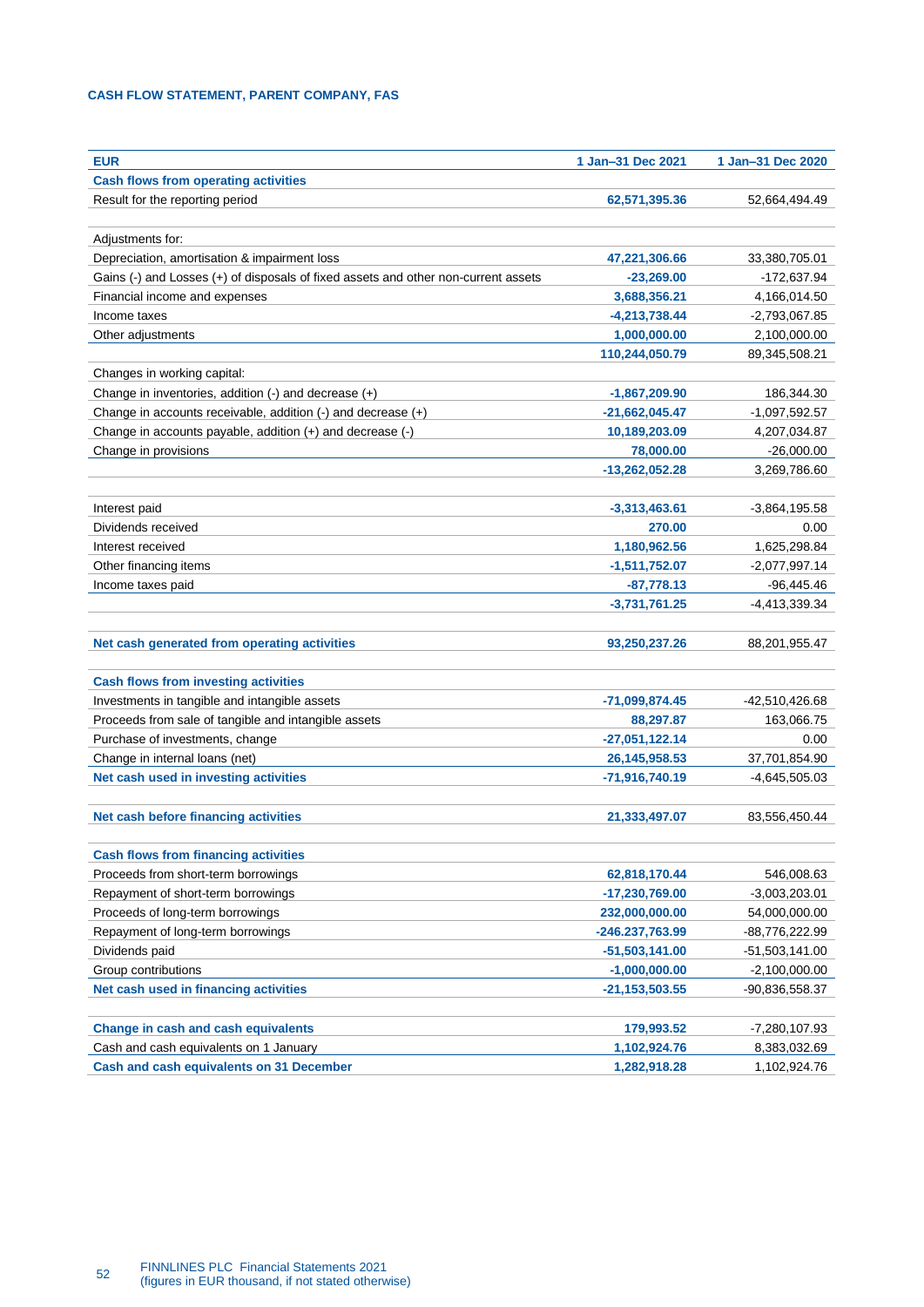<span id="page-52-0"></span>The financial statements are prepared in conformity with the Finnish Accountancy Act and other regulations and provisions in force in Finland.

#### **Revenues**

Revenues comprise sales income and exchange rate differences related to sales, excluding discounts and indirect sales taxes such as VAT.

#### **Other operating income**

Other operating income includes profits on the sale of property and other fixed assets as well as other regular income not directly related to the company's sales, such as rents and leases and internal administration fees.

#### **Revenue recognition**

The company's revenue is mainly generated through sales of services which are principally transports of cargo and passengers. Revenue is recognised as the services are rendered. Revenue from vessels time chartered is recognised based on chartered days.

#### **Foreign currency items**

Receivables and payables denominated in foreign currencies are valued at the exchange rates prevailing on the balance sheet date. Exchange rate differences on accounts receivable are recognised under revenue and exchange rate differences on accounts payable under operating expenses. Exchange rate differences on financing operations are recognised under financial items.

### **Derivative financial instruments**

The realised gains and losses arising from currency derivatives such as forward foreign exchange and option contracts and currency swaps are recognised under financial items. However, in case the currency derivative contract has been entered into for the purpose of hedging the cost of non-current assets, the realised gain or loss for the derivative affect the cost of such an item. As long as the hedged purchase is not paid, the fair value of hedging instrument is booked as receivable or liability and increase of fair value reserve. The interest received or payable under derivative financial instruments used to hedge the company against interest rate risks is accrued over the duration of the contract and recorded as an adjustment to the interest income or expenses of the designated asset or liability.

#### **Fixed assets and depreciation**

Fixed assets are valued to their direct acquisition cost less depreciation and other deductions, along with any revaluations allowed by local accounting practices. Fixed assets subject to wear and tear are depreciated according to plan based on the economic life span of the asset and its estimated residual value.

#### **Depreciation periods:**

| $25 - 30$ years |
|-----------------|
| $10-40$ years   |
| 5-10 years      |
| 5-25 years      |
| $3-10$ years    |
| 3-20 years      |
|                 |

Second-hand vessels are depreciated over their estimated economic service life.

The Management has evaluated vessels' economic life span and residual values. As a result, due to expected economic life span of 25–30 years, the depreciation time has been shortened by 5 years on average, starting from 1.1.2021.

#### **Leasing**

Leasing payments are recognised as expenses regardless of the form of leasing.

#### **Inventories**

Vessel stocks of fuel, lubricating oil, materials, provisions and sales items are recognised under stocks. Stocks are valued on a first-in, first-out basis at their direct acquisition cost or lower probable net realisable value.

#### **Financial assets**

The part of the financial assets that have been invested in money market instruments are included in the financial assets in the balance sheet. The financial assets with a maturity longer than one year, are valued at the lower of acquisition cost or fair value on the balance sheet date.

#### **Liquid assets**

Liquid assets include cash in hand and at bank. The Group's bank account balances are included in other receivables.

#### **Valuation of shares and holdings in subsidiaries**

Valuation losses of shares and holdings in subsidiaries are included in financing expenses.

### **Pension costs**

Pension costs are recognised through the profit and loss according to the local practice. The entire uncovered pension liability is recorded as an expense and liability according to IFRS.

#### **Appropriations**

Appropriations are group contributions received and given and voluntary provisions.

#### **Provisions**

Future expenses and losses that no longer generate corresponding revenues in the foreseeable future, which the company is committed or obliged to settle and whose monetary value can reasonably be assessed are recognised as expenses in the profit and loss account and recognised as provisions in the balance sheet.

#### **Income tax**

Finnlines Plc entered into the Finnish tonnage tax regime as of 1 January 2013. It means that the Company switched from corporation taxation to tonnage-based taxation. The income taxes in the profit and loss account include taxes imposed on other operations than those to be taxed under the tonnage taxation system.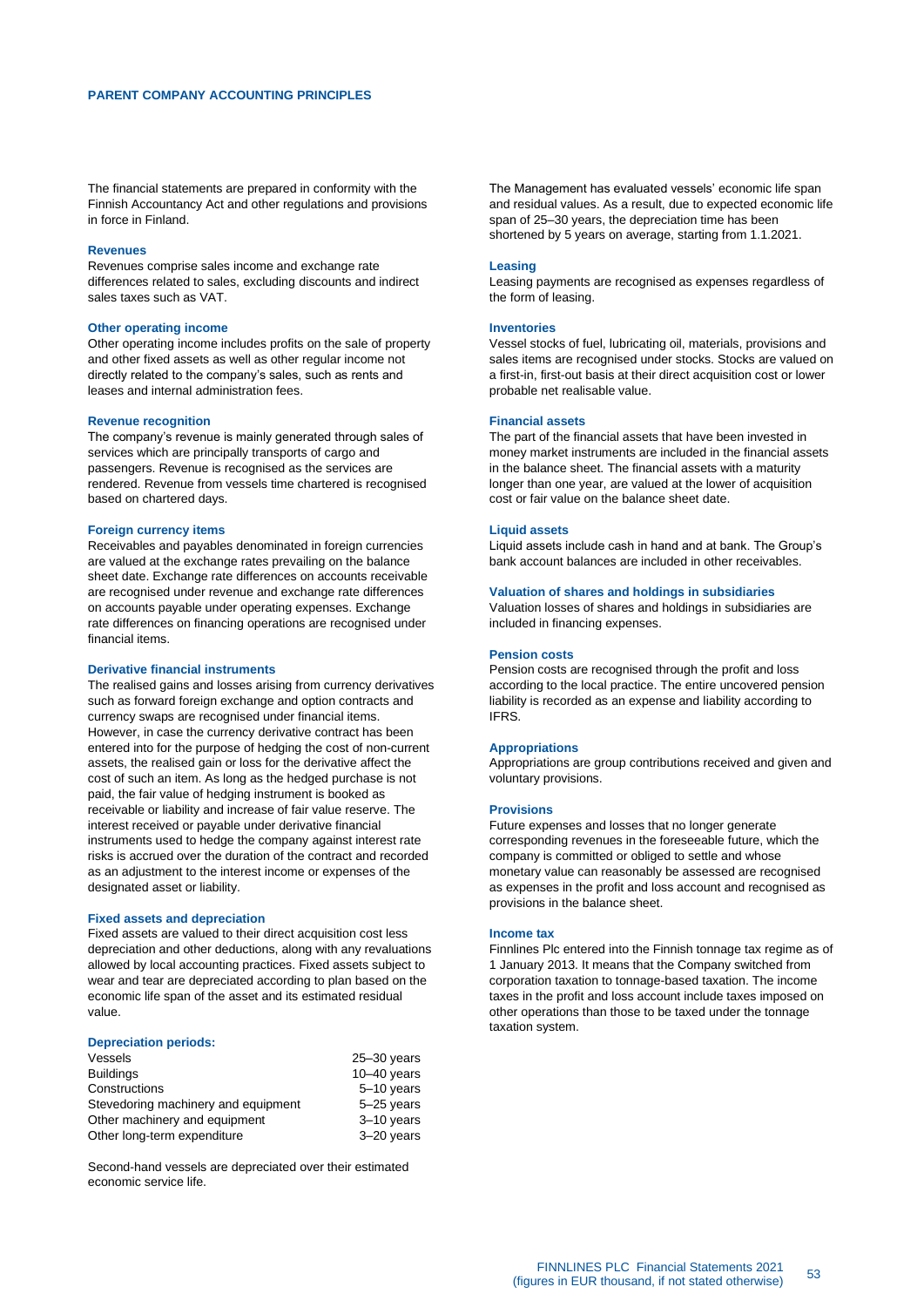# <span id="page-53-0"></span>**NOTES TO THE FINANCIAL STATEMENTS, PARENT COMPANY**

# <span id="page-53-1"></span>**1. REVENUE**

| <b>EUR</b>                          | 2021           | 2020           |
|-------------------------------------|----------------|----------------|
| By segment                          |                |                |
| Shipping and Sea Transport Services | 456,773,315.23 | 372,129,761.63 |
| <b>Total</b>                        | 456,773,315.23 | 372,129,761.63 |
|                                     |                |                |
| Intra-group revenue                 | $-283,255.75$  | -263,813.55    |

# <span id="page-53-2"></span>**2. OTHER INCOME FROM OPERATIONS**

| <b>EUR</b>                   | 2021         | 2020         |
|------------------------------|--------------|--------------|
| Gain on disposals            | 23,269.00    | 172,637.94   |
| Rental income                | 1,144,228.18 | 176,969.28   |
| Internal administration fees | 2,904,620.43 | 2,625,654.92 |
| Business cost support        | 0.00         | 500,000.00   |
| Other                        | 33,440.60    | 2,317.88     |
| <b>Total</b>                 | 4,105,58.21  | 3,477,580.02 |
|                              |              |              |

# <span id="page-53-3"></span>**3. MATERIALS AND SERVICES**

| <b>EUR</b>                            | 2021              | 2020             |
|---------------------------------------|-------------------|------------------|
| Purchases during the reporting period |                   |                  |
| <b>Bunker</b>                         | $-101,961,814.30$ | -60,894,092.02   |
| Other                                 | $-7,086,061.70$   | $-6,536,499.81$  |
| Change in inventories                 | 1,877,519.24      | -196,653.64      |
| <b>Total</b>                          | -107,170,356.76   | $-67,627,245.47$ |
| <b>External services</b>              | -72,881,953.69    | $-64,649,836.17$ |
| <b>Materials and services total</b>   | $-180,052,310.45$ | -132,277,081.64  |

# <span id="page-53-4"></span>**4. PERSONNEL AND PERSONNEL EXPENSES**

| <b>EUR</b>                           | 2021            | 2020            |
|--------------------------------------|-----------------|-----------------|
| <b>Employees</b>                     |                 |                 |
| Average number of employees          |                 |                 |
| Shore-based personnel                | 209             | 206             |
| Sea personnel                        | 605             | 610             |
|                                      | 814             | 816             |
|                                      |                 |                 |
| <b>Personnel expenses</b>            |                 |                 |
| Wages and salaries                   | -49,628,456.68  | -48,219,645.30  |
| Social costs                         |                 |                 |
| Pension costs                        | $-6,126,464.89$ | $-5,612,841.95$ |
| Other social costs                   | $-2,042,174.61$ | $-1,613,775.26$ |
| State subsidies                      | 13,042,298.60   | 13,852,813.12   |
| <b>Total</b>                         | -44,754,797.58  | -41,593,449.39  |
|                                      |                 |                 |
| <b>Salaries and remunerations to</b> |                 |                 |
| President and CEO                    |                 |                 |
| <b>Board of Directors</b>            | $-330,000.00$   | $-300,000.00$   |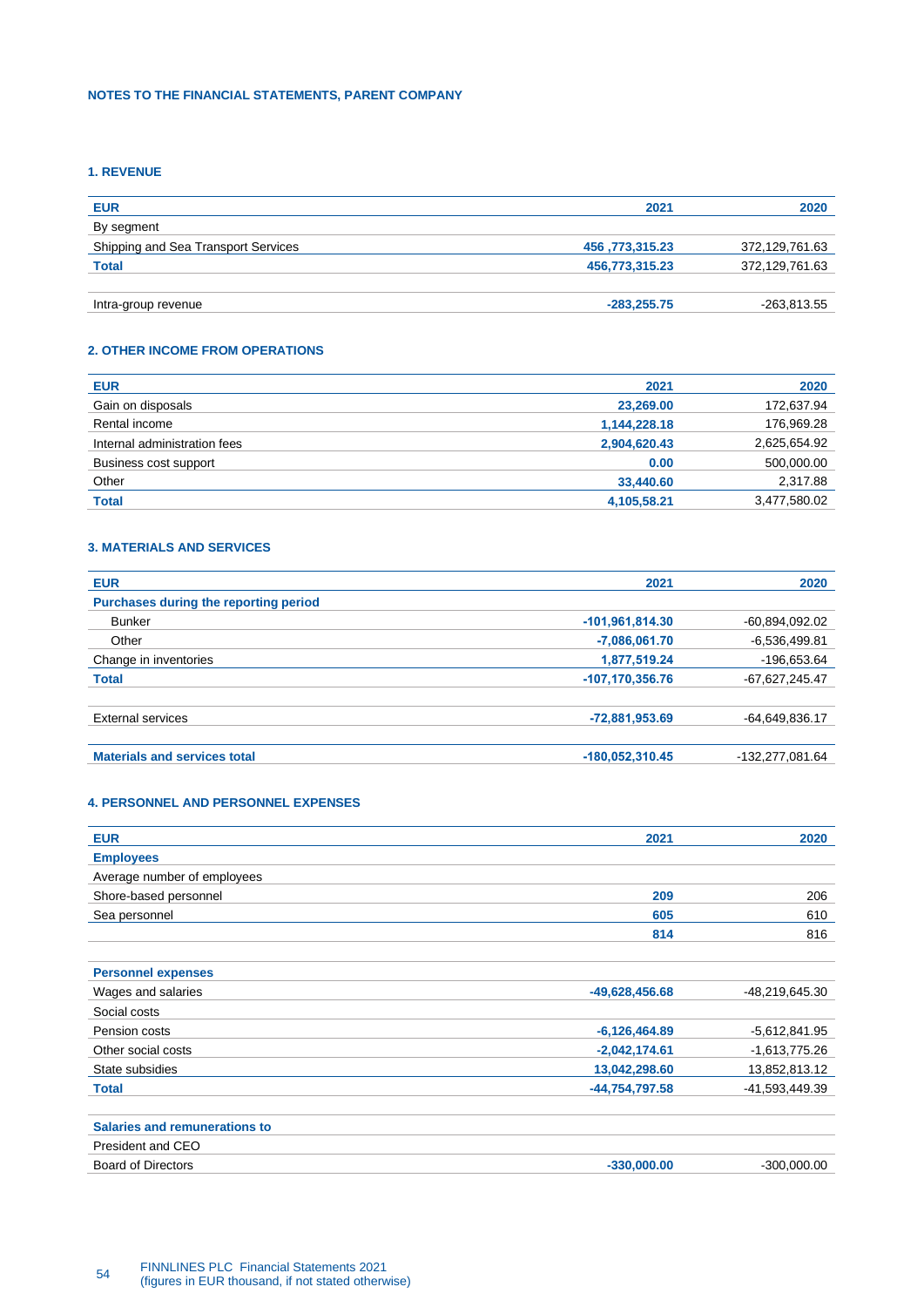# <span id="page-54-0"></span>**5. DEPRECIATION, AMORTISATION AND WRITE OFFS**

| <b>EUR</b>                                      | 2021           | 2020           |
|-------------------------------------------------|----------------|----------------|
| Depreciation and amortisation according to plan |                |                |
| Other long-term expenditure                     | $-607, 195.36$ | -709,406.18    |
| Vessels                                         | -46,066,003.81 | -32,078,780.00 |
| Cargo handling equipment                        | $-386,635.62$  | -409,928.73    |
| Machinery and equipment                         | $-161.471.87$  | $-182,590.10$  |
| <b>Total</b>                                    | -47,221,306.66 | -33,380,705,01 |
|                                                 |                |                |

The Management has evaluated vessels' economic life span and residual values. As a result, due to expected economic life span of 25– 30 years, the depreciation time has been shortened by 5 years on average, starting from 1.1.2021.

# <span id="page-54-1"></span>**6. OTHER OPERATING EXPENSES**

| <b>EUR</b>                                 | 2021             | 2020             |
|--------------------------------------------|------------------|------------------|
| Vessel hires, internal                     | $-5,683,840.26$  | $-5,398,500.00$  |
| Vessel hires, external                     | $-15,438,484.67$ | -12,303,949.86   |
| Other leases                               | $-1,263,629.55$  | $-1,767,882.16$  |
| Port expenses and fairway dues             | $-33,028,487.85$ | $-29,433,185.16$ |
| Commissions                                | $-8,042,568.58$  | $-7,174,337.29$  |
| Cargo handling equipment related costs     | $-4,209,601.05$  | $-3,697,730.08$  |
| Vessel insurances, repairs and maintenance | -35,727,969.89   | $-32,142,090.77$ |
| Marketing costs                            | $-1,399,022.65$  | $-1,448,700.18$  |
| Auditors' fees                             |                  |                  |
| KPMG Oy Ab                                 | $-59,214.55$     | $-60.217.32$     |
| Tax consultancy and other fees             |                  |                  |
| KPMG Ov Ab                                 | $-15,165.00$     | $-13,100.00$     |
| Other                                      | $-20,936,461.57$ | -18,835,866.74   |
| <b>Total</b>                               | -125,804,445.62  | -112,218,664.47  |

# <span id="page-54-2"></span>**7. FINANCIAL INCOME AND EXPENSES**

| <b>EUR</b>                                  | 2021            | 2020            |
|---------------------------------------------|-----------------|-----------------|
| <b>Dividends</b>                            |                 |                 |
| From others                                 | 270.00          | 0.00            |
| <b>Dividends total</b>                      | 270.00          | 0.00            |
|                                             |                 |                 |
| Other interest and financial income         |                 |                 |
| From group companies                        | 1,157,410.89    | 1,580,708.65    |
| From others                                 | 23,551.67       | 44,590.19       |
| Other interest and financial income total   | 1,180,962.56    | 1,625,298.84    |
| of which interest income total              | 1 180 962.56    | 1,625,298.84    |
| Dividends and interest income total         | 1,181,232.56    | 1,625,298.84    |
|                                             |                 |                 |
| <b>Exchange gains and losses</b>            |                 |                 |
| From others                                 |                 |                 |
| Gains                                       | 60,550.84       | 296,921.26      |
| Losses                                      | $-70,278.31$    | $-353,443.99$   |
| <b>Exchange rate differences total</b>      | $-9,727.47$     | $-56,522.73$    |
|                                             |                 |                 |
| Interest and other financial expenses       |                 |                 |
| To group companies                          | $-4,055.56$     | $-4,066.67$     |
| To others                                   | $-4,855,805.74$ | $-5,730,723.94$ |
| Interest and other financial expenses total | -4,859,861.30   | $-5,734,790.61$ |
| of which interest expenses total            | $-3,357,835.70$ | $-3,643,582.40$ |
|                                             |                 |                 |
| <b>Financial income and expenses total</b>  | $-3,688,356.21$ | $-4,166,014.50$ |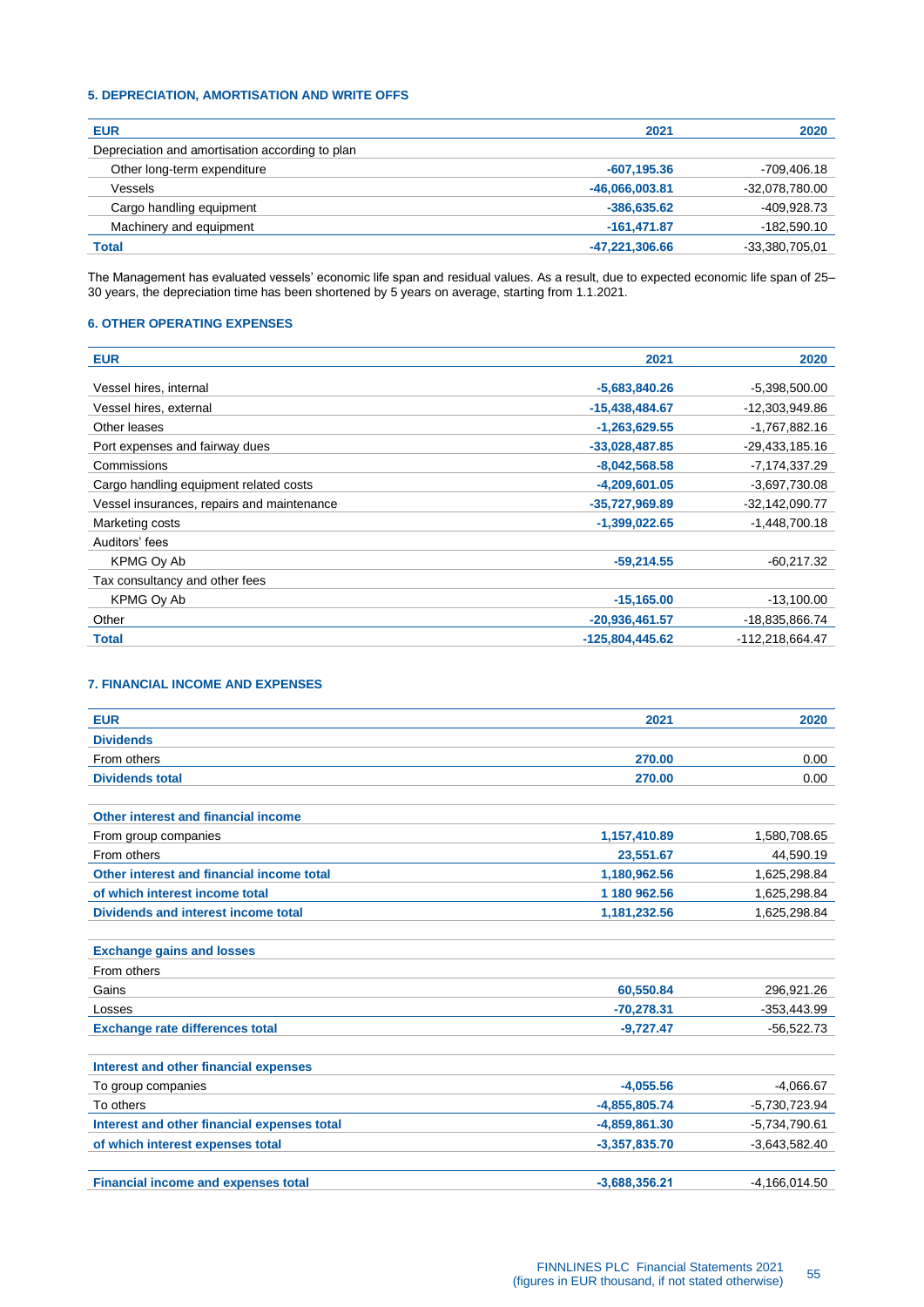# <span id="page-55-0"></span>**8. APPROPRIATIONS**

| EUR                | 2021            | 2020                   |
|--------------------|-----------------|------------------------|
| Group contribution | $-1.000,000,00$ | $-2.100.000.00$<br>- 1 |
| <b>Total</b>       | $-1.000.000.00$ | $-2,100,000.00$        |

# <span id="page-55-1"></span>**9. INCOME TAXES**

| <b>EUR</b>                | 2021         | 2020         |
|---------------------------|--------------|--------------|
| Taxes from previous years | 0.00         | $-8.074.48$  |
| Change in deferred taxes  | 4.301.517.57 | 2,889,513.31 |
| <b>Total</b>              | 4 301.517.57 | 2,881,438.83 |

# <span id="page-55-2"></span>**10. OTHER DIRECT TAXES**

| <b>EUR</b>                                         | 2021   | ZUZU          |
|----------------------------------------------------|--------|---------------|
| Tonnage taxes<br>the control of the control of the | 770.42 | 370.98<br>-88 |
| <b>Total</b>                                       | 770.42 | 370.98<br>-88 |

# <span id="page-55-3"></span>**11. INTANGIBLE ASSETS**

| <b>Other capitalised</b> |                         |                  |
|--------------------------|-------------------------|------------------|
| expenditures             | <b>Advance payments</b> | Total            |
| 23,924,293.53            | 437 242.95              | 24,361,536.48    |
| 11,574.90                | 112,853.50              | 124,428.40       |
| 0.00                     | 0.00                    | 0.00             |
| 47,523.00                | -47,523.00              | 0.00             |
| 23,983,391.43            | 502,573.45              | 24,485,964.88    |
|                          |                         |                  |
|                          |                         |                  |
| $-21,979,585.97$         | 0.00                    | -21,979,585.97   |
| -607,195.36              | 0.00                    | $-607, 195.36$   |
| $-22,586,781.33$         | 0.00                    | $-22,586,781.33$ |
|                          |                         |                  |
| 1,396,610.10             | 502,573.45              | 1,899,183.55     |
|                          |                         |                  |
| 1.944.707.56             | 437.242.95              | 2,381,950.51     |
|                          |                         |                  |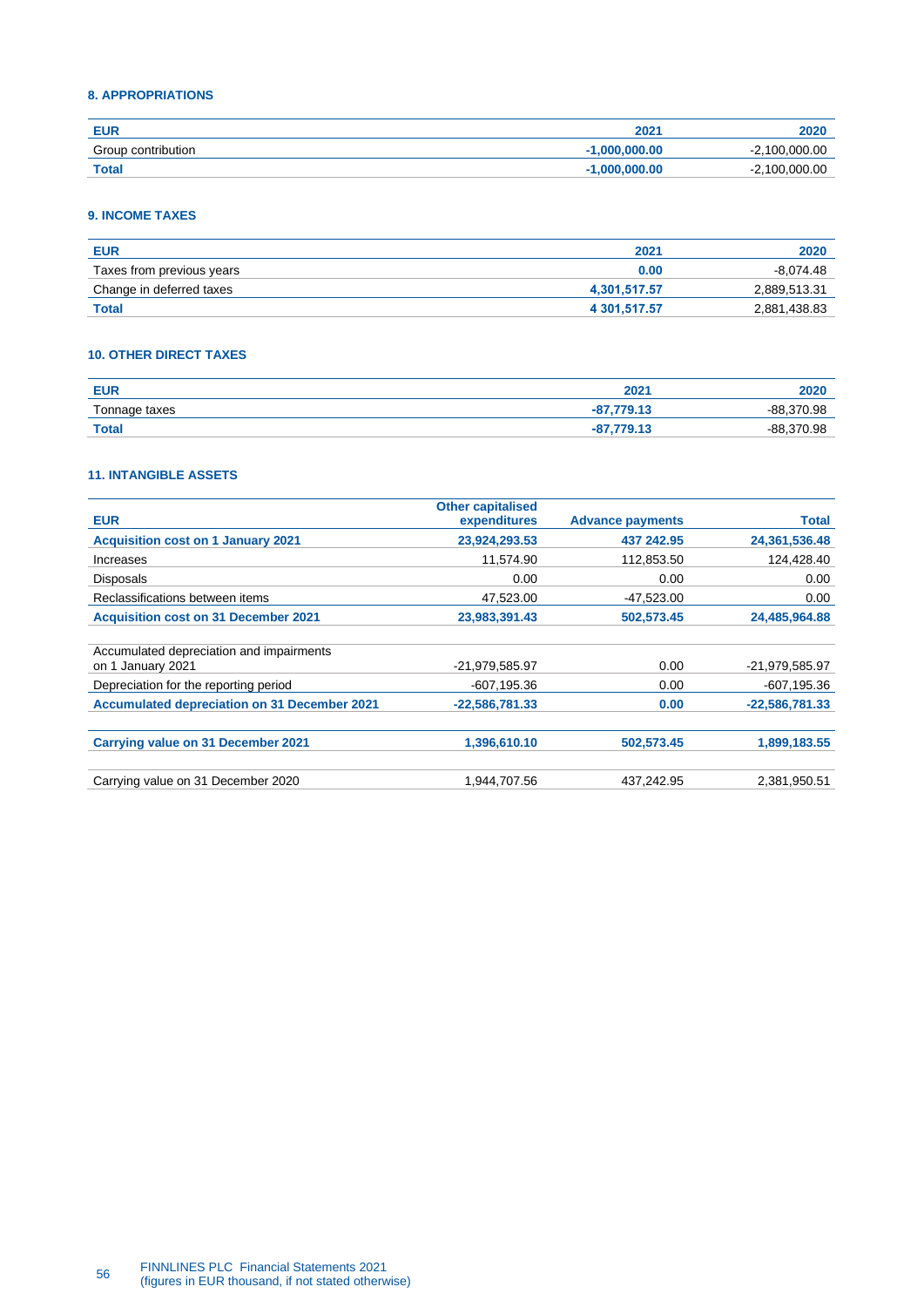# <span id="page-56-0"></span>**12. TANGIBLE ASSETS**

|                                 |                   |                   |                   |                      | <b>Advance</b>        |                     |
|---------------------------------|-------------------|-------------------|-------------------|----------------------|-----------------------|---------------------|
|                                 | <b>Buildings</b>  |                   |                   |                      | payments and          |                     |
|                                 | and<br>constructi |                   | Cargo<br>handling | <b>Machinery and</b> | acquisitions<br>under |                     |
| <b>EUR</b>                      | ons               | <b>Vessels</b>    | equipment         | equipment            | construction          | <b>Total</b>        |
| <b>Acquisition cost</b>         |                   |                   |                   |                      |                       |                     |
| on 1 January 2021               | 41.944.00         | 889,993,531.58    | 24,472,263.19     | 3,774,258.52         | 58,931,914.57         | 977,213,911.86      |
| Increases                       | 0.00              | 1,034,893.07      | 0.00              | 62,052.30            | 70,545,539.20         | 71,642,484.57       |
| <b>Disposals</b>                | 0.00              | 0.00              | $-63,799.36$      | $-1,229.51$          | 0.00                  | $-65,028.87$        |
| <b>Reclassifications</b>        |                   |                   |                   |                      |                       |                     |
| between items                   | 0.00              | 667,038.50        | 0.00              | 0.00                 | $-667,038.50$         | 0.00                |
| <b>Acquisition cost</b>         |                   |                   |                   |                      |                       |                     |
| on 31 December 2021             | 41.944.00         | 891,695,463.15    | 24,408,463.83     | 3.835.081.31         | 128,810,415.27        | 1,048,791 367.56    |
|                                 |                   |                   |                   |                      |                       |                     |
| Accumulated depreciation        |                   |                   |                   |                      |                       |                     |
| and write-offs on 1 January     |                   |                   |                   |                      |                       |                     |
| 2021                            | -41.944.00        | -296,454,385.93   | $-17,828,487.19$  | $-3,261,836.98$      | 0.00                  | -317,586,654.10     |
| Accumulated depreciation on     |                   |                   |                   |                      |                       |                     |
| disposals and                   |                   |                   |                   |                      |                       |                     |
| reclassifications               | 0.00              | 0.00              | 63,799.36         | 1.229.51             | 0.00                  | 65,028.87           |
| Depreciation                    |                   |                   |                   |                      |                       |                     |
| for the reporting period        | 0.00              | -46,066,003.81    | -386,635.62       | $-161,471.87$        | 0.00                  | -46,614,111.30      |
| <b>Accumulated depreciation</b> |                   |                   |                   |                      |                       |                     |
| on 31 December 2021             | -41.944.00        | $-342,520,389.74$ | $-18,151,323.45$  | $-3,422,079.34$      | 0.00                  | $-364, 135, 736.53$ |
|                                 |                   |                   |                   |                      |                       |                     |
| <b>Carrying value</b>           |                   |                   |                   |                      |                       |                     |
| on 31 December 2021             | 0.00              | 549,175,073.41    | 6,257,140.38      | 413,001.97           | 128,810,415.25        | 684,655,631.01      |
|                                 |                   |                   |                   |                      |                       |                     |
| Carrying value                  |                   |                   |                   |                      |                       |                     |
| on 31 December 2020             | 0.00              | 593,539,145.65    | 6,643,776.00      | 512,421.54           | 58,931,914.57         | 659,627,257.76      |

# <span id="page-56-1"></span>**13. INVESTMENTS**

|                          |                   | <b>Investments</b> |                    |                    |                     |                   |
|--------------------------|-------------------|--------------------|--------------------|--------------------|---------------------|-------------------|
|                          | <b>Shares in</b>  | in group           | <b>Receivables</b> |                    |                     |                   |
|                          | group             | companies          | from group         | <b>Total group</b> |                     |                   |
| <b>EUR</b>               | companies         | (SVOP)             | companies          | companies          | <b>Other shares</b> | <b>Total</b>      |
| <b>Acquisition cost</b>  |                   |                    |                    |                    |                     |                   |
| on 1 January 2021        | 230,856,160.03    | 40,000,000.00      | 84,858,176.83      | 355,714,336.86     | 7,051,920.55        | 362,766,257.41    |
| Increases                | 27,051,122.14     | 0.00               | 0.00               | 27,051,122,14      | 0.00                | 27,051,122.14     |
| Decreases                | $-26,126,000.00$  | 0.00               | 0.00               | $-26,126,000.00$   | 0.00                | $-26,126,000.00$  |
| <b>Acquisition cost</b>  |                   |                    |                    |                    |                     |                   |
| on 31 December 2021      | 231,781,282.17    | 40,000,000.00      | 84,858,176.83      | 356,639,459.00     | 7,051,920.55        | 363,691,379.55    |
|                          |                   |                    |                    |                    |                     |                   |
| Accumulated              |                   |                    |                    |                    |                     |                   |
| impairments              |                   |                    |                    |                    |                     |                   |
| on 1 January 2021        | $-202,260,000.00$ | 0.00               | 0.00               | $-202,260,000.00$  | 0.00                | $-202,260,000.00$ |
| Impairments              |                   |                    |                    |                    |                     |                   |
| for the reporting period | 0.00              |                    |                    | 0.00               |                     | 0.00              |
| <b>Accumulated</b>       |                   |                    |                    |                    |                     |                   |
| <b>impairments</b>       |                   |                    |                    |                    |                     |                   |
| on 31 December 2021      | $-202,260,000.00$ | 0.00               | 0.00               | $-202,260,000.00$  | 0.00                | $-202,260,000.00$ |
|                          |                   |                    |                    |                    |                     |                   |
| <b>Carrying value</b>    |                   |                    |                    |                    |                     |                   |
| on 31 December 2021      | 29,521,282.17     | 40,000,000.00      | 84,858,176.83      | 154,379,459.00     | 7,051,920.55        | 161,431,379.55    |
|                          |                   |                    |                    |                    |                     |                   |
| Carrying value           |                   |                    |                    |                    |                     |                   |
| on 31 December 2020      | 28,596,160.03     | 40,000,000.00      | 84,858,176.83      | 153,454,336.86     | 7,051,920.55        | 160,506,257.41    |
|                          |                   |                    |                    |                    |                     |                   |

# <span id="page-56-2"></span>**14. INVENTORIES**

| <b>EUR</b>        | 2021         | 2020         |
|-------------------|--------------|--------------|
| Bunker            | 4.702.578.40 | 3,167,163.24 |
| Other inventories | 2.061.562.91 | 1,729,768.17 |
| <b>Total</b>      | 6.764.141.31 | 4.896.931.41 |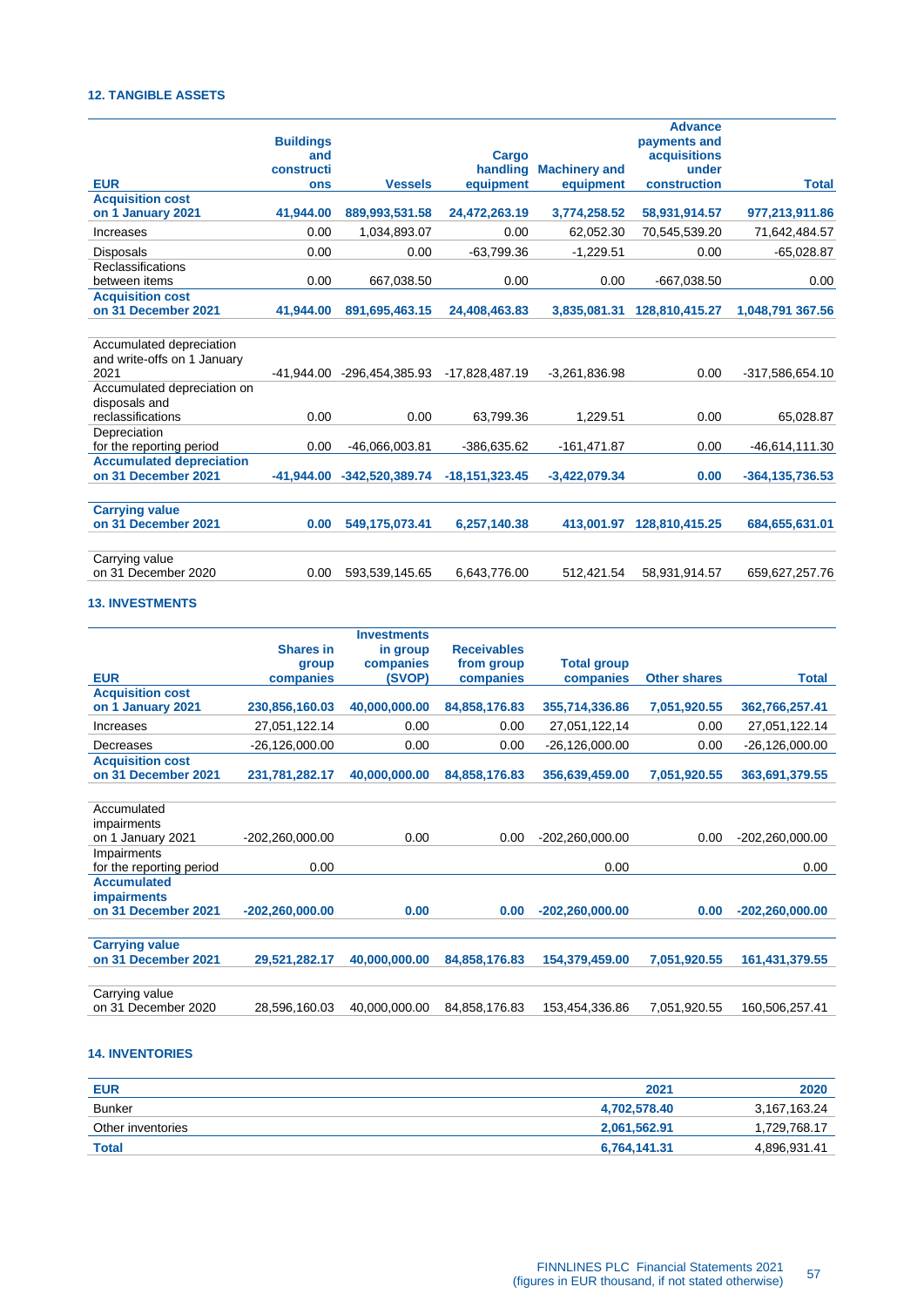# <span id="page-57-0"></span>**15. LONG-TERM RECEIVABLES**

| <b>EUR</b>                            | 2021          | 2020          |
|---------------------------------------|---------------|---------------|
| Loan receivables                      |               |               |
| Loan receivables from group companies | 65,418,914.29 | 58,805,863.46 |
| <b>Total</b>                          | 65,418,914.29 | 58,805,863.46 |
|                                       |               |               |
| Other receivables                     | 997,237.79    | 1,192,218.13  |
| Currency derivatives                  | 6,933,315.04  | 2,546,230.59  |
| <b>Total long-term receivables</b>    | 73,349,467.12 | 62,544,312.18 |

# <span id="page-57-1"></span>**16. SORT-TERM RECEIVABLES**

| <b>EUR</b>                                                   | 2021             | 2020          |
|--------------------------------------------------------------|------------------|---------------|
| <b>Accounts receivable</b>                                   |                  |               |
| From group companies                                         | $-54,215.78$     | $-35,157.48$  |
| From others                                                  | 73,079,184.86    | 54,688,917.40 |
| <b>Total</b>                                                 | 73,024,969.08    | 54,653,759.92 |
| <b>Loan receivables</b>                                      |                  |               |
| From group companies                                         | 3,124,862.97     | 9,757,872.33  |
| <b>Total</b>                                                 | 3,124,862.97     | 9,757,872.33  |
| <b>Other receivables</b>                                     | 1,019,792.32     | 1,552,155.45  |
| <b>Currency derivatives</b>                                  | 11,140,020.97    | 0.00          |
| <b>Accrued income and prepaid expenses</b>                   |                  |               |
| From group companies                                         | 288,421.63       | 111,056.97    |
| From others                                                  | 23,561,460.37    | 20,452,714.65 |
| <b>Total</b>                                                 | 23,849,882.00    | 20,563,771.62 |
| <b>Total short-term receivables</b>                          | 112, 159, 527.34 | 86,527,559.32 |
| Significant items of accrued income and prepaid expenses     |                  |               |
| Sea freight revenue                                          | 206,341.54       | 64,801.11     |
| State subsidies                                              | 6,109,980.31     | 6,992,302.52  |
| <b>Vessel hires</b>                                          | 496,000.00       | 0.00          |
| Docking costs                                                | 7 449 085.84     | 4,373,890.97  |
| Passenger income                                             | 349,108,86       | 115,665.16    |
| Insurances                                                   | 1,455,814.66     | 1,666,355.58  |
| Port expenses, cargo handling and other voyage related costs | 2,735,979.01     | 3,316,958.23  |
| Reimbursement of average repairs, vessels                    | 3,289,089.18     | 2,143,491.78  |
| Other                                                        | 1,758,482.60     | 1,890,306.27  |
| <b>Total</b>                                                 | 23,849,882.00    | 20,563,771.62 |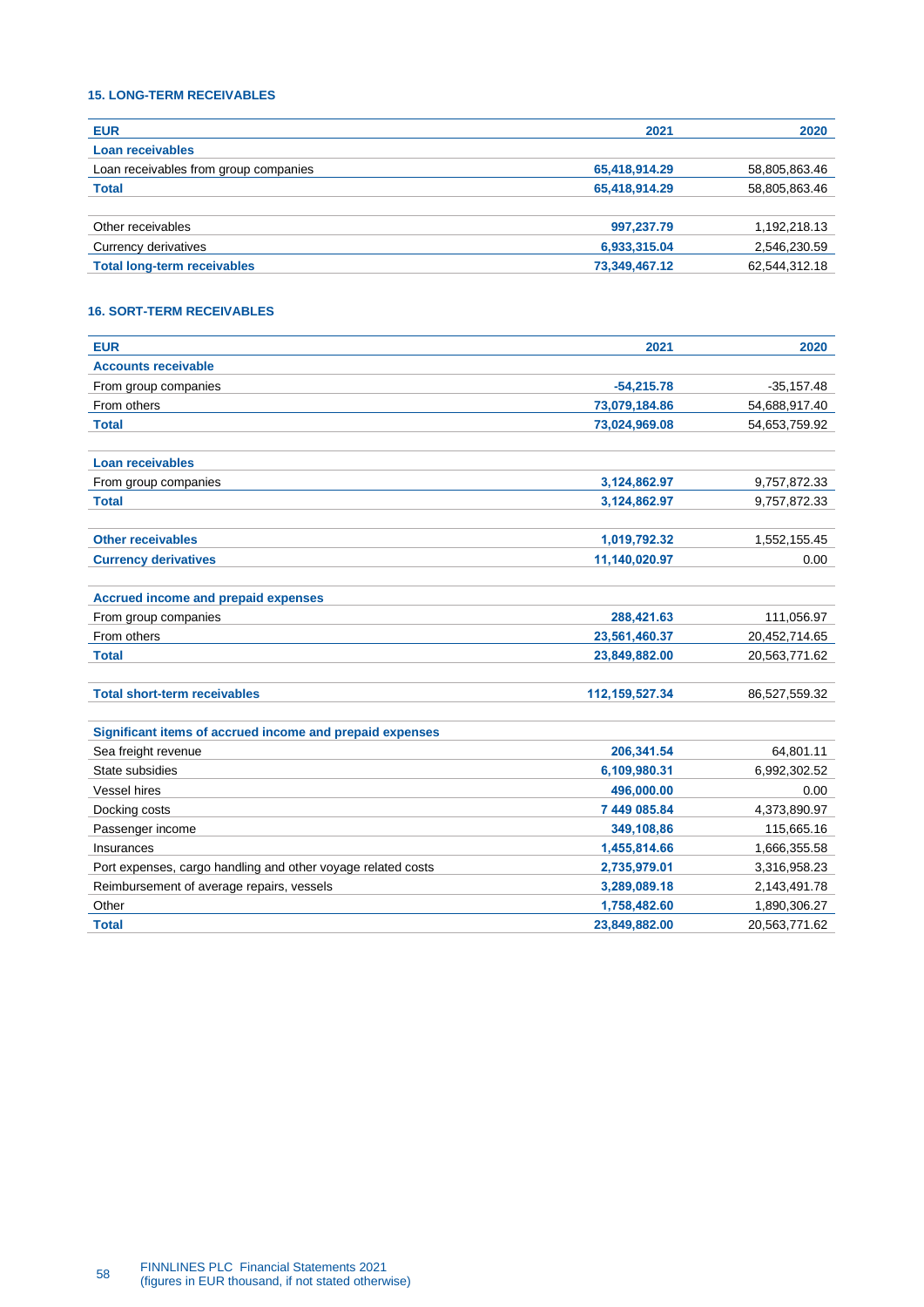# <span id="page-58-0"></span>**17. SHAREHOLDERS' EQUITY**

| <b>EUR</b>                                          | 2021             | 2020             |
|-----------------------------------------------------|------------------|------------------|
| <b>Restricted equity</b>                            |                  |                  |
| Share capital on 1 January                          | 103,006,282.00   | 103,006,282.00   |
| <b>Share capital on 31 December</b>                 | 103,006,282.00   | 103,006,282.00   |
|                                                     |                  |                  |
| Share issue premium on 1 January                    | 24,525,353.70    | 24,525,353.70    |
| Share issue premium on 31 December                  | 24,525,353.70    | 24,525,353.70    |
|                                                     |                  |                  |
| Fair value reserve on 1 January                     | 1,378,287.63     | 9,623,322.09     |
| Increase + / Decrease -                             | 16,695,048.38    | $-8,245,034.46$  |
| Fair value reserve on 31 December                   | 18,073,336.01    | 1,378,287.63     |
|                                                     |                  |                  |
| <b>Non-restricted equity</b>                        |                  |                  |
| Unrestricted equity reserve 1 January               | 40,882,508.10    | 40,882,508.10    |
| <b>Unrestricted equity reserve 31 December</b>      | 40,882,508.10    | 40,882,508.10    |
|                                                     |                  |                  |
| Retained earnings on 1 January                      | 403,741,955.85   | 402,580,602.36   |
| Dividend paid                                       | $-51,503,141.00$ | $-51,503,141.00$ |
| <b>Retained earnings on 31 December</b>             | 352,238.814.85   | 351,077,461.36   |
|                                                     |                  |                  |
| <b>Result for the reporting period</b>              | 62,571,395.36    | 52,664,494.49    |
|                                                     |                  |                  |
| <b>Total shareholders' equity</b>                   | 601,297,690.02   | 573,534,387.28   |
|                                                     |                  |                  |
| <b>Calculation of distributable funds</b>           |                  |                  |
| Retained earnings                                   | 352,238,814.85   | 351,077,461.36   |
| Unrestricted equity reserve                         | 40,882,508.10    | 40,882,508.10    |
| Business cost support                               | 0.00             | $-500,000.00$    |
| Result for the reporting period                     | 62,571,395.36    | 52,664,494.49    |
| Parent company's distributable funds on 31 December | 455,692,718.31   | 444.124.463.95   |

# <span id="page-58-1"></span>**18. STATUTORY PROVISIONS**

| <b>EUR</b>         | 2021       | 2020           |
|--------------------|------------|----------------|
| Pension obligation | 640,000,00 | 562.000<br>.OC |
| <b>Total</b>       | 640,000,00 | 562,000<br>.OC |

Pension costs are recognized in the profit and loss account according to the established practice in Finland.

### <span id="page-58-2"></span>**19. DEFERRED TAX LIABILITY**

| <b>EUR</b>                                                                 | 2021            | 2020            |
|----------------------------------------------------------------------------|-----------------|-----------------|
| Deferred tax liability of excess depreciations, tonnage taxation 1 January | 11,970,828.18   | 14,860,341.49   |
| Recognised in profit and loss account 1 January–31 December                |                 |                 |
| Tonnage tax relief                                                         | $-4.301.517.57$ | $-2.889.513.31$ |
| Deferred tax liability, tonnage taxation 31 December                       | 7,669,310.61    | 11,970,828.18   |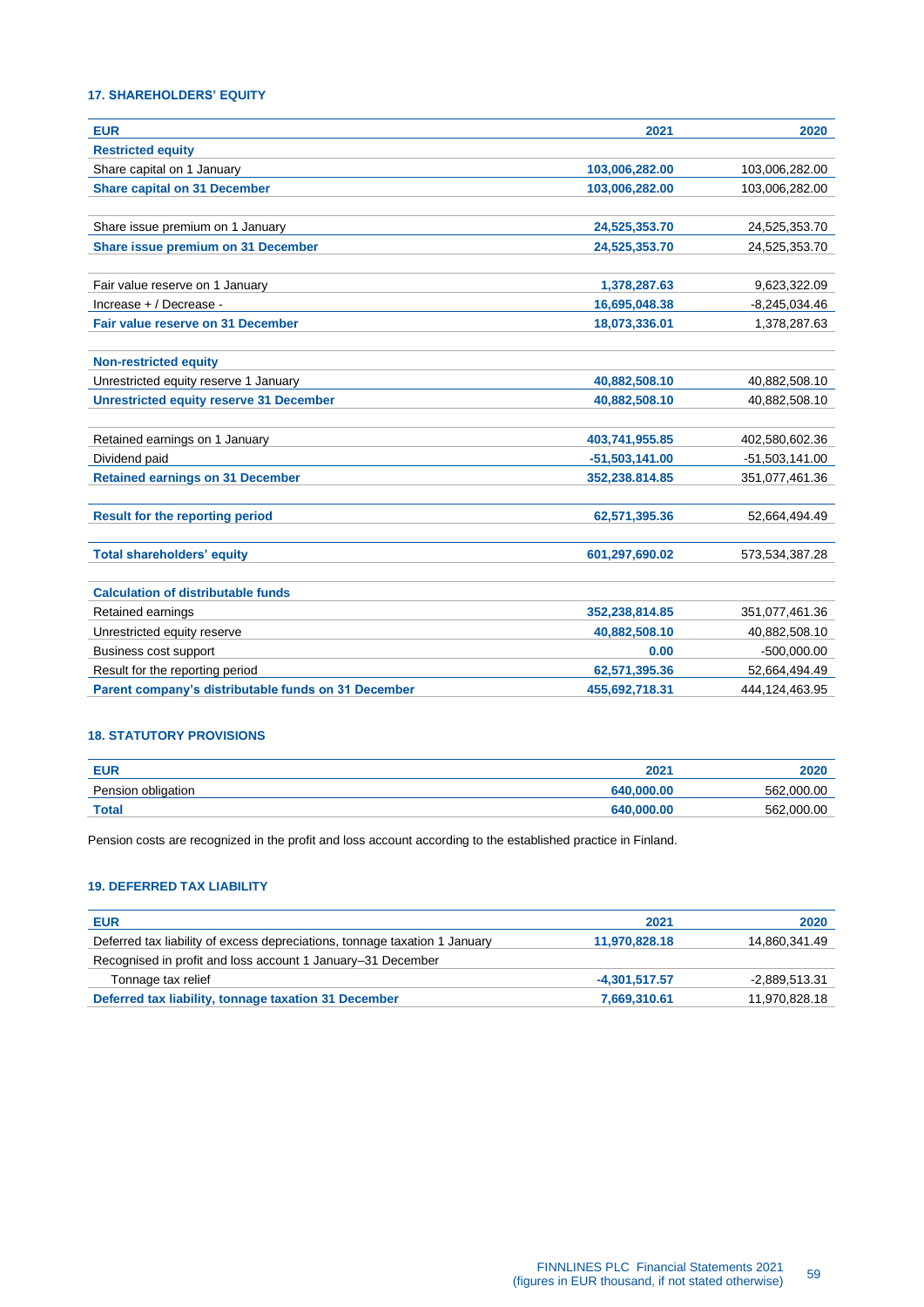# <span id="page-59-0"></span>**20. LONG-TERM LIABILITIES**

| <b>EUR</b>                                   | 2021           | 2020           |
|----------------------------------------------|----------------|----------------|
| Long-term interest-bearing liabilities       |                |                |
| Loans from financial institutions            | 146,545,457.10 | 160,783,221.09 |
| Other long-term interest-bearing liabilities |                |                |
| Debts to group companies                     | 2,000,000.00   | 2,000,000.00   |
| <b>Total</b>                                 | 148,545,457.10 | 162,783,221.09 |
| Maturity of Ioans                            |                |                |
| Year                                         |                |                |
| 2021                                         |                | 64,776,222.99  |
| 2021                                         | 100,237,763.99 | 77,237,763.99  |
| 2022                                         | 56,545,456.99  | 58,545,456.99  |
| 2023                                         | 15,000,000.11  | 15,000,000.11  |
| 2024                                         | 55,000,00.00   | 5,000,000.00   |
| 2025 and later for 2019                      | 20,000,000.00  | 5,000,000.00   |
| <b>Total</b>                                 | 246,783,221.09 | 225,559,444.08 |
| Long-term loans due after five years         |                |                |
| Loans from financial institutions            | 0.00           | 5,000,000.00   |
| <b>Total</b>                                 | 0.00           | 5,000,000.00   |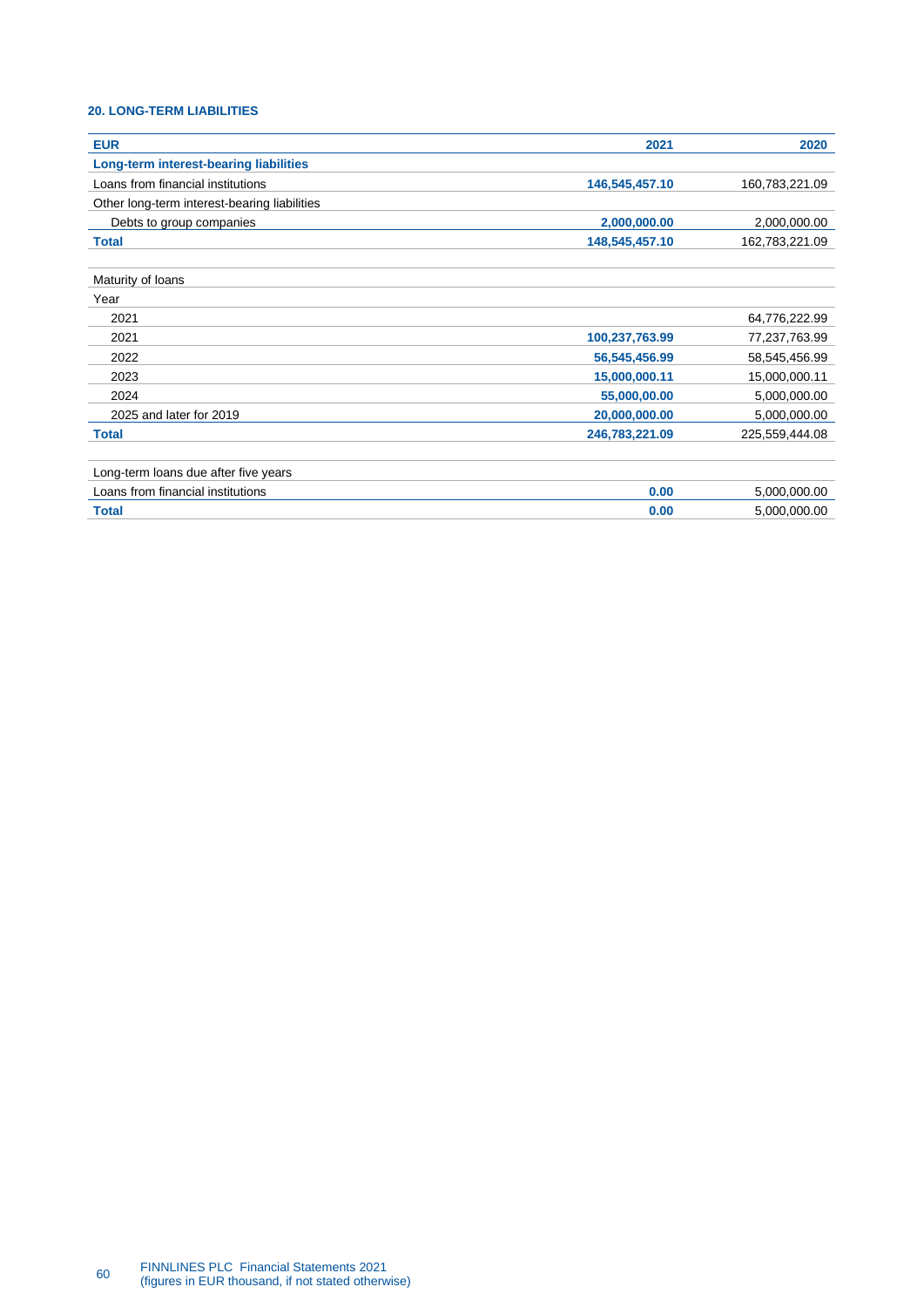# <span id="page-60-0"></span>**21. CURRENT LIABILITIES**

| <b>EUR</b>                                                | 2021           | 2020           |
|-----------------------------------------------------------|----------------|----------------|
| <b>Interest-bearing current liabilities</b>               |                |                |
| Loans from financial institutions                         | 100,237,763.99 | 64,776,222.99  |
| Commercial papers                                         | 98,824,279.03  | 98,859,793.80  |
| Other interest-bearing current liabilities                |                |                |
| To group companies                                        | 18,718,223.01  | 8,556,847.83   |
| <b>Total interest-bearing liabilities</b>                 | 217,780,266.03 | 172,192,864.62 |
| <b>Interest-free current liabilities</b>                  |                |                |
| Accounts payable                                          |                |                |
| To group companies                                        | 410,798.59     | 277,190.90     |
| To others                                                 | 20,315,666.61  | 16,872,474.38  |
| <b>Total</b>                                              | 20,726,465.20  | 17,149,665.28  |
| Other interest-free liabilities to others                 |                |                |
| To others                                                 | 14,256,381.02  | 11,811,766.22  |
| Currency derivatives                                      | 0.00           | 1,167,942.96   |
| <b>Total</b>                                              | 14,256,381.02  | 12,979,709.18  |
| <b>Accrued expenses and deferred income</b>               |                |                |
| To group companies                                        | 1,226,659.94   | 917,665.42     |
| To others                                                 | 29,400,018.24  | 25,496,852.30  |
| <b>Total</b>                                              | 30,626,678.18  | 26,414,517.72  |
| <b>Total interest-free current liabilities</b>            | 65,609,524.40  | 56,543,892.18  |
|                                                           |                |                |
| <b>Total current liabilities</b>                          | 283,389,790.43 | 228,736,756.80 |
| Significant items of accrued expenses and deferred income |                |                |
| Agent commissions paid, internal                          | 533,350.16     | 912,866.13     |
| Purchased services, internal                              | 256,080.22     | 342,528.71     |
| Annual rebates                                            | 10,410,695.40  | 9,175,479.94   |
| Personnel expenses                                        | 6,400,345.62   | 5,692,606.60   |
| External services / cargo handling costs                  | 2,101,551.98   | 2,045,413.95   |
| Port expenses and voyage related costs                    | 1,738,730.70   | 1,356,289.02   |
| Interest expenses                                         | 419,942.77     | 375,570.68     |
| <b>Bunker costs</b>                                       | 1,335,833.35   | 207,144.72     |
| Other                                                     | 7,430,147.98   | 6,306,617.97   |
| <b>Total</b>                                              | 30,626,678.18  | 26,414,517.72  |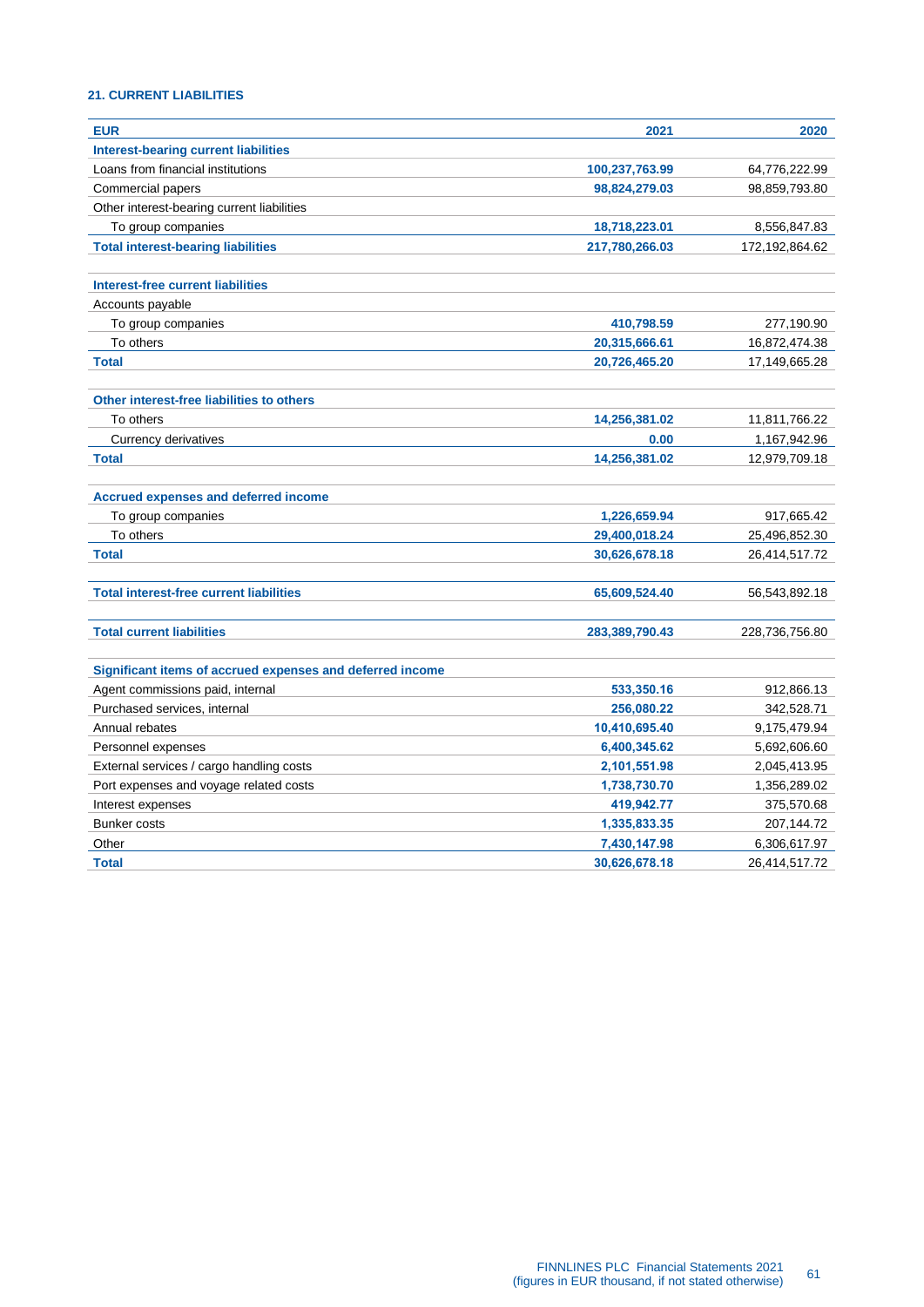# <span id="page-61-0"></span>**CONTINGENCIES AND COMMITMENTS**

|                                                                   | 2021        |                 | 2020        |                 |
|-------------------------------------------------------------------|-------------|-----------------|-------------|-----------------|
|                                                                   |             | <b>Value of</b> |             | <b>Value of</b> |
| <b>EUR 1,000</b>                                                  | <b>Debt</b> | collateral      | <b>Debt</b> | collateral      |
| Pledges and commitments given on own account                      |             |                 |             |                 |
|                                                                   |             |                 |             |                 |
| Vessel mortgages provided as guarantees for loans                 |             |                 |             |                 |
| Loans from financial institutions                                 | 151,692     | 395,000         | 162,923     | 395,000         |
| Vessel mortgages provided by subsidiaries as guarantees for loans |             |                 |             |                 |
| Loans from financial institutions                                 | 50,091      | 119,500         | 62,636      | 119,500         |
|                                                                   | 201,783     | 514,500         | 225,559     | 514,500         |
|                                                                   |             |                 |             |                 |
| <b>Vessel leases (Finnlines Plc as lessor)</b>                    |             |                 |             |                 |
| Due within 12 months                                              |             | $\bf{0}$        |             | 60              |
| Due between one and five years                                    |             | $\bf{0}$        |             | $\mathbf 0$     |
| Vessel leases (Finnlines Plc as lessor), total                    |             | $\bf{0}$        |             | 60              |
|                                                                   |             |                 |             |                 |
| <b>Vessel leases (Finnlines as lessee)</b>                        |             |                 |             |                 |
| Due within 12 months                                              |             | 1,440           |             | 0               |
| Due between one and five years                                    |             | $\bf{0}$        |             | 0               |
| Vessel leases (Finnlines as lessee), total                        |             | 1,440           |             | 0               |
|                                                                   |             |                 |             |                 |
| Pledged deposit                                                   |             | 150             |             | 150             |
|                                                                   |             |                 |             |                 |
| Other contingent liabilities                                      |             | 327,215         |             | 358,893         |
|                                                                   |             |                 |             |                 |
| Leasing liabilities, machinery and equipment                      |             |                 |             |                 |
| Due within 12 months                                              |             | 171             |             | 147             |
| Due between one and five years                                    |             | 227             |             | 138             |
| <b>Leasing liabilities total</b>                                  |             | 398             |             | 285             |
|                                                                   |             |                 |             |                 |
| <b>Other leases, premises</b>                                     |             |                 |             |                 |
| Due within 12 months                                              |             | 20              |             | 575             |
| Due between one and five years                                    |             | 36              |             | 0               |
| Due after five years                                              |             | $\bf{0}$        |             | 0               |
| <b>Other leases total</b>                                         |             | 56              |             | 575             |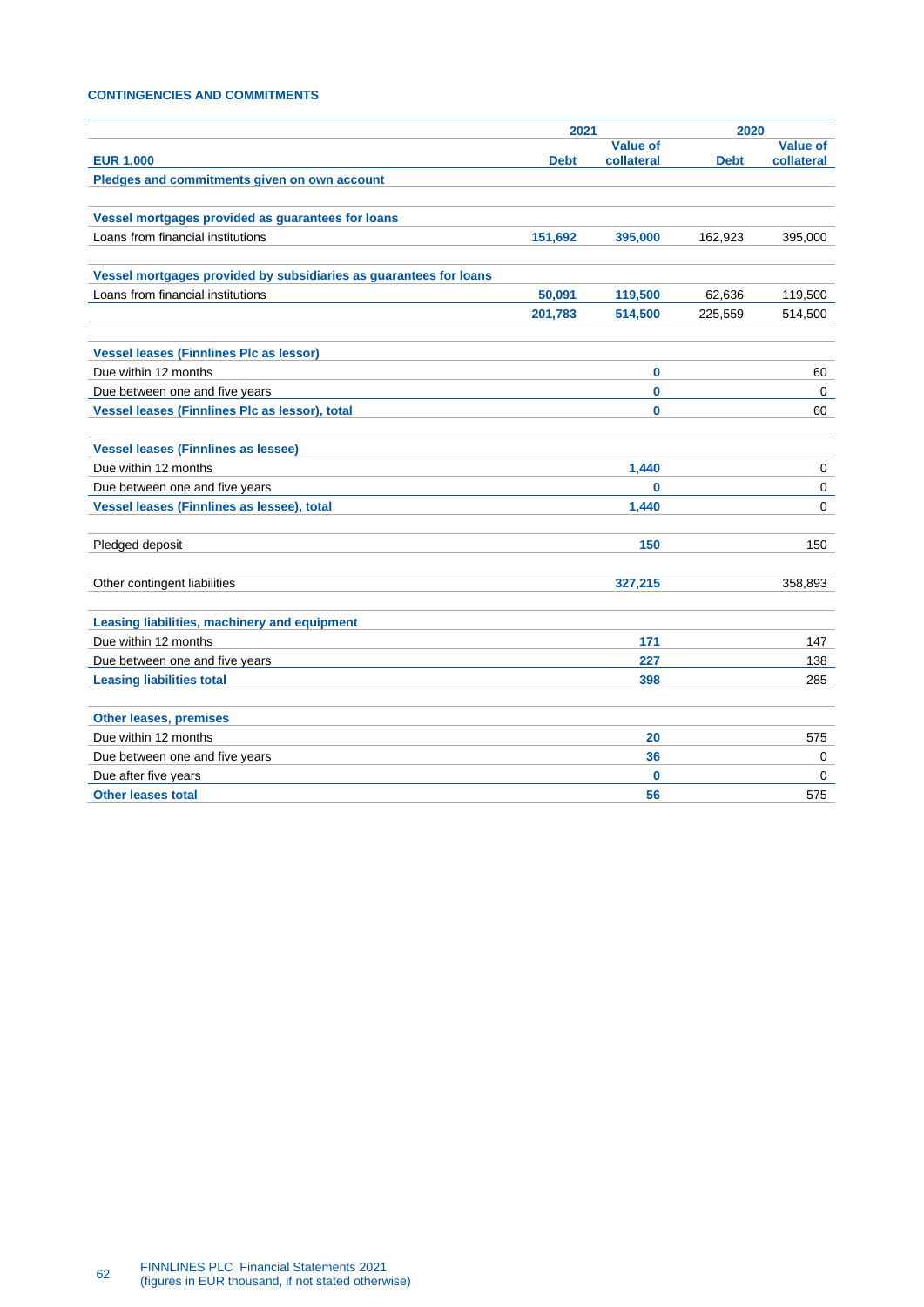# <span id="page-62-0"></span>**SHARES AND HOLDINGS OF PARENT COMPANY**

| <b>Name of subsidiary</b>            | <b>Registered in</b> | Holding (%) |
|--------------------------------------|----------------------|-------------|
| <b>Domestic</b>                      |                      |             |
| Finnsteve Oy Ab                      | Helsinki             | 100         |
| Kiinteistö Oy Vuosaaren Porttikeskus | Helsinki             | 100         |
| <b>Foreign</b>                       |                      |             |
| Finnlines Danmark A/S                | Denmark              | 100         |
| Finnlines Deutschland GmbH           | Germany              | 100         |
| Finnlines Polska Sp. z.o.o           | Poland               | 100         |
| AB Finnlines Scandinavia Ltd         | Sweden               | 100         |
| Finnlines Ship Management AB         | Sweden               | 100         |
| <b>Finnlines UK Limited</b>          | <b>Great Britain</b> | 100         |
| Finnlines Belgium N.V.               | Belgium              | 100         |
| Other shares and holdings            |                      |             |
| <b>Domestic</b>                      |                      |             |
| Steveco Oy                           | Kotka                | 25.4        |
| Other companies (4)                  |                      |             |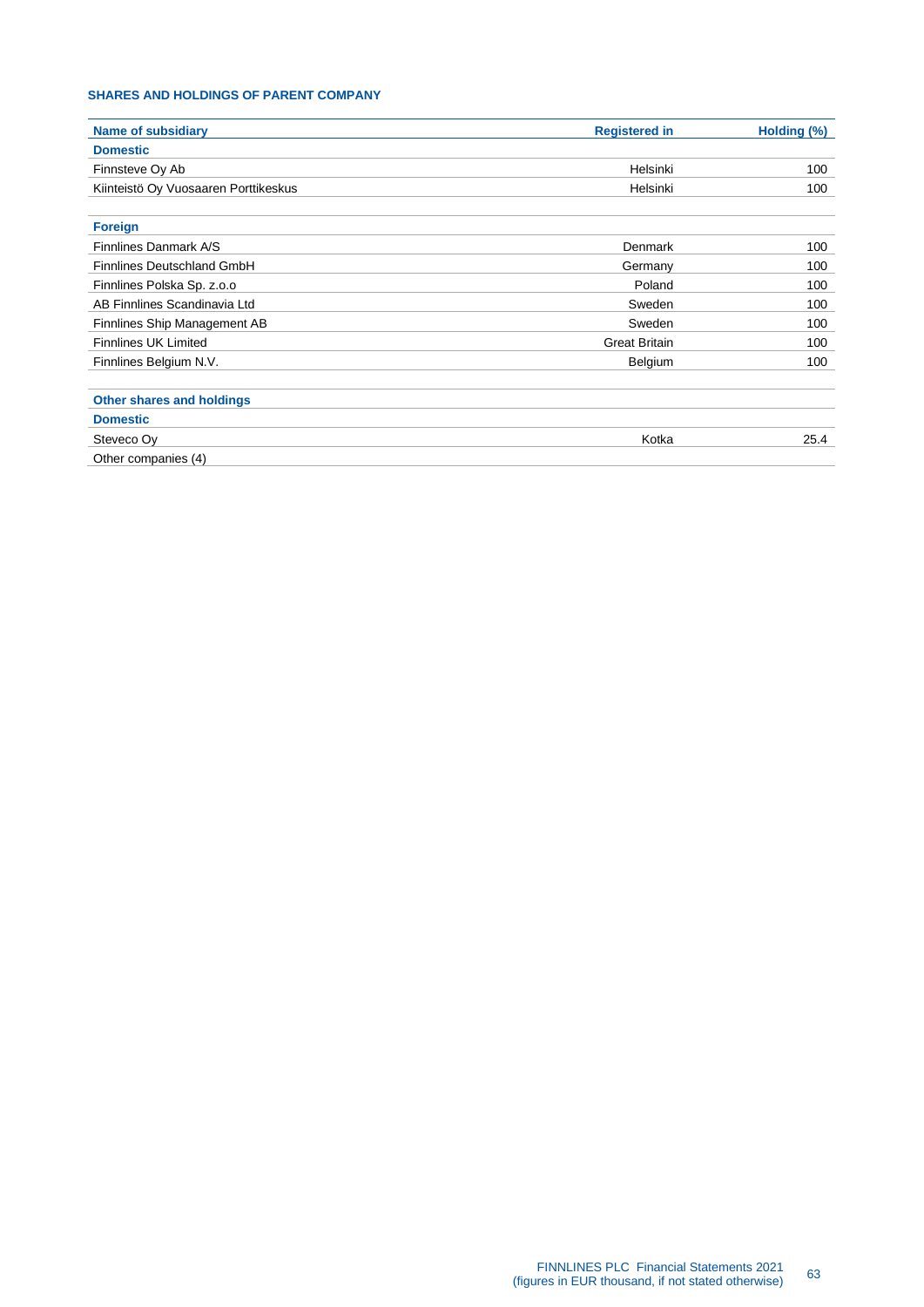# <span id="page-63-0"></span>**BOARD'S PROPOSAL FOR THE USE OF THE DISTRIBUTABLE FUNDS AND SIGNATURES TO THE BOARD OF DIRECTORS REPORT AND TO THE FINANCIAL STATEMENTS**

| Distributable funds included in the parent company's shareholders' equity on 31 December 2021: |            |                |  |  |
|------------------------------------------------------------------------------------------------|------------|----------------|--|--|
| Retained earnings                                                                              | <b>EUR</b> | 352,238,814.85 |  |  |
| Unrestricted equity reserve                                                                    | <b>EUR</b> | 40,882,508.10  |  |  |
| Result for the reporting period                                                                | <b>EUR</b> | 62,571,395.36  |  |  |
| Distributable funds total                                                                      | <b>EUR</b> | 455,692,718.31 |  |  |
|                                                                                                |            |                |  |  |

The Board of Directors proposes to the Annual General Meeting that a dividend of EUR 1.00 per share be paid out resulting in a total amount of proposed dividends of EUR 51,503,141.

Naples, 24 February 2022

Jon-Aksel Torgersen Chairman of the Board

Tiina Bäckman Gianluca Grimaldi Guido Grimaldi

Mikael Mäkinen **Diego Pacella** Esben Poulsson

Tapani Voionmaa

Emanuele Grimaldi President and CEO

# **THE AUDITOR'S NOTE**

Our auditor's report has been issued today.

Helsinki, 24 February 2022

KPMG Oy Ab

Kimmo Antonen Authorized Public Accountant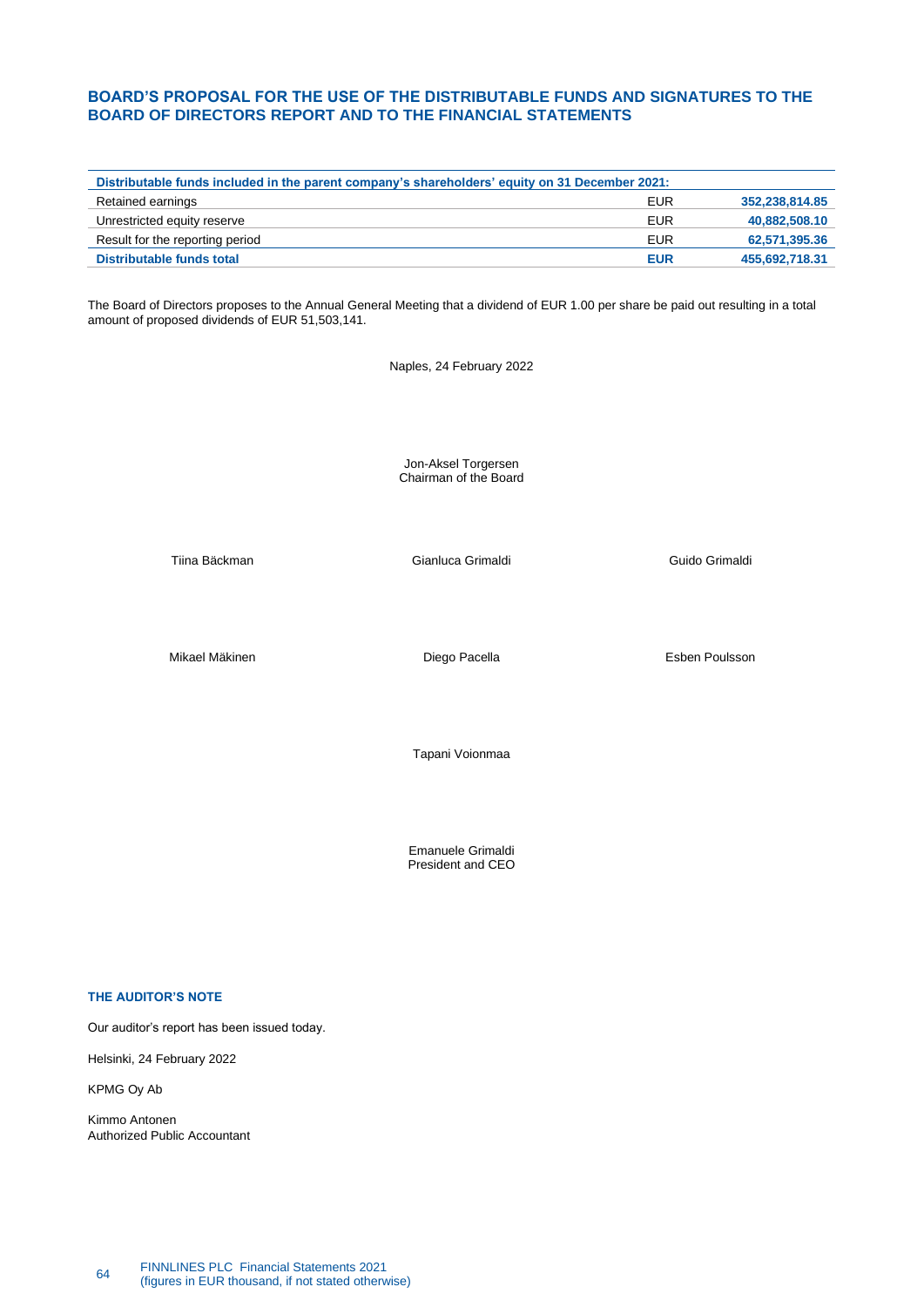# **PARENT COMPANY'S ACCOUNTING BOOKS, VOUCHER CATEGORIES AND ARCHIVING**

| <b>Accounting books</b>                   | <b>Archiving</b> | <b>System</b>              | <b>Retention of data.</b><br>15 years |
|-------------------------------------------|------------------|----------------------------|---------------------------------------|
| Profit and loss account and balance sheet | Digital document | <b>Oracle Financials</b>   | until 2037                            |
| Balance sheet book                        | Bound book       |                            | until 2037                            |
| Balance sheet specification               | Digital document |                            | until 2037                            |
| General journals                          | Digital document | Oracle Financials          | until 2037                            |
| General ledgers                           | Digital document | Oracle Financials          | until 2037                            |
| Accounts receivable                       | Digital document | Oracle Financials          | until 2037                            |
| <b>Accounts Payable</b>                   | Digital document | Oracle Financials          | until 2037                            |
| Payroll accounting, land                  | Digital document | Aditro Personec W          | until 2037                            |
| Payroll accounting, sea                   | Digital document | <b>HPSWIN</b>              | until 2037                            |
| Asset accounting                          | Digital document | Oracle Financials, Kasperi | until 2037                            |

|                                     |                  |                                       | <b>Retention of data,</b> |
|-------------------------------------|------------------|---------------------------------------|---------------------------|
| <b>Voucher categories</b>           | <b>Archiving</b> | <b>System</b>                         | 15 years                  |
| Sales invoices, freight             | Digital document | Atlas, Opus Capita's image archive    | until 2037                |
| Sales invoices, passenger services  | Digital document | eBooking, Opus Capita's image archive | until 2037                |
| Sales invoices, manual              | Digital document | Oracle Financials                     | until 2037                |
| <b>Bank statements</b>              | Digital document | Opus Capita                           | until 2037                |
| Sales transactions                  | Digital document | <b>Oracle Financials</b>              | until 2037                |
| Interest invoices                   | Digital document | Oracle Financials                     | until 2037                |
|                                     |                  | Oracle Financials, Nextway Next image |                           |
| Purchase invoices                   | Digital document | archive                               | until 2037                |
| Purchase invoices, E-invoice        | Digital document | <b>Oracle Financials</b>              | until 2037                |
| Payment batches                     | Digital document | <b>Oracle Financials</b>              | until 2037                |
| Travel invoices                     | Digital document | Aditro Expense                        | until 2037                |
| Bank and cash vouchers              | Digital document | <b>Oracle Financials</b>              | until 2037                |
| Memorials and accruals              | Digital document | Oracle Financials, Winpos, VesselERP  | until 2037                |
| Payroll accounting vouchers, office | Digital document | Aditro Personec W                     | until 2037                |
| Payroll accounting vouchers, sea    |                  |                                       |                           |
| personnel                           | Digital document | <b>HPSWIN</b>                         | until 2037                |
| Fixed assets accounting vouchers    | Digital document | <b>Oracle Financials</b>              | until 2037                |
| <b>Notes</b>                        | Paper            |                                       | until 2037                |

These Financial Statements have been translated into English from the Finnish version. In case of any discrepancies the Finnish version shall prevail.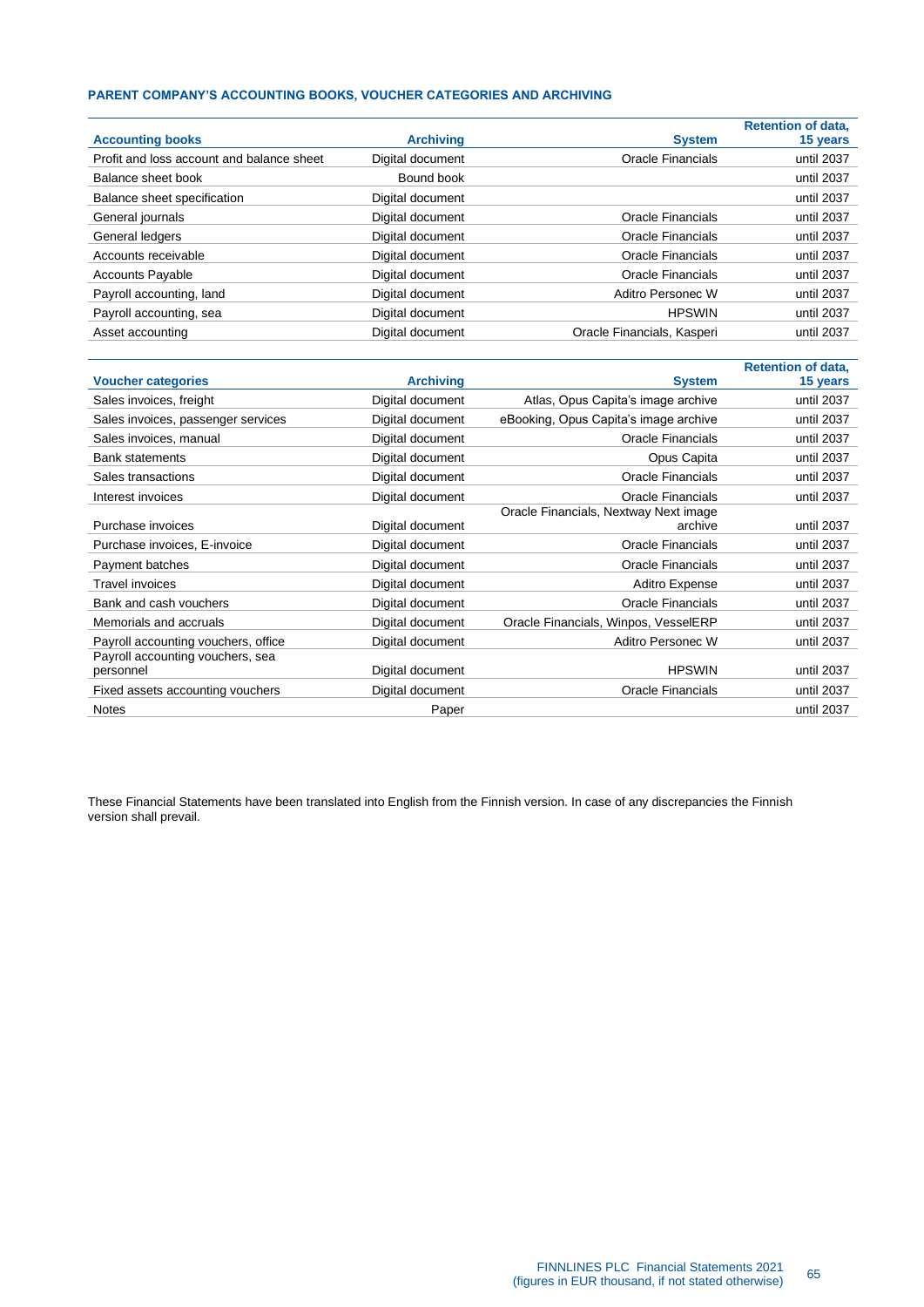### <span id="page-65-0"></span>**AUDITOR'S REPORT**

This document is an English translation of the Finnish auditor's report. Only the Finnish version of the report is legally binding.

#### **TO THE ANNUAL GENERAL MEETING OF FINNLINES OYJ REPORT ON THE AUDIT OF THE FINANCIAL STATEMENTS OPINION**

We have audited the financial statements of Finnlines Plc (business identity code 0201153-9) for the year ended 31 December, 2021. The financial statements comprise the consolidated balance sheet, statement of comprehensive income, statement of changes in equity, statement of cash flows and notes, including a summary of significant accounting policies, as well as the parent company's balance sheet, income statement, statement of cash flows and notes.

In our opinion

- the consolidated financial statements give a true and fair view of the group's financial position, financial performance and cash flows in accordance with International Financial Reporting Standards (IFRS) as adopted by the EU
- the financial statements give a true and fair view of the parent company's financial performance and financial position in accordance with the laws and regulations governing the preparation of financial statements in Finland and comply with statutory requirements.

#### **BASIS FOR OPINION**

We conducted our audit in accordance with good auditing practice in Finland. Our responsibilities under good auditing practice are further described in the *Auditor's Responsibilities for the Audit of the Financial Statements* section of our report. We are independent of the parent company and of the group companies in accordance with the ethical requirements that are applicable in Finland and are relevant to our audit, and we have fulfilled our other ethical responsibilities in accordance with these requirements. We believe that the audit evidence we have obtained is sufficient and appropriate to provide a basis for our opinion.

#### **RESPONSIBILITIES OF THE BOARD OF DIRECTORS AND THE MANAGING DIRECTOR FOR THE FINANCIAL STATEMENTS**

The Board of Directors and the Managing Director are responsible for the preparation of consolidated financial statements that give a true and fair view in accordance with International Financial Reporting Standards (IFRS) as adopted by the EU, and of financial statements that give a true and fair view in accordance with the laws and regulations governing the preparation of financial statements in Finland and comply with statutory requirements. The Board of Directors and the Managing Director are also responsible for such internal control as they determine is necessary to enable the preparation of financial statements that are free from material misstatement, whether due to fraud or error.

In preparing the financial statements, the Board of Directors and the Managing Director are responsible for assessing the parent company's and the group's ability to continue as a going concern, disclosing, as applicable, matters relating to going concern and using the going concern basis of accounting. The financial statements are prepared using the going concern basis of accounting unless there is an intention to liquidate the parent company or the group or cease operations, or there is no realistic alternative but to do so.

### **AUDITOR'S RESPONSIBILITIES FOR THE AUDIT OF THE FINANCIAL STATEMENTS**

Our objectives are to obtain reasonable assurance about whether the financial statements as a whole are free from material misstatement, whether due to fraud or error, and to issue an auditor's report that includes our opinion. Reasonable assurance is a high level of assurance, but is not a guarantee that an audit conducted in accordance with good auditing practice will always detect a material misstatement when it exists. Misstatements can arise from fraud or error and are considered material if, individually or in the aggregate, they could reasonably be expected to influence the economic decisions of users taken on the basis of the financial statements.

As part of an audit in accordance with good auditing practice, we exercise professional judgment and maintain professional skepticism throughout the audit. We also:

- Identify and assess the risks of material misstatement of the financial statements, whether due to fraud or error, design and perform audit procedures responsive to those risks, and obtain audit evidence that is sufficient and appropriate to provide a basis for our opinion. The risk of not detecting a material misstatement resulting from fraud is higher than for one resulting from error, as fraud may involve collusion, forgery, intentional omissions, misrepresentations, or the override of internal control.
- Obtain an understanding of internal control relevant to the audit in order to design audit procedures that are appropriate in the circumstances, but not for the purpose of expressing an opinion on the effectiveness of the parent company's or the group's internal control.
- Evaluate the appropriateness of accounting policies used and the reasonableness of accounting estimates and related disclosures made by management.
- Conclude on the appropriateness of the Board of Directors' and the Managing Director's use of the going concern basis of accounting and based on the audit evidence obtained, whether a material uncertainty exists related to events or conditions that may cast significant doubt on the parent company's or the group's ability to continue as a going concern. If we conclude that a material uncertainty exists, we are required to draw attention in our auditor's report to the related disclosures in the financial statements or, if such disclosures are inadequate, to modify our opinion. Our conclusions are based on the audit evidence obtained up to the date of our auditor's report. However, future events or conditions may cause the parent company or the group to cease to continue as a going concern.
- Evaluate the overall presentation, structure and content of the financial statements, including the disclosures, and whether the financial statements represent the underlying transactions and events so that the financial statements give a true and fair view.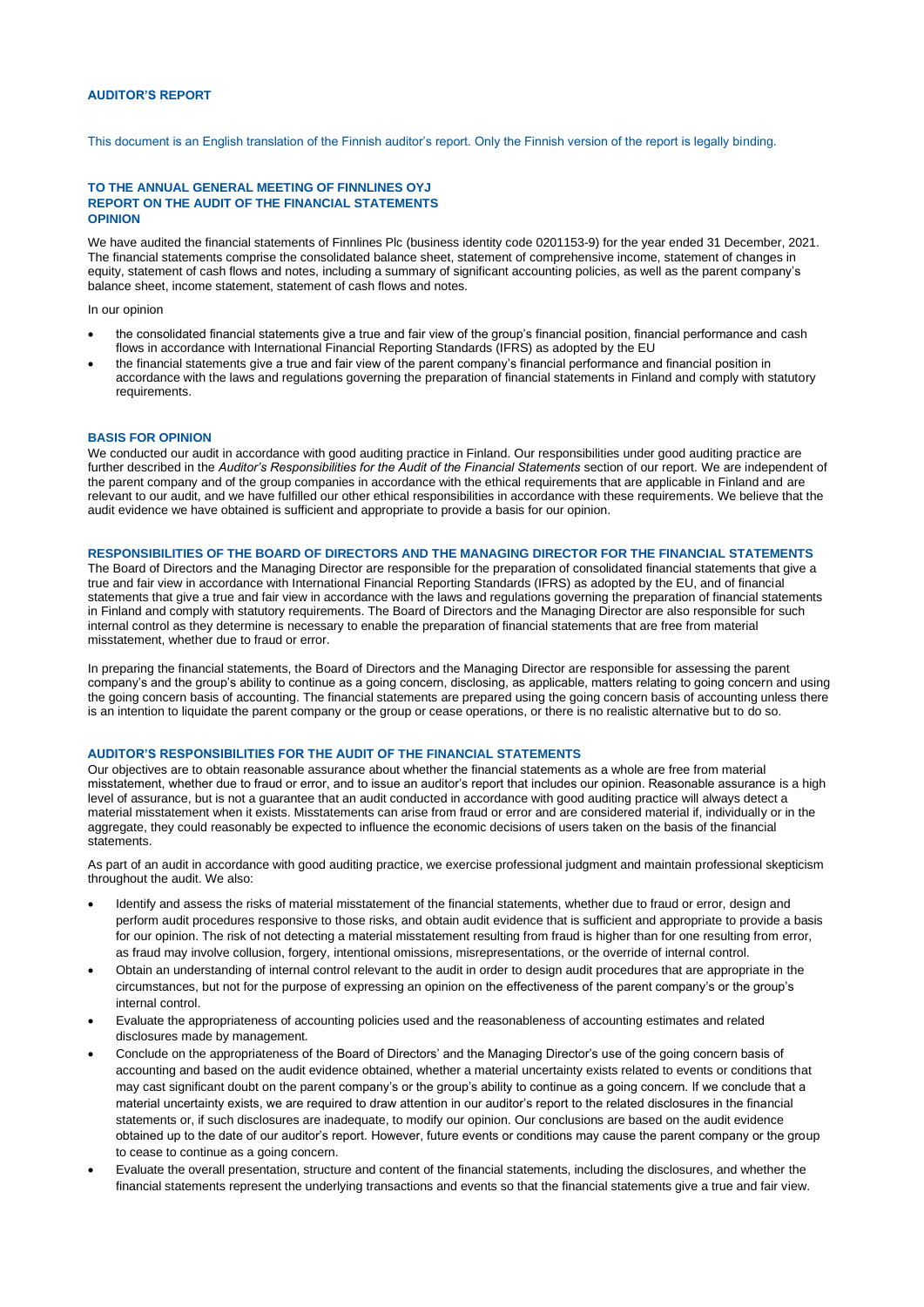• Obtain sufficient appropriate audit evidence regarding the financial information of the entities or business activities within the group to express an opinion on the consolidated financial statements. We are responsible for the direction, supervision and performance of the group audit. We remain solely responsible for our audit opinion.

We communicate with those charged with governance regarding, among other matters, the planned scope and timing of the audit and significant audit findings, including any significant deficiencies in internal control that we identify during our audit.

#### **OTHER REPORTING REQUIREMENTS OTHER INFORMATION**

The Board of Directors and the Managing Director are responsible for the other information. The other information comprises the report of the Board of Directors. Our opinion on the financial statements does not cover the other information.

In connection with our audit of the financial statements, our responsibility is to read the other information and, in doing so, consider whether the other information is materially inconsistent with the financial statements or our knowledge obtained in the audit, or otherwise appears to be materially misstated. Our responsibility also includes considering whether the report of the Board of Directors has been prepared in accordance with the applicable laws and regulations.

In our opinion, the information in the report of the Board of Directors is consistent with the information in the financial statements and the report of the Board of Directors has been prepared in accordance with the applicable laws and regulations.

If, based on the work we have performed, we conclude that there is a material misstatement of the report of the Board of Directors, we are required to report that fact. We have nothing to report in this regard.

### **OTHER OPINIONS**

We support that the financial statements should be adopted. The proposal by the Board of Directors regarding the use of the profit shown in the balance sheet is in compliance with the Limited Liability Companies Act. We support that the Members of the Board of Directors and the Managing Director should be discharged from liability for the financial period audited by us.

Helsinki 24 February 2022 KPMG OY AB

Kimmo Antonen KHT